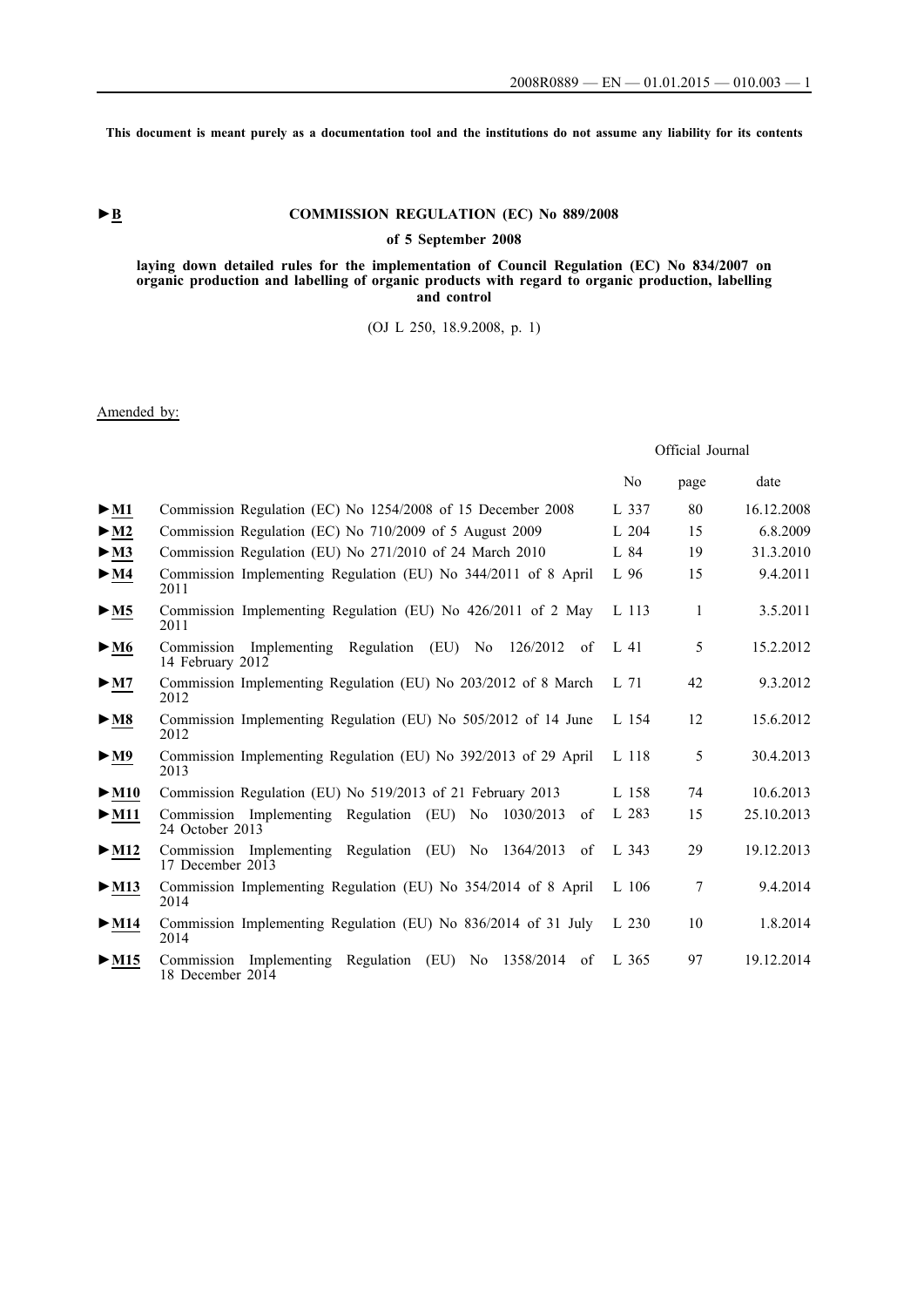### **COMMISSION REGULATION (EC) No 889/2008**

#### **of 5 September 2008**

**laying down detailed rules for the implementation of Council Regulation (EC) No 834/2007 on organic production and labelling of organic products with regard to organic production, labelling and control**

THE COMMISSION OF THE EUROPEAN COMMUNITIES,

Having regard to the Treaty establishing the European Community,

Having regard to Council Regulation (EC) No 834/2007 of 28 June 2007 on organic production and labelling of organic products and repealing Regulation (EEC) No  $2092/91$  (1), and in particular Article  $9(4)$ , the second paragraph of Article 11 Articles 12(3), 14(2), 16(3)(c), 17(2) and 18(5), the second subparagraph of Article 19(3), Articles  $21(2)$ ,  $22(1)$ ,  $24(3)$ , 25(3), 26, 28(6), 29(3) and 38(a), (b), (c) and (e), and Article 40 thereof,

Whereas:

- (1) Regulation (EC) No 834/2007, and in particular Titles III, IV and V thereof, lay down basic requirements with regard to production, labelling and control of organic products in the plant and livestock sector. Detailed rules for the implementation of those requirements should be laid down.
- (2) The evolution of new detailed production rules on certain animal species, organic aquaculture, seaweed and yeasts used as food or feed on community level will require more time and therefore should be elaborated in a subsequent procedure. It is therefore appropriate to exclude those products from the scope of this Regulation. However, as regards certain livestock species, aquaculture products and seaweed, the Community rules provided for production, controls and labelling should apply *mutatis mutandis* to those products, in accordance with Article 42 of Regulation (EC) No 834/2007.
- (3) Certain definitions should be laid down in order to avoid ambiguities and to guarantee the uniform application of the organic production rules.
- (4) Organic plant production is based on nourishing the plants primarily through the soil ecosystem. Therefore hydroponic cultivation, where plants grow with their roots in an inert medium feed with soluble minerals and nutrients, should not be allowed.

 $\overline{(^1)}$  OJ L 189, 20.7.2007, p. 1.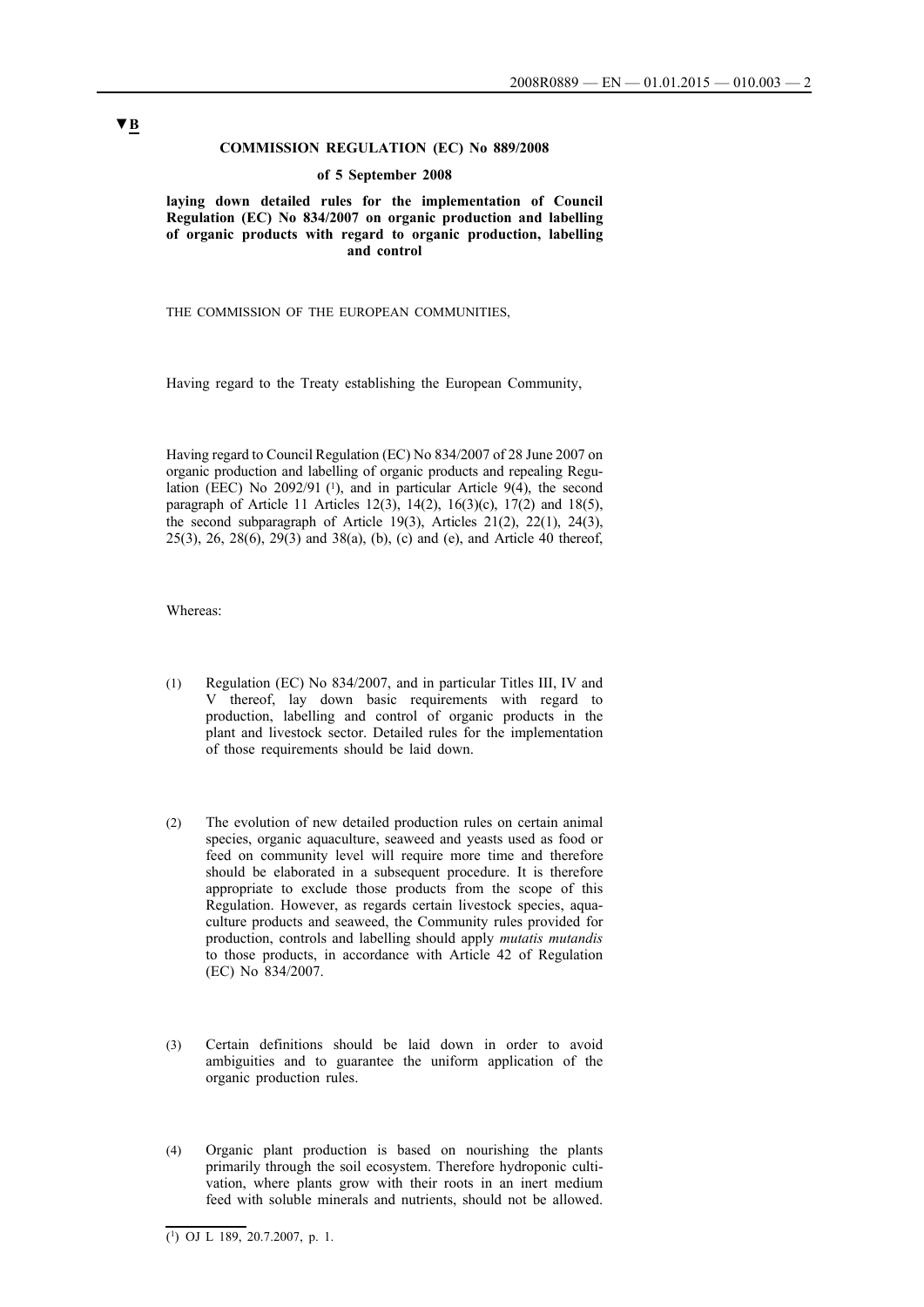- (5) Organic plant production involves varied cultivation practices and limited use of fertilisers and conditioners of low solubility, therefore these practices should be specified. In particular, conditions for the use of certain non-synthetic products should be laid down.
- (6) The use of pesticides, which may have detrimental effects on the environment or result in the presence of residues in agricultural products, should be significantly restricted. Preference should be given to the application of preventive measures in pest, disease and weed control. In addition, conditions for the use of certain plant protection products should be laid down.
- (7) For the purpose of organic farming, the use of certain plant protection products, fertilisers, soil conditioners, as well as certain non-organic feed materials, feed additives and feed processing aids and certain products used for cleaning and disinfection was allowed under Council Regulation (EEC) No 2092/91 (1) under well-defined conditions. For the sake of ensuring the continuity of organic farming the products and substances in question should, in accordance with the provisions laid down in Article 16(3)(c) of Regulation (EC) No 834/2007, continue to be allowed. Moreover, for the sake of clarity, it is appropriate to list in the Annexes to this Regulation the products and substances which had been allowed under Regulation (EEC) No 2092/91. Other products and substances may be added to these lists in the future under a different legal basis, namely Article 16(1) of Regulation (EC) No 834/2007. It is therefore appropriate to identify the distinct status of each category of products and substances by means of a symbol in the list.
- (8) The holistic approach of organic farming requires a livestock production related to the land, where the produced manure is used to nourish the crop production. Since livestock farming always implies the management of agricultural land, provision should be made to prohibit landless livestock production. In organic livestock production the choice of breeds should take account of their capacity to adapt to local conditions, their vitality and their resistance to disease and a wide biological diversity should be encouraged.
- (9) Under certain circumstances operators may face difficulties in obtaining organic breeding animals from a reduced gene pool, which would hamper the development of the sector. Therefore the possibility of bringing a limited number of non-organic animals onto a farm for breeding purposes should be provided for.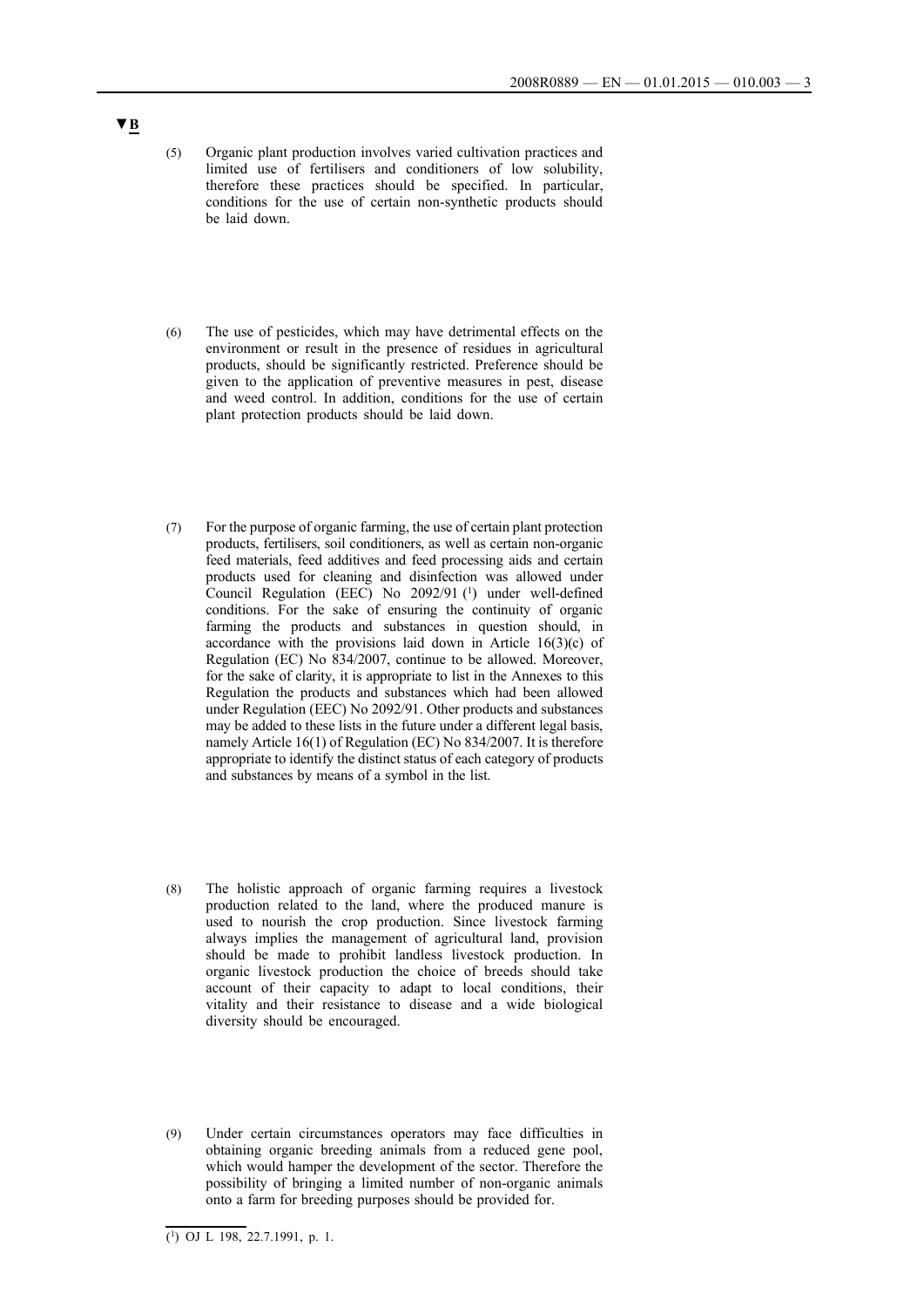- (10) Organic stock farming should ensure that specific behavioural needs of animals are met. In this regard, housing for all species of livestock should satisfy the needs of the animals concerned as regards ventilation, light, space and comfort and sufficient area should accordingly be provided to permit ample freedom of movement for each animal and to develop the animal's natural social behaviour. Specific housing conditions and husbandry practices with regard to certain animals, including bees, should be laid down. These specific housing conditions should serve a high level of animal welfare, which is a priority in organic livestock farming and therefore may go beyond Community welfare standards which apply to farming in general. Organic husbandry practices should prevent poultry from being reared too quickly. Therefore specific provisions to avoid intensive rearing methods should be laid down. In particular poultry shall either be reared until they reach a minimum age or else shall come from slow-growing poultry strains, so that in either case there is no incentive to use intensive rearing methods.
- (11) In most cases, livestock should have permanent access to open air areas for grazing, weather conditions permitting, and such open air areas should in principle be organised under an appropriate system of rotation.
- (12) In order to avoid environmental pollution of natural resources such as soil and water by nutrients, an upper limit for the use of manure per hectare and for keeping livestock per hectare should be set. This limit should be related to the nitrogen content of the manure.
- (13) Mutilations which lead to stress, harm, disease or the suffering of animals should be banned. However, specific operations essential to certain types of production and for the sake of security for animals and human beings may be permitted under restricted conditions.
- (14) Livestock should be fed on grass, fodder and feedingstuffs produced in accordance with the rules of organic farming, preferably coming from the own holding, by taking into account their physiological needs. In addition, in order to provide for the basic nutritional requirements of livestock, certain minerals, trace elements and vitamins may need to be used under well-defined conditions.
- (15) Since the existing regional differences in the possibility for organic ruminants to obtain the necessary essential vitamins A, D and E through their feed rations, as regards climate and available sources of feed, are expected to persist, the use of such vitamins for ruminants should be allowed.
- (16) Animal-health management should mainly be based on prevention of disease. In addition specific cleaning and disinfection measures should be applied.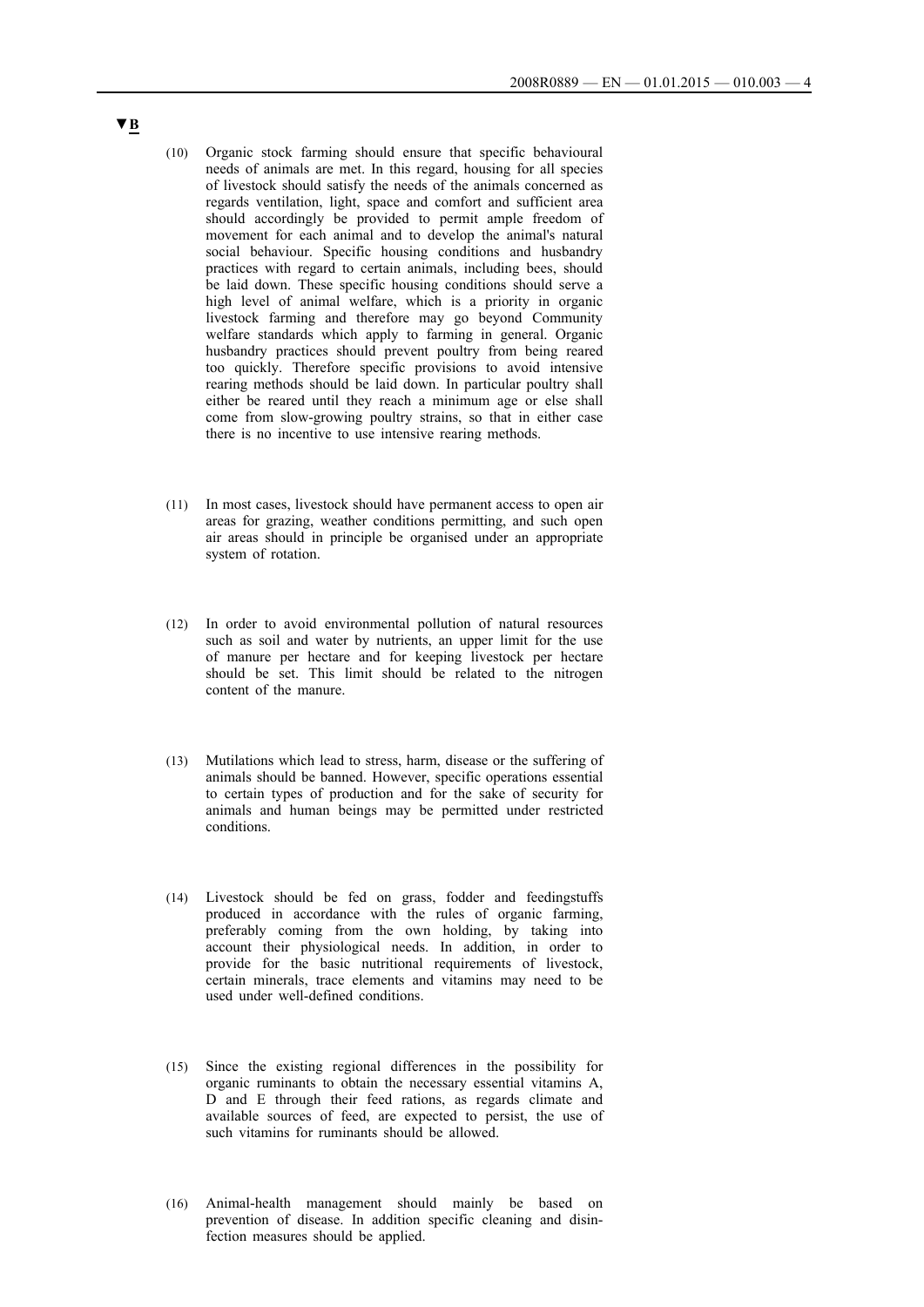- (17) The preventive use of chemically-synthesised allopathic medicinal products is not permitted in organic farming. However, in the event of a sickness or injury of an animal requiring an immediate treatment, the use of chemicallysynthesised allopathic medicinal products should be limited to a strict minimum. Furthermore, in order to guarantee the integrity of organic production for consumers it should be possible to take restrictive measures such as doubling the withdrawal period after use of chemically synthesised allopathic medicinal products.
- (18) Specific rules for disease prevention and veterinary treatment in beekeeping should be laid down.
- (19) Provision should be made to require operators producing feed or food to take account of appropriate procedures based on a systematic identification of critical processing steps in order to ensure that the produced processed products comply with the organic production rules.
- (20) Certain non-organic products and substances are needed in order to ensure the production of certain processed organic food and feed. The harmonization of wine processing rules on Community level will require more time. Therefore the mentioned products should be excluded for wine processing until, in a subsequent procedure, specific rules are laid down.
- (21) For the purpose of processing organic food, the use of certain ingredients of non-agricultural origin, certain food processing aid and certain non-organic ingredients of agricultural origin was allowed under Regulation (EEC) No 2092/91 under welldefined conditions. For the sake of ensuring the continuity of organic farming the products and substances in question should, in accordance with the provisions laid down in Article 21(2) of Regulation (EC) No 834/2007, continue to be allowed. Moreover, for the sake of clarity, it is appropriate to list in the Annexes to this Regulation the products and substances which had been allowed under Regulation (EEC) No 2092/91. Other products and substances may be added to these lists in the future under a different legal basis, namely Article 21(2) of Regulation (EC) No 834/2007. It is therefore appropriate to identify the distinct status of each category of products and substances by means of a symbol in the list.
- (22) Under certain conditions organic products and non-organic products can be collected and transported simultaneously. In order to duly separate organic from non-organic products during handling and to avoid any commingling specific provisions should be laid down.
- (23) The conversion to the organic production method requires certain periods of adaptation of all means in use. Depending on the previous farm production, specific time periods for the various production sectors should be laid down.
- (24) In accordance with Article 22 of Regulation (EC) No 834/2007, specific conditions for the application of exceptions provided for in that Article should be laid down. It is appropriate to set out such conditions with regard to the non availability of organic animals, feed, beeswax, seeds and seed potatoes and organic ingredients as well as to specific problems related to the livestock management and in the case of catastrophic circumstances.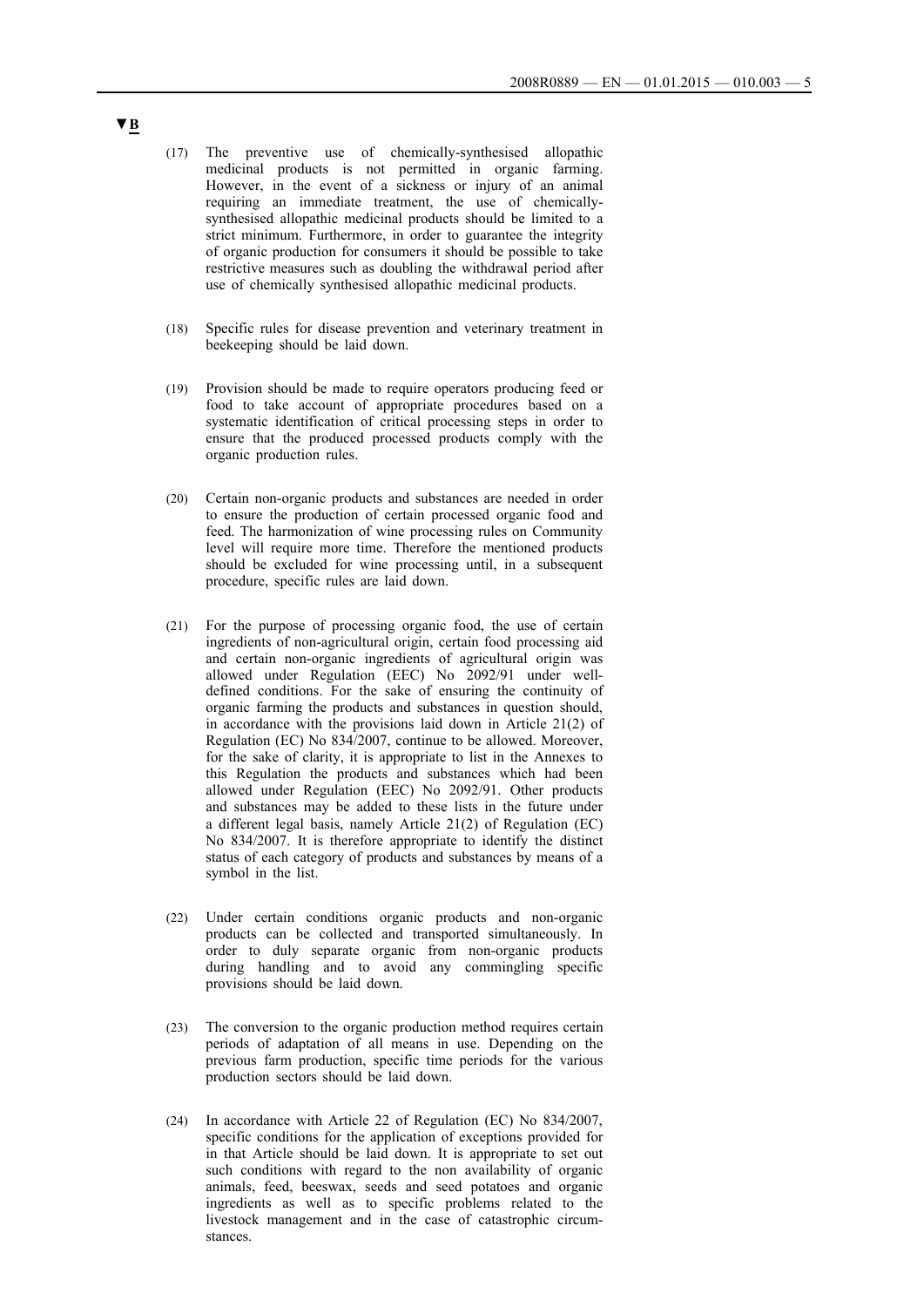- (25) Geographical and structural differences in agriculture and climatic constraints may hamper the development of organic production in certain regions and therefore call for exceptions for certain practices as regards the characteristics of livestock buildings and installations. Therefore tethering of animals should, under well-defined conditions, be allowed in holdings which, due to their geographical location and structural constraints, in particular with regard to mountainous areas, are of small size, and only where it is not possible to keep the cattle in groups appropriate to their behavioural needs.
- (26) For the purpose of ensuring the development of an incipient organic livestock sector, several temporary derogations as regards tethering of animals, housing conditions for animals and stocking densities were granted under Regulation (EEC) No 2092/91. These derogations should, on a transitional basis, be maintained until their expiry date, in order not to disrupt the organic livestock sector.
- (27) Considering the importance of pollination of the organic beekeeping sector it should be possible to grant exceptions permitting the parallel production of organic and non-organic beekeeping unit on the same farm.
- (28) Under certain circumstances, farmers may experience difficulty in securing supplies of organically reared livestock and organic feedingstuffs and therefore authorisation should be granted for a limited number of non-organically produced farm input to be used in restricted quantities.
- (29) Major efforts have been undertaken by producers involved in organic production for the development of the production of organic seeds and vegetative materials in order to establish a broad choice of plant varieties of plant species for which organic seeds and vegetative propagating material is available. However, currently for many species there is still not enough organic seed and vegetative propagating material available and, in those cases, the use of non-organic seed and vegetative propagating material should be allowed.
- (30) In order to help operators to find organic seed and seed potatoes, each Member State should ensure that a database is set up that contains the varieties of which organic seed and seed potatoes are available on the market.
- (31) The management of adult bovine animals may endanger the keeper and other persons handling the animals. Therefore provision should be made to allow for exceptions to be granted during the final fattening phase of mammals, in particular with regard to bovine animals.
- (32) Catastrophic circumstances or widespread animal or plant diseases may have serious effects on the organic production in the regions concerned. Appropriate measures need to be taken to ensure the maintenance of farming or even the reestablishment of farming. Therefore the supply of non-organic animals, or nonorganic feed should be made possible for a limited period in the affected areas.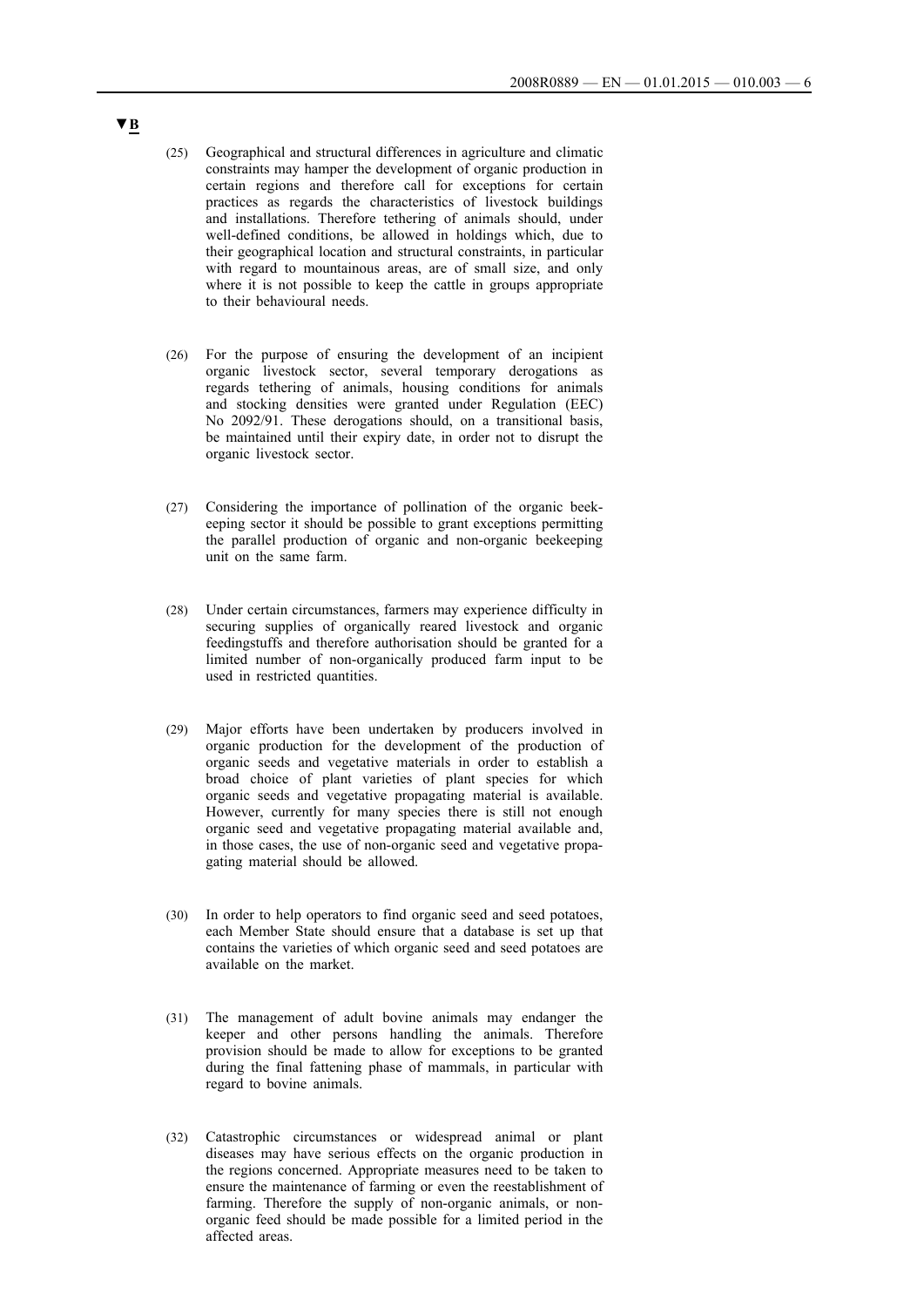- (33) In accordance with Articles 24(3) and 25(3) of Regulation (EC) No 834/2007, specific criteria as regards the presentation, composition, size and design of the Community logo, as well as the presentation and composition of the code number of the control authority or control body and of the indication of the place where the agricultural product has been farmed should be laid down.
- (34) In accordance with Article 26 of Regulation (EC) No 834/2007, specific requirements for the labelling of organic feed should be laid down taking into account the varieties and composition of feed and the horizontal labelling provisions applicable to feed.
- (35) In addition to the control system based on the Regulation (EC) No 882/2004 of the European Parliament and of the Council of 29 April 2004 on official controls performed to ensure the verification of compliance with feed and food law, animal health and animal welfare rules (1) specific control measures should be laid down. In particular, detailed requirements with regard to all stages of production, preparation and distribution related to organic products.
- (36) Notifications of information by the Member States to the Commission must enable it to use the information sent directly and as effectively as possible for the management of statistical information and referential data. To achieve this objective, all information to be made available or to be communicated between the Member States and the Commission should be sent electronically or in digital form.
- (37) Exchanges of information and documents between the Commission and the Member States, and the provision and notification of information from the Member States to the Commission are generally carried out electronically or in digital form. In order to improve the way such exchanges of information under organic production rules are dealt with and to extend their use, it is necessary to adapt the existing computer systems or set up new ones. Provision should be made for this to be done by the Commission and implemented after informing the Member States via the Committee on organic production.
- (38) The conditions under which information is processed by these computer systems and the form and content of documents which have to be communicated under Regulation (EC) No 834/2007 have to be adjusted frequently in line with changes to the applicable rules or management requirements. Uniform presentation of the documents to be sent in by the Member States is also necessary. To achieve these objectives and to simplify procedures and ensure that the computer systems concerned can be made operational immediately, the form and content of the documents should be laid down on the basis of models or questionnaires, which should be adapted and updated by the Commission after informing the Committee on organic production.

 $\overline{(^1)}$  OJ L 165, 30.4.2004, p. 1. Corrected by OJ L 191, 28.5.2004, p. 1.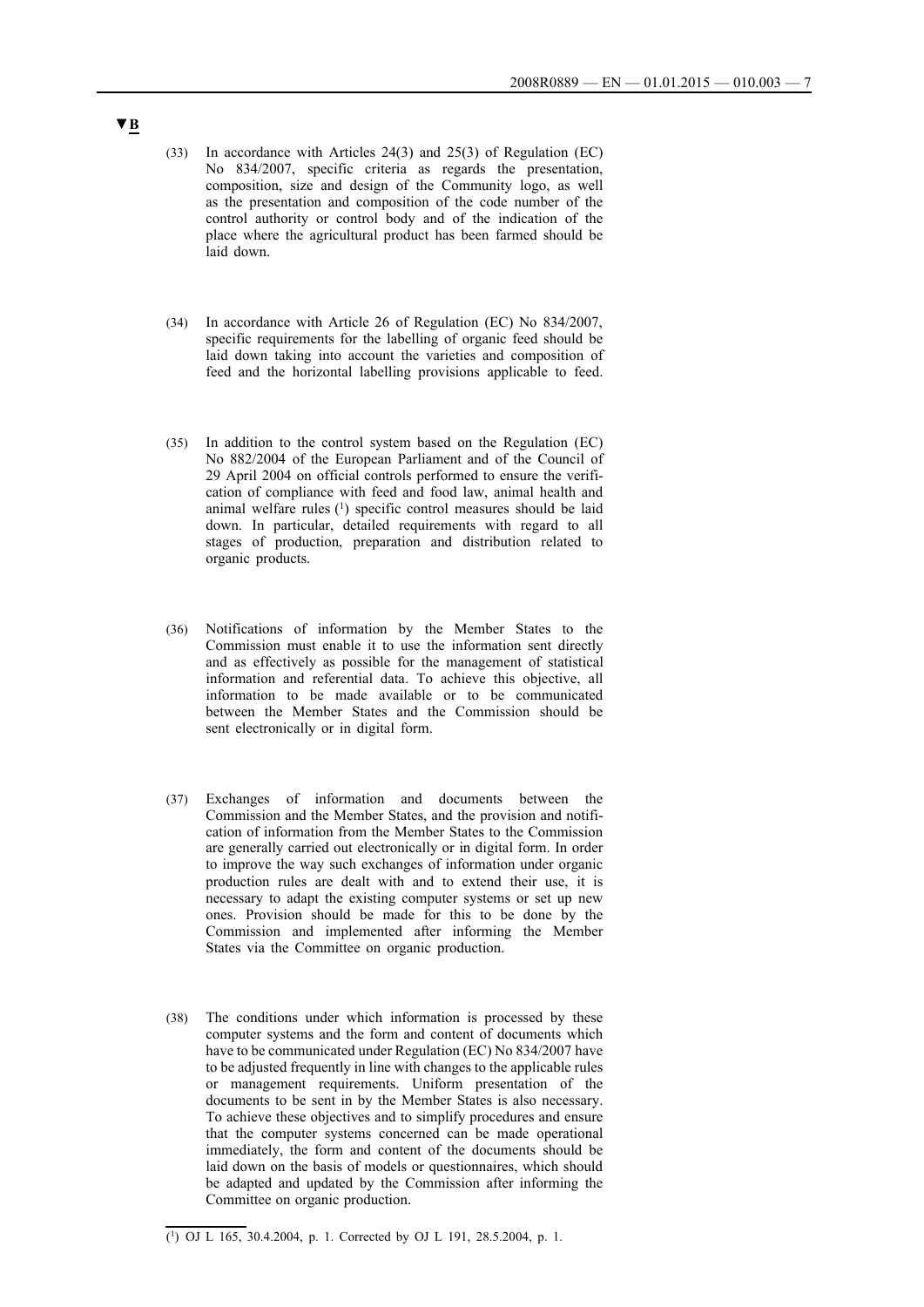- (39) Transitional measures should be laid down, for certain provisions established under Regulation (EEC) No 2092/91, in order not to jeopardize the continuity of the organic production.
- (40) Commission Regulation (EEC) No 207/93 of 29 January 1993 defining the content of Annex VI to Regulation (EEC) No 2092/91 on organic production of agricultural products and indications referring thereto on agricultural products and foodstuffs and laying down detailed rules for implementing the provisions of Article 5(4) thereto (1) Commission Regulation (EC) No 1452/2003 of 14 August 2003 maintaining the derogation provided for in Article 6(3)(a) of Council Regulation (EEC) No 2092/91 with regard to certain species of seed and vegetative propagating material and laying down procedural rules and criteria relating to that derogation (2) and Commission Regulation (EC) No 223/2003 of 5 February 2003 on labelling requirements related to the organic production method for feedingstuffs, compound feedingstuffs and feed materials and amending Council Regulation (EEC) No  $2092/91$  (3) should be repealed and replaced by a new Regulation.
- (41) Regulation (EEC) No 2092/91 is repealed by Regulation (EC) No 834/2007 with effect from 1 January 2009. However, many of its provisions should, with some adaptation, continue to apply and should therefore be adopted in the framework of this Regulation. For the sake of clarity it is appropriate to set out the correlation between those provisions of Regulation (EEC) No 2092/91 and the provisions of this Regulation.
- (42) The measures provided for in this Regulation are in accordance with the opinion of the regulatory Committee on organic production,

HAS ADOPTED THIS REGULATION:

<sup>(1)</sup> OJ L 25, 2.2.1993, p. 5.

<sup>(2)</sup> OJ L 206, 15.8.2003, p. 17.

<sup>(3)</sup> OJ L 31, 6.2.2003, p. 3.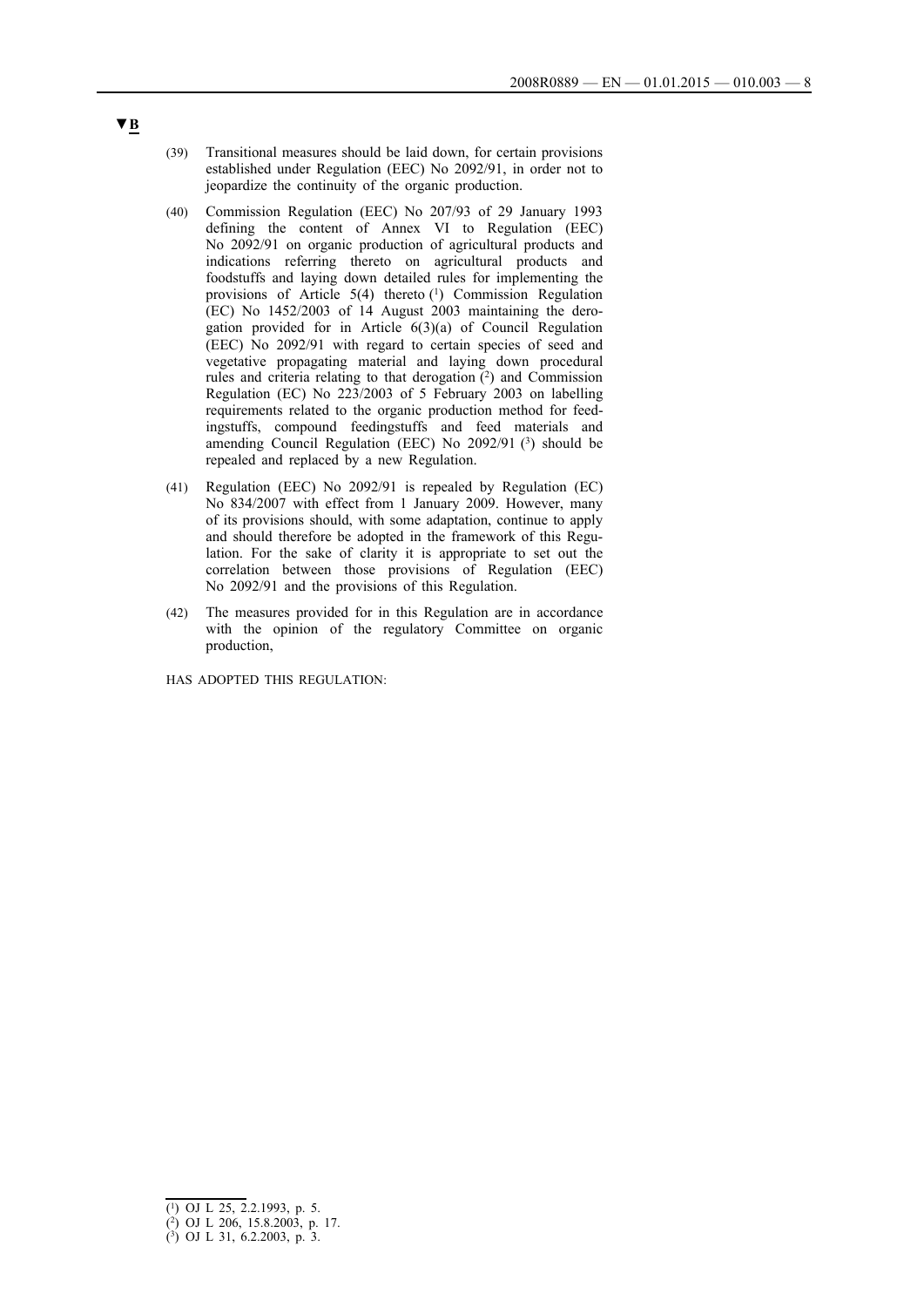# Title I Introductory provisions Title II Rules on production, processing, packaging, transport and storage of products Chapter 1 Plant production Chapter 1a Seaweed production Chapter 2 Livestock production Section 1 Origin of animals Section 2 Livestock housing and husbandry practices Section 3 Feed Section 4 Disease prevention and veterinary treatment Chapter 2a Aquaculture animal production Section 1 General rules Section 2 Origin of aquaculture animals Section 3 Aquaculture Husbandry practices Section 4 Breeding Section 5 Feed for fish, crustaceans and echinodermes Section 6 Specific rules for molluscs Section 7 Disease prevention and veterinary treatment Chapter 3 Processed products Chapter 3a Specific rules for the making of wine Chapter 4 Collection, packaging, transport, storage of products Chapter 5 Conversion rules Chapter 6 Exceptional production rules Section 1 Climatic, geographical or structural constraints Section 2 Non-availability of organic farm input Section 3 Specific management problems in organic livestock Section 3a Exceptional production rules with regard to the use of specific products and substances in the processing in accordance with Article 22(2)(e) of Regulation (EC) No 834/2007 Section 4 Catastrophic circumstances Chapter 7 Seed data base Title III Labelling Chapter 1 Organic production logo of the European Union Chapter 2 Specific labelling requirements for feed Chapter 3 Other specific labelling requirements Title IV Controls

Chapter 1 Minimum control requirements

#### **Content**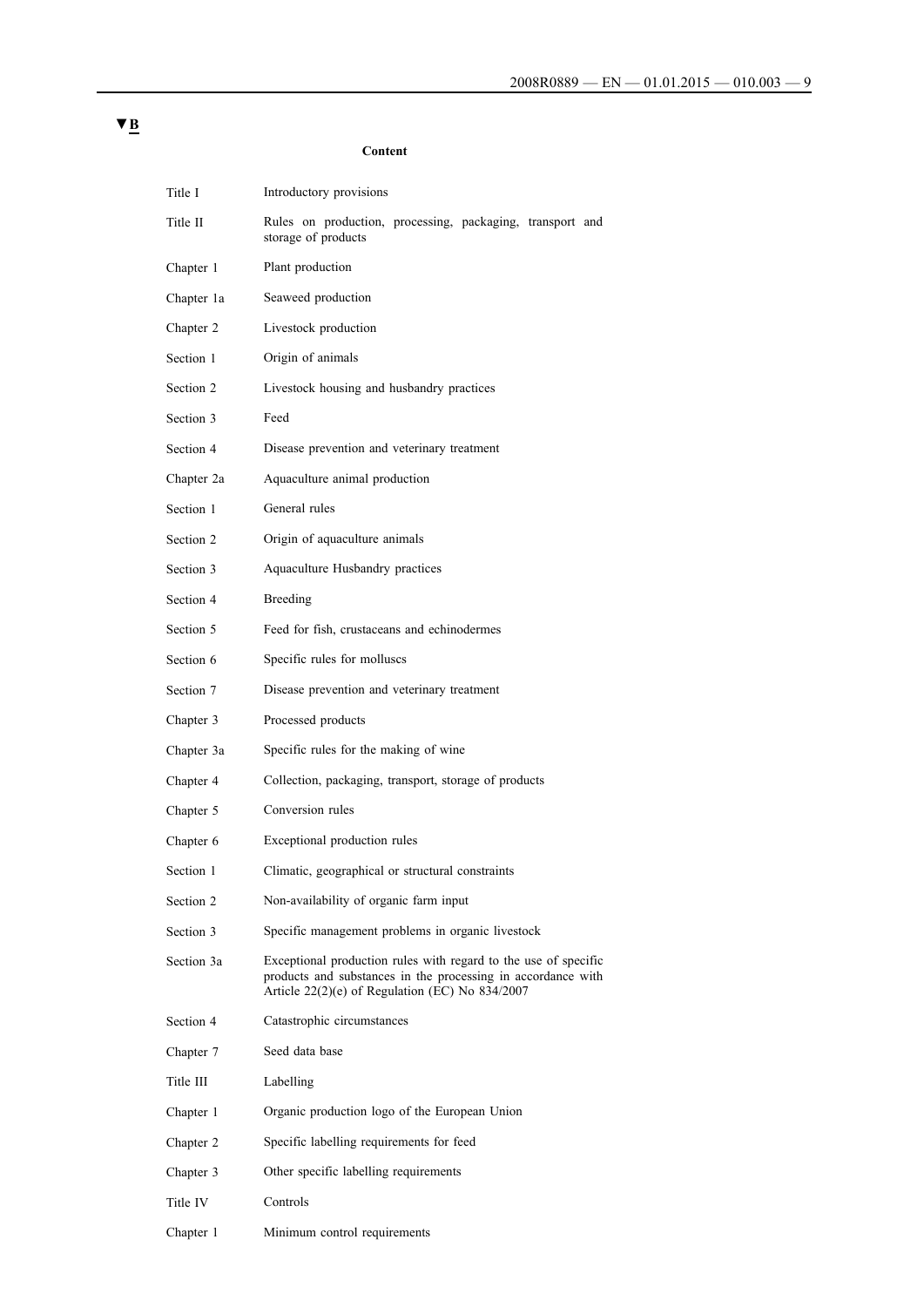| × | ۰, |
|---|----|
|   |    |

| Chapter 2  | Control requirements for plants and plant products                                                                                                |
|------------|---------------------------------------------------------------------------------------------------------------------------------------------------|
| Chapter 2a | Specific control requirements for seaweed                                                                                                         |
| Chapter 3  | Control requirements for livestock and livestock products                                                                                         |
| Chapter 3a | Specific control requirements for aquaculture animal production                                                                                   |
| Chapter 4  | Control requirements for units for preparation of plant, seaweed,<br>livestock and aquaculture animal products and foodstuffs<br>composed thereof |
| Chapter 5  | Control requirements for imports of organic products from third<br>countries                                                                      |
| Chapter 6  | Control requirements for units using contracts to third parties                                                                                   |
| Chapter 7  | Control requirements for units preparing feed                                                                                                     |
| Chapter 8  | Infringements and exchange of information                                                                                                         |
| Chapter 9  | Supervision by competent authorities                                                                                                              |
| Title V    | Transmission of information to the Commission, transitional and<br>final provisions                                                               |
| Chapter 1  | Transmission of information to the Commission                                                                                                     |
| Chapter 2  | Transitional and final provisions                                                                                                                 |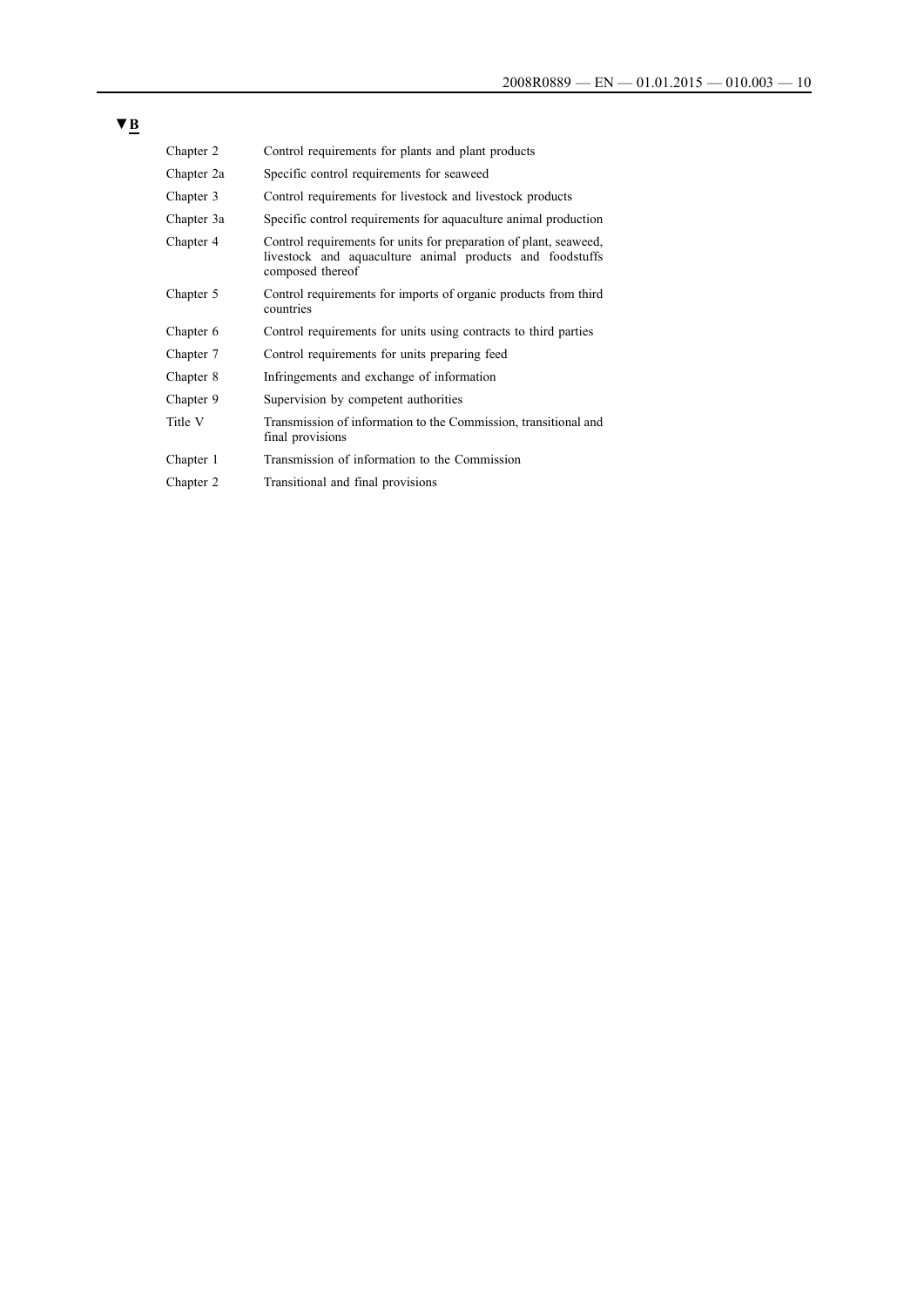### TITLE I

#### **INTRODUCTORY PROVISIONS**

#### *Article 1*

#### **Subject matter and scope**

1. This Regulation lays down specific rules on organic production, labelling and control in respect of products referred to in Article 1(2) of Regulation (EC) No 834/2007.

## **▼M2**

- 2. This Regulation shall not apply to:
- (a) livestock species other than those referred to in Article 7; and
- (b) to aquaculture animals other than those referred to in Article 25a.

However, Title II, Title III and Title IV shall apply *mutatis mutandis* to such products until detailed production rules for those products are laid down on the basis of Regulation (EC) No 834/2007.

## **▼B**

### *Article 2*

#### **Definitions**

In addition to the definitions laid down in Article 2 of Regulation (EC) No 834/2007, the following definitions shall apply for the purposes of this Regulation:

- (a) 'non-organic': means not coming from or not related to a production in accordance to Regulation (EC) No 834/2007 and this Regulation;
- (b) 'veterinary medicinal products': means products as defined in Article 1(2) of Directive 2001/82/EC of the European Parliament and of the Council (1) concerning the Community code relating to veterinary medicinal products;
- (c) 'importer': means the natural or legal person within the community who presents a consignment for release for free circulation into the Community, either in person, or through a representative;
- (d) 'first consignee' means the natural or legal person to whom the imported consignment is delivered and who will receive it for further preparation and/or marketing;
- (e) 'holding' means all the production units operated under a single management for the purpose of producing agricultural products;

### **▼M2**

(f) 'production unit' means all assets to be used for a production sector such as production premises, land parcels, pasturages, open air areas, livestock buildings, fish ponds, containment systems for seaweed or aquaculture animals, shore or seabed concessions, the premises for the storage of crops, crop products, seaweed products, animal products, raw materials and any other input relevant for this specific production sector;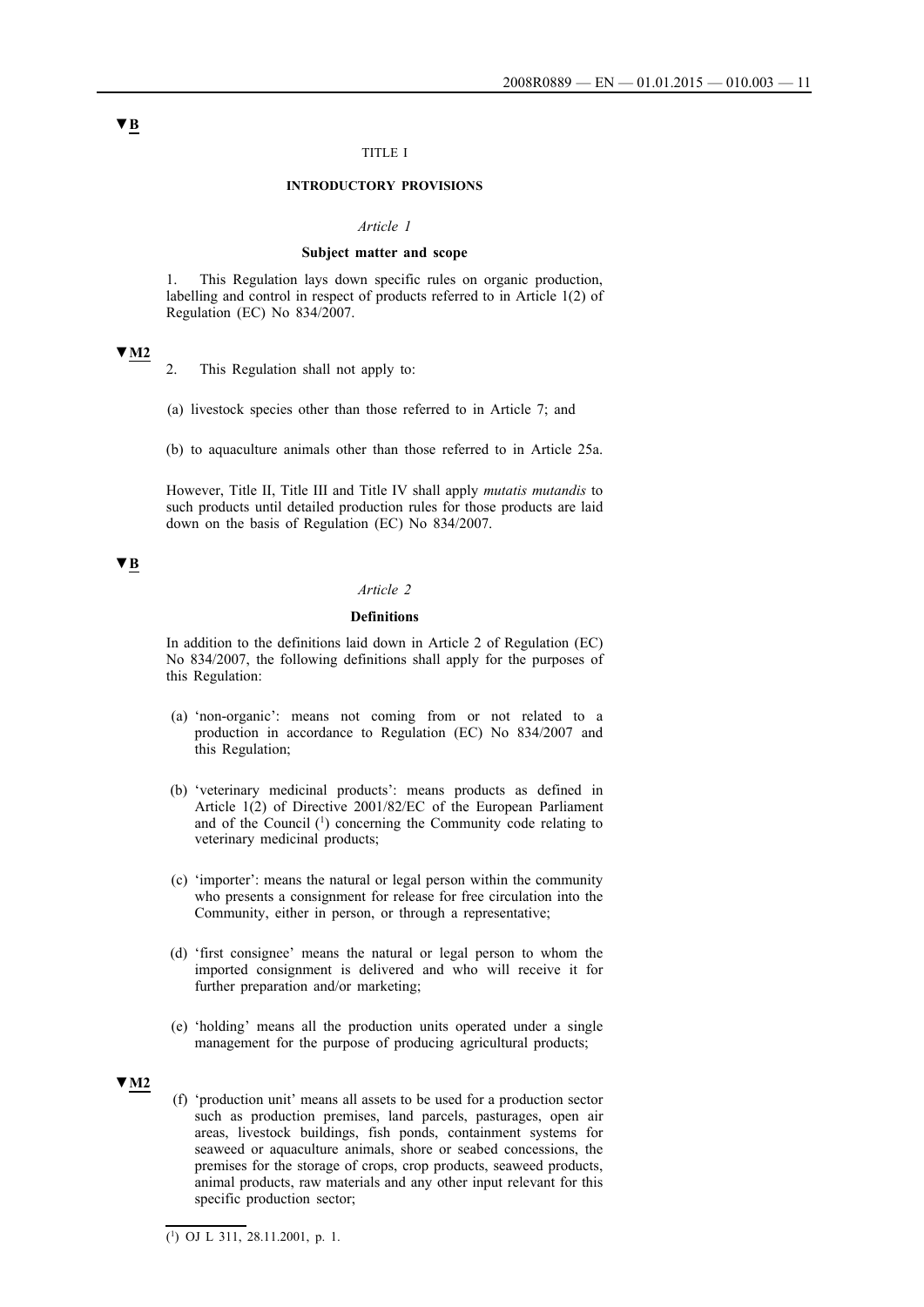- (g) 'hydroponic production' means the method of growing plants with their roots in a mineral nutrient solution only or in an inert medium, such as perlite, gravel or mineral wool to which a nutrient solution is added;
- (h) 'veterinary treatment' means all courses of a curative or preventive treatment against one occurrence of a specific disease;
- (i) 'in-conversion feedingstuffs' means feedingstuffs produced during the conversion period to organic production, with the exclusion of those harvested in the 12 months following the beginning of the conversion as referred to in Article  $17(1)(a)$  of Regulation (EC) No 834/2007;

## **▼M2**

- (j) 'closed recirculation aquaculture facility' means a facility where aquaculture takes place within an enclosed environment on land or on a vessel involving the recirculation of water, and depending on permanent external energy input to stabilize the environment for the aquaculture animals;
- (k) 'energy from renewable sources' means renewable non-fossil energy sources: wind, solar, geothermal, wave, tidal, hydropower, landfill gas, sewage treatment plant gas and biogases;
- (l) 'hatchery' means a place of breeding, hatching and rearing through the early life stages of aquaculture animals, finfish and shellfish in particular;
- (m) 'nursery' means a place where an intermediate farming system, between the hatchery and grow-out stages is applied. The nursery stage is completed within the first third of the production cycle with the exception of species undergoing a smoltification process;
- (n) 'pollution' in the framework of aquaculture and seaweed production means the direct or indirect introduction into the aquatic environment of substances or energy as defined in Directive 2008/56/EC of the European Parliament and of the Council (1) and in Directive 2000/60/EC of the European Parliament and of the Council  $(2)$ , in the waters where they respectively apply;
- (o) 'polyculture' in the framework of aquaculture and seaweed production, means the rearing of two or more species usually from different trophic levels in the same culture unit;
- (p) 'production cycle' in the framework of aquaculture and seaweed production, means the lifespan of an aquaculture animal or seaweed from the earliest life stage to harvesting;
- (q) 'locally grown species' in the framework of aquaculture and seaweed production, means those which are neither alien nor locally absent species under Council Regulation (EC) No 708/2007 (3). Those species listed in Annex IV of Regulation (EC) No 708/2007 may be considered as locally grown species.

<sup>(1)</sup> OJ L 164, 25.6.2008, p. 19.

<sup>(2)</sup> OJ L 327, 22.12.2000, p. 1.

<sup>(3)</sup> OJ L 168, 28.6.2007, p. 1.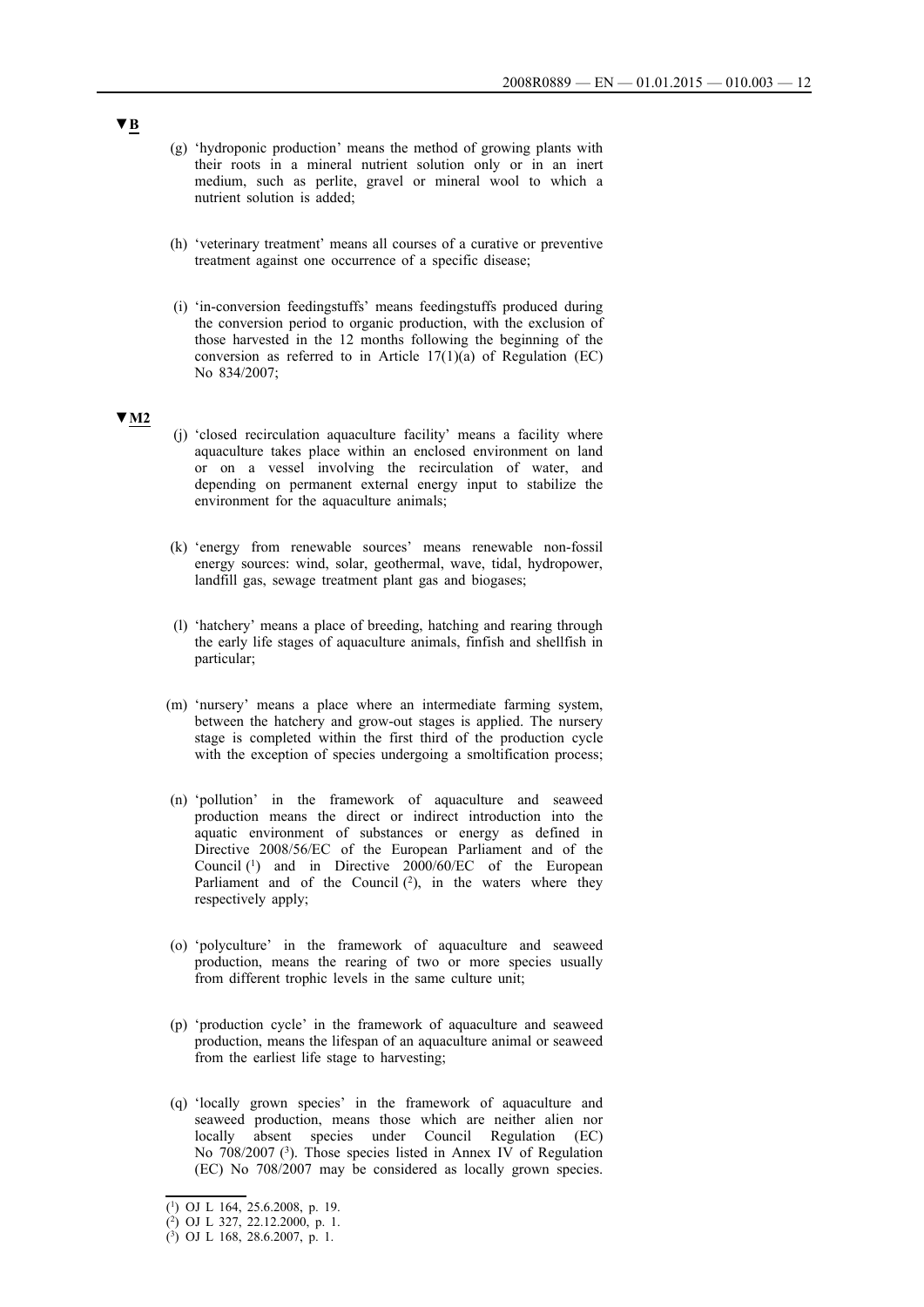- **▼M2**
- (r) 'stocking density' in the framework of aquaculture, means the live weight of animals per cubic metre of water at any time during the grow-out phase and in the case of flatfish and shrimp the weight per square metre of surface;

### **▼M9**

(s) 'control file' means all the information and documents transmitted, for the purposes of the control system, to the competent authorities of the Member State or to control authorities and control bodies by an operator subject to the control system as referred to in Article 28 of Regulation (EC) No 834/2007, including all the relevant information and documents relating to that operator or the activities of that operator held by competent authorities, control authorities and control bodies, with the exception of information or documents that have no bearing on the operation of the control system.

## **▼B**

#### TITLE II

### **RULES ON PRODUCTION, PROCESSING, PACKAGING, TRANSPORT AND STORAGE OF ORGANIC PRODUCTS**

## *CHAPTER 1*

### *Plant Production*

#### *Article 3*

#### **Soil management and fertilisation**

1. Where the nutritional needs of plants cannot be met by measures provided for in Article 12(1)(a), (b) and (c) of Regulation (EC) No 834/2007, only fertilisers and soil conditioners referred to in Annex I to this Regulation may be used in organic production and only to the extent necessary. Operators shall keep documentary evidence of the need to use the product.

2. The total amount of livestock manure, as defined in Council Directive 91/676/EEC (1) concerning the protection of waters against pollution caused by nitrates from agricultural sources, applied on the holding may not exceed 170 kg of nitrogen per year/hectare of agricultural area used. This limit shall only apply to the use of farmyard manure, dried farmyard manure and dehydrated poultry manure, composted animal excrements, including poultry manure, composted farmyard manure and liquid animal excrements.

3. Organic-production holdings may establish written cooperation agreements exclusively with other holdings and enterprises which comply with the organic production rules, with the intention of spreading surplus manure from organic production. The maximum limit as referred to in paragraph 2, shall be calculated on the basis of all of the organic-production units involved in such cooperation.

 $\overline{(^1)}$  OJ L 375, 31.12.1991, p. 1.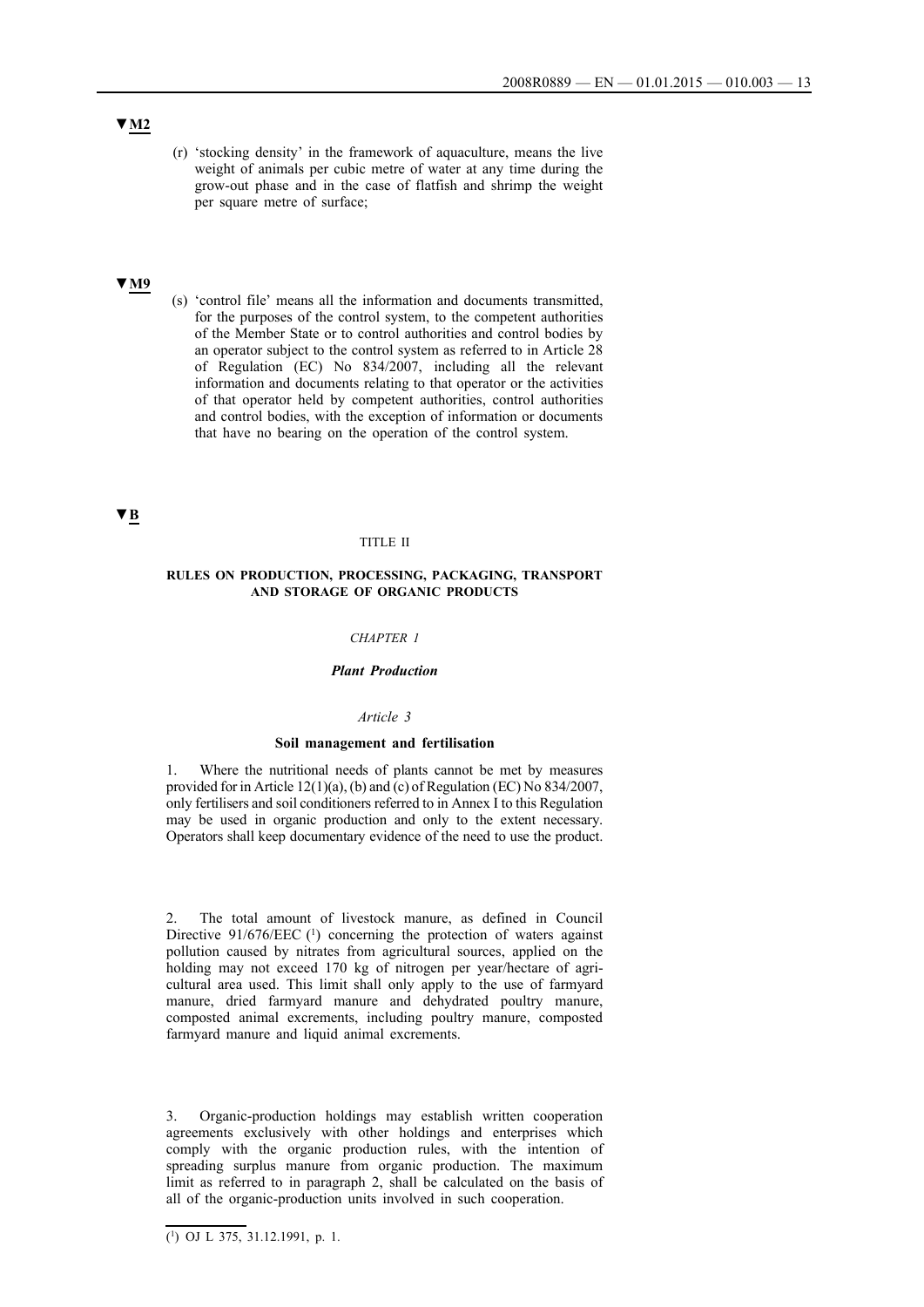4. Appropriate preparations of micro-organisms may be used to improve the overall condition of the soil or the availability of nutrients in the soil or in the crops.

5. For compost activation appropriate plant-based preparations or preparations of micro-organisms may be used.

## *Article 4*

### **Prohibition of hydroponic production**

Hydroponic production is prohibited.

### *Article 5*

## **Pest, disease and weed management**

1. Where plants cannot be adequately protected from pests and diseases by measures provided for in Article 12 (1)(a), (b), (c) and (g) of Regulation (EC) No 834/2007, only products referred to in Annex II to this Regulation may be used in organic production. Operators shall keep documentary evidence of the need to use the product.

2. For products used in traps and dispensers, except pheromone dispensers, the traps and/or dispensers, shall prevent the substances from being released into the environment and prevent contact between the substances and the crops being cultivated. The traps shall be collected after use and disposed off safely.

## *Article 6*

#### **Specific rules on mushroom production**

For production of mushrooms, substrates may be used, if they are composed only of the following components:

- (a) farmyard manure and animal excrements:
	- (i) either from holdings producing according to the organic production method;
	- (ii) or referred to in Annex I, only when the product referred to in point (i) is not available; and when they do not exceed 25 % of the weight of total components of the substrate, excluding the covering material and any added water, before composting;
- (b) products of agricultural origin, other than those referred to in point (a), from holdings producing according to organic production method;
- (c) peat not chemically treated;
- (d) wood, not treated with chemical products after felling;
- (e) mineral products referred to in Annex I, water and soil.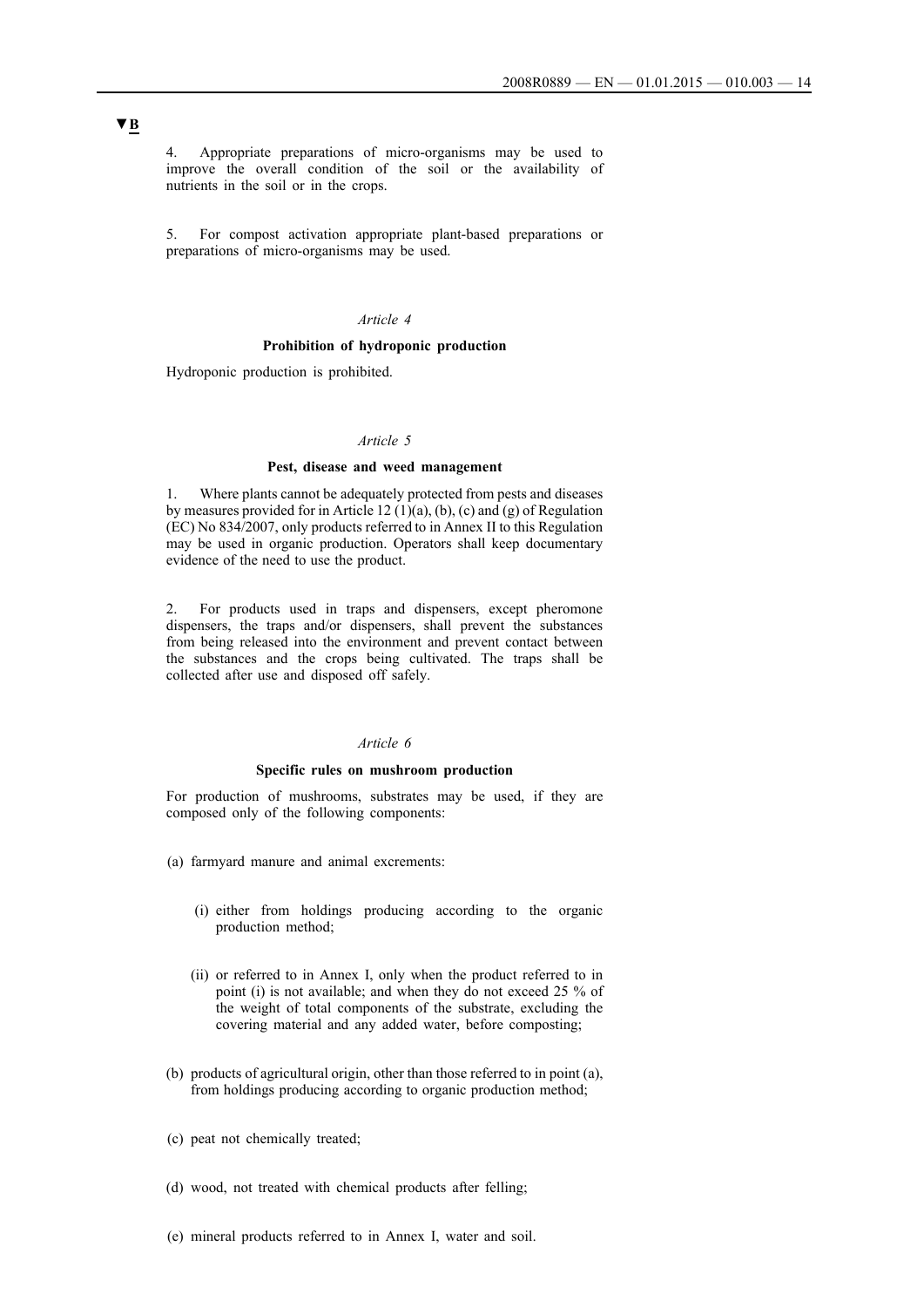#### *CHAPTER 1a*

#### *Seaweed production*

#### *Article 6a*

### **Scope**

This Chapter lays down detailed production rules for the collection and farming of seaweed. It applies *mutatis mutandis* to the production of all multi-cellular marine algae or phytoplankton and micro-algae for further use as feed for aquaculture animals.

#### *Article 6b*

#### **Suitability of aquatic medium and sustainable management plan**

1. Operations shall be situated in locations that are not subject to contamination by products or substances not authorised for organic production, or pollutants that would compromise the organic nature of the products.

2. Organic and non-organic production units shall be separated adequately. Such separation measures shall be based on the natural situation, separate water distribution systems, distances, the tidal flow, the upstream and the downstream location of the organic production unit. Member State authorities may designate locations or areas which they consider to be unsuitable for organic aquaculture or seaweed harvesting and may also set up minimum separation distances between organic and non-organic production units.

Where minimum separation distances are set Member States shall provide this information to operators, other Member States and the Commission.

3. An environmental assessment proportionate to the production unit shall be required for all new operations applying for organic production and producing more than 20 tonnes of aquaculture products per year to ascertain the conditions of the production unit and its immediate environment and likely effects of its operation. The operator shall provide the environmental assessment to the control body or control authority. The content of the environmental assessment shall be based on Annex IV to Council Directive 85/337/EEC (1). If the unit has already been subject to an equivalent assessment, then its use shall be permitted for this purpose.

4. The operator shall provide a sustainable management plan proportionate to the production unit for aquaculture and seaweed harvesting.

The plan shall be updated annually and shall detail the environmental effects of the operation, the environmental monitoring to be undertaken, and list measures to be taken to minimise negative impacts on the surrounding aquatic and terrestrial environments, including, where applicable, nutrient discharge into the environment per production cycle or per annum. The plan shall record the surveillance and repair of technical equipment.

 $\overline{(^1)}$  OJ L 175, 5.7.1985, p. 40.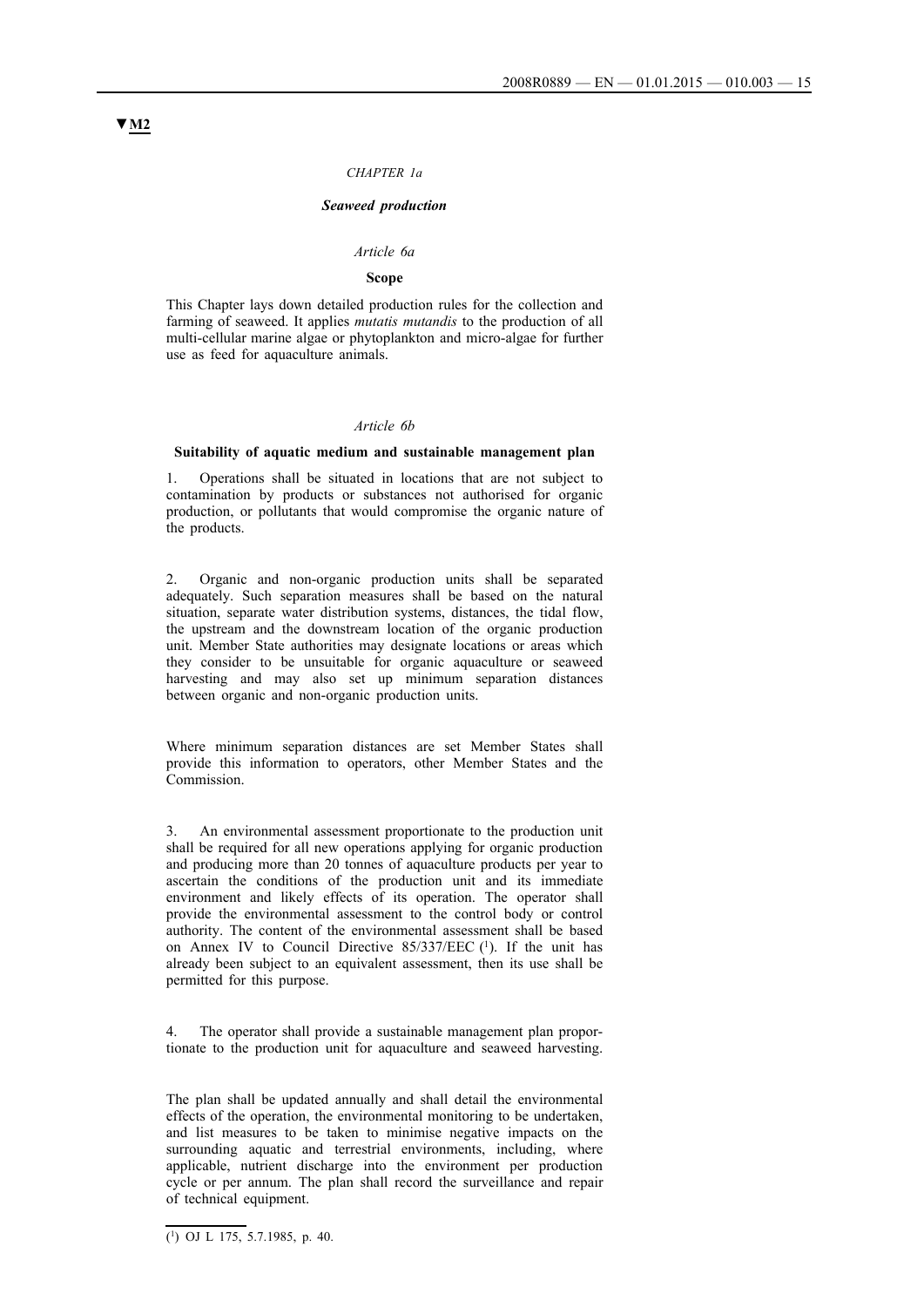5. Aquaculture and seaweed business operators shall by preference use renewable energy sources and re-cycle materials and shall draw up as part of the sustainable management plan a waste reduction schedule to be put in place at the commencement of operations. Where possible, the use of residual heat shall be limited to energy from renewable sources.

6. For seaweed harvesting a once-off biomass estimate shall be undertaken at the outset.

### *Article 6c*

#### **Sustainable harvesting of wild seaweed**

1. Documentary accounts shall be maintained in the unit or premises and shall enable the operator to identify and the control authority or control body to verify that the harvesters have supplied only wild seaweed produced in accordance with Regulation (EC) No 834/2007.

2. Harvesting shall be carried out in such a way that the amounts harvested do not cause a significant impact on the state of the aquatic environment. Measures shall be taken to ensure that seaweed can regenerate, such as harvest technique, minimum sizes, ages, reproductive cycles or size of remaining seaweed.

3. If seaweed is harvested from a shared or common harvest area, documentary evidence shall be available that the total harvest complies with this Regulation.

With respect to Article  $73b(2)(b)$  and (c), these records must provide evidence of sustainable management and of no long-term impact on the harvesting areas.

#### *Article 6d*

#### **Seaweed Cultivation**

1. Seaweed culture at sea shall only utilise nutrients naturally occurring in the environment, or from organic aquaculture animal production, preferably located nearby as part of a polyculture system.

2. In facilities on land where external nutrient sources are used the nutrient levels in the effluent water shall be verifiably the same, or lower, than the inflowing water. Only nutrients of plant or mineral origin and as listed in Annex I may be used.

3. Culture density or operational intensity shall be recorded and shall maintain the integrity of the aquatic environment by ensuring that the maximum quantity of seaweed which can be supported without negative effects on the environment is not exceeded.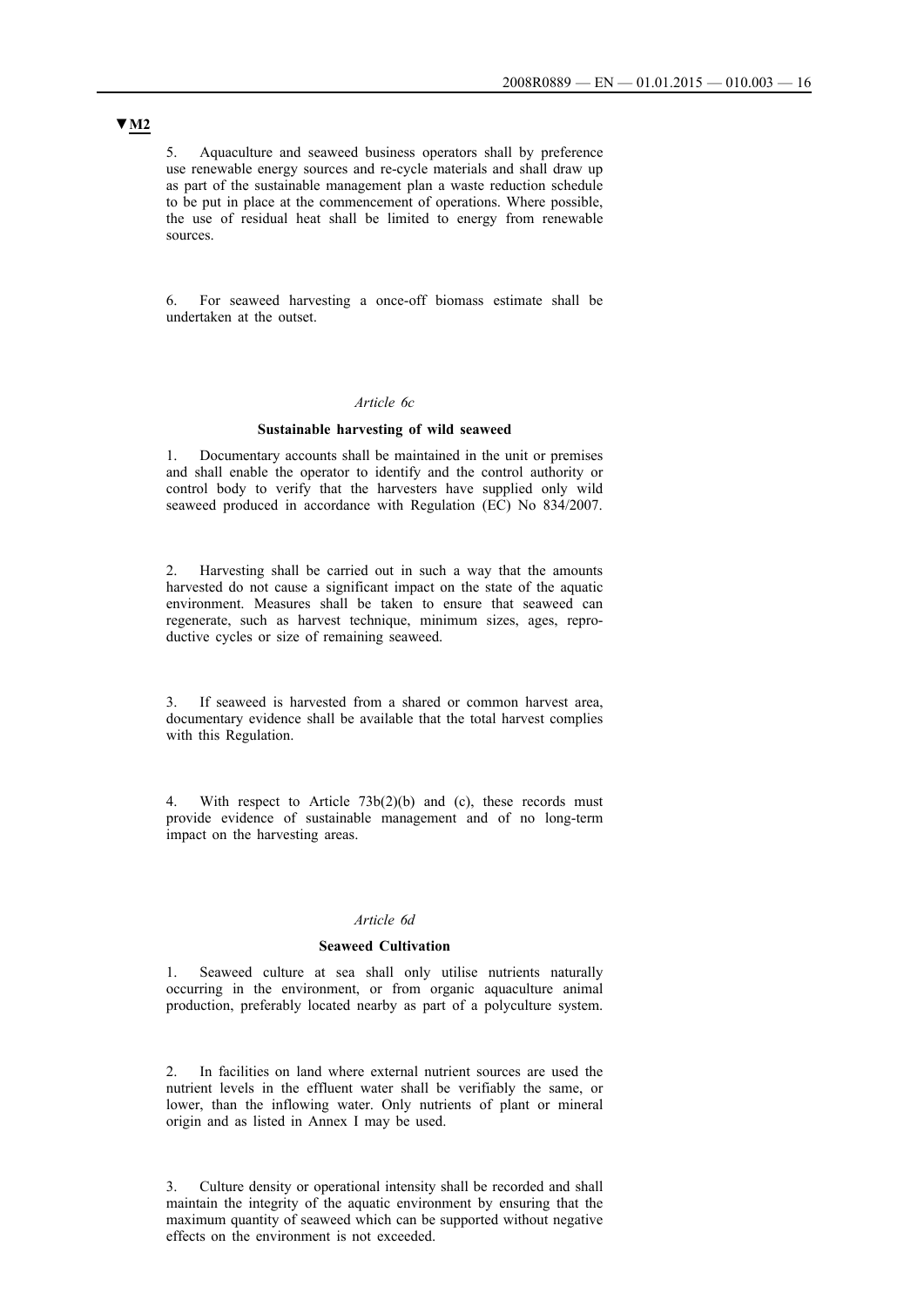## **▼M2**

4. Ropes and other equipment used for growing seaweed shall be reused or recycled where possible.

#### *Article 6e*

#### **Antifouling measures and cleaning of production equipment and facilities**

1. Bio-fouling organisms shall be removed only by physical means or by hand and where appropriate returned to the sea at a distance from the farm.

2. Cleaning of equipment and facilities shall be carried out by physical or mechanical measures. Where this is not satisfactory only substances as listed in Annex VII, Section 2 may be used.

## **▼B**

#### *CHAPTER 2*

#### *Livestock production*

#### *Article 7*

### **Scope**

This Chapter lays down detailed production rules for the following species: bovine including *bubalus* and bison, equidae, porcine, ovine, caprine, poultry (species as mentioned in Annex III) and bees.

### Section 1

#### **Origin of animals**

#### *Article 8*

#### **Origin of organic animals**

1. In the choice of breeds or strains, account shall be taken of the capacity of animals to adapt to local conditions, their vitality and their resistance to disease. In addition, breeds or strains of animals shall be selected to avoid specific diseases or health problems associated with some breeds or strains used in intensive production, such as porcine stress syndrome, PSE Syndrome (pale-soft-exudative), sudden death, spontaneous abortion and difficult births requiring caesarean operations. Preference is to be given to indigenous breeds and strains.

2. For bees, preference shall be given to the use of *Apis mellifera* and their local ecotypes.

### *Article 9*

#### **Origin of non-organic animals**

1. In accordance with Article 14(1)(a)(ii) of Regulation (EC) No 834/2007, non-organic animals may be brought onto a holding for breeding purposes, only when organic animals are not available in sufficient number and subject to the conditions provided for in paragraphs 2 to 5 of this Article.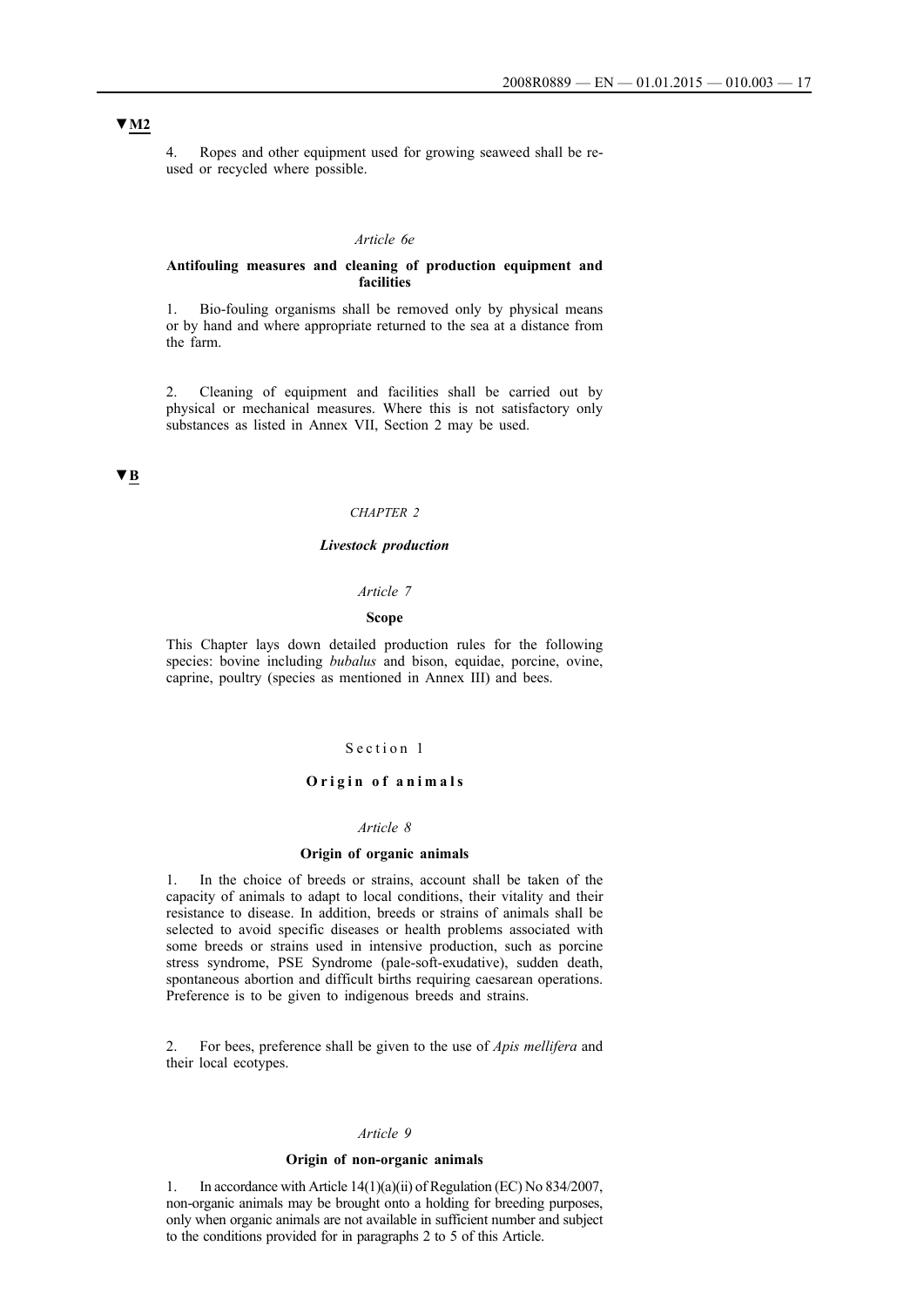2. Non-organic young mammals, when a herd or flock is constituted for the first time, shall be reared in accordance with the organic production rules immediately after they are weaned. Moreover, the following restrictions shall apply at the date on which the animals enter the herd:

- (a) buffalo, calves and foals shall be less than six months old;
- (b) lambs and kids shall be less than 60 days old;
- (c) piglets shall weigh less than 35 kg.

3. Non-organic adult male and nulliparous female mammals, for the renewal of a herd or flock, shall be reared subsequently in accordance with the organic production rules. Moreover, the number of female mammals is subject to the following restrictions per year:

- (a) up to a maximum of 10 % of adult equine or bovine, including *bubalus* and bison species, livestock and 20 % of the adult porcine, ovine and caprine livestock, as female animals;
- (b) for units with less than 10 equine or bovine animals, or with less than five porcine, ovine or caprine animals any renewal as mentioned above shall be limited to a maximum of one animal per year.

This provision of this paragraph will be reviewed in 2012 with a view to phase it out.

The percentages referred to in paragraph 3 may be increased up to 40 %, subject to prior authorisation by the competent authority, in the following special cases:

- (a) when a major extension to the farm is undertaken;
- (b) when a breed is changed;
- (c) when a new livestock specialisation is initiated;
- (d) when breeds are in danger of being lost to farming as laid down in Annex IV to Commission Regulation (EC) No 1974/2006 (1) and in that case animals of those breeds must not necessarily be nulliparous.

5. For the renovation of apiaries, 10 % per year of the queen bees and swarms may be replaced by non-organic queen bees and swarms in the organic production unit provided that the queen bees and swarms are placed in hives with combs or comb foundations coming from organic production units.

#### Section 2

### Livestock housing and husbandry practices

#### *Article 10*

#### **Rules pertaining to housing conditions**

1. Insulation, heating and ventilation of the building shall ensure that air circulation, dust level, temperature, relative air humidity and gas concentration, are kept within limits which are not harmful to the animals. The building shall permit plentiful natural ventilation and light to enter.

<sup>(1)</sup> OJ L 368, 23.12.2006, p. 15.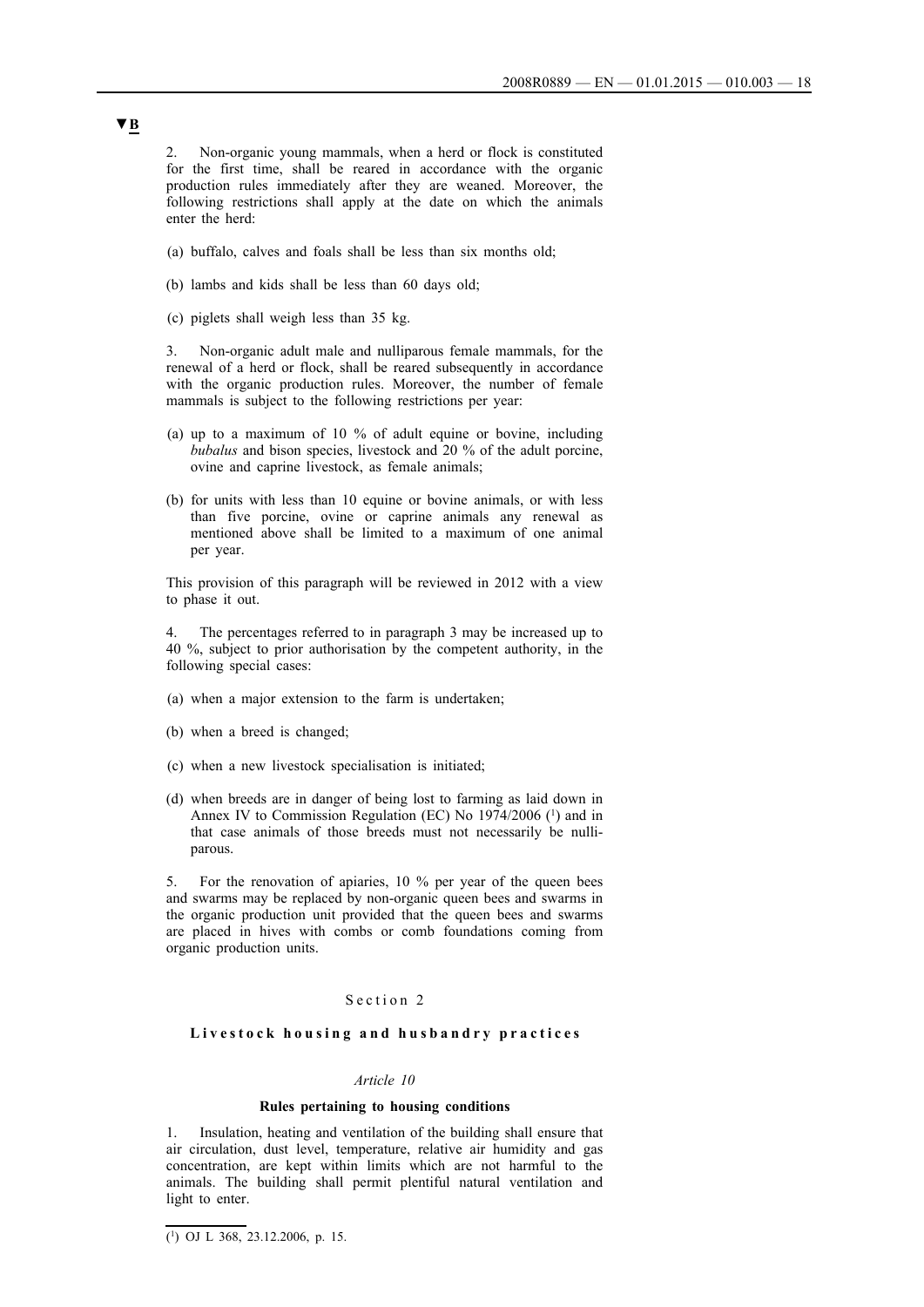2. Housing for livestock shall not be mandatory in areas with appropriate climatic conditions to enable animals to live outdoors.

3. The stocking density in buildings shall provide for the comfort, the well being and the species-specific needs of the animals which, in particular, shall depend on the species, the breed and the age of the animals. It shall also take account of the behavioural needs of the animals, which depend in particular on the size of the group and the animals' sex. The density shall ensure the animals' welfare by providing them with sufficient space to stand naturally, lie down easily, turn round, groom themselves, assume all natural postures and make all natural movements such as stretching and wing flapping.

4. The minimum surface for indoor and outdoor areas, and other characteristics of housing for different species and categories of animals, are laid down in Annex III.

## *Article 11*

#### **Specific housing conditions and husbandry practices for mammals**

1. Livestock housing shall have smooth, but not slippery floors. At least half of the indoor surface area as specified in Annex III shall be solid, that is, not of slatted or of grid construction.

The housing shall be provided with a comfortable, clean and dry laying/rest area of sufficient size, consisting of a solid construction which is not slatted. Ample dry bedding strewn with litter material shall be provided in the rest area. The litter shall comprise straw or other suitable natural material. The litter may be improved and enriched with any mineral product listed in Annex I.

3. Notwithstanding Article 3(3) of Council Directive 91/629/EEC (1) the housing of calves in individual boxes shall be forbidden after the age of one week.

4. Notwithstanding Article 3(8) of Council Directive 91/630/EEC (2) sows shall be kept in groups, except in the last stages of pregnancy and during the suckling period.

5. Piglets shall not be kept on flat decks or in piglet cages.

6. Exercise areas shall permit dunging and rooting by porcine animals. For the purposes of rooting different substrates can be used.

<sup>(1)</sup> OJ L 340, 11.12.1991, p. 28.

<sup>(2)</sup> OJ L 340, 11.12.1991, p. 33.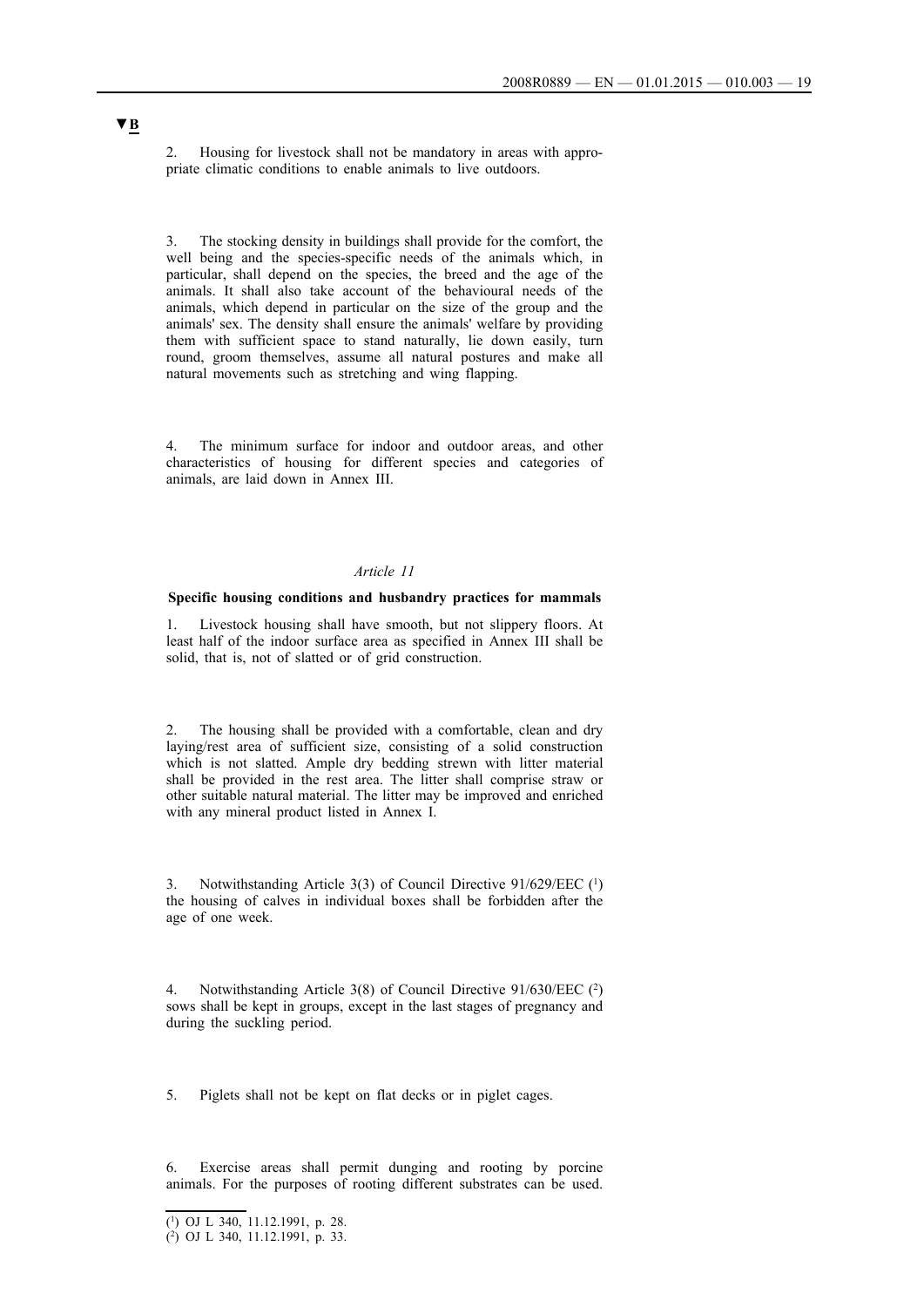#### *Article 12*

## **Specific housing conditions and husbandry practices for poultry**

1. Poultry shall not be kept in cages.

2. Water fowl shall have access to a stream, pond, lake or a pool whenever the weather and hygienic conditions permit in order to respect their species-specific needs and animal welfare requirements.

- 3. Buildings for all poultry shall meet the following conditions:
- (a) at least one third of the floor area shall be solid, that is, not of slatted or of grid construction, and covered with a litter material such as straw, wood shavings, sand or turf;
- (b) in poultry houses for laying hens, a sufficiently large part of the floor area available to the hens shall be available for the collection of bird droppings;
- (c) they shall have perches of a size and number commensurate with the size of the group and of the birds as laid down in Annex III;
- (d) they shall have exit/entry pop-holes of a size adequate for the birds, and these pop-holes shall have a combined length of at least 4 m per  $100 \text{ m}^2$  area of the house available to the birds;
- (e) each poultry house shall not contain more than:
	- (i) 4 800 chickens,
	- (ii) 3 000 laying hens,
	- (iii) 5 200 guinea fowl,
	- (iv) 4 000 female Muscovy or Peking ducks or 3 200 male Muscovy or Peking ducks or other ducks,
	- (v) 2 500 capons, geese or turkeys;
- (f) the total usable area of poultry houses for meat production on any single unit, shall not exceed 1 600 m<sup>2</sup>;
- (g) poultry houses shall be constructed in a manner allowing all birds easy access to open air area.

Natural light may be supplemented by artificial means to provide a maximum of 16 hours light per day with a continuous nocturnal rest period without artificial light of at least eight hours.

5. To prevent the use of intensive rearing methods, poultry shall either be reared until they reach a minimum age or else shall come from slow-growing poultry strains. Where slow-growing poultry strains are not used by the operator the following minimum age at slaughter shall be:

- (a) 81 days for chickens,
- (b) 150 days for capons,
- (c) 49 days for Peking ducks,
- (d) 70 days for female Muscovy ducks,
- (e) 84 days for male Muscovy ducks,
- (f) 92 days for Mallard ducks,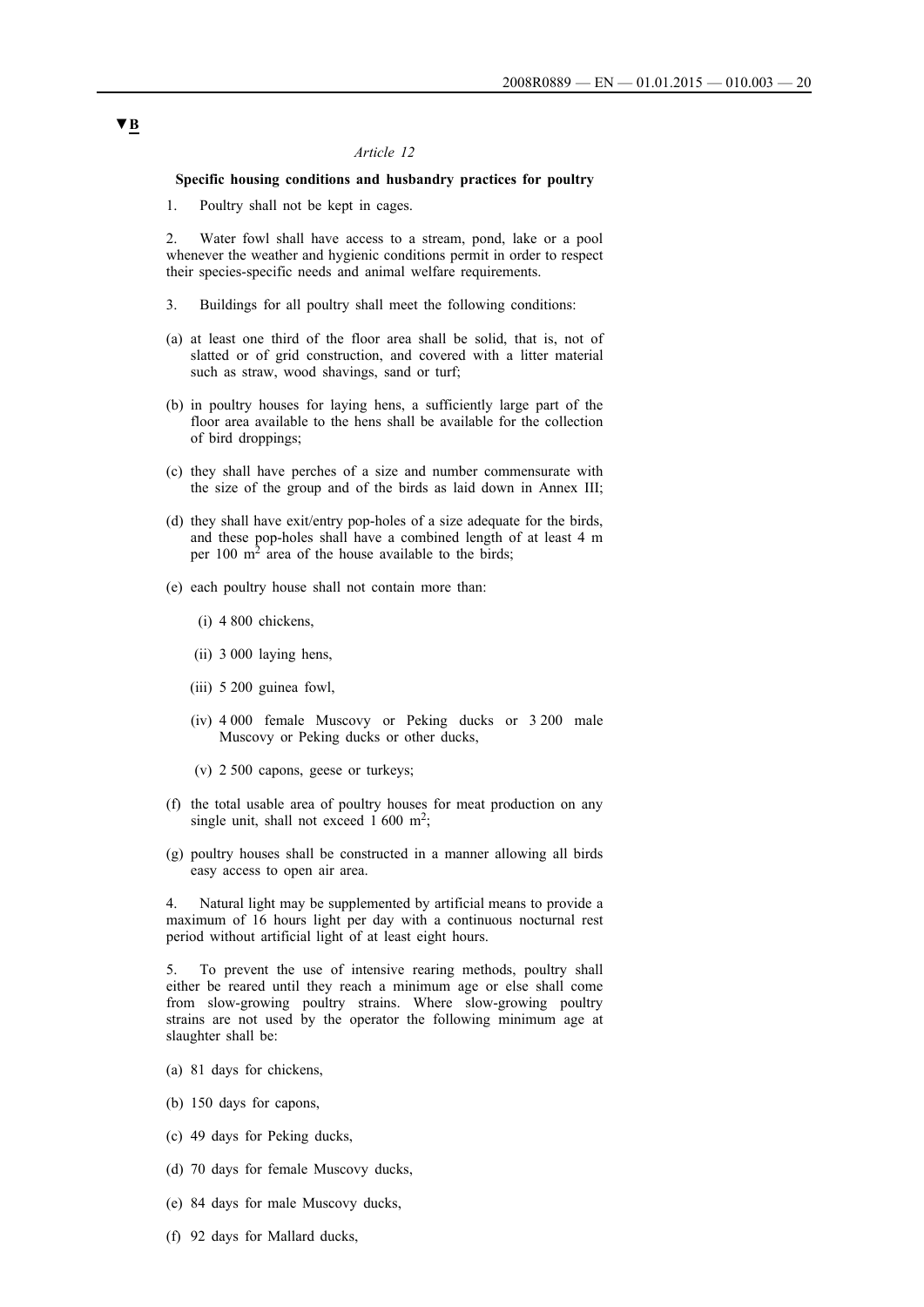(g) 94 days for guinea fowl,

- (h) 140 days for male turkeys and roasting geese and
- (i) 100 days for female turkeys.

The competent authority shall define the criteria of slow-growing strains or draw up a list thereof and provide this information to operators, other Member States and the Commission.

## *Article 13*

#### **Specific requirements and housing conditions in beekeeping**

1. The siting of the apiaries shall be such that, within a radius of 3 km from the apiary site, nectar and pollen sources consist essentially of organically produced crops and/or spontaneous vegetation and/or crops treated with low environmental impact methods equivalent to those as described in Article 36 of Council Regulation (EC) No 1698/2005 (1) or in Article 22 of Council Regulation 1257/1999 (2) which cannot affect the qualification of beekeeping production as being organic. The above mentioned requirements do not apply where flowering is not taking place, or the hives are dormant.

The Member States may designate regions or areas where beekeeping complying with organic production rules is not practicable.

3. The hives shall be made basically of natural materials presenting no risk of contamination to the environment or the apiculture products.

4. The bees wax for new foundations shall come from organic production units.

5. Without prejudice to Article 25, only natural products such as propolis, wax and plant oils can be used in the hives.

6. The use of chemical synthetic repellents is prohibited during honey extractions operations.

7. The use of brood combs is prohibited for honey extraction.

### *Article 14*

#### **Access to open air areas**

1. Open air areas may be partially covered.

2. In accordance with Article 14(1)(b)(iii) of Regulation (EC) No 834/2007 herbivores shall have access to pasturage for grazing whenever conditions allow.

In cases where herbivores have access to pasturage during the grazing period and where the winter-housing system gives freedom of movement to the animals, the obligation to provide open air areas during the winter months may be waived.

4. Notwithstanding paragraph 2, bulls over one year old shall have access to pasturage or an open air area.

<sup>(1)</sup> OJ L 277, 21.10.2005, p. 1.

<sup>(2)</sup> OJ L 160, 26.6.1999, p. 80.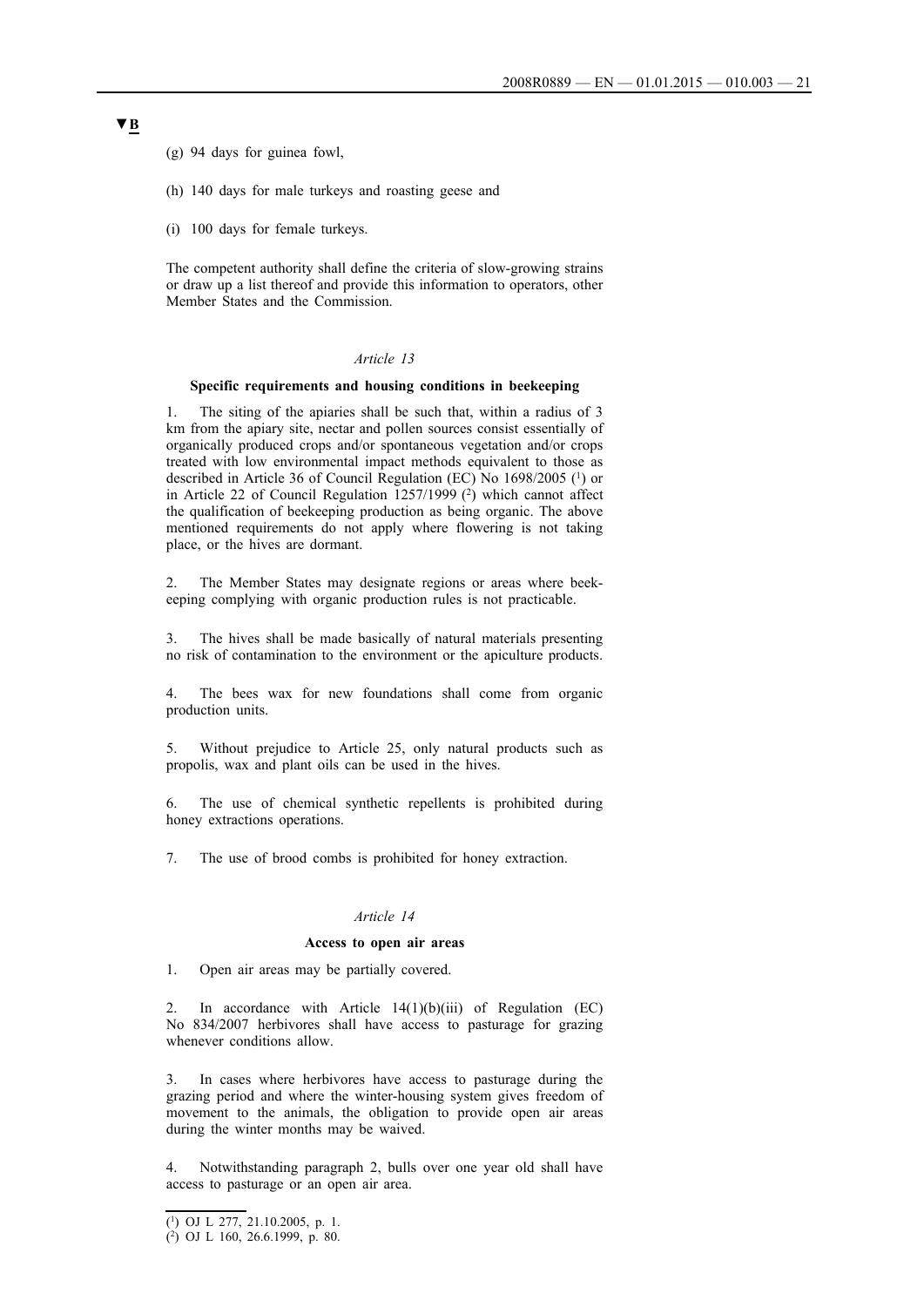5. Poultry shall have access to an open air area for at least one third of their life.

6. Open air areas for poultry shall be mainly covered with vegetation and be provided with protective facilities and permit fowl to have easy access to adequate numbers of drinking and feeding troughs.

Where poultry are kept indoors due to restrictions or obligations imposed on the basis of Community legislation, they shall permanently have access to sufficient quantities of roughage and suitable material in order to meet their ethological needs.

## *Article 15*

### **Stocking density**

1. The total stocking density shall be such as not to exceed the limit of 170 kg of nitrogen per year and hectare of agricultural area as referred to in Article 3(2).

2. To determine the appropriate density of livestock referred to above, the competent authority shall set out the livestock units equivalent to the above limit, taking as a guideline, the figures laid down in Annex IV or the relevant national provisions adopted pursuant to Directive 91/676/EEC.

### *Article 16*

#### **Prohibition of landless livestock production**

Landless livestock production, by which the operator of the livestock does not manage agricultural land and/or has not established a written cooperation agreement with another operator according to Article 3(3), is prohibited.

### *Article 17*

#### **Simultaneous production of organic and non-organic livestock**

1. Non organic livestock may be present on the holding provided they are reared on units where the buildings and parcels are separated clearly from the units producing in accordance with the organic production rules and a different species is involved.

2. Non-organic livestock may use organic pasturage for a limited period of time each year, provided that such animals come from a farming system as defined in paragraph 3(b) and that organic animals are not present at the same time on that pasture.

- 3. Organic animals may be grazed on common land, providing that:
- (a) the land has not been treated with products not authorised for organic production for at least three years;
- (b) any non-organic animals which use the land concerned are derived from a farming system equivalent to those as described in Article 36 of Regulation (EC) No 1698/2005 or in Article 22 of Regulation 1257/1999;
- (c) any livestock products from organic animals, whilst using this land, shall not be regarded as being from organic-production, unless adequate segregation from non-organic animals can be proved.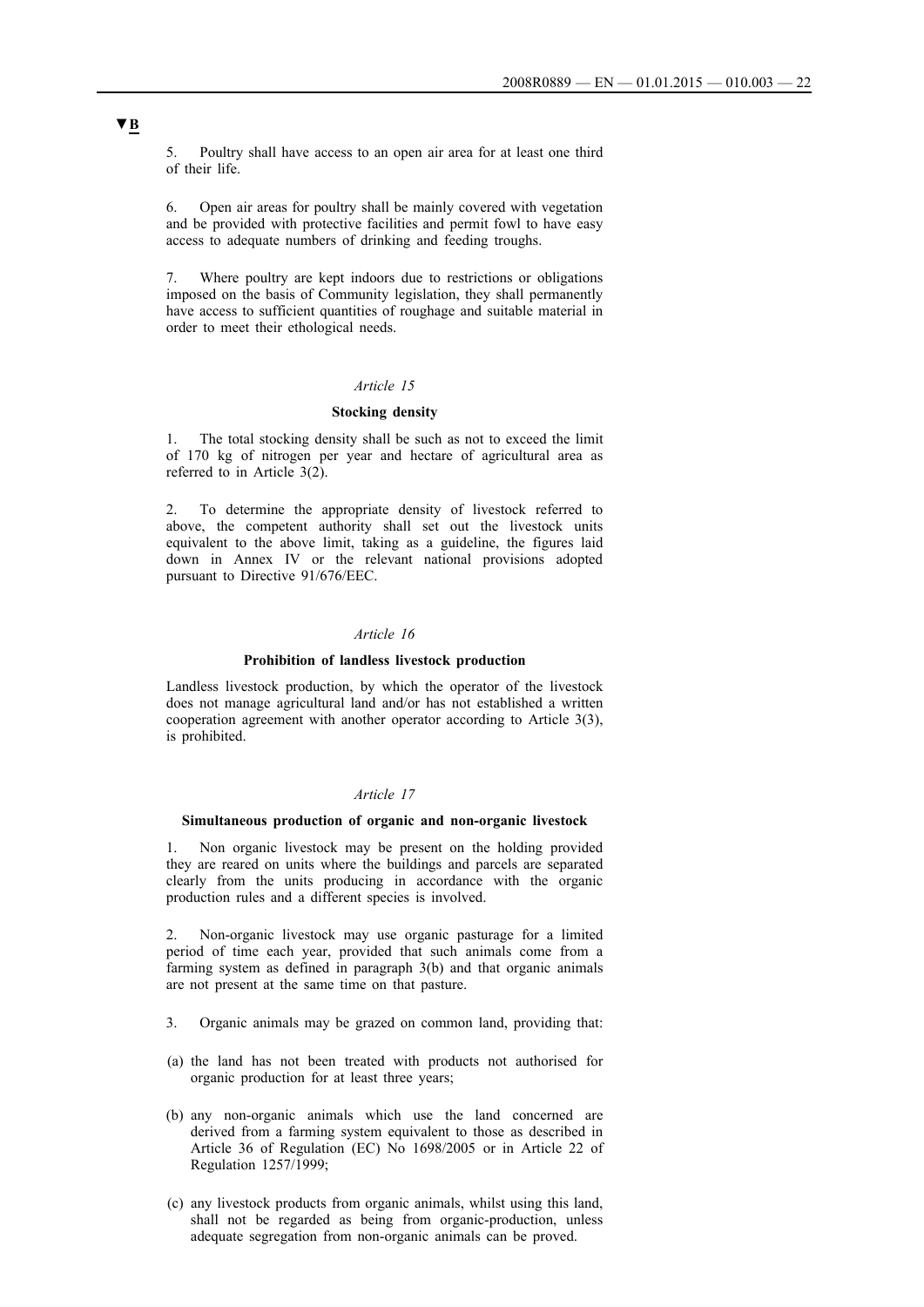4. During the period of transhumance animals may graze on nonorganic land when they are being moved on foot from one grazing area to another. The uptake of non-organic feed, in the form of grass and other vegetation on which the animals graze, during this period shall not exceed 10 % of the total feed ration per year. This figure shall be calculated as a percentage of the dry matter of feedingstuffs from agricultural origin.

5. Operators shall keep documentary evidence of the use of provisions referred to in this Article.

#### *Article 18*

#### **Management of animals**

1. Operations such as attaching elastic bands to the tails of sheep, tail-docking, cutting of teeth, trimming of beaks and dehorning shall not be carried out routinely in organic farming. However, some of these operations may be authorised by the competent authority for reasons of safety or if they are intended to improve the health, welfare or hygiene of the livestock on a case-by-case basis.

Any suffering to the animals shall be reduced to a minimum by applying adequate anaesthesia and/or analgesia and by carrying out the operation only at the most appropriate age by qualified personnel.

2. Physical castration is allowed in order to maintain the quality of products and traditional production practices but only under the conditions set out in the second subparagraph of paragraph 1.

3. Mutilation such as clipping the wings of queen bees is prohibited.

4. Loading and unloading of animals shall be carried out without the use of any type of electrical stimulation to coerce the animals. The use of allopathic tranquillisers, prior to or during transport, is prohibited.

#### Section 3

### **F e e d**

## **▼M8**

### *Article 19*

## **Feed from own holding and other sources**

1. In case of herbivores, except during the period each year when the animals are under transhumance subject to Article 17(4), at least 60 % of the feed shall come from the farm unit itself or in case this is not feasible, be produced in cooperation with other organic farms in the same region.

2. In case of pigs and poultry, at least 20 % of the feed shall come from the farm unit itself or in case this is not feasible, be produced in the same region in cooperation with other organic farms or feed business operators.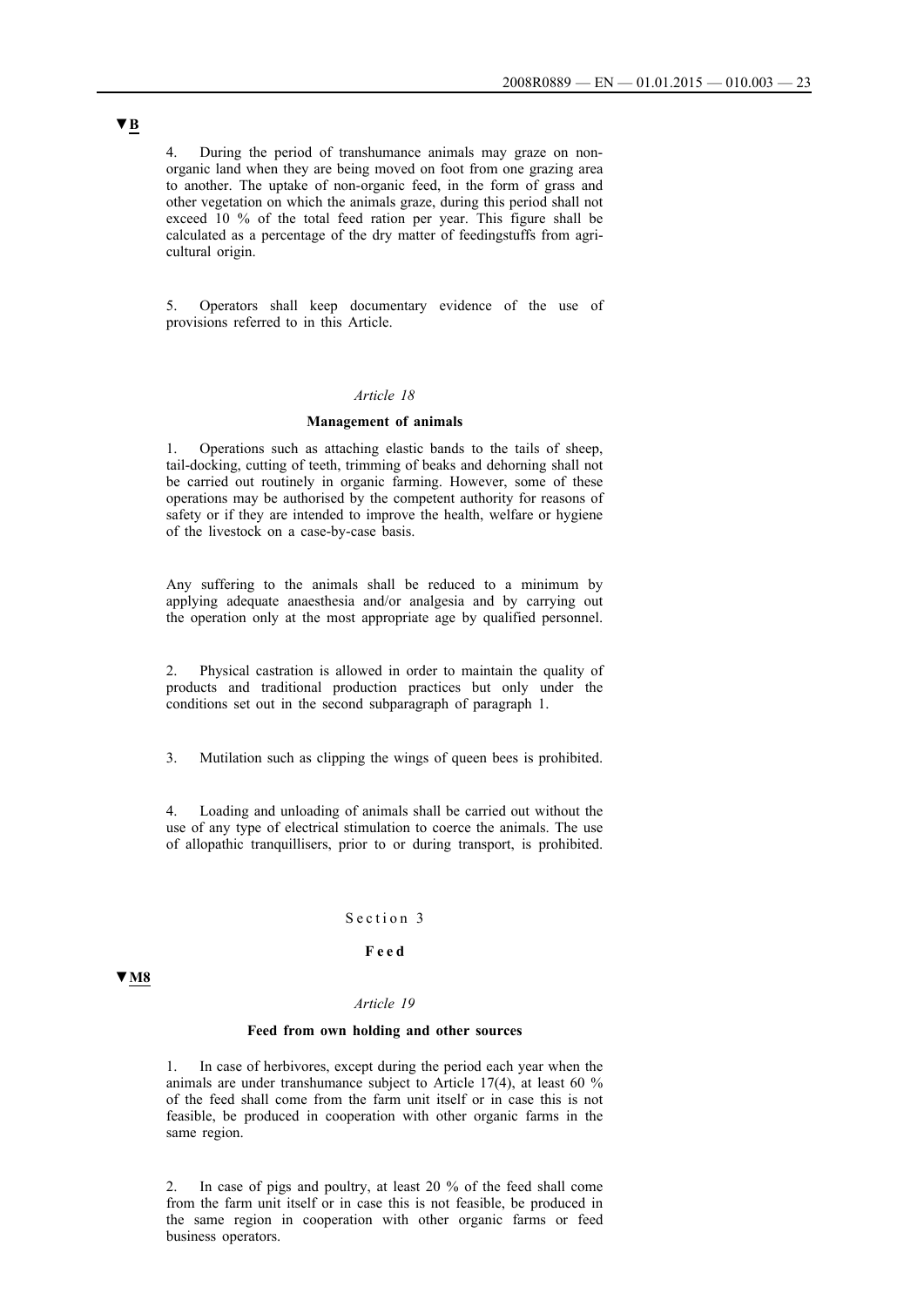3. In the case of bees, at the end of the production season hives shall be left with sufficient reserves of honey and pollen to survive the winter.

The feeding of bee colonies shall only be permitted where the survival of the hives is endangered due to climatic conditions. Feeding shall be with organic honey, organic sugar syrups, or organic sugar.

## **▼B**

### *Article 20*

### **Feed meeting animals' nutritional requirements**

1. All young mammals shall be fed on maternal milk in preference to natural milk, for a minimum period of three months for bovines including *bubalus* and bison species and equidae, 45 days for sheep and goats and 40 days for pigs.

2. Rearing systems for herbivores are to be based on maximum use of grazing pasturage according to the availability of pastures in the different periods of the year. At least 60 % of the dry matter in daily rations of herbivores shall consist of roughage, fresh or dried fodder, or silage. A reduction to 50 % for animals in dairy production for a maximum period of three months in early lactation is allowed.

Roughage, fresh or dried fodder, or silage shall be added to the daily ration for pigs and poultry.

4. The keeping of livestock in conditions, or on a diet, which may encourage anaemia, is prohibited.

5. Fattening practices shall be reversible at any stage of the rearing process. Force-feeding is forbidden.

## *Article 21*

#### **In-conversion feed**

## **▼M1**

1. Up to 30 % of the feed formula of rations on average may comprise in-conversion feedingstuffs. When the in-conversion feedingstuffs come from a unit of the holding itself, this percentage may be increased to 100 %.

## **▼M2**

2. Up to 20 % of the total average amount of feedingstuffs fed to livestock may originate from the grazing or harvesting of permanent pastures, perennial forage parcels or protein crops, sown under organic management on lands in their first year of conversion, provided that they are part of the holding itself and have not been part of an organic production unit of that holding in the last five years. When both inconversion feedingstuffs and feedingstuffs from parcels in their first year of conversion are being used, the total combined percentage of such feedingstuffs shall not exceed the maximum percentages fixed in paragraph 1.

## **▼B**

3. The figures in paragraph 1 and 2 shall be calculated annually as a percentage of the dry matter of feedingstuffs of plant origin.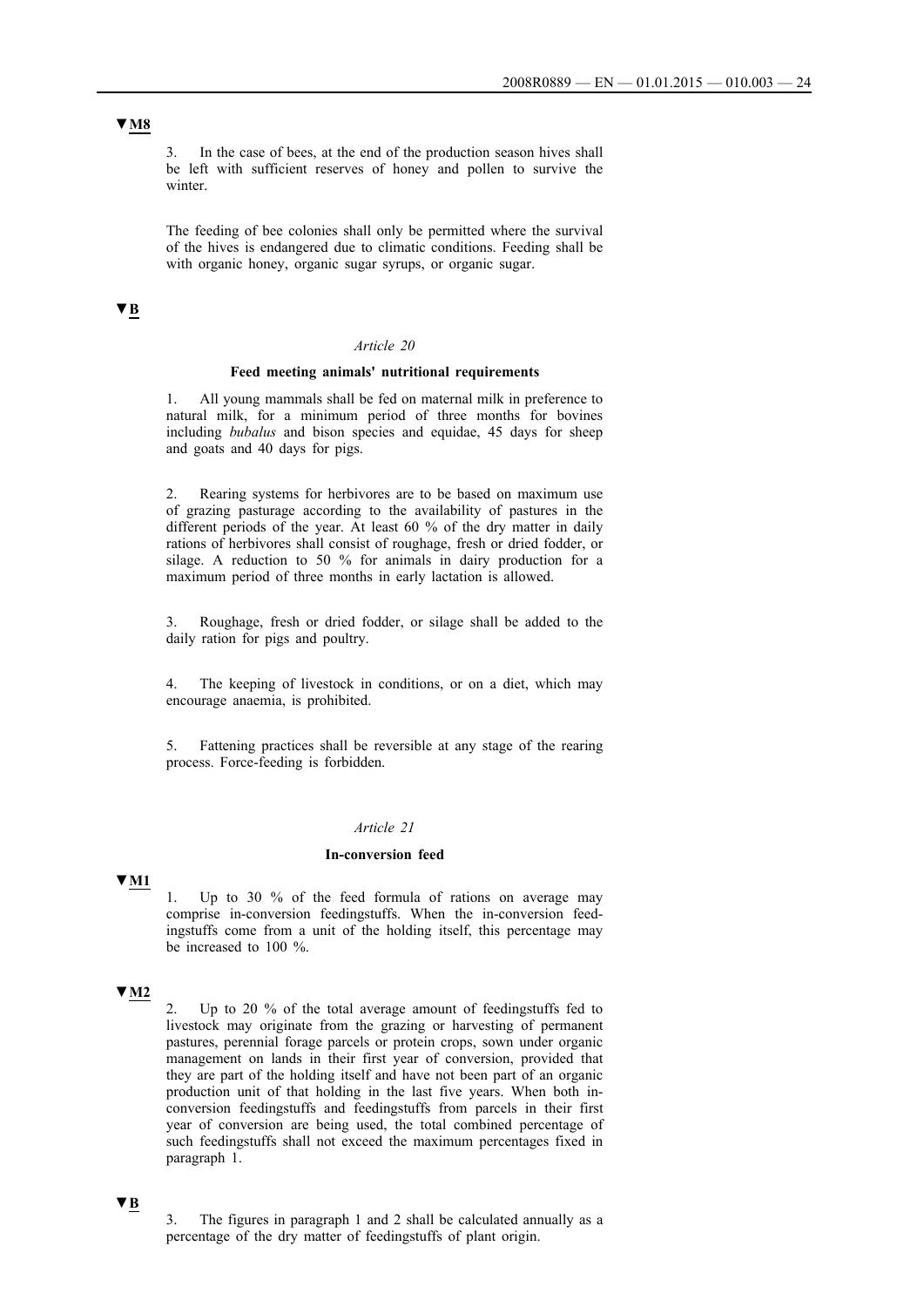### *Article 22*

### **Use of certain products and substances in feed**

For the purposes of Article  $14(1)(d)(iv)$  of Regulation (EC) No 834/2007 only the following substances may be used in the processing of organic feed and feeding organic animals:

- (a) non-organic feed materials of plant or animal origin, or other feed materials that are listed in Section 2 of Annex V, provided that:
	- (i) they are produced or prepared without chemical solvents; and
	- (ii) the restrictions laid down in Article 43 or Article 47(c) are complied with;
- (b) non-organic spices, herbs, and molasses, provided that:
	- (i) their organic form is not available;
	- (ii) they are produced or prepared without chemical solvents; and
	- (iii) their use is limited to  $1\%$  of the feed ration of a given species. calculated annually as a percentage of the dry matter of feed from agricultural origin;
- (c) organic feed materials of animal origin;
- (d) feed materials of mineral origin that are listed in Section 1 of Annex V;
- (e) products from sustainable fisheries, provided that:
	- (i) they are produced or prepared without chemical solvents;
	- (ii) their use is restricted to non-herbivores; and
	- (iii) the use of fish protein hydrolysate is restricted solely to young animals;
- (f) salt as sea salt, coarse rock salt;
- (g) feed additives listed in Annex VI.

### **▼B**

#### Section 4

#### **Disease prevention and veterinary treatment**

### *Article 23*

#### **Disease prevention**

1. The use of chemically synthesised allopathic veterinary medicinal products or antibiotics for preventive treatment is prohibited, without prejudice to Article 24(3).

2. The use of substances to promote growth or production (including antibiotics, coccidiostatics and other artificial aids for growth promotion purposes) and the use of hormones or similar substances to control reproduction or for other purposes (e.g. induction or synchronisation of oestrus), is prohibited.

3. Where livestock is obtained from non-organic units, special measures such as screening tests or quarantine periods may apply, depending on local circumstances.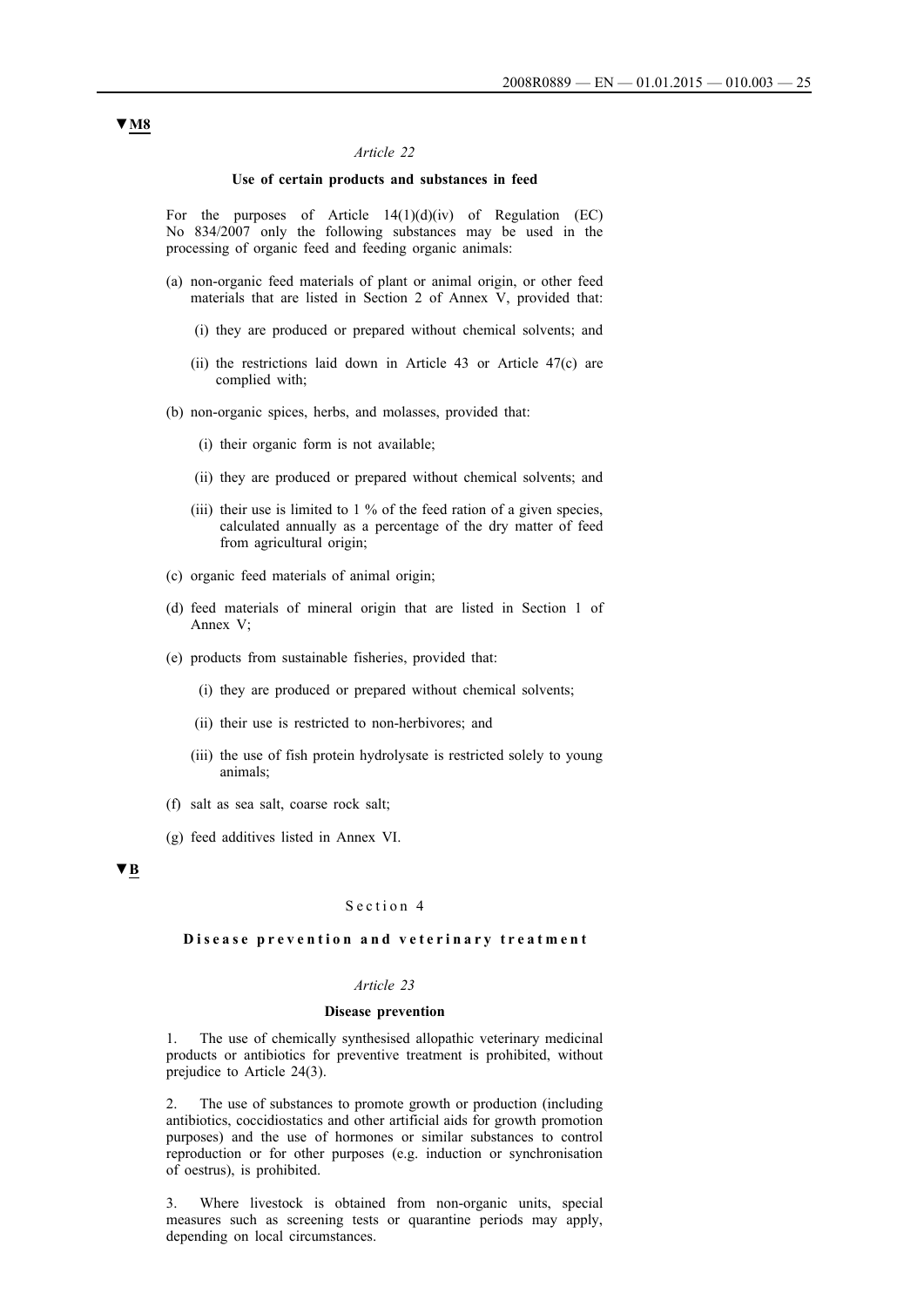4. Housing, pens, equipment and utensils shall be properly cleaned and disinfected to prevent cross-infection and the build-up of disease carrying organisms. Faeces, urine and uneaten or spilt feed shall be removed as often as necessary to minimise smell and to avoid attracting insects or rodents.

For the purpose of Article 14(1)(f) of Regulation (EC) No 834/2007, only products listed in Annex VII may be used for cleaning and disinfection of livestock buildings installations and utensils. Rodenticides (to be used only in traps), and the products listed in Annex II, can be used for the elimination of insects and other pests in buildings and other installations where livestock is kept.

5. Buildings shall be emptied of livestock between each batch of poultry reared. The buildings and fittings shall be cleaned and disinfected during this time. In addition, when the rearing of each batch of poultry has been completed, runs shall be left empty to allow vegetation to grow back. Member States shall establish the period for which runs must be empty. The operator shall keep documentary evidence of the application of this period. These requirements shall not apply where poultry is not reared in batches, is not kept in runs and is free to roam, throughout the day.

## *Article 24*

### **Veterinary treatment**

1. Where despite preventive measures to ensure animal health as laid down in Article  $14(1)(e)(i)$  of Regulation (EC) No 834/2007 animals become sick or injured they shall be treated immediately, if necessary in isolation and in suitable housing.

## **▼M13**

2. Phytotherapeutic and homeopathic products, trace elements and products listed in Section 1 of Annex V and in Section 3 of Annex VI shall be used in preference to chemically-synthesised allopathic veterinary treatment or antibiotics, provided that their therapeutic effect is effective for the species of animal, and the condition for which the treatment is intended.

## **▼B**

3. If the use of measures referred to in paragraph 1 and 2 is not effective in combating illness or injury, and if treatment is essential to avoid suffering or distress of the animal, chemically-synthesised allopathic veterinary medicinal products or antibiotics may be used under the responsibility of a veterinarian.

4. With the exception of vaccinations, treatments for parasites and compulsory eradication schemes where an animal or group of animals receive more than three courses of treatments with chemicallysynthesised allopathic veterinary medicinal products or antibiotics within 12 months, or more than one course of treatment if their productive lifecycle is less than one year, the livestock concerned, or produce derived from them, may not be sold as organic products, and the livestock shall undergo the conversion periods laid down in Article 38(1).

Records of documented evidence of the occurrence of such circumstances shall be kept for the control body or control authority.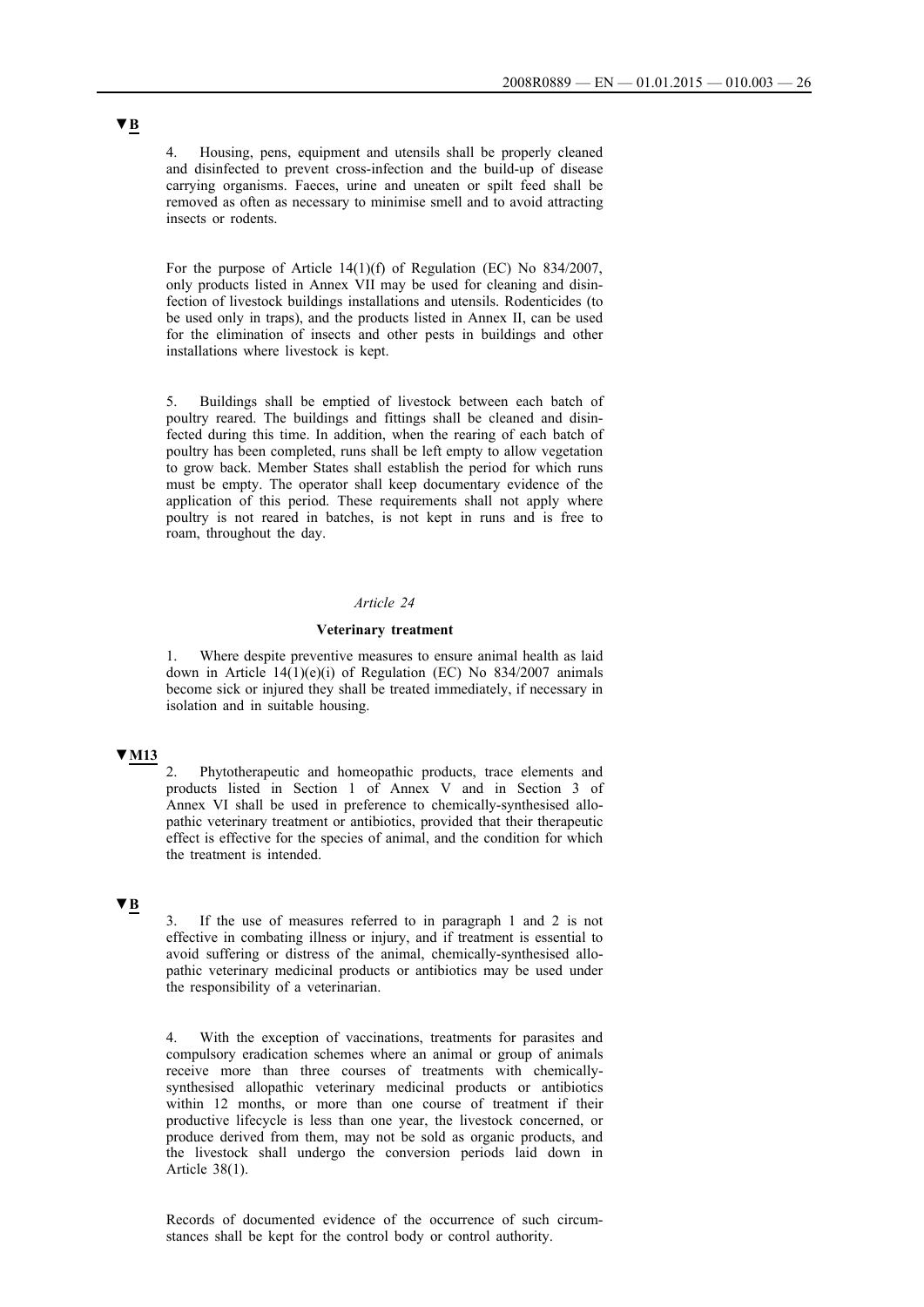5. The withdrawal period between the last administration of an allopathic veterinary medicinal product to an animal under normal conditions of use, and the production of organically produced foodstuffs from such animals, is to be twice the legal withdrawal period as referred to in Article 11 of Directive 2001/82/EC or, in a case in which this period is not specified, 48 hours.

#### *Article 25*

#### **Specific rules on disease prevention and veterinary treatment in beekeeping**

1. For the purposes of protecting frames, hives and combs, in particular from pests, only rodenticides (to be used only in traps), and appropriate products listed in Annex II, are permitted.

2. Physical treatments for disinfection of apiaries such as steam or direct flame are permitted.

3. The practice of destroying the male brood is permitted only to isolate the infestation of *Varroa destructor.*

4. If despite all preventive measures, the colonies become sick or infested, they shall be treated immediately and, if necessary, the colonies can be placed in isolation apiaries.

5. Veterinary medicinal products may be used in organic beekeeping in so far as the corresponding use is authorised in the Member State in accordance with the relevant Community provisions or national provisions in conformity with Community law.

6. Formic acid, lactic acid, acetic acid and oxalic acid as well as menthol, thymol, eucalyptol or camphor may be used in cases of infestation with *Varroa destructor*.

7. If a treatment is applied with chemically synthesised allopathic products, during such a period, the colonies treated shall be placed in isolation apiaries and all the wax shall be replaced with wax coming from organic beekeeping. Subsequently, the conversion period of one year laid down in Article 38(3) will apply to those colonies.

8. The requirements laid down in paragraph 7 shall not apply to products listed in paragraph 6.

## **▼M2**

#### *CHAPTER 2a*

#### *Aquaculture animal production*

### Section 1

## **G e n e r a l r u l e s**

#### *Article 25a*

#### **Scope**

This Chapter lays down detailed production rules for species of fish, crustaceans, echinoderms and molluscs as covered by Annex XIIIa.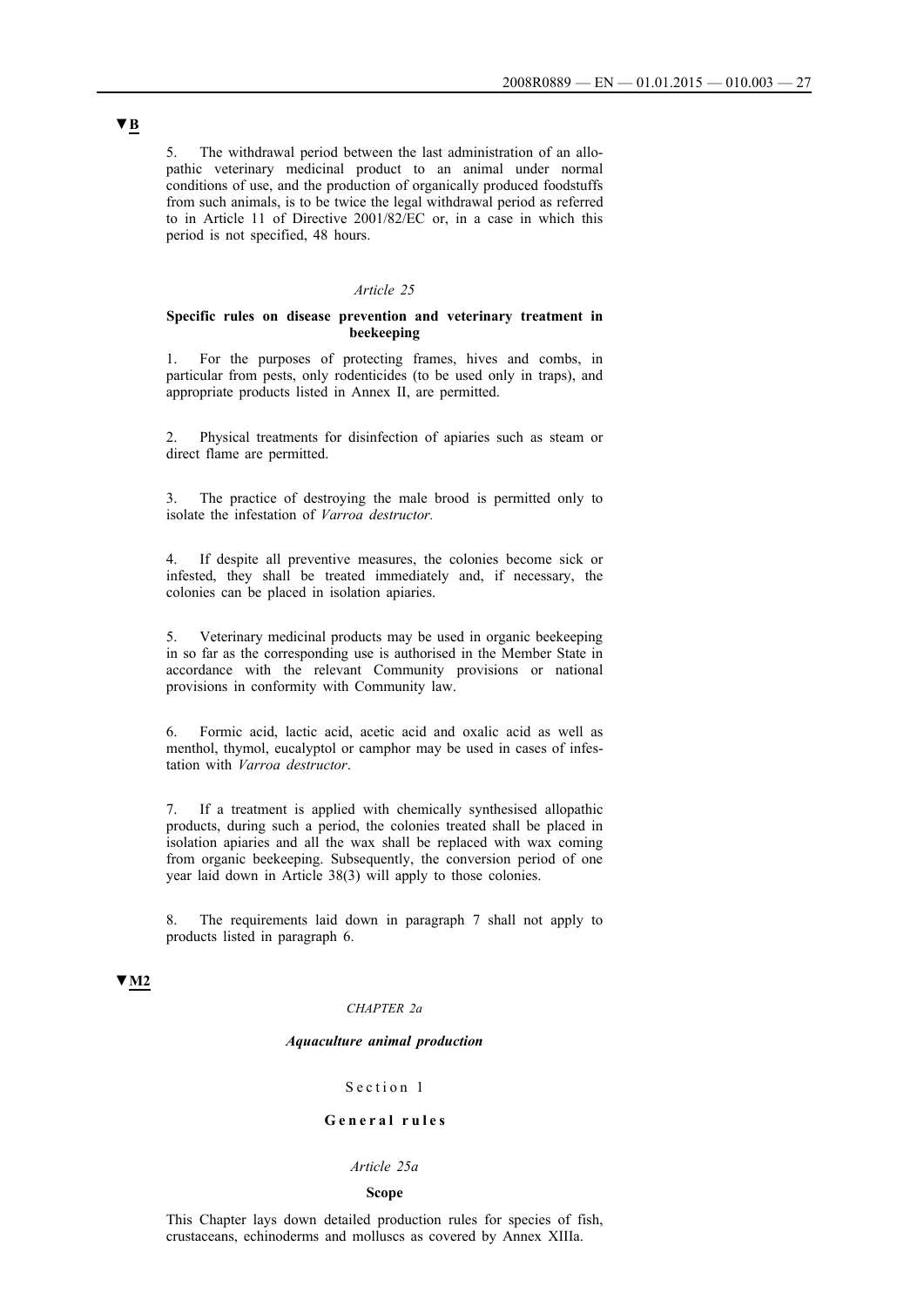It applies *mutatis mutandis* to zooplankton, micro-crustaceans, rotifers, worms and other aquatic feed animals.

#### *Article 25b*

### **Suitability of aquatic medium and sustainable management plan**

1. The provisions of Article 6b(1) to (5) shall apply to this Chapter.

2. Defensive and preventive measures taken against predators under Council Directive 92/43/EEC (1) and national rules shall be recorded in the sustainable management plan.

3. Verifiable coordination shall take place with the neighbouring operators in drawing up their management plans where applicable.

4. For aquaculture animal production in fishponds, tanks or raceways, farms shall be equipped with either natural-filter beds, settlement ponds, biological filters or mechanical filters to collect waste nutrients or use seaweeds and/or animals (bivalves and algae) which contribute to improving the quality of the effluent. Effluent monitoring shall be carried out at regular intervals where appropriate.

#### *Article 25c*

#### **Simultaneous production of organic and non-organic aquaculture animals**

1. The competent authority may permit hatcheries and nurseries to rear both organic and non-organic juveniles in the same holding provided there is clear physical separation between the units and a separate water distribution system exists.

2. In case of grow-out production, the competent authority may permit organic and non-organic aquaculture animal production units on the same holding provided Article 6b(2) of this Regulation is complied with and where different production phases and different handling periods of the aquaculture animals are involved.

3. Operators shall keep documentary evidence of the use of provisions referred to in this Article.

## Section 2

## O rigin of aquaculture animals

### *Article 25d*

#### **Origin of organic aquaculture animals**

1. Locally grown species shall be used and breeding shall aim to give strains which are more adapted to farming conditions, good health and good utilisation of feed resources. Documentary evidence of their origin and treatment shall be provided for the control body or control authority.

 $\overline{(^1)}$  OJ L 206, 22.7.1992, p. 7.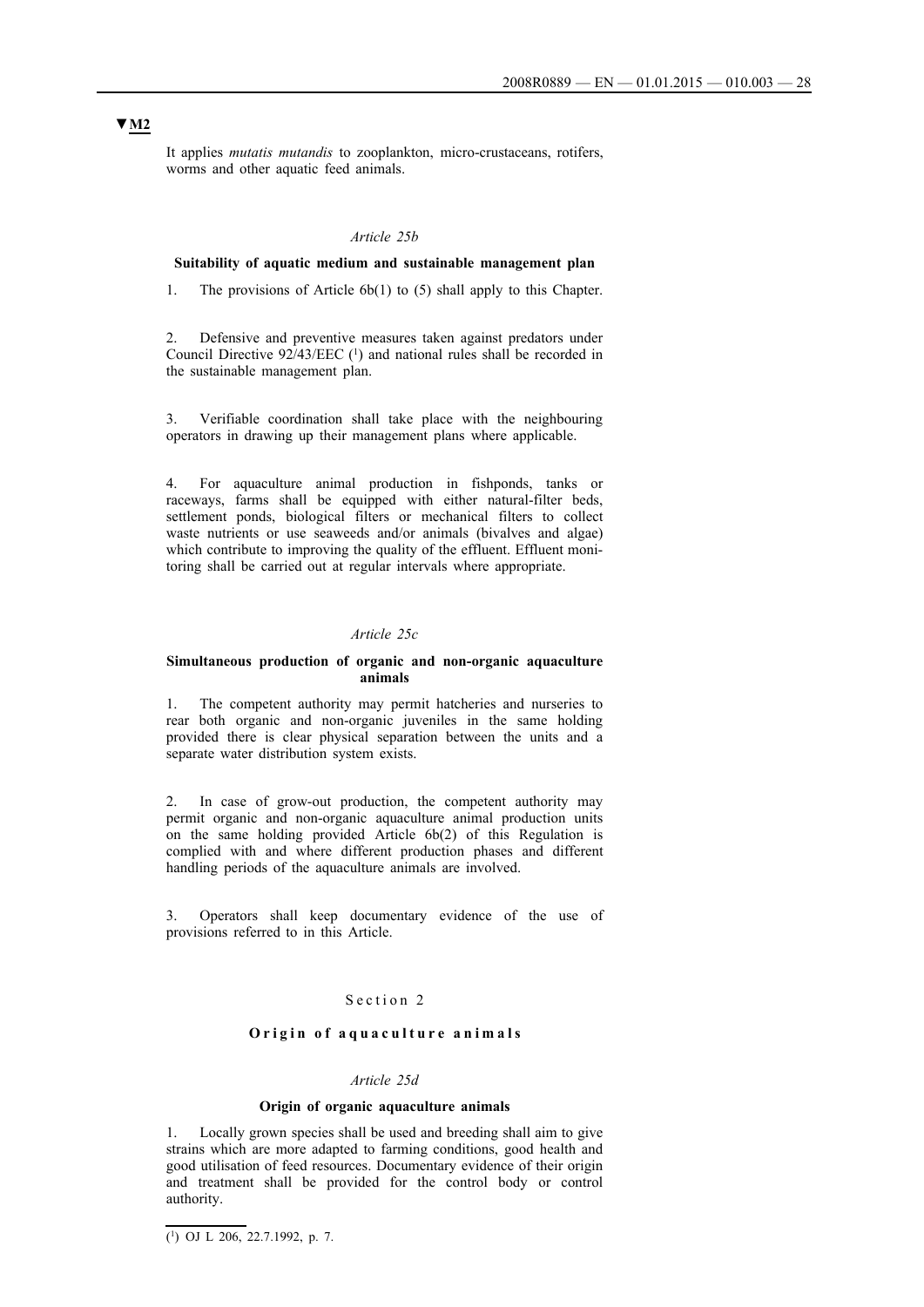2. Species shall be chosen which can be farmed without causing significant damage to wild stocks.

#### *Article 25e*

#### **Origin and management of non-organic aquaculture animals**

1. For breeding purposes or for improving genetic stock and when organic aquaculture animals are not available, wild caught or nonorganic aquaculture animals may be brought into a holding. Such animals shall be kept under organic management for at least three months before they may be used for breeding.

2. For on-growing purposes and when organic aquaculture juvenile animals are not available non-organic aquaculture juveniles may be brought into a holding. At least the latter two thirds of the duration of the production cycle shall be managed under organic management.

## **▼M12**

3. The maximum percentage of non-organic aquaculture juveniles introduced to the farm shall be 80 % by 31 December 2011, 50 % by 31 December 2014 and 0 % by 31 December 2015.

## **▼M15**

4. For on-growing purposes the collection of wild aquaculture juveniles is specifically restricted to the following cases:

- (a) natural influx of fish or crustacean larvae and juveniles when filling ponds, containment systems and enclosures;
- (b) European glass eel, provided that an approved eel management plan is in place for the location and artificial reproduction of eel remains unsolved;
- (c) the collection of wild fry of species other than European eel for on-growing in traditional extensive aquaculture farming inside wetlands, such as brackish water ponds, tidal areas and costal lagoons, closed by levees and banks, provided that:
	- (i) the restocking is in line with management measures approved by the relevant authorities in charge of the management of the fish stocks in question to ensure the sustainable exploitation of the species concerned, and
	- (ii) the fish are fed exclusively with feed naturally available in the environment.

## **▼M2**

### Section 3

### **A q u a c u l t u r e H u s b a n d r y p r a c t i c e s**

#### *Article 25f*

### **General aquaculture husbandry rules**

1. The husbandry environment of the aquaculture animals shall be designed in such a way that, in accordance with their species specific needs, the aquaculture animals shall:

(a) have sufficient space for their wellbeing;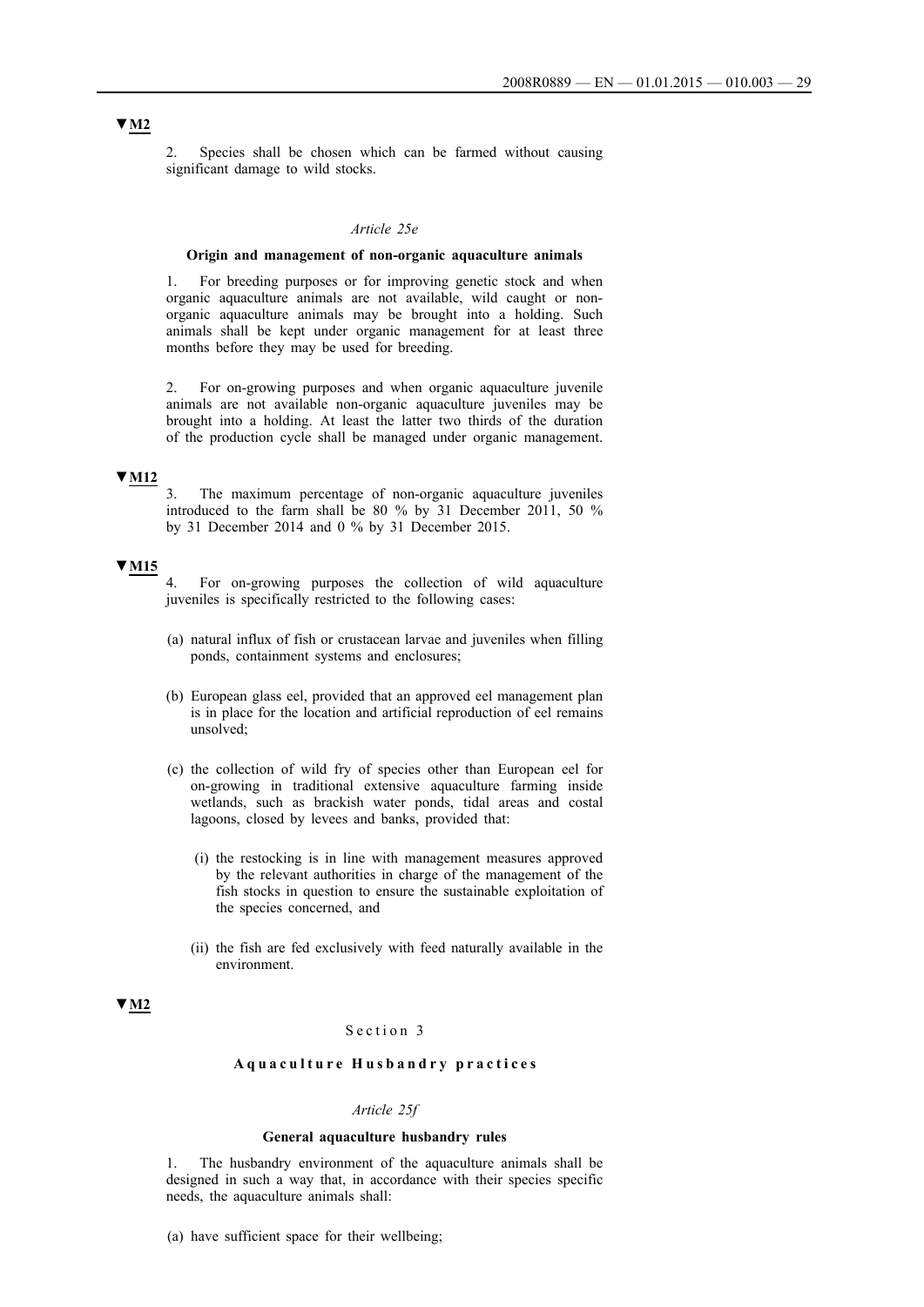- (b) be kept in water of good quality with sufficient oxygen levels, and
- (c) be kept in temperature and light conditions in accordance with the requirements of the species and having regard to the geographic location;
- (d) in the case of freshwater fish the bottom type shall be as close as possible to natural conditions;
- (e) in the case of carp the bottom shall be natural earth.

## **▼M15**

2. Stocking density and husbandry practices are set out in Annex XIIIa by species or group of species. In considering the effects of stocking density and husbandry practices on the welfare of farmed fish, the condition of the fish (such as fin damage, other injuries, growth rate, behaviour expressed and overall health) and the water quality shall be monitored.

### **▼M2**

3. The design and construction of aquatic containment systems shall provide flow rates and physiochemical parameters that safeguard the animals' health and welfare and provide for their behavioural needs.

4. Containment systems shall be designed, located and operated to minimize the risk of escape incidents.

5. If fish or crustaceans escape, appropriate action must be taken to reduce the impact on the local ecosystem, including recapture, where appropriate. Documentary evidence shall be maintained.

#### *Article 25g*

#### **Specific rules for aquatic containment systems**

1. Closed recirculation aquaculture animal production facilities are prohibited, with the exception of hatcheries and nurseries or for the production of species used for organic feed organisms.

- 2. Rearing units on land shall meet the following conditions:
- (a) for flow-through systems it shall be possible to monitor and control the flow rate and water quality of both in-flowing and out-flowing water;
- (b) at least five percent of the perimeter ('land-water interface') area shall have natural vegetation.
- 3. Containment systems at sea shall:
- (a) be located where water flow, depth and water-body exchange rates are adequate to minimize the impact on the seabed and the surrounding water body;
- (b) shall have suitable cage design, construction and maintenance with regard to their exposure to the operating environment.

4. Artificial heating or cooling of water shall only be permitted in hatcheries and nurseries. Natural borehole water may be used to heat or cool water at all stages of production.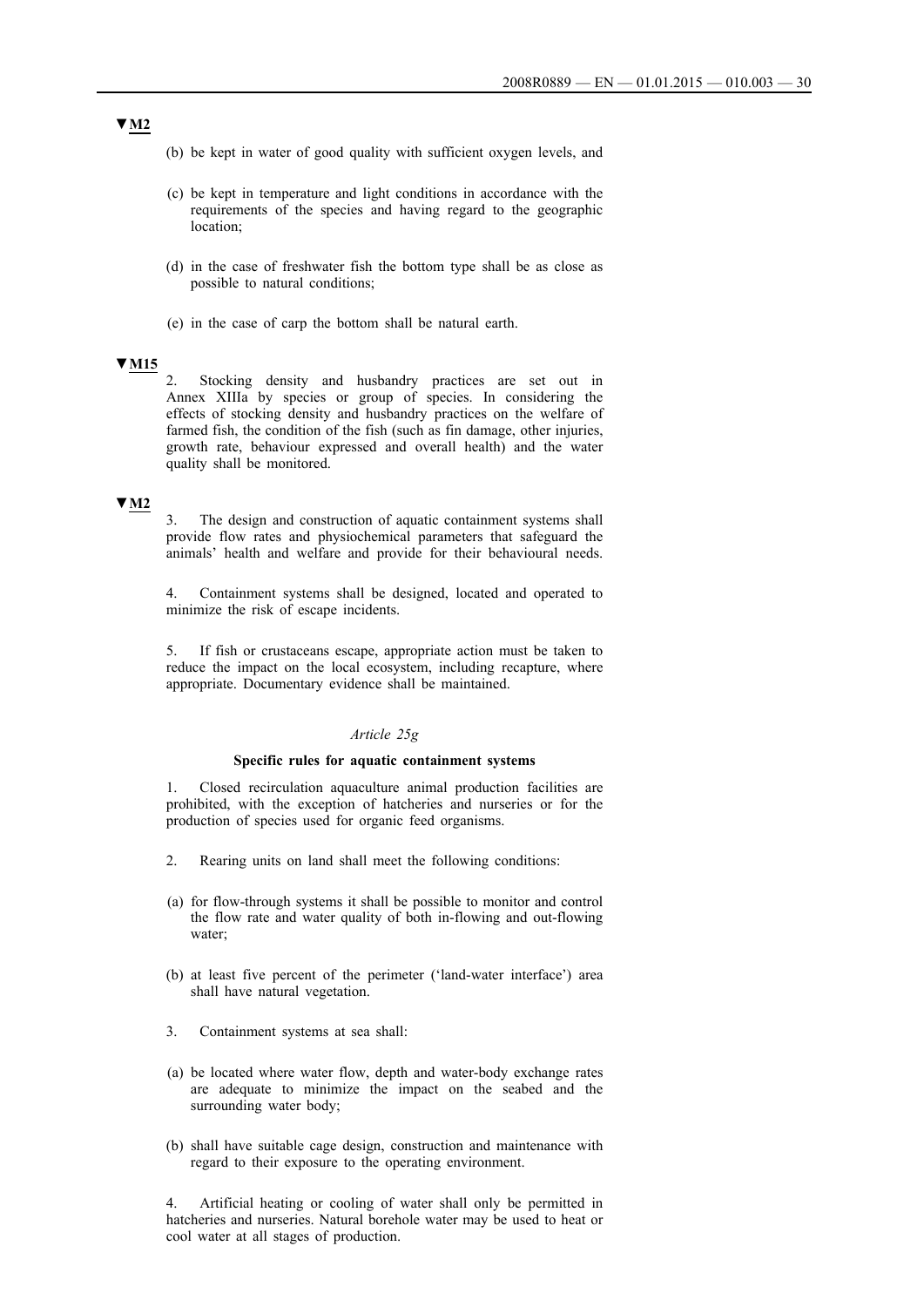#### *Article 25h*

### **Management of aquaculture animals**

1. Handling of aquaculture animals shall be minimised, undertaken with the greatest care and proper equipment and protocols used to avoid stress and physical damage associated with handling procedures. Broodstock shall be handled in a manner to minimize physical damage and stress and under anaesthesia where appropriate. Grading operations shall be kept to a minimum and as required to ensure fish welfare.

- 2. The following restrictions shall apply to the use of artificial light:
- (a) for prolonging natural day-length it shall not exceed a maximum that respects the ethological needs, geographical conditions and general health of farmed animals, this maximum shall not exceed 16 hours per day, except for reproductive purposes;
- (b) Abrupt changes in light intensity shall be avoided at the changeover time by the use of dimmable lights or background lighting.

3. Aeration is permitted to ensure animal welfare and health, under the condition that mechanical aerators are preferably powered by renewable energy sources.

All such use is to be recorded in the aquaculture production record.

4. The use of oxygen is only permitted for uses linked to animal health requirements and critical periods of production or transport, in the following cases:

- (a) exceptional cases of temperature rise or drop in atmospheric pressure or accidental pollution,
- (b) occasional stock management procedures such as sampling and sorting,
- (c) in order to assure the survival of the farm stock.

Documentary evidence shall be maintained.

5. Slaughter techniques shall render fish immediately unconscious and insensible to pain. Differences in harvesting sizes, species, and production sites must be taken into account when considering optimal slaughtering methods.

#### Section 4

## **B r e e d i n g**

## *Article 25i*

#### **Prohibition of hormones**

The use of hormones and hormone derivates is prohibited.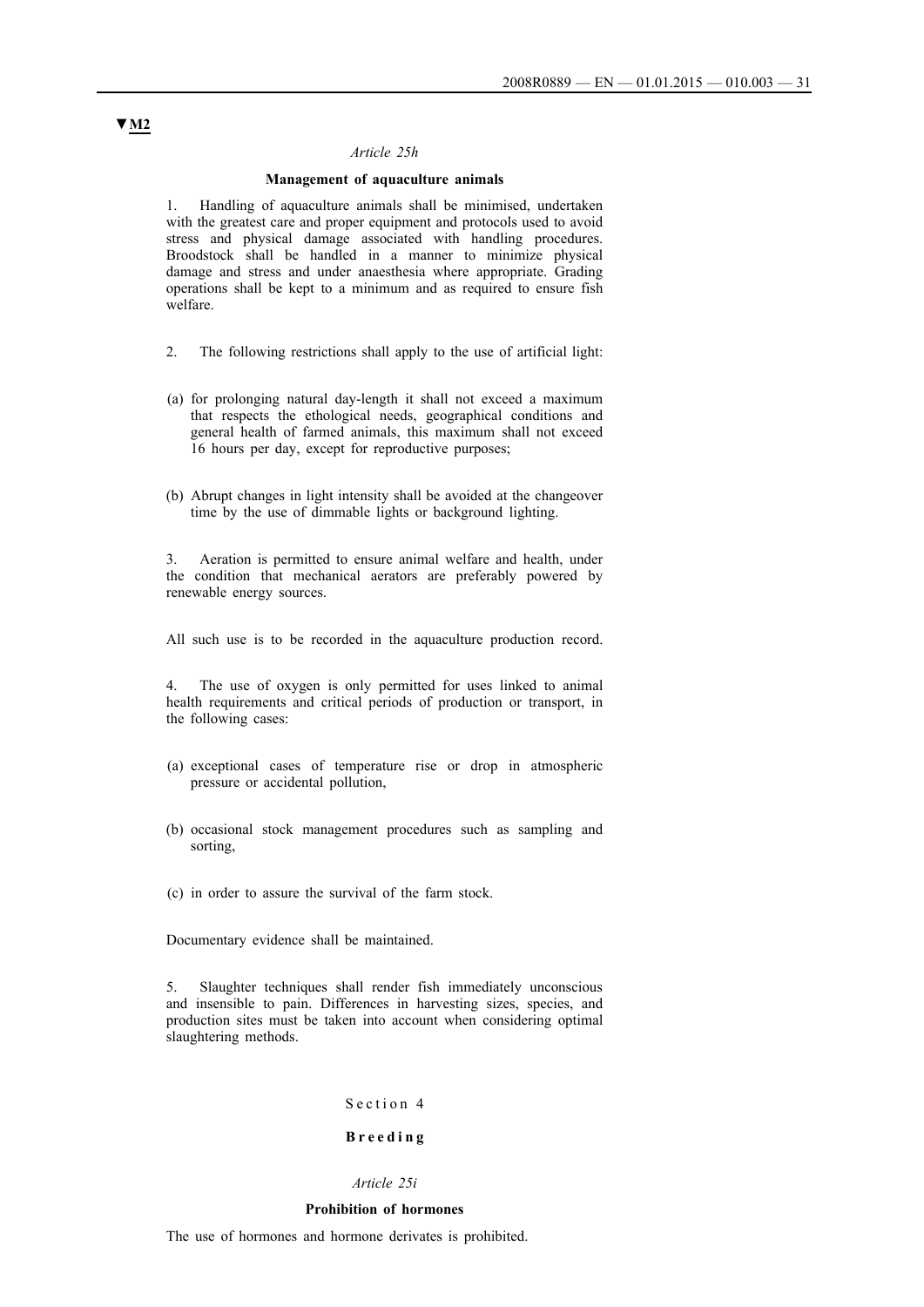## Section 5

## Feed for fish, crustaceans and echinodermes

### *Article 25j*

## **General rules on feeds**

Feeding regimes shall be designed with the following priorities:

- (b) high product quality, including the nutritional composition which shall ensure high quality of the final edible product;
- (c) low environmental impact.

### *Article 25k*

#### **Specific rules on feeds for carnivorous aquaculture animals**

1. Feed for carnivorous aquaculture animals shall be sourced with the following priorities:

- (a) organic feed products of aquaculture origin;
- (b) fish meal and fish oil from organic aquaculture trimmings;
- (c) fish meal and fish oil and ingredients of fish origin derived from trimmings of fish already caught for human consumption in sustainable fisheries;

## **▼M8**

(d) organic feed materials of plant or animal origin;

## **▼M15**

(e) feed products derived from whole fish caught in fisheries certified as sustainable under a scheme recognised by the competent authority in line with the principles laid down in Regulation (EU) No 1380/2013 of the European Parliament and of the Council (1).

### **▼M2**

3. The feed ration may comprise a maximum of 60 % organic plant products.

4. Astaxanthin derived primarily from organic sources, such as organic crustacean shells may be used in the feed ration for salmon and trout within the limit of their physiological needs. If organic sources are not available natural sources of astaxanthin (such as Phaffia yeast) may be used.

<sup>(</sup>a) animal health;

<sup>(1)</sup> Regulation (EU) No 1380/2013 of the European Parliament and of the Council of 11 December 2013 on the Common Fisheries Policy, amending Council Regulations (EC) No 1954/2003 and (EC) No 1224/2009 and repealing Council Regulations (EC) No 2371/2002 and (EC) No 639/2004 and Council Decision 2004/585/EC (OJ L 354, 28.12.2013, p. 22)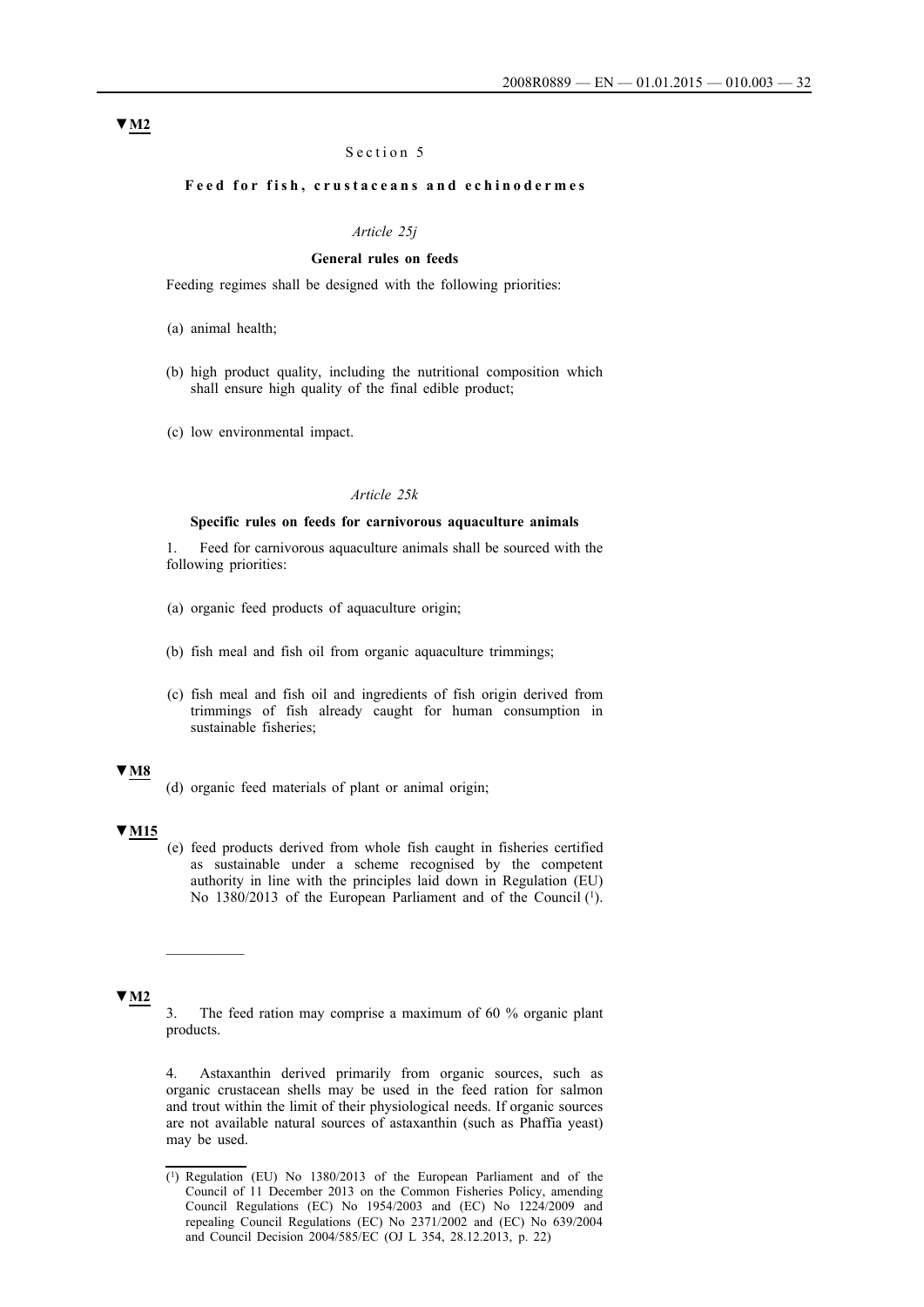## **▼M15**

5. Histidine produced through fermentation may be used in the feed ration for salmonid fish when the feed sources listed in paragraph 1 do not provide a sufficient amount of histidine to meet the dietary needs of the fish and prevent the formation of cataracts.

## **▼M2**

### *Article 25l*

#### **Specific rules on feeds for certain aquaculture animals**

1. Aquaculture animals as referred to in Annex XIIIa, Section 6, Section 7 and Section 9 shall be fed with feed naturally available in ponds and lakes.

2. Where natural feed resources are not available in sufficient quantities as referred to in paragraph 1, organic feed of plant origin, preferably grown on the farm itself or seaweed may be used. Operators shall keep documentary evidence of the need to use additional feed.

## **▼M15**

- 3. Where natural feed is supplemented according to paragraph 2:
- (a) the feed ration of siamese catfish (*Pangasius* spp.) as referred to in Section 9 of Annex XIIIa may comprise a maximum of 10 % fishmeal or fish oil derived from sustainable fisheries;
- (b) the feed ration of shrimps as referred to in Section 7 of Annex XIIIa may comprise a maximum of 25 % fishmeal and 10 % fish oil derived from sustainable fisheries. In order to secure the quantitative dietary needs of shrimps, organic cholesterol may be used to supplement their diets; where organic cholesterol is not available, non-organic cholesterol derived from wool, shellfish or other sources may be used.

### *Article 25la*

#### **Specific rules on feeds for organic juveniles**

In the larval rearing of organic juveniles, conventional phytoplankton and zooplankton may be used as feed.

## **▼M2**

#### *Article 25m*

#### **Products and substances as referred to in Article 15(1)(d)(iii) of Regulation (EC) No 834/2007**

## **▼M8**

1. Feed materials of mineral origin may be used in organic aquaculture only if listed in Section 1 of Annex V.

## **▼M2**

2. Feed additives, certain products used in animal nutrition and processing aids may be used if listed in Annex VI and the restrictions laid down therein are complied with.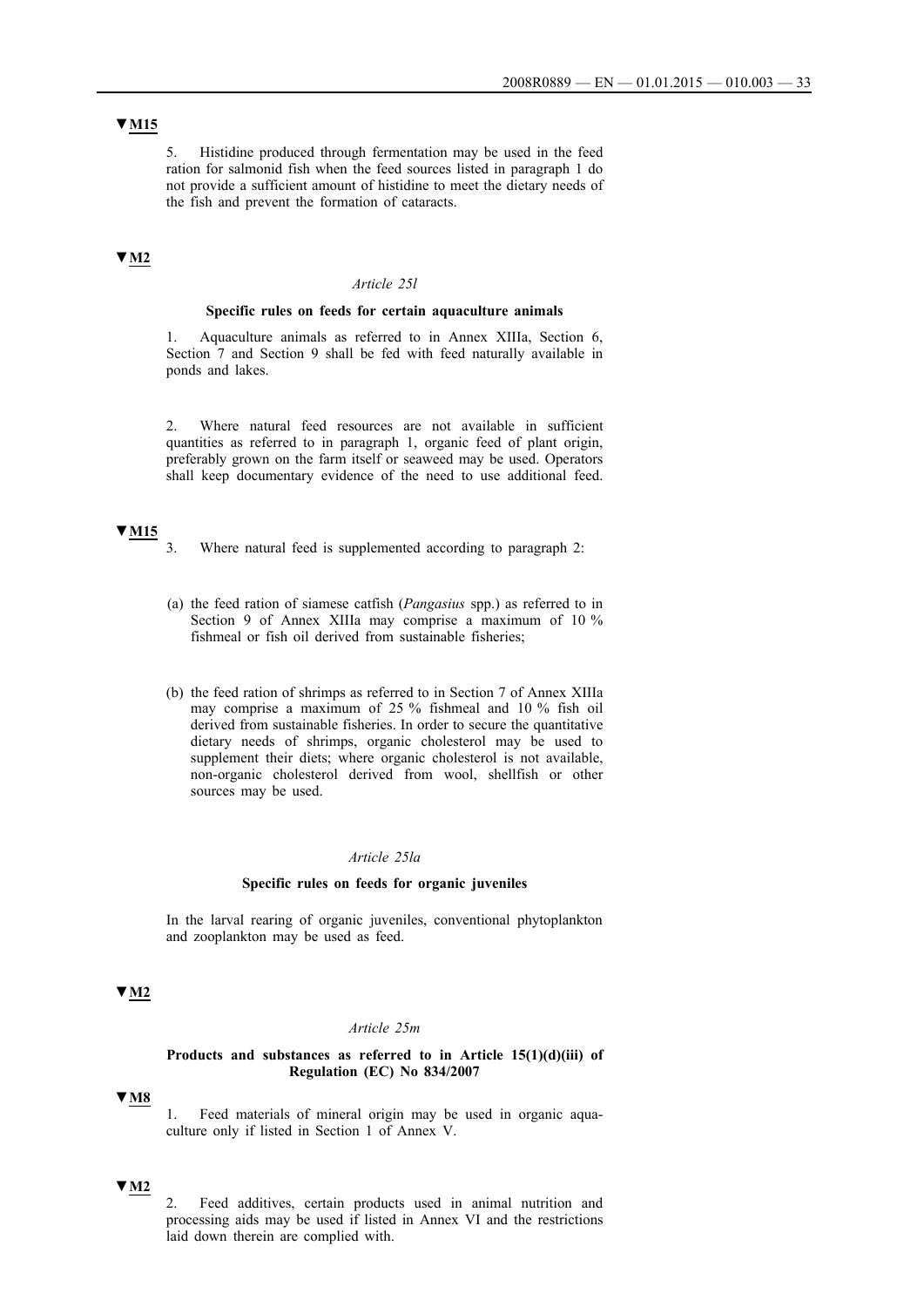### Section 6

#### Specific rules for molluscs

### *Article 25n*

## **Growing area**

1. Bivalve mollusc farming may be carried out in the same area of water as organic finfish and seaweed farming in a polyculture system to be documented in the sustainable management plan. Bivalve molluscs may also be grown together with gastropod molluscs, such as periwinkles, in polyculture.

2. Organic bivalve mollusc production shall take place within areas delimited by posts, floats or other clear markers and shall, as appropriate, be restrained by net bags, cages or other man made means.

3. Organic shellfish farms shall minimise risks to species of conservation interest. If predator nets are used their design shall not permit diving birds to be harmed.

#### *Article 25o*

#### **Sourcing of seed**

1. Provided that there is no significant damage to the environment and if permitted by local legislation, wild seed from outside the boundaries of the production unit can be used in the case of bivalve shellfish provided it comes from:

- (a) settlement beds which are unlikely to survive winter weather or are surplus to requirements, or
- (b) natural settlement of shellfish seed on collectors.

Records shall be kept of how, where and when wild seed was collected to allow traceability back to the collection area.

## **▼M12**

However, the maximum percentage of seed from non-organic bivalve shellfish hatcheries that may be introduced to the organic production units shall be 80 % by 31 December 2011, 50 % by 31 December 2014 and 0 % by 31 December 2015.

### **▼M2**

2. For the cupped oyster, *Crassostrea gigas*, preference shall be given to stock which is selectively bred to reduce spawning in the wild.

### *Article 25p*

#### **Management**

1. Production shall use a stocking density not in excess of that used for non-organic shellfish in the locality. Sorting, thinning and stocking density adjustments shall be made according to the biomass and to ensure animal welfare and high product quality.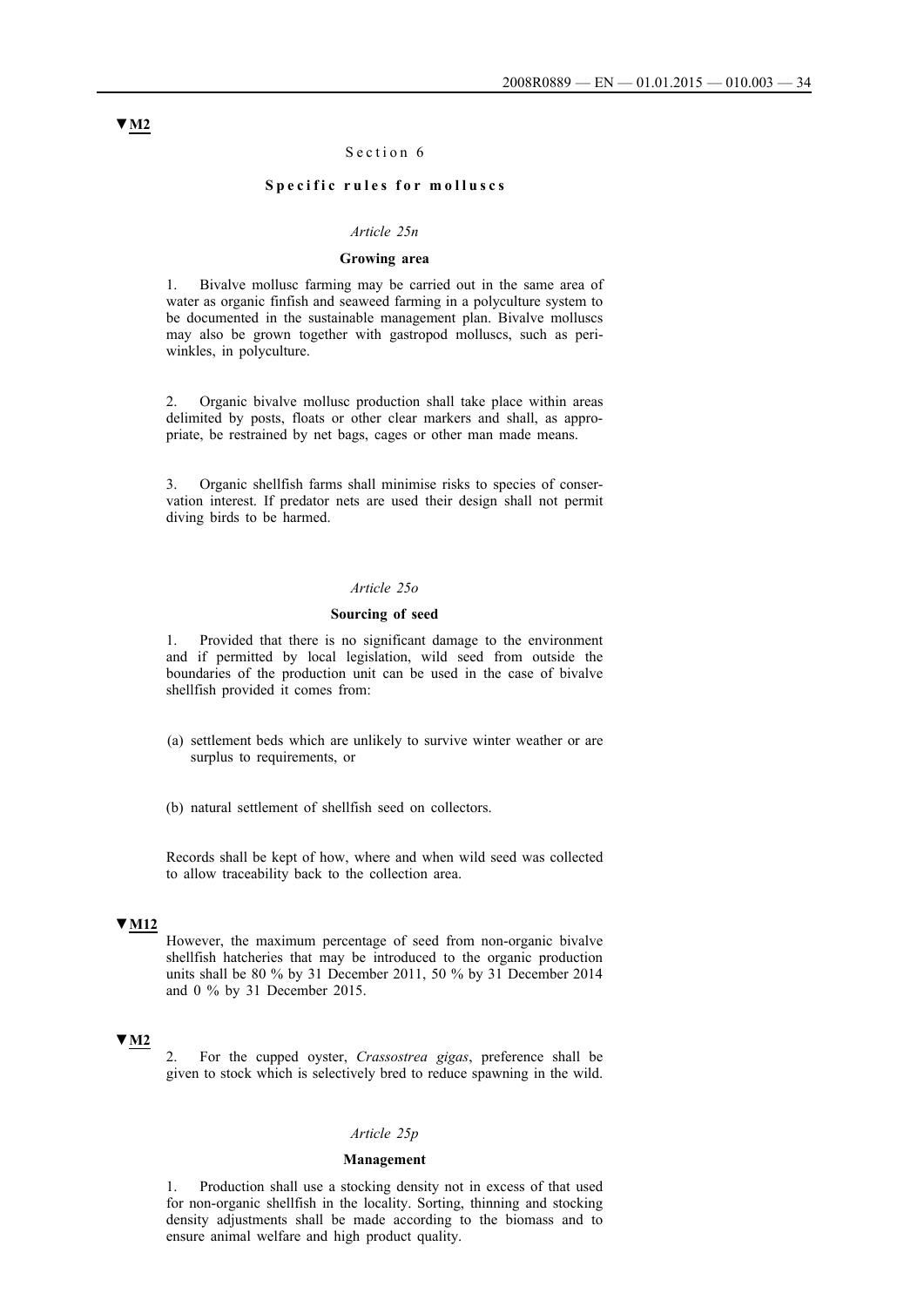2. Biofouling organisms shall be removed by physical means or by hand and where appropriate returned to the sea away from shellfish farms. Shellfish may be treated once during the production cycle with a lime solution to control competing fouling organisms.

### *Article 25q*

## **Cultivation rules**

1. Cultivation on mussel ropes and other methods listed in Annex XIIIa, Section 8 may be eligible for organic production.

2. Bottom cultivation of molluscs is only permitted where no significant environmental impact is caused at the collection and growing sites. The evidence of minimal environmental impact shall be supported by a survey and report on the exploited area to be provided by the operator to the control body or control authority. The report shall be added as a separate chapter to the sustainable management plan.

### *Article 25r*

#### **Specific cultivation rules for oysters**

Cultivation in bags on trestles is permitted. These or other structures in which the oysters are contained shall be set out so as to avoid the formation of a total barrier along the shoreline. Stock shall be positioned carefully on the beds in relation to tidal flow to optimise production. Production shall meet the criteria listed in the Annex XIIIa, Section 8.

## Section 7

#### Disease prevention and veterinary treatment

### *Article 25s*

#### **General rules on disease prevention**

1. The animal health management plan in conformity with Article 9 of Directive 2006/88/EC shall detail biosecurity and disease prevention practices including a written agreement for health counselling, proportionate to the production unit, with qualified aquaculture animal health services who shall visit the farm at a frequency of not less than once per year and not less than once every two years in the case of bivalve shellfish.

2. Holding systems, equipment and utensils shall be properly cleaned and disinfected. Only products listed in Annex VII, Sections 2.1 to 2.2 may be used.

- 3. With regard to fallowing:
- (a) The competent authority shall determine whether fallowing is necessary and the appropriate duration which shall be applied and documented after each production cycle in open water containment systems at sea. Fallowing is also recommended for other production methods using tanks, fishponds, and cages;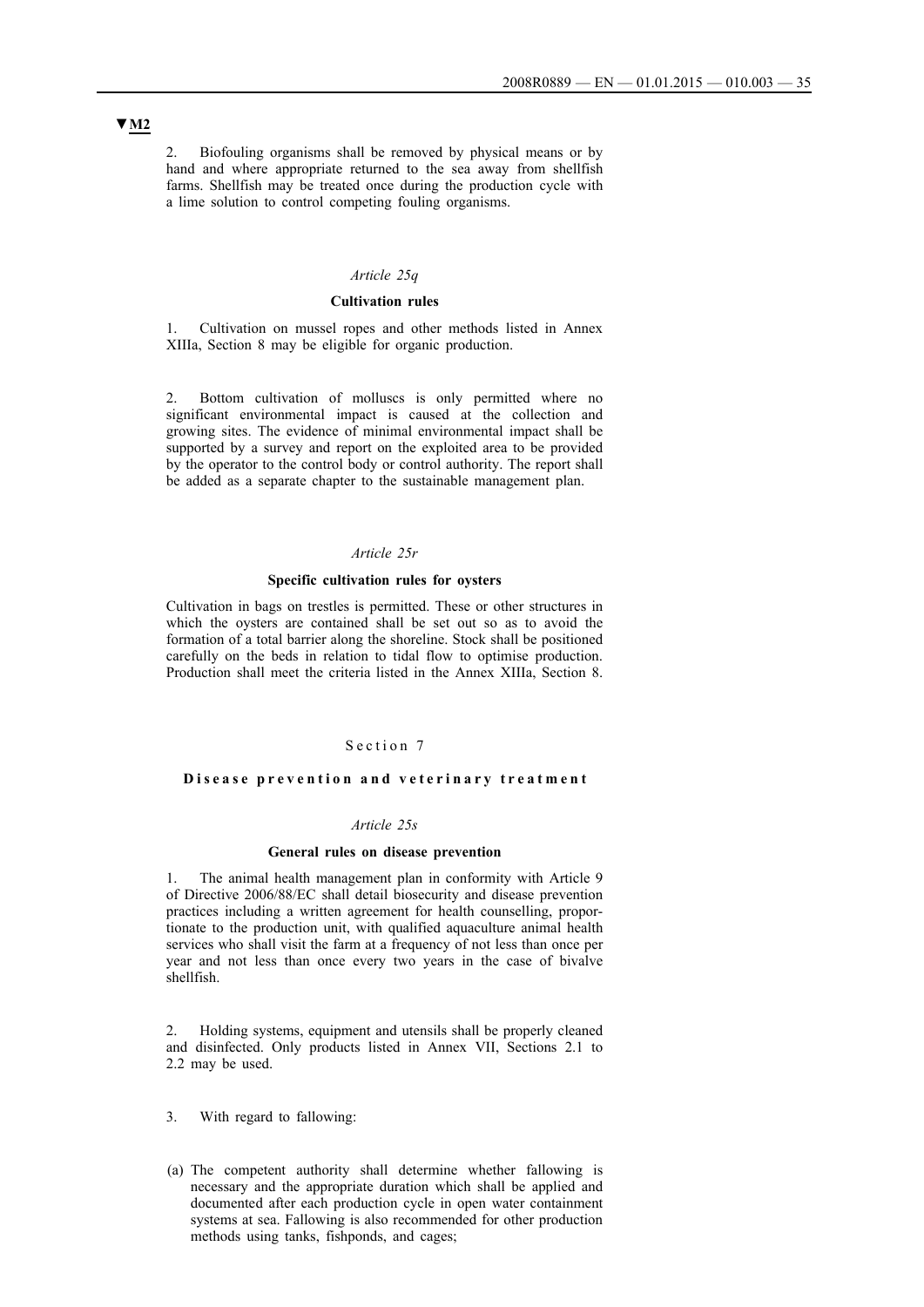(b) it shall not be mandatory for bivalve mollusc cultivation;

(c) during fallowing the cage or other structure used for aquaculture animal production is emptied, disinfected and left empty before being used again.

4. Where appropriate, uneaten fish-feed, faeces and dead animals shall be removed promptly to avoid any risk of significant environmental damage as regards water status quality, minimize disease risks, and to avoid attracting insects or rodents.

5. Ultraviolet light and ozone may be used only in hatcheries and nurseries.

## **▼M15**

6. For biological control of ectoparasites, preference shall be given to the use of cleaner fish and to the use of freshwater, marine water and sodium chloride solutions.

## **▼M2**

#### *Article 25t*

### **Veterinary treatments**

1. When despite preventive measures to ensure animal health, according to Article  $15(1)(f)(i)$  of Regulation (EC) No 834/2007, a health problem arises, veterinary treatments may be used in the following order of preference:

- (a) substances from plants, animals or minerals in a homoeopathic dilution;
- (b) plants and their extracts not having anaesthetic effects, and
- (c) substances such as: trace elements, metals, natural immunostimulants or authorised probiotics.

2. The use of allopathic treatments is limited to two courses of treatment per year, with the exception of vaccinations and compulsory eradication schemes. However, in the cases of a production cycle of less than a year a limit of one allopathic treatment applies. If the mentioned limits for allopathic treatments are exceeded the concerned aquaculture animals can not be sold as organic products.

3. The use of parasite treatments, not including compulsory control schemes operated by Member States, shall be limited to twice per year or once per year where the production cycle is less than 18 months.

4. The withdrawal period for allopathic veterinary treatments and parasite treatments according to paragraph 3 including treatments under compulsory control and eradication schemes shall be twice the legal withdrawal period as referred to in Article 11 of Directive 2001/ 82/EC or in a case in which this period in not specified 48 hours.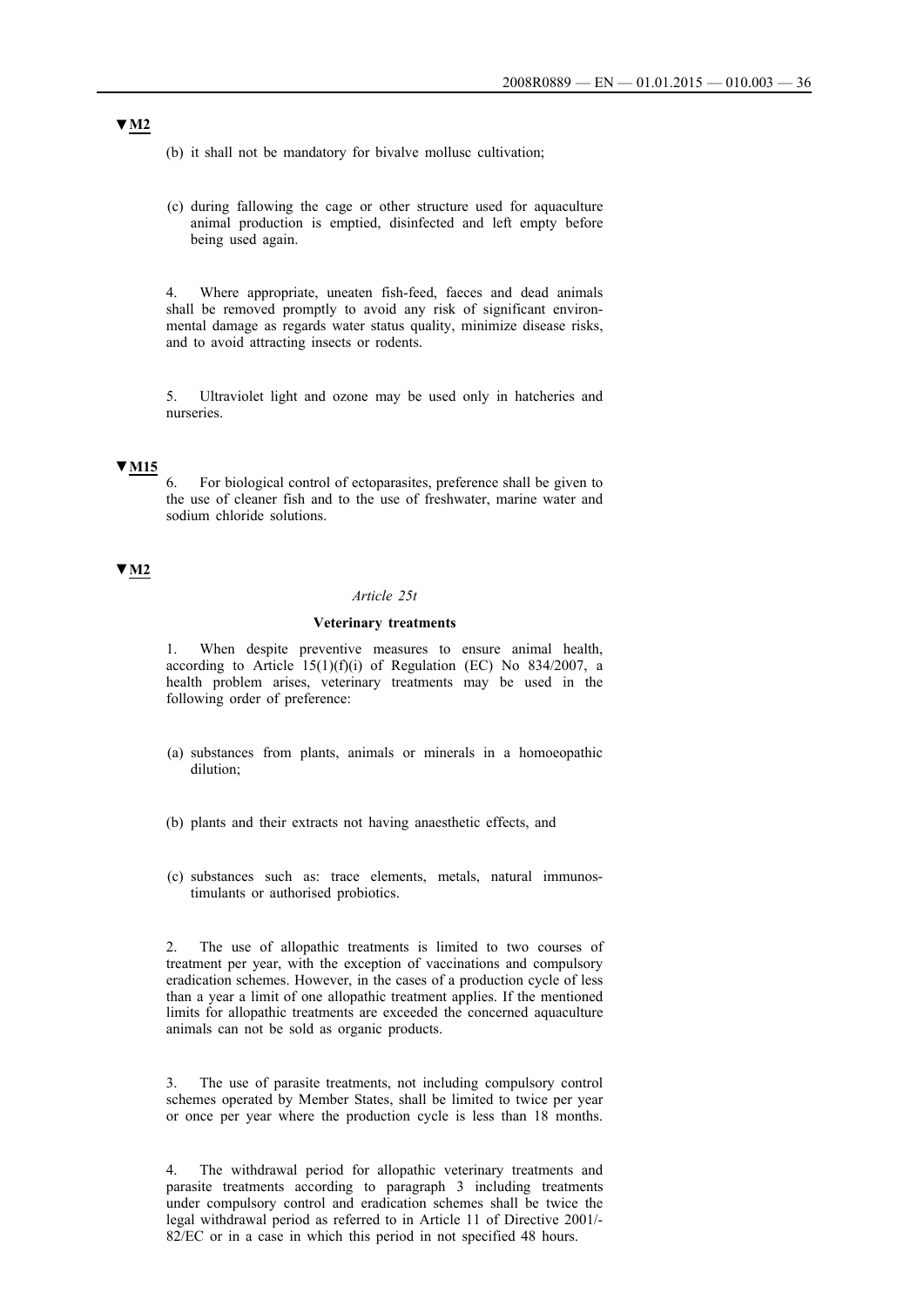## **▼M2**

5. Whenever veterinary medicinal products are used, such use is to be declared to the control body or the control authority before the animals are marketed as organic. Treated stock shall be clearly identifiable.

# **▼B**

### *CHAPTER 3*

# *Processed products*

#### *Article 26*

### **Rules for the production of processed feed and food**

1. Additives, processing aids and other substances and ingredients used for processing food or feed and any processing practice applied, such as smoking, shall respect the principles of good manufacturing practice.

2. Operators producing processed feed or food shall establish and update appropriate procedures based on a systematic identification of critical processing steps.

3. The application of the procedures referred to in paragraph 2 shall guarantee at all times that the produced processed products comply with the organic production rules.

4. Operators shall comply with and implement the procedures referred to in paragraph 2. In particular, operators shall:

- (a) take precautionary measures to avoid the risk of contamination by unauthorised substances or products;
- (b) implement suitable cleaning measures, monitor their effectiveness and record these operations;
- (c) guarantee that non-organic products are not placed on the market with an indication referring to the organic production method.

5. Further to the provisions laid down in paragraphs 2 and 4, when non-organic products are also prepared or stored in the preparation unit concerned, the operator shall:

- (a) carry out the operations continuously until the complete run has been dealt with, separated by place or time from similar operations performed on non-organic products;
- (b) store organic products, before and after the operations, separate by place or time from non-organic products;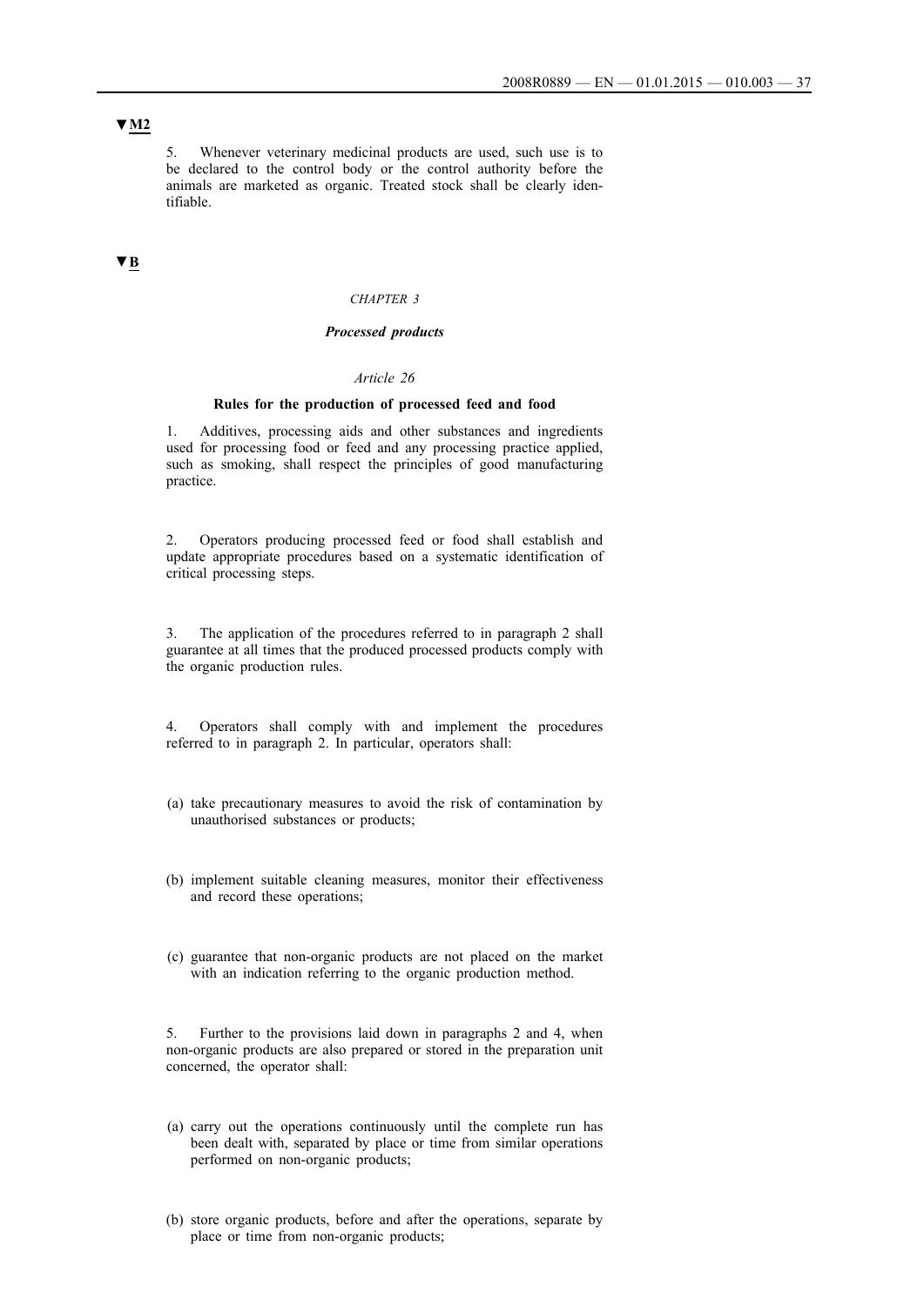- (c) inform the control authority or control body thereof and keep available an updated register of all operations and quantities processed;
- (d) take the necessary measures to ensure identification of lots and to avoid mixtures or exchanges with non-organic products;
- (e) carry out operations on organic products only after suitable cleaning of the production equipment.

## **Use of certain products and substances in processing of food**

1. **►M7** For the purposes of Article 19(2)(b) of Regulation (EC) No 834/2007, only the following substances can be used in the processing of organic food, with the exception of products of the wine sector, for which the provisions of Chapter 3a shall apply:  $\blacktriangleleft$ 

- (a) substances listed in Annex VIII to this Regulation;
- (b) preparations of micro-organisms and enzymes normally used in food processing; **►M1** however, enzymes to be used as food additives have to be listed in Annex VIII, Section A;  $\blacktriangleleft$
- (c) substances, and products as defined in Articles  $1(2)(b)(i)$  and  $1(2)(c)$ of Council Directive 88/388/EEC (1) labelled as natural flavouring substances or natural flavouring preparations, according to Articles  $9(1)(d)$  and  $(2)$  of that Directive;
- (d) colours for stamping meat and eggshells in accordance with, respectively, Article 2(8) and Article 2(9) of European Parliament and Council Directive 94/36/EC (2);
- (e) drinking water and salt (with sodium chloride or potassium chloride as basic components) generally used in food processing;
- (f) minerals (trace elements included), vitamins, aminoacids, and micronutrients, only authorised as far their use is legally required in the foodstuffs in which they are incorporated.

<sup>(1)</sup> OJ L 184, 15.7.1988, p. 61.

<sup>(2)</sup> OJ L 237, 10.9.1994, p. 13.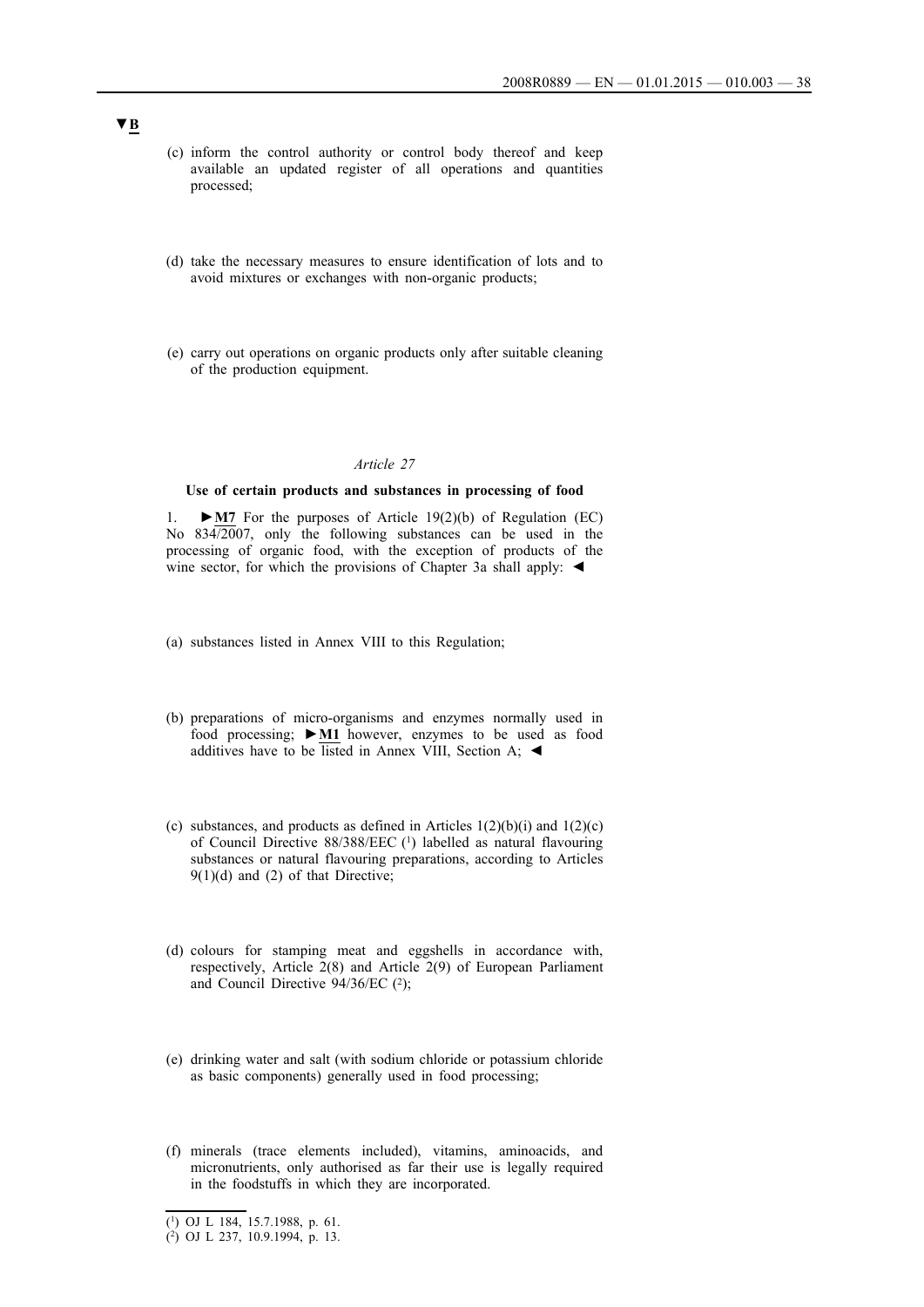2. For the purpose of the calculation referred to in Article  $23(4)(a)(ii)$ of Regulation (EC) No 834/2007,

- (a) food additives listed in Annex VIII and marked with an asterisk in the column of the additive code number, shall be calculated as ingredients of agricultural origin;
- (b) preparations and substances referred to in paragraph  $(1)(b)$ , $(c)$ , $(d)$ , $(e)$ and (f) of this Article and substances not marked with an asterisk in the column of the additive code number shall not be calculated as ingredients of agricultural origin;

## **▼M1**

(c) yeast and yeast products shall be calculated as ingredients of agricultural origin as of 31 December 2013.

# **▼B**

- 3. The use of the following substances listed in Annex VIII shall be re-examined before 31 December 2010:
- (a) Sodium nitrite and potassium nitrate in Section A with a view to withdrawing these additives;
- (b) Sulphur dioxide and potassium metabisulphite in Section A;
- (c) Hydrochloric acid in Section B for the processing of Gouda, Edam and Maasdammer cheeses, Boerenkaas, Friese, and Leidse Nagelkaas.

The re-examination referred to in point (a) shall take account of the efforts made by Member States to find safe alternatives to nitrites/nitrates and in establishing educational programmes in alternative processing methods and hygiene for organic meat processors/manufacturers.

## **▼M1**

4. For the traditional decorative colouring of the shell of boiled eggs produced with the intention to place them on the market at a given period of the year, the competent authority may authorise for the period referred to above, the use of natural colours and natural coating substances. The authorisation may comprise synthetic forms of iron oxides and iron hydroxides until 31 December 2013. Authorisations shall be notified to the Commission and the Member States.

# *Article 27a*

For the purpose of the application of Article 20(1) of Regulation (EC) No 834/2007, the following substances may be used in the production, confection and formulation of yeast:

- (a) substances listed in Annex VIII, Section C to this Regulation;
- (b) products and substances referred to in Article 27(1)(b) and (e) of this Regulation.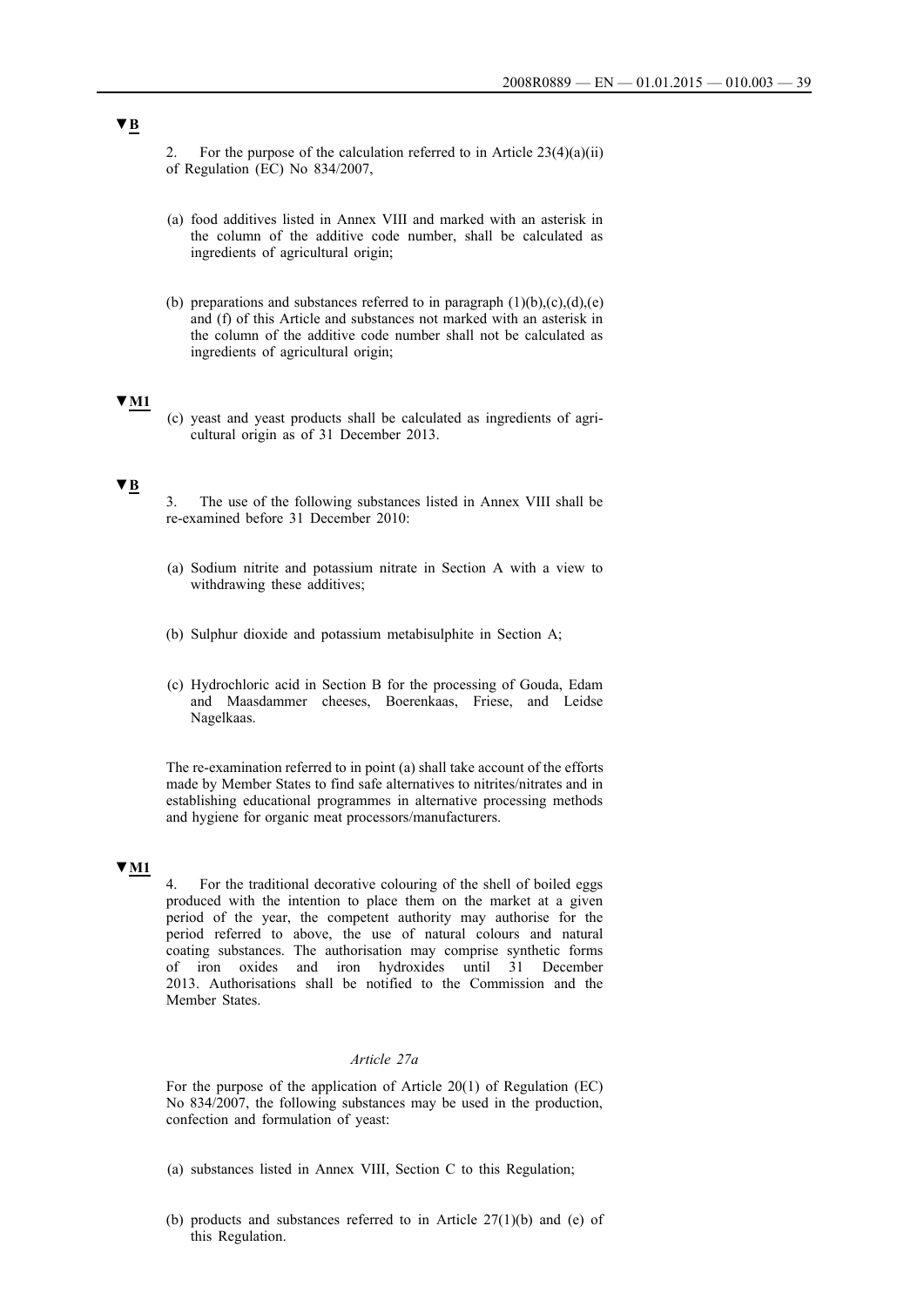## **Use of certain non-organic ingredients of agricultural origin in processing food**

For the purpose of Article 19(2)(c) of Regulation (EC) No 834/2007, non-organic agricultural ingredients listed in Annex IX to this Regulation can be used in the processing of organic food.

## *Article 29*

## **Authorisation of non-organic food ingredients of agricultural origin by Member State**

1. Where an ingredient of agricultural origin is not included in Annex IX to this Regulation, that ingredient may only be used under the following conditions:

- (a) the operator has notified to the competent authority of the Member State all the requisite evidence showing that the ingredient concerned is not produced in sufficient quantity in the Community in accordance with the organic production rules or cannot be imported from third countries;
- (b) the competent authority of the Member State has provisionally authorised, the use for a maximum period of 12 months after having verified that the operator has undertaken the necessary contacts with suppliers in the Community to ensure himself of the unavailability of the ingredients concerned with the required quality requirements;
- (c) no decision has been taken, in accordance with the provisions of paragraphs 3 or 4 that a granted authorisation with regard to the ingredient concerned shall be withdrawn.

The Member State may prolong the authorisation provided for in point (b) a maximum of three times for 12 months each.

2. Where an authorisation as referred to in paragraph 1 has been granted, the Member State shall immediately notify to the other Member States and to the Commission, the following information:

- (a) the date of the authorisation and in case of a prolonged authorisation, the date of the first authorisation;
- (b) the name, address, telephone, and where relevant, fax and e-mail of the holder of the authorisation; the name and address of the contact point of the authority which granted the authorisation;
- (c) the name and, where necessary, the precise description and quality requirements of the ingredient of agricultural origin concerned;
- (d) the type of products for the preparation of which the requested ingredient is necessary;
- (e) the quantities that are required and the justification for those quantities;
- (f) the reasons for, and expected period of, the shortage;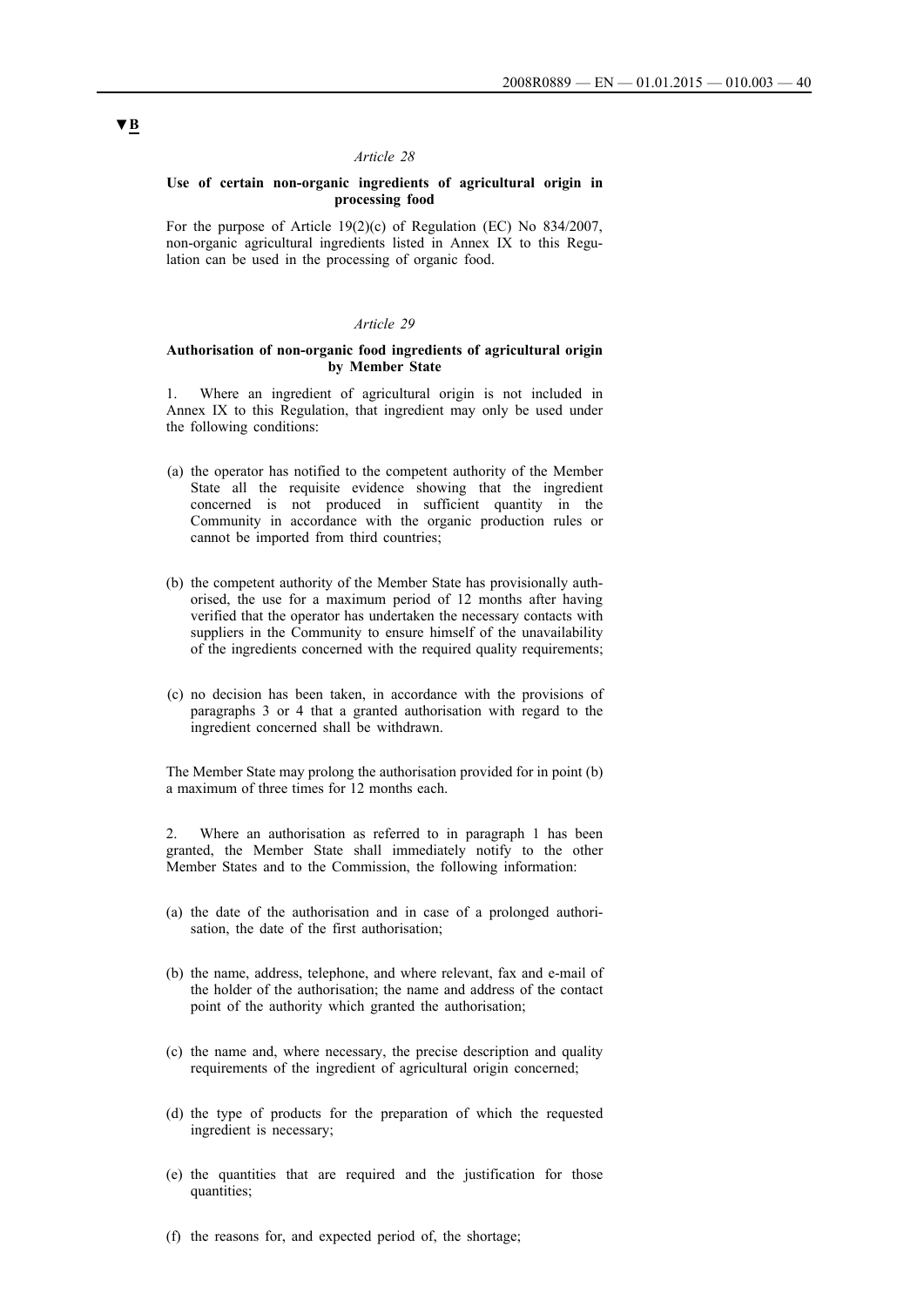(g) the date on which the Member State sends this notification to the other Member States and the Commission. The Commission and/or Member States may make this information available to the public.

3. Where a Member State submits comments to the Commission and to the Member State which granted the authorisation, which show that supplies are available during the period of the shortage, the Member State shall consider withdrawal of the authorisation or reducing the envisaged period of validity, and shall inform the Commission and the other Member States of the measures it has taken or will take, within 15 working days from the date of receipt of the information.

4. At the request of a Member State or at the Commission's initiative, the matter shall be submitted for examination to the Committee set up in accordance with Article 37 of Regulation (EC) No 834/2007. It may be decided, in accordance with the procedure laid down in paragraph 2 of that Article, that a previously granted authorisation shall be withdrawn or its period of validity amended, or where appropriate, that the ingredient concerned shall be included in Annex IX to this Regulation.

In case of an extension as referred to in the second subparagraph of paragraph 1, the procedures of paragraphs 2 and 3 shall apply.

## **▼M2**

## *Article 29a*

## **Specific provisions for seaweed**

1. If the final product is fresh seaweed, flushing of freshly harvested seaweed shall use seawater.

If the final product is dehydrated seaweed, potable water may also be used for flushing. Salt may be used for removal of moisture.

2. The use of direct flames which come in direct contact with the seaweed shall be prohibited for drying. If ropes or other equipment are used in the drying process they shall be free of anti-fouling treatments and cleaning or disinfection substances except where a product is listed in Annex VII for this use.

## **▼M7**

## *CHAPTER 3a*

## *Specific rules for the making of wine*

#### *Article 29b*

#### **Scope**

1. This Chapter lays down specific rules for the organic production of the products of the wine sector as referred to in Article  $1(1)(1)$  of Council Regulation (EC) No  $1234/2007$  (<sup>1</sup>).

2. Commission Regulations (EC) No 606/2009 (2) and (EC) No 607/2009 (3) shall apply, save as explicitly provided otherwise in this Chapter.

<sup>(1)</sup> OJ L 299, 16.11.2007, p. 1.

<sup>(2)</sup> OJ L 193, 24.7.2009, p. 1.

<sup>(3)</sup> OJ L 193, 24.7.2009, p. 60.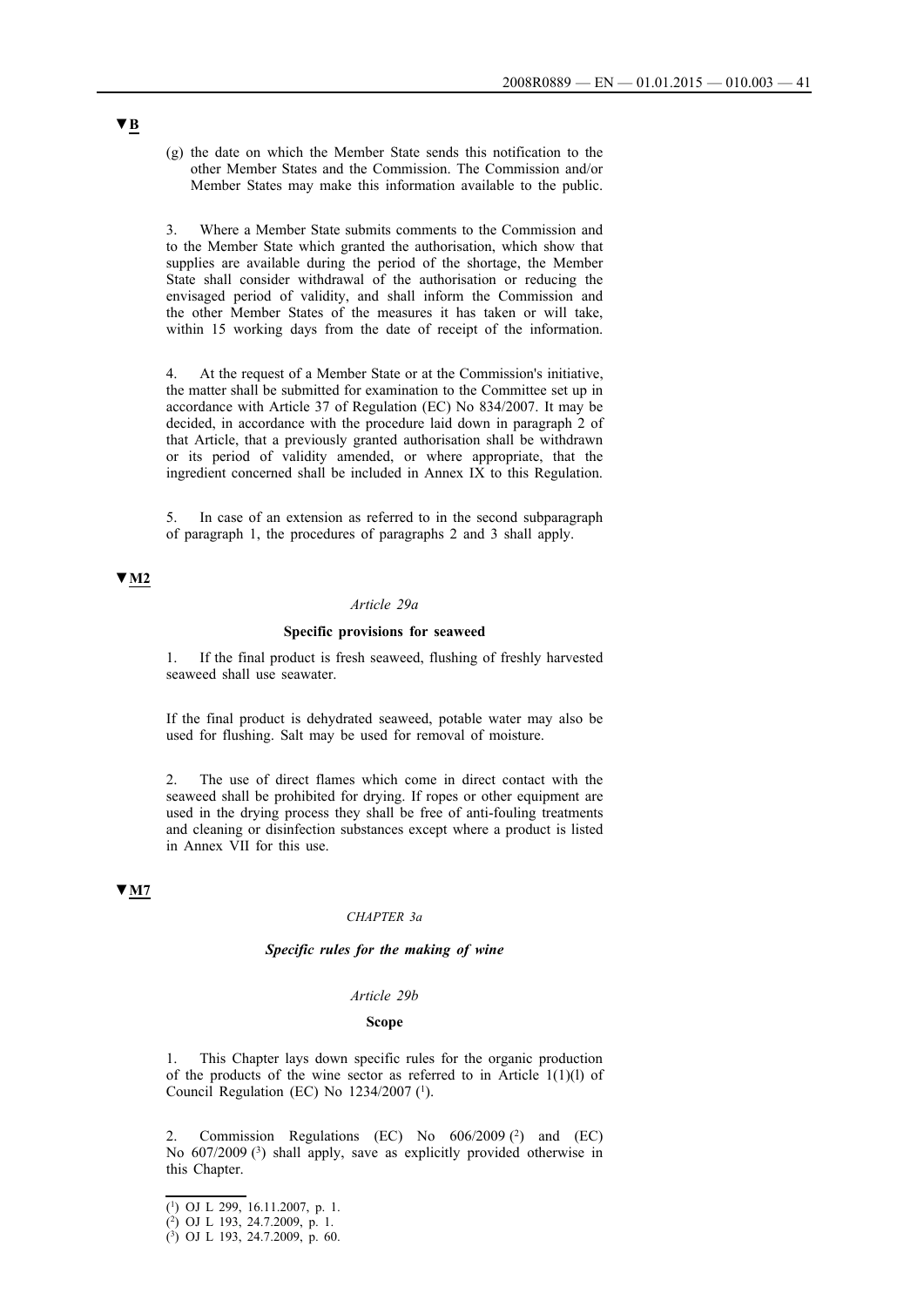### *Article 29c*

## **Use of certain products and substances**

1. For the purposes of Article 19(2)(a) of Regulation (EC) No 834/2007, products of the wine sector shall be produced from organic raw material.

2. For the purposes of Article 19(2)(b) of Regulation (EC) No 834/2007, only products and substances listed in Annex VIIIa to this Regulation can be used for the making of products of the wine sector, including during the processes and oenological practices, subject to the conditions and restrictions laid down in Regulation (EC) No 1234/2007 and Regulation (EC) No 606/2009 and in particular in Annex I A to that Regulation.

3. Products and substances listed in Annex VIIIa to this Regulation and marked with an asterisk, derived from organic raw material, shall be used if available.

### *Article 29d*

### **Oenological practices and restrictions**

1. Without prejudice to Article 29c and to specific prohibitions and restrictions provided for in paragraphs 2 to 5 of this Article, only oenological practices, processes and treatments, including the restrictions provided for in Article 120c and 120d of Regulation (EC) No 1234/2007 and in Articles 3, 5 to 9 and 11 to 14 of Regulation (EC) No 606/2009 and in their Annexes, used before 1 August 2010 are permitted.

2. The use of the following oenological practices, processes and treatments is prohibited:

- (a) partial concentration through cooling according to point (c) of Section B.1 of Annex XVa to Regulation (EC) No 1234/2007;
- (b) elimination of sulphur dioxide by physical processes according to point 8 of Annex I A to Regulation (EC) No 606/2009;
- (c) electrodialysis treatment to ensure the tartaric stabilisation of the wine according to point 36 of Annex I A to Regulation (EC) No 606/2009;
- (d) partial dealcoholisation of wine according to point 40 of Annex I A to Regulation (EC) No 606/2009;
- (e) treatment with cation exchangers to ensure the tartaric stabilisation of the wine according to point 43 of Annex I A to Regulation (EC) No 606/2009.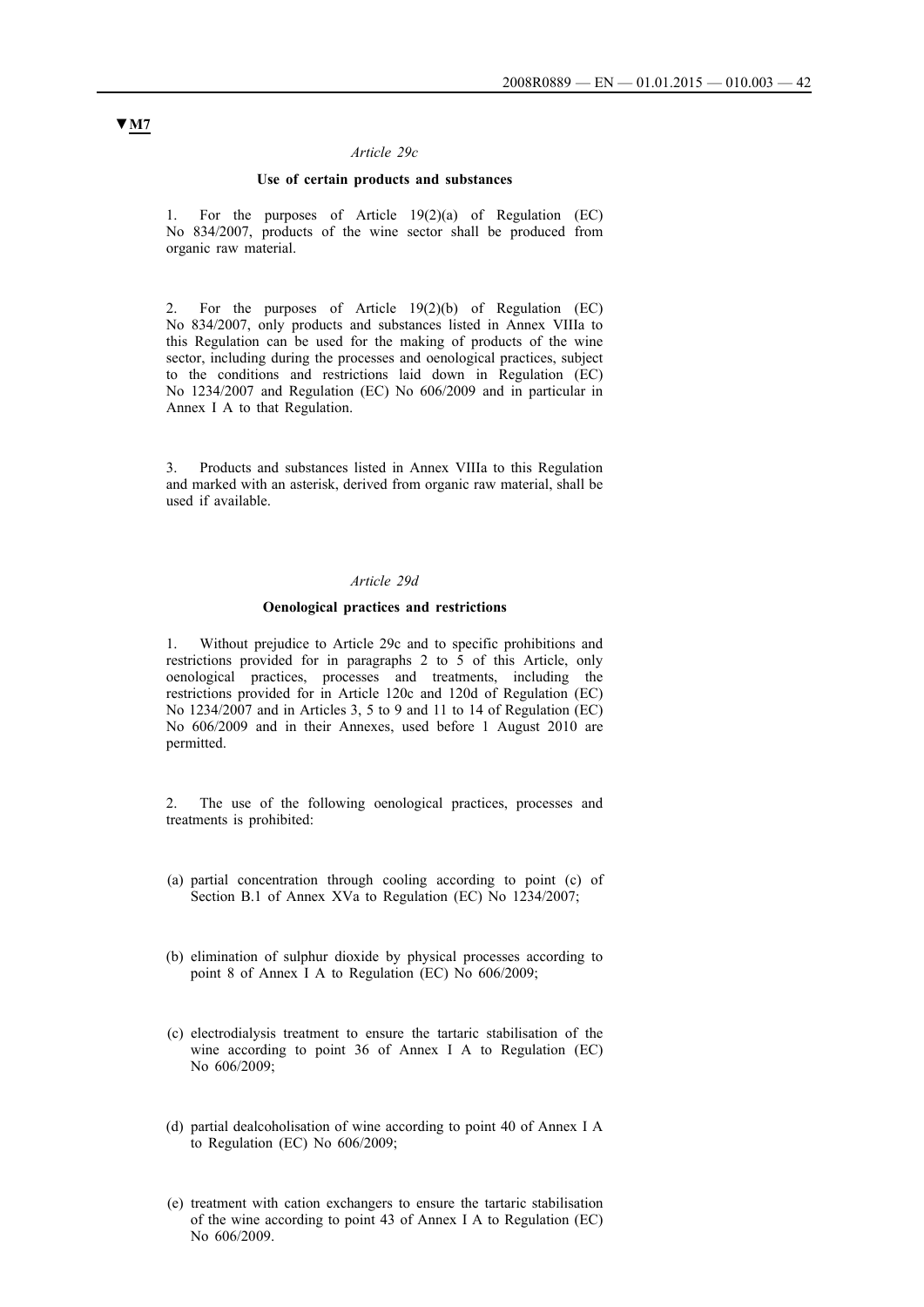3. The use of the following oenological practices, processes and treatments is permitted under the following conditions:

- (a) for heat treatments according to point 2 of Annex I A to Regulation (EC) No 606/2009, the temperature shall not exceed 70 °C;
- (b) for centrifuging and filtration with or without an inert filtering agent according to point 3 of Annex I A to Regulation (EC) No 606/2009, the size of the pores shall be not smaller than 0,2 micrometer.

The use of the following oenological practices, processes and treatments shall be re-examined by the Commission before 1 August 2015 with a view to phase out or to further restrict those practices:

- (a) heat treatments as referred to in point 2 of Annex I A to Regulation (EC) No 606/2009;
- (b) use of ion exchange resins as referred to in point 20 of Annex I A to Regulation (EC) No 606/2009;
- (c) reverse osmosis according to point (b) of Section B.1 of Annex XVa to Regulation (EC) No 1234/2007.

5. Any amendment introduced after 1 August 2010, as regards the oenological practice, processes and treatments provided for in Regulation (EC) No 1234/2007 or Regulation (EC) No 606/2009, may be applicable in the organic production of wine only after the adoption of the measures necessary for the implementation of the production rules provided for in Article 19(3) of Regulation (EC) No 834/2007 and, if required, an evaluation process according to Article 21 of that Regulation.

**▼B**

#### *CHAPTER 4*

#### *Collection, packaging, transport and storage of products*

#### *Article 30*

## **Collection of products and transport to preparation units**

Operators may carry out simultaneous collection of organic and nonorganic products, only where appropriate measures are taken to prevent any possible mixture or exchange with non-organic products and to ensure the identification of the organic products. The operator shall keep the information relating to collection days, hours, circuit and date and time of reception of the products available to the control body or control authority.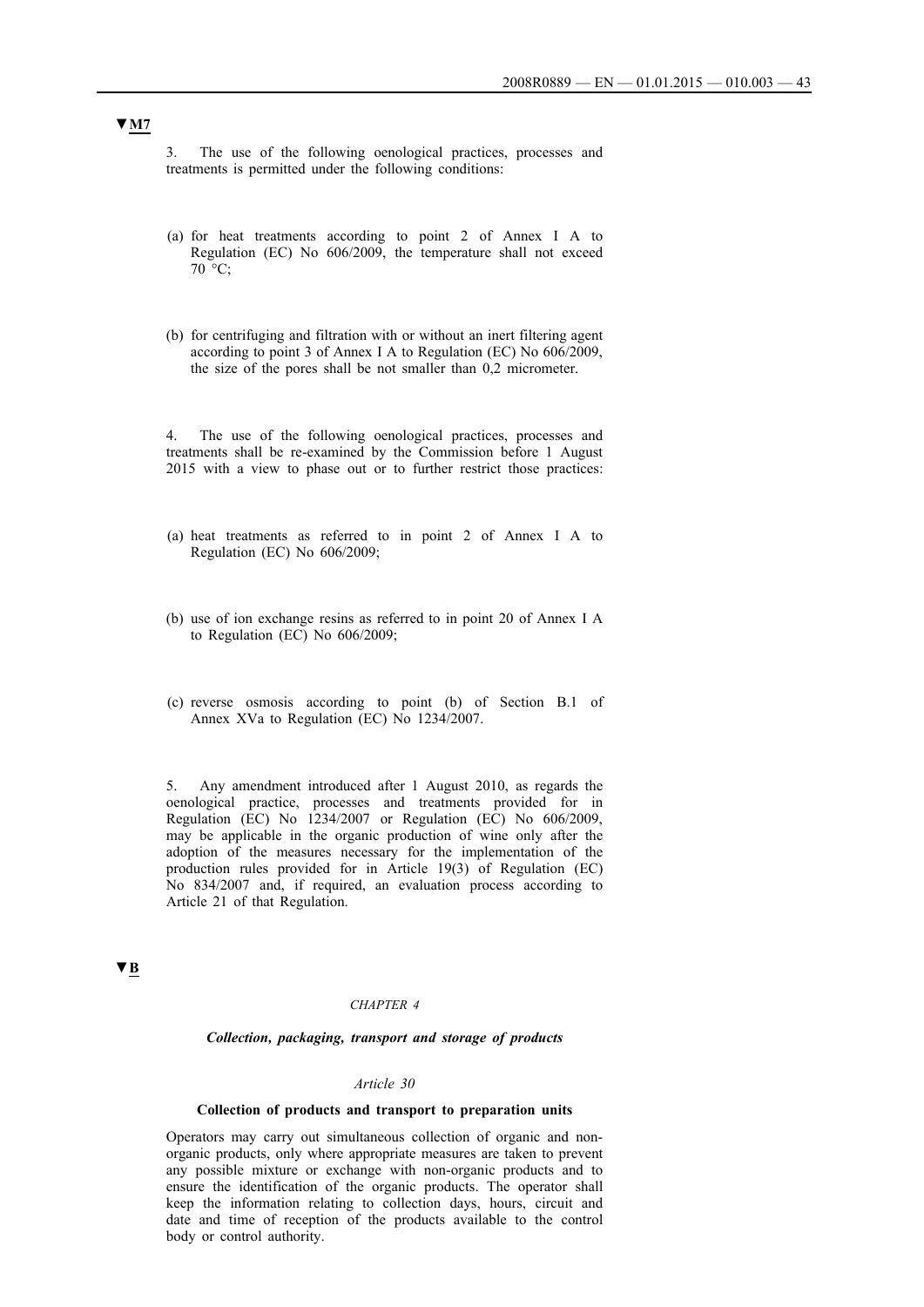## **Packaging and transport of products to other operators or units**

1. Operators shall ensure that organic products are transported to other units, including wholesalers and retailers, only in appropriate packaging, containers or vehicles closed in such a manner that substitution of the content cannot be achieved without manipulation or damage of the seal and provided with a label stating, without prejudice to any other indications required by law:

- (a) the name and address of the operator and, where different, of the owner or seller of the product;
- (b) the name of the product or a description of the compound feedingstuff accompanied by a reference to the organic production method;
- (c) the name and/or the code number of the control body or authority to which the operator is subject; and
- (d) where relevant, the lot identification mark according to a marking system either approved at national level or agreed with the control body or authority and which permits to link the lot with the accounts referred to in Article 66.

The information referred to in points (a) to (d) of the first subparagraph may also be presented on an accompanying document, if such a document can be undeniably linked with the packaging, container or vehicular transport of the product. This accompanying document shall include information on the supplier and/or the transporter.

2. The closing of packaging, containers or vehicles shall not be required where:

- (a) transportation is direct between an operator and another operator who are both subject to the organic control system, and
- (b) the products are accompanied by a document giving the information required under paragraph 1, and
- (c) both the expediting and the receiving operators shall keep documentary records of such transport operations available for the control body or control authority of such transport operations.

## *Article 32*

### **Special rules for transporting feed to other production/preparation units or storage premises**

In addition to the provisions of Article 31, when transporting feed to other production or preparation units or storage premises, operators shall ensure that the following conditions are met:

(a) during transport, organically-produced feed, in-conversion feed, and non-organic feed shall be effectively physically separated;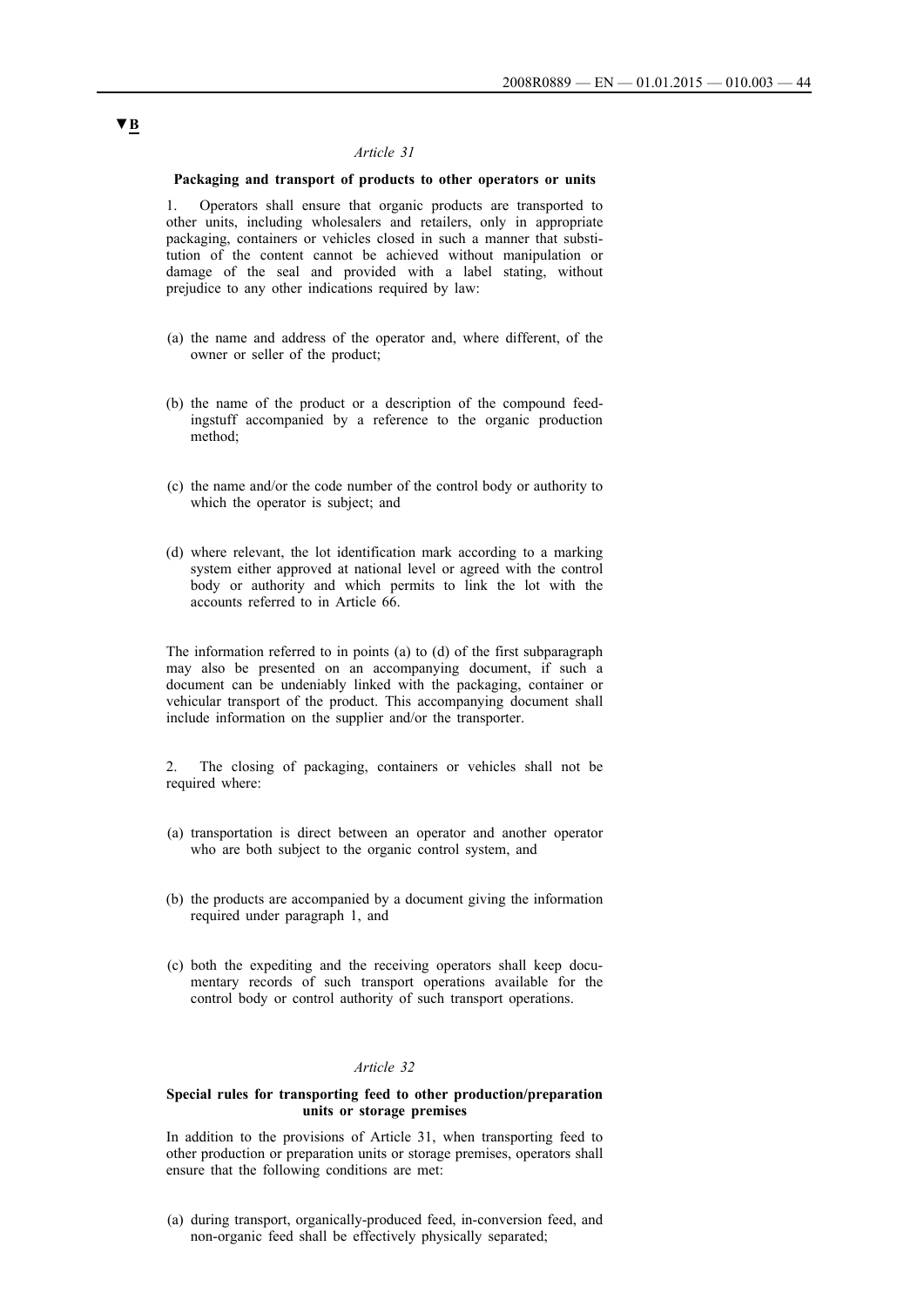- (b) the vehicles and/or containers which have transported non-organic products are used to transport organic products provided that:
	- (i) suitable cleaning measures, the effectiveness of which has been checked, have been carried out before commencing the transport of organic products; operators shall record these operations,
	- (ii) all appropriate measures are implemented, depending on the risks evaluated in accordance with Article 88(3) and, where necessary, operators shall guarantee that non-organic products cannot be placed on the market with an indication referring to organic production,
	- (iii) the operator shall keep documentary records of such transport operations available for the control body or control authority;
- (c) the transport of finished organic feed shall be separated physically or in time from the transport of other finished products;
- (d) during transport, the quantity of products at the start and each individual quantity delivered in the course of a delivery round shall be recorded.

### **▼M2**

## *Article 32a*

## **Transport of live fish**

1. Live fish shall be transported in suitable tanks with clean water which meets their physiological needs in terms of temperature and dissolved oxygen.

2. Before transport of organic fish and fish products, tanks shall be thoroughly cleaned, disinfected and rinsed.

3. Precautions shall be taken to reduce stress. During transport, the density shall not reach a level which is detrimental to the species.

4. Documentary evidence shall be maintained for paragraphs 1 to 3.

## **▼B**

## *Article 33*

#### **Reception of products from other units and other operators**

On receipt of an organic product, the operator shall check the closing of the packaging or container where it is required and the presence of the indications provided to in Article 31.

The operator shall crosscheck the information on the label referred to in Article 31 with the information on the accompanying documents. The result of these verifications shall be explicitly mentioned in the documentary accounts referred to in Article 66.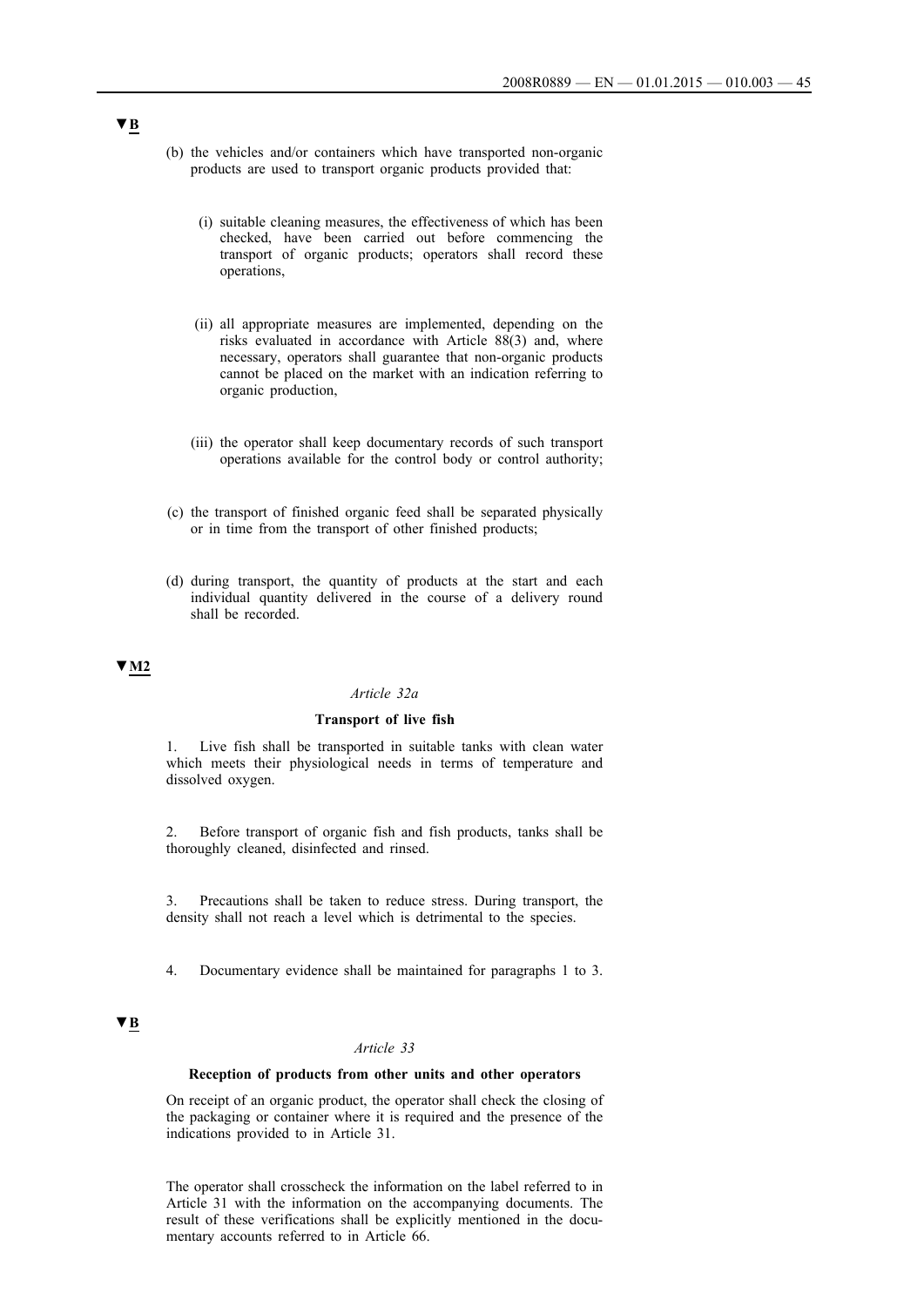## **Special rules for the reception of products from a third country**

Organic products shall be imported from a third country in appropriate packaging or containers, closed in a manner preventing substitution of the content and provided with identification of the exporter and with any other marks and numbers serving to identify the lot and with the certificate of control for import from third countries as appropriate.

On receipt of an organic product, imported from a third country, the first consignee shall check the closing of the packaging or container and, in the case of products imported in accordance with Article 33 of Regulation (EC) No 834/2007, shall check that the certificate mentioned in that Article covers the type of product contained in the consignment. The result of this verification shall be explicitly mentioned in the documentary accounts referred to in Article 66 of this Regulation.

## *Article 35*

### **Storage of products**

1. For the storage of products, areas shall be managed in such a way as to ensure identification of lots and to avoid any mixing with or contamination by products and/or substances not in compliance with the organic production rules. Organic products shall be clearly identifiable at all times.

# **▼M2**

2. In case of organic plant, seaweed, livestock and aquaculture animal production units, storage of input products other than those authorised under this Regulation is prohibited in the production unit.

The storage of allopathic veterinary medicinal products and antibiotics is permitted on holdings provided that they have been prescribed by a veterinarian in connection with treatment as referred to in Articles  $14(1)(e)(ii)$  or  $15(1)(f)(ii)$  of Regulation (EC) No 834/2007, that they are stored in a supervised location and that they are entered in the livestock record as referred to in Article 76 of this Regulation, or as appropriate, in the aquaculture production records as referred to in Article 79b of this Regulation.

## **▼B**

4. In case where operators handle both non-organic products and organic products and the latter are stored in storage facilities in which also other agricultural products or foodstuffs are stored:

- (a) the organic products shall be kept separate from the other agricultural products and/or foodstuffs;
- (b) every measure shall be taken to ensure identification of consignments and to avoid mixtures or exchanges with nonorganic products;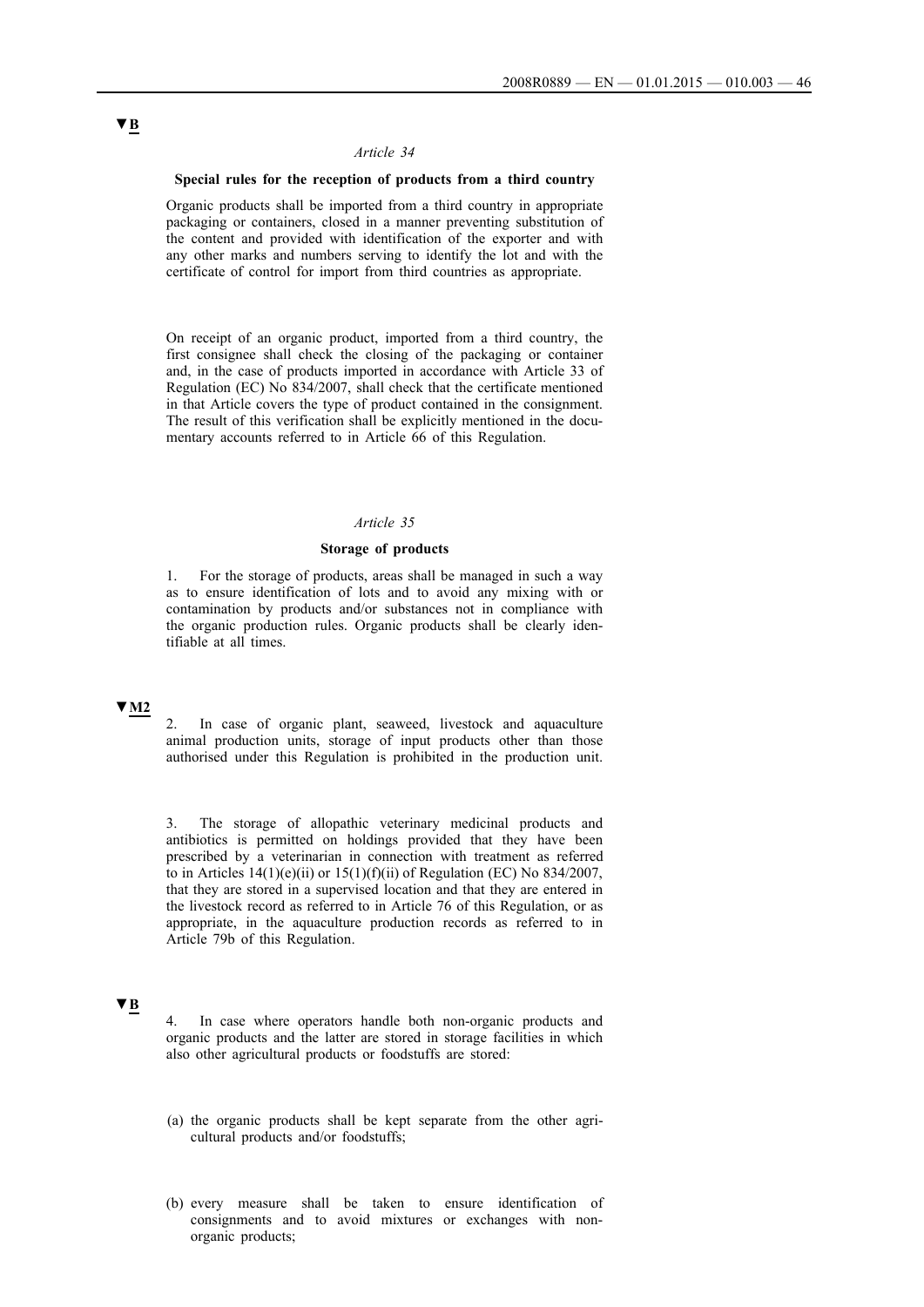(c) suitable cleaning measures, the effectiveness of which has been checked, have been carried out before the storage of organic products; operators shall record these operations.

#### *CHAPTER 5*

## *Conversion rules*

## *Article 36*

### **Plant and plant products**

1. For plants and plant products to be considered organic, the production rules as referred to in Articles 9, 10, 11 and 12 of Regulation (EC) No 834/2007 and Chapter 1 of this Regulation and where applicable the exceptional production rules in Chapter 6 of this Regulation must have been applied on the parcels during a conversion period of at least two years before sowing, or, in the case of grassland or perennial forage, at least two years before its use as feed from organic farming, or, in the case of perennial crops other than forage, at least three years before the first harvest of organic products.

2. The competent authority may decide to recognise retroactively as being part of the conversion period any previous period in which:

- (a) the land parcels were subject of measures defined in a programme implemented pursuant to Regulations (EC) No 1257/99, (EC) No 1698/2005, or in another official programme, provided that the measures concerned ensure that products not authorised for organic production have not been used on those parcels, or
- (b) the parcels were natural or agricultural areas which were not treated with products not authorised for organic production.

The period referred to in point (b) of the first subparagraph can be taken into consideration retroactively only where satisfactory proof has been furnished to the competent authority allowing it to satisfy itself that the conditions were met for a period of at least three years.

3. The competent authority may decide, in certain cases, where the land had been contaminated with products not authorised for organic production, to extend the conversion period beyond the period referred to in paragraph 1.

4. In the case of parcels which have already been converted to or were in the process of conversion to organic farming, and which are treated with a product not authorised for organic production, the Member State may shorten the conversion period referred to in paragraph 1 in the following two cases:

(a) parcels treated with a product not authorised for organic production as part of a compulsory disease or pest control measure imposed by the competent authority of the Member State;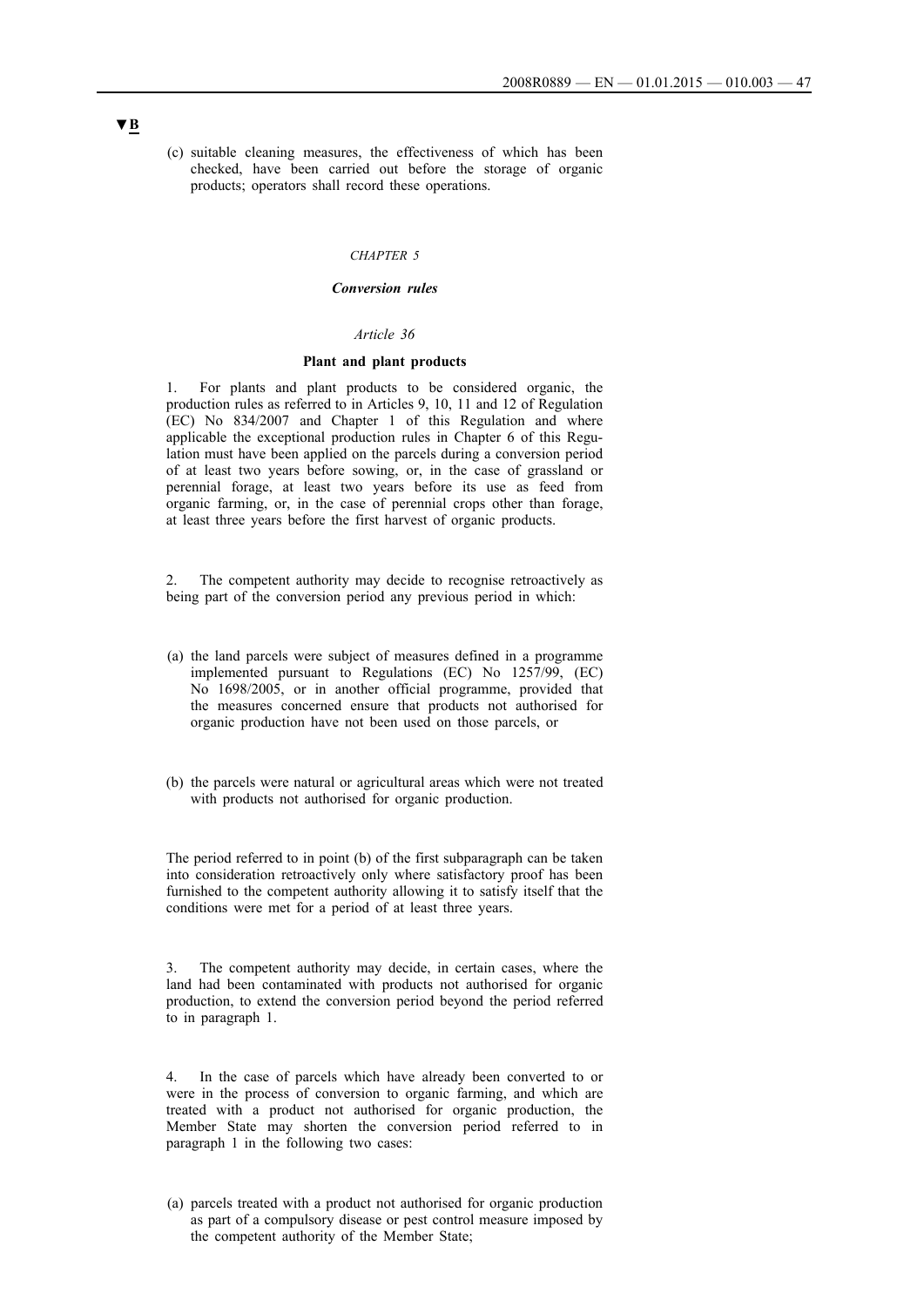(b) parcels treated with a product not authorised for organic production as part of scientific tests approved by the competent authority of the Member State.

In the cases provided for in points (a) and (b) of the first subparagraph, the length of the conversion period shall be fixed taking into account of the following factors:

- (a) the process of degradation of the product concerned shall guarantee, at the end of the conversion period, an insignificant level of residues in the soil and, in the case of a perennial crop, in the plant;
- (b) the harvest following the treatment may not be sold with reference to organic production methods.

The Member State concerned shall inform the other Member States and the Commission of its decision to require compulsory measures.

# **▼M2**

## *Article 36a*

#### **Seaweed**

1. The conversion period for a seaweed harvesting site shall be six months.

2. The conversion period for a seaweed cultivation unit shall be the longer of six months or one full production cycle.

# **▼B**

## *Article 37*

### **Specific conversion rules for land associated with organic livestock production**

1. The conversion rules as referred to in Article 36 of this Regulation shall apply to the whole area of the production unit on which animal feed is produced.

2. Notwithstanding the provisions in paragraph 1, the conversion period may be reduced to one year for pasturages and open air areas used by non-herbivore species. This period may be reduced to six months where the land concerned has not during the last year, received treatments with products not authorised for organic production.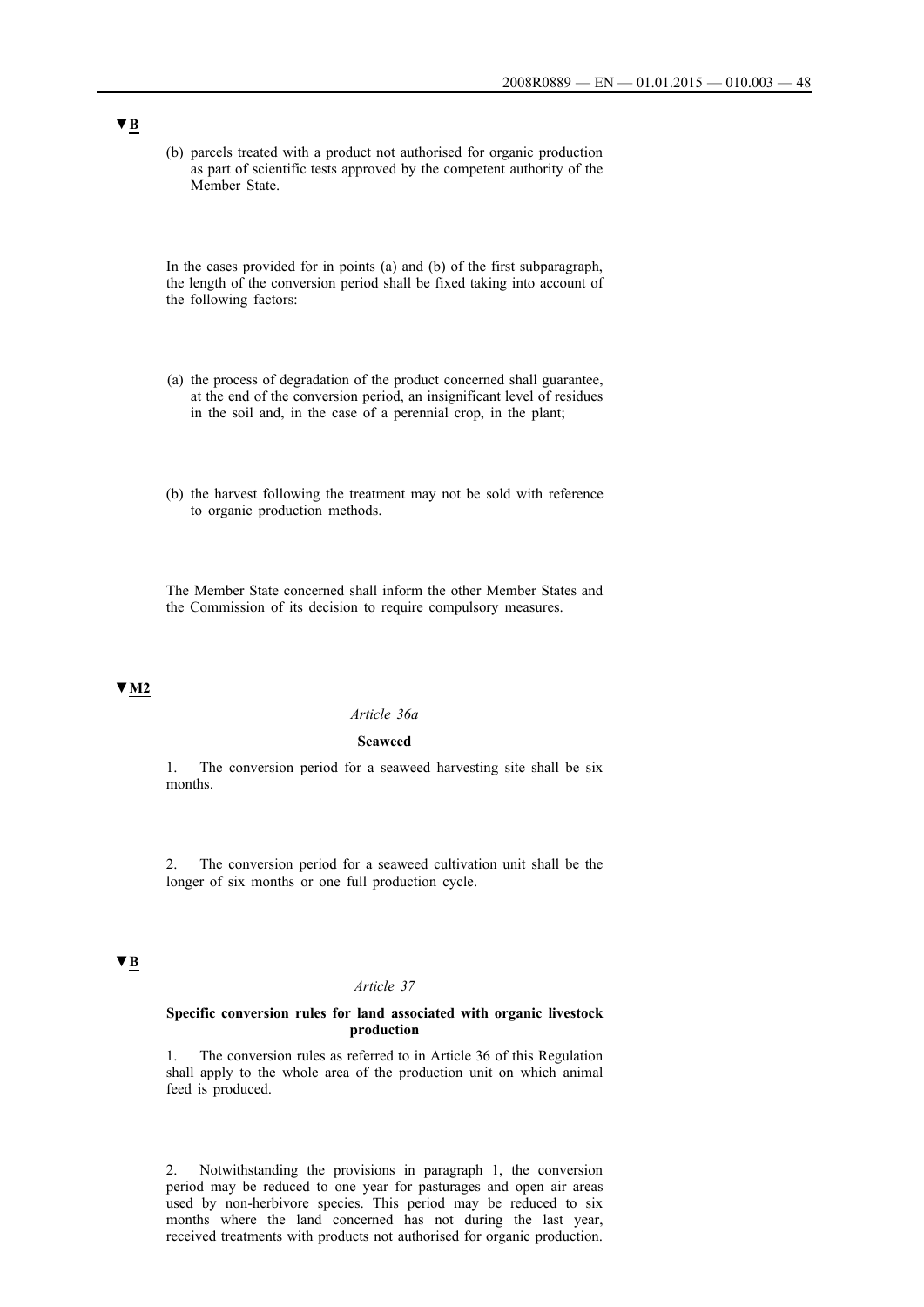## **Livestock and livestock products**

1. Where non-organic livestock has been brought onto a holding in accordance with Article 14(1)(a)(ii) of Regulation (EC) No 834/2007 and Article 9 and/or Article 42 of this Regulation and if livestock products are to be sold as organic products, the production rules as referred to in Articles 9, 10, 11 and 14 of Regulation (EC) No 834/2007 and in Chapter 2 of Title II and where applicable in Article 42 of this Regulation must have been applied for at least:

- (a) 12 months in the case of equidae and bovines, including *bubalus* and bison species, for meat production, and in any case at least three quarters of their lifetime;
- (b) six months in the case of small ruminants and pigs and animals for milk production;
- (c) 10 weeks for poultry for meat production, brought in before they are three days old;
- (d) six weeks in the case of poultry for egg production.

2. Where non-organic animals exist on a holding at the beginning of the conversion period in accordance with Article  $14(1)(a)(iii)$  of Regulation (EC) No 834/2007 their products may be deemed organic if there is simultaneous conversion of the complete production unit, including livestock, pasturage and/or any land used for animal feed. The total combined conversion period for both existing animals and their offspring, pasturage and/or any land used for animal feed, may be reduced to 24 months, if the animals are mainly fed with products from the production unit.

3. Beekeeping products can be sold with references to the organic production method only when the organic production rules have been complied with for at least one year.

4. The conversion period for apiaries does not apply in the case of application of Article 9(5) of this Regulation.

5. During the conversion period the wax shall be replaced with wax coming from organic beekeeping.

# **▼M2**

#### *Article 38a*

#### **Aquaculture animal production**

The following conversion periods for aquaculture production units shall apply for the following types of aquaculture facilities including the existing aquaculture animals:

- (a) for facilities that cannot be drained, cleaned and disinfected, a conversion period of 24 months;
- (b) for facilities that have been drained, or fallowed, a conversion period of 12 months;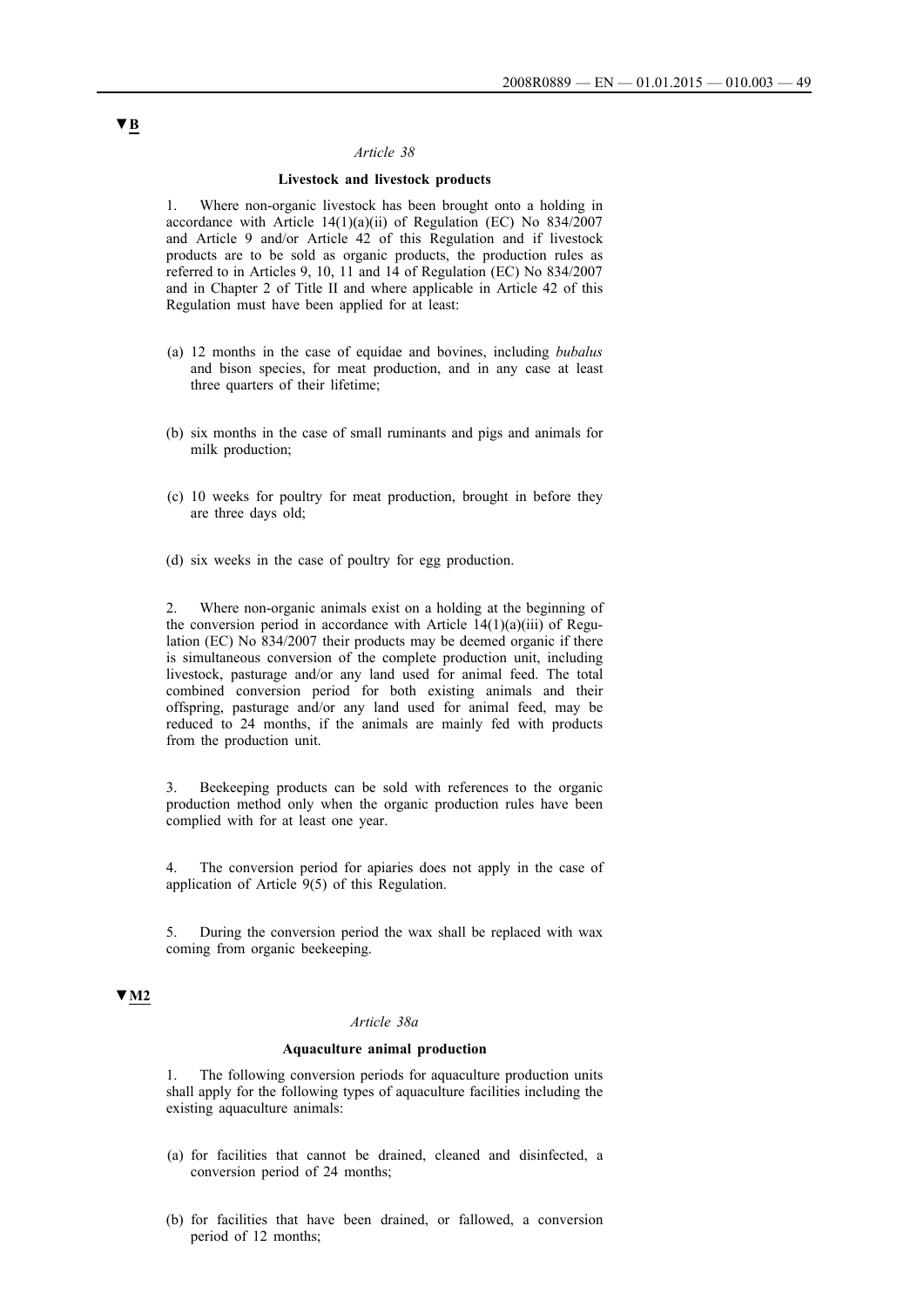- (c) for facilities that have been drained, cleaned and disinfected a conversion period of six months;
- (d) for open water facilities including those farming bivalve molluscs, a three month conversion period.

2. The competent authority may decide to recognize retroactively as being part of the conversion period any previously documented period in which the facilities were not treated or exposed to products not authorized for organic production.

**▼B**

## *CHAPTER 6*

### *Exceptional production rules*

### Section 1

## Exceptional production rules related to climatic, geographical or structural constraints in accordance with Article 22(2)(a) of Regulation  $(E C) No 834/2007$

#### *Article 39*

## **Tethering of animals**

Where the conditions laid down in Article 22(2)(a) of Regulation (EC) No 834/2007 apply, competent authorities may authorise cattle in small holdings to be tethered if it is not possible to keep the cattle in groups appropriate to their behaviour requirements, provided they have access to pastures during the grazing period according to Article 14(2), and at least twice a week access to open air areas when grazing is not possible.

#### *Article 40*

### **Parallel production**

1. Where the conditions laid down in Article 22(2)(a) of Regulation (EC) No 834/2007 apply, a producer may run organic and non-organic production units in the same area:

- (a) in the case of the production of perennial crops, which require a cultivation period of at least three years, where varieties cannot be easily differentiated, provided the following conditions are met:
	- (i) the production in question forms part of a conversion plan in respect of which the producer gives a firm undertaking and which provides for the beginning of the conversion of the last part of the area concerned to organic production in the shortest possible period which may not in any event exceed a maximum of five years;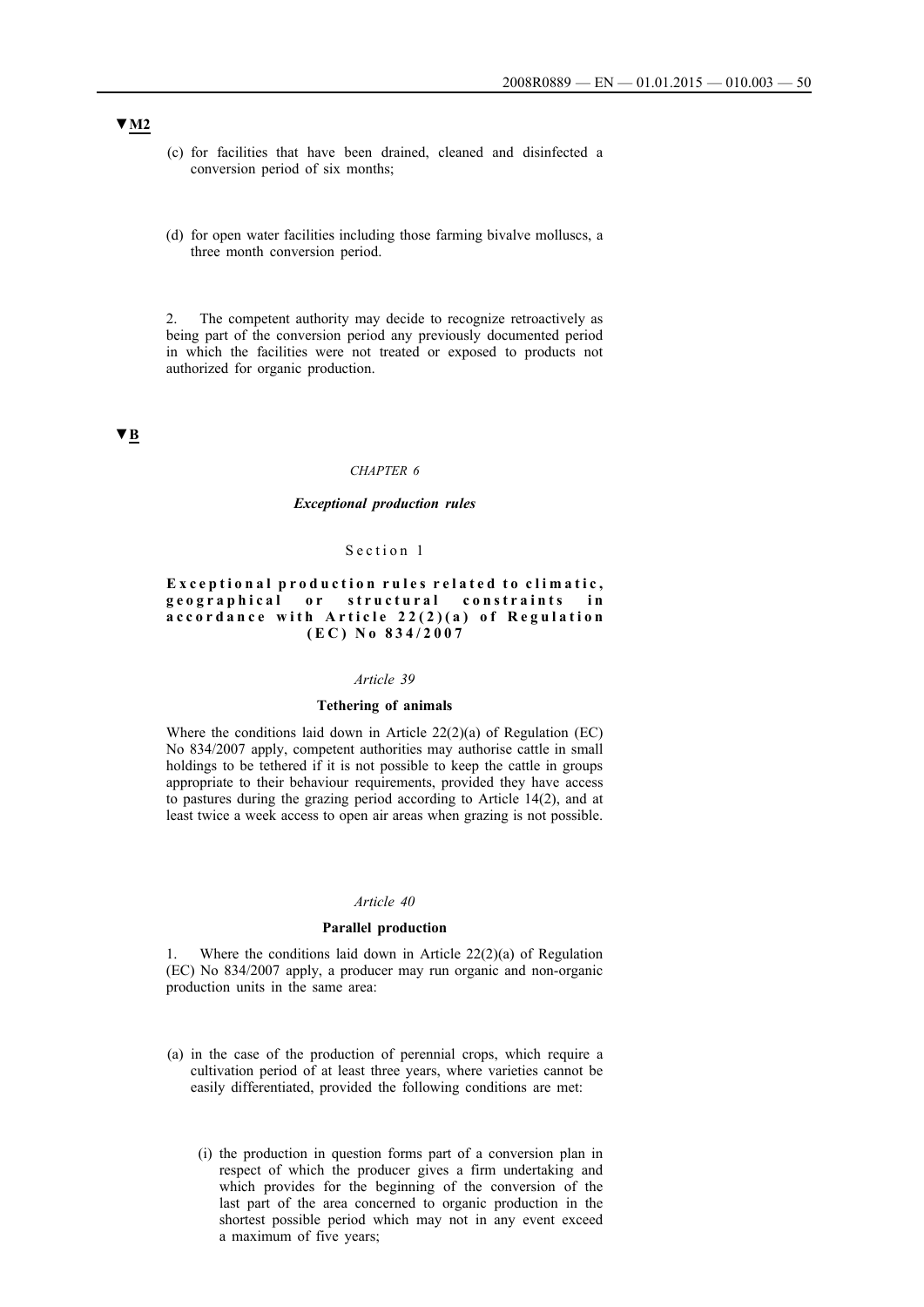- (ii) appropriate measures have been taken to ensure the permanent separation of the products obtained from each unit concerned;
- (iii) the control authority or control body is notified of the harvest of each of the products concerned at least 48 hours in advance;
- (iv) upon completion of the harvest, the producer informs the control authority or control body of the exact quantities harvested on the units concerned and of the measures applied to separate the products;
- (v) the conversion plan and the control measures referred to in Chapter 1 and 2 of Title IV have been approved by the competent authority; this approval shall be confirmed each year after the start of the conversion plan;
- (b) in the case of areas intended for agricultural research or formal education agreed by the Member States' competent authorities and provided the conditions set out in point  $(a)(ii)(iii)(iv)$  and the relevant part of point (v) are met;
- (c) in the case of production of seed, vegetative propagating material and transplants and provided the conditions set out in point  $(a)(ii)(iii)(iv)$ and the relevant part of point (v) are met;
- (d) in the case of grassland exclusively used for grazing.

2. The competent authority may authorise holdings carrying out agricultural research or formal education to rear organic and non-organic livestock of the same species, where the following conditions are met:

- (a) appropriate measures, notified in advance to the control authority or control body, have been taken in order to guarantee the permanent separation between livestock, livestock products, manure and feedingstuffs of each of the units;
- (b) the producer informs the control authority or control body in advance of any delivery or selling of the livestock or livestock products;
- (c) the operator informs the control authority or control body of the exact quantities produced in the units together with all characteristics permitting the identification of the products and confirms that the measures taken to separate the products have been applied.

## *Article 41*

### **Management of beekeeping units for the purpose of pollination**

Where the conditions laid down in Article 22(2)(a) of Regulation (EC) No 834/2007 apply, for the purpose of pollination actions an operator may run organic and non-organic beekeeping units on the same holding, provided that all the requirements of the organic production rules are fulfilled, with the exception of the provisions for the siting of the apiaries. In that case the product cannot be sold as organic.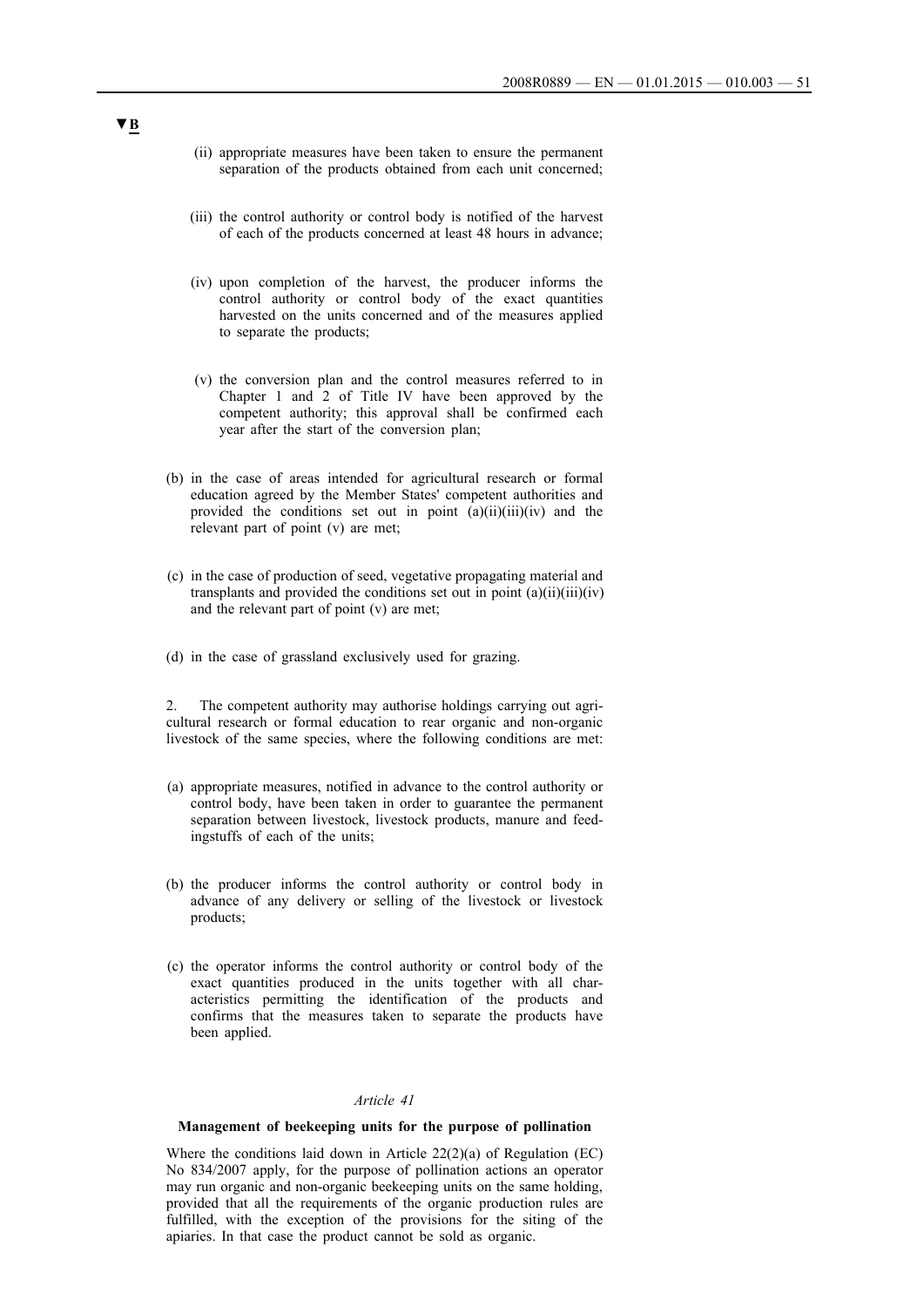The operator shall keep documentary evidence of the use of this provision.

## Section 2

Exceptional production rules related to nonavailability of organic farm inputs in accordance with Article 22(2)(b) of Regulation  $(E C) No 834/2007$ 

#### *Article 42*

## **Use of non-organic animals**

Where the conditions laid down in Article 22(2)(b) of Regulation (EC) No 834/2007 apply, and with prior authorisation of the competent authority,

- (a) when a flock is constituted for the first time, renewed or reconstituted and organically reared poultry are not available in sufficient numbers, non-organically reared poultry may be brought into an organic poultry production unit, provided that the pullets for the production of eggs and poultry for meat production are less than three days old;
- (b) non-organically reared pullets for egg production of not more than 18 weeks may be brought into an organic livestock unit until **►M14** 31 December 2017 ◄, when organically reared pullets are not available and provided that the relevant provisions laid down in Section 3 and 4 of Chapter 2 are complied with.

## **▼M8**

#### *Article 43*

## **Use of non-organic protein feed of plant and animal origin for livestock**

Where the conditions laid down in Article 22(2)(b) of Regulation (EC) No 834/2007 apply and where farmers are unable to obtain protein feed exclusively from organic production, the use of a limited proportion of non-organic protein feed is allowed for porcine and poultry species.

## **▼M14**

The maximum percentage of non-organic protein feed authorised per period of 12 months for those species shall be 5 % for calendar years 2015, 2016 and 2017.

## **▼M8**

The figures shall be calculated annually as a percentage of the dry matter of feed from agricultural origin.

The operator shall keep documentary evidence of the need for the use of this provision.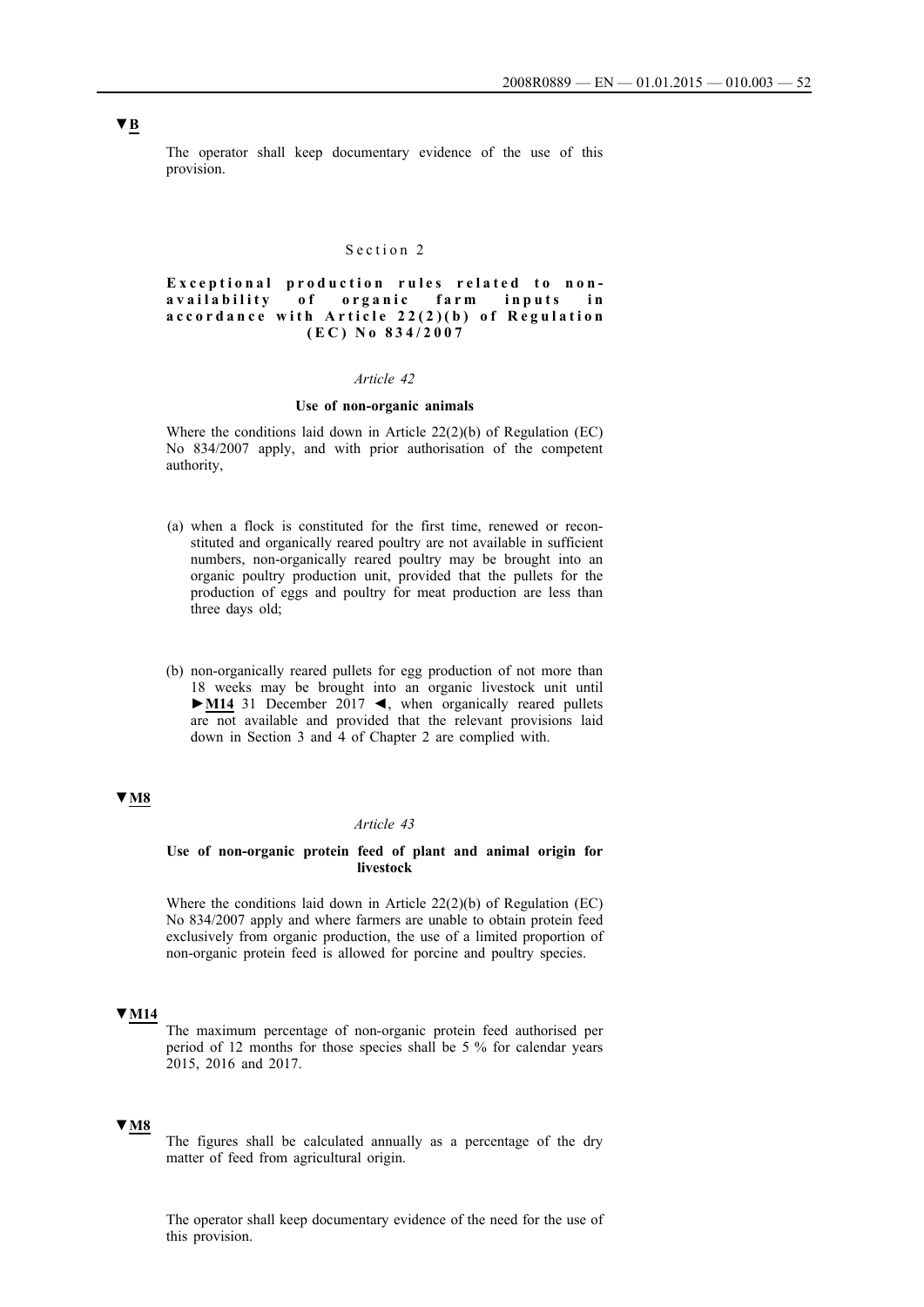## **Use of non-organic beeswax**

In the case of new installations or during the conversion period, nonorganic beeswax may be used only

- (a) where beeswax from organic beekeeping is not available on the market;
- (b) where it is proven free of contamination by substances not authorised for organic production; and
- (c) provided that it comes from the cap.

## *Article 45*

### **Use of seed or vegetative propagating material not obtained by the organic production method**

Where the conditions laid down in Article  $22(2)(b)$  of Regulation (EC) No 834/2007 apply,

- (a) seed and vegetative propagating material from a production unit in conversion to organic farming may be used,
- (b) where point (a) is not applicable, Member States may authorise the use of non-organic seed or vegetative propagating material if not available from organic production. However, for the use of nonorganic seed and seed potatoes the following paragraphs (2) to (9) apply.

2. Non-organic seed and seed potatoes may be used, provided that the seed or seed potatoes are not treated with plant protection products, other than those authorised for treatment of seed in accordance with Article 5(1), unless chemical treatment is prescribed in accordance with Council Directive 2000/29/EC (1) for phytosanitary purposes by the competent authority of the Member State for all varieties of a given species in the area where the seed or seed potatoes are to be used.

3. Species for which it is established that organically produced seed or seed potatoes are available in sufficient quantities and for a significant number of varieties in all parts of the Community are set out in Annex X.

The species listed in Annex X may not be subject of authorisations pursuant to paragraph 1(b), unless these are justified by one of the purposes referred to in paragraph 5(d).

Member States may delegate the responsibility for granting the authorisation referred to in paragraph 1(b) to another public administration under their supervision or to the control authorities or control bodies referred to in Article 27 of Regulation (EC) No 834/2007.

 $\overline{(^1)}$  OJ L 169, 10.7.2000, p. 1.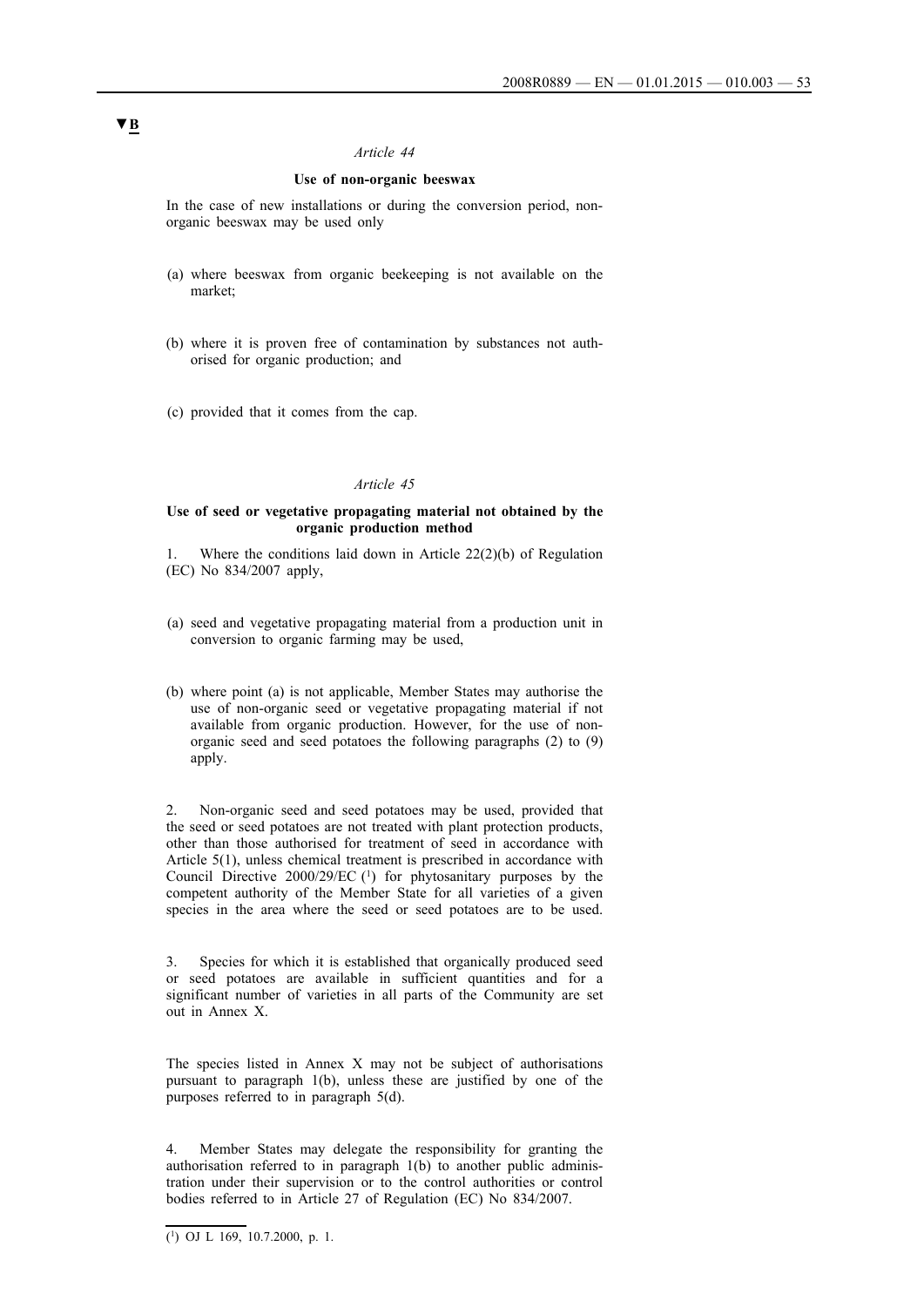5. Authorisation to use seed or seed potatoes not obtained by the organic production method may only be granted in the following cases:

- (a) where no variety of the species which the user wants to obtain is registered in the database referred to in Article 48;
- (b) where no supplier, meaning an operator who markets seed or seed potatoes to other operators, is able to deliver the seed or seed potatoes before sowing or planting in situations where the user has ordered the seed or seed potatoes in reasonable time;
- (c) where the variety which the user wants to obtain is not registered in the database referred to in Article 48, and the user is able to demonstrate that none of the registered alternatives of the same species are appropriate and that the authorisation therefore is significant for his production;
- (d) where it is justified for use in research, test in small-scale field trials or for variety conservation purposes agreed by the competent authority of the Member State.
- 6. The authorisation shall be granted before the sowing of the crop.

7. The authorisation shall be granted only to individual users for one season at a time and the authority or body responsible for the authorisations shall register the quantities of seed or seed potatoes authorised.

8. By way of derogation from paragraph 7, the competent authority of the Member State may grant to all users a general authorisation:

- (a) for a given species when and in so far as the condition laid down in paragraph  $5(a)$  is fulfilled;
- (b) for a given variety when and in so far as the conditions laid down in paragraph 5(c) are fulfilled.

The authorisations referred to in the first subparagraph shall be clearly indicated in the database referred to in Article 48.

9. Authorisation may only be granted during periods for which the database is updated in accordance with Article 49(3).

## Section 3

## **Exceptional production rules related to specific** management problems in organic livestock in accordance with Article 22(2)(d) of Regulation **( E C ) N o 8 3 4 / 2 0 0 7**

## *Article 46*

### **Specific management problems in organic livestock**

The final fattening phase of adult bovines for meat production may take place indoors, provided that this indoors period does not exceed one fifth of their lifetime and in any case for a maximum period of three months.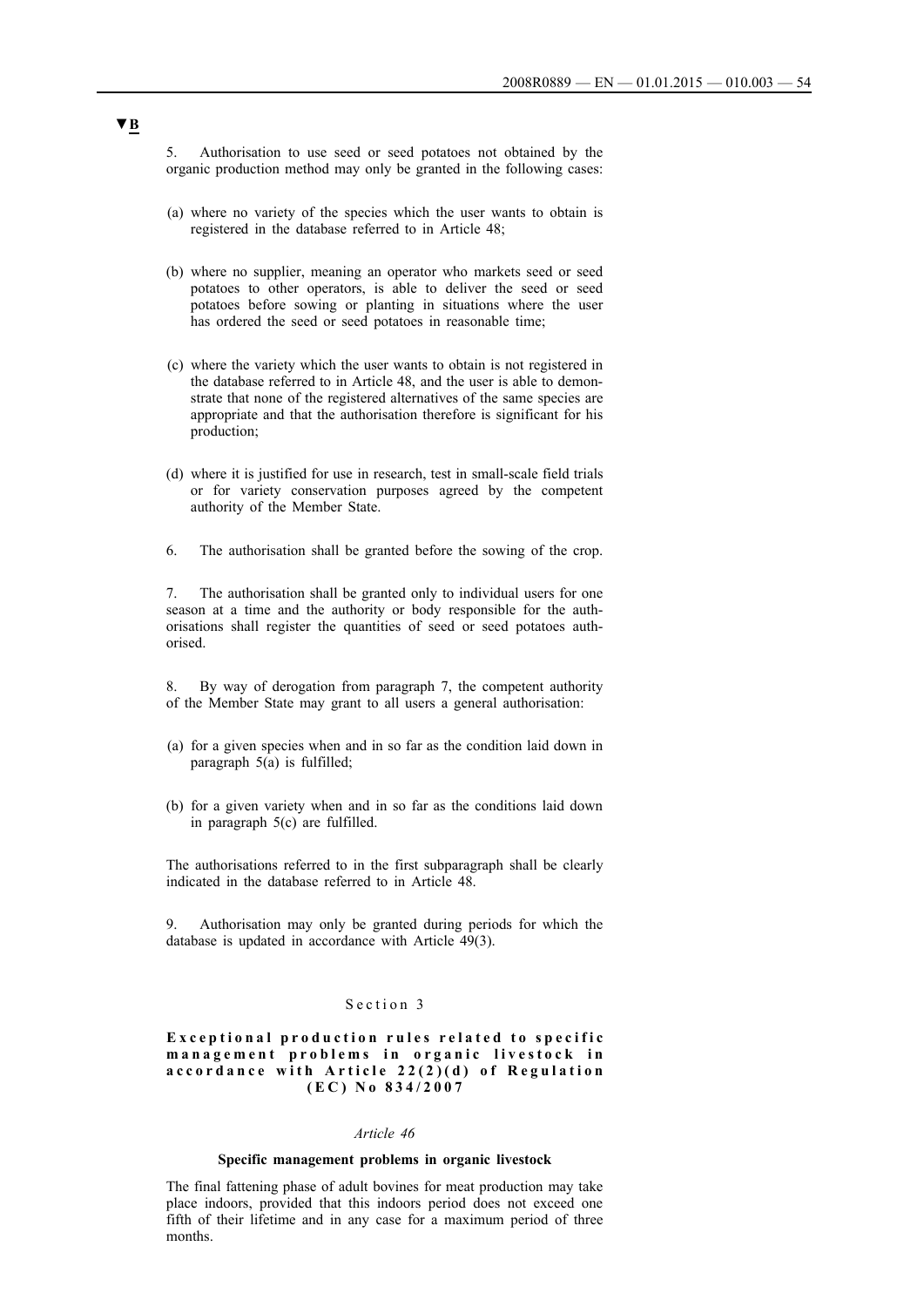#### Section 3a

## **Exceptional production rules with regard to the** use of specific products and substances in the processing in accordance with Article 22(2)(e) of Regulation (EC) No 834/2007

### *Article 46a*

### **Addition of non-organic yeast extract**

Where the conditions laid down in Article 22(2)(e) of Regulation (EC) No 834/2007 apply, the addition of up to 5 % non-organic yeast extract or autolysate to the substrate (calculated in dry matter) is allowed for the production of organic yeast, where operators are unable to obtain yeast extract or autolysate from organic production.

The availability of organic yeast extract or autolysate shall be reexamined by 31 December 2013 with a view to withdrawing this provision.

## **▼B**

## Section 4

## **Exceptional production rules related to cata**strophic circumstances in accordance with **Article 22(2)(f) of Regulation (EC) No 834/2007**

## *Article 47*

## **Catastrophic circumstances**

The competent authority may authorise on a temporary basis:

- (a) in the case of high mortality of animals caused by health or catastrophic circumstances, the renewal or reconstitution of the herd or flock with non-organic animals, when organically reared animals are not available;
- (b) in case of high mortality of bees caused by health or catastrophic circumstances, the reconstitution of the apiaries with non-organic bees, when organic apiaries are not available;
- (c) the use of non-organic feedingstuffs for a limited period and in relation to a specific area by individual operators, when forage production is lost or when restrictions are imposed, in particular as a result of exceptional meteorological conditions, the outbreak of infectious diseases, the contamination with toxic substances, or as a consequence of fires;
- (d) the feeding of bees with organic honey, organic sugar or organic sugar syrup in case of long lasting exceptional weather conditions or catastrophic circumstances, which hamper the nectar or honeydew production;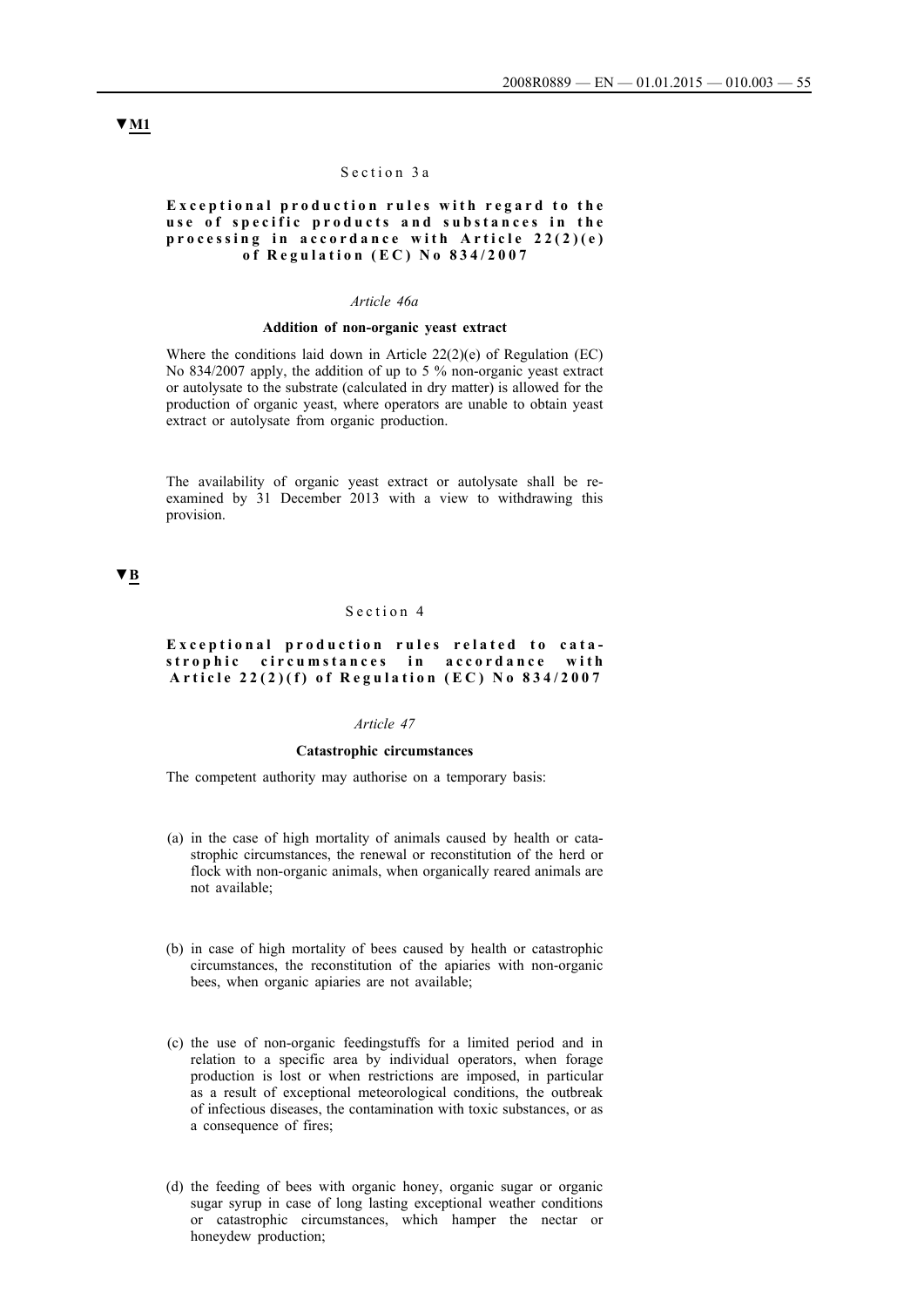(e) the use of sulphur dioxide up to the maximum content to be fixed in accordance with the Annex I B to Regulation (EC) No 606/2009 if the exceptional climatic conditions of a given harvest year deteriorate the sanitary status of organic grapes in a specific geographical area because of severe bacterial attacks or fungal attacks, which oblige the winemaker to use more sulphur dioxide than in previous years to obtain a comparable final product.

Upon approval by the competent authority, the individual operators shall keep documentary evidence of the use of the above exceptions. Member States shall inform each other and the Commission on the exceptions they have granted under points (c) and (e) of the first paragraph.

**▼B**

## *CHAPTER 7*

# *Seed data base*

## *Article 48*

## **Database**

1. Each Member State shall ensure that a computerised database is established for the listing of the varieties for which seed or seed potatoes obtained by the organic production method are available on its territory.

2. The database shall be managed either by the competent authority of the Member State or by an authority or body designated for this purpose by the Member State, hereinafter referred to as 'manager of the database'. Member States may also designate an authority or a private body in another country.

3. Each Member State shall inform the Commission and the other Member States of the authority or private body designated to manage the database.

### *Article 49*

#### **Registration**

1. Varieties for which seed or seed potatoes produced by the organic production method are available shall be registered in the database referred to in Article 48 at the request of the supplier.

2. Any variety which has not been registered in the database shall be considered as unavailable with regard to Article 45(5).

3. Each Member State shall decide in which period of the year the database has to be regularly updated for each species or group of species cultivated on its territory. The database shall hold information with regard to that decision.

### *Article 50*

#### **Conditions for registration**

1. For registration, the supplier shall:

(a) demonstrate that he or the last operator, in cases where the supplier is only dealing with pre-packaged seed or seed potatoes, has been subject to the control system referred to in Article 27 of Regulation (EC) No 834/2007;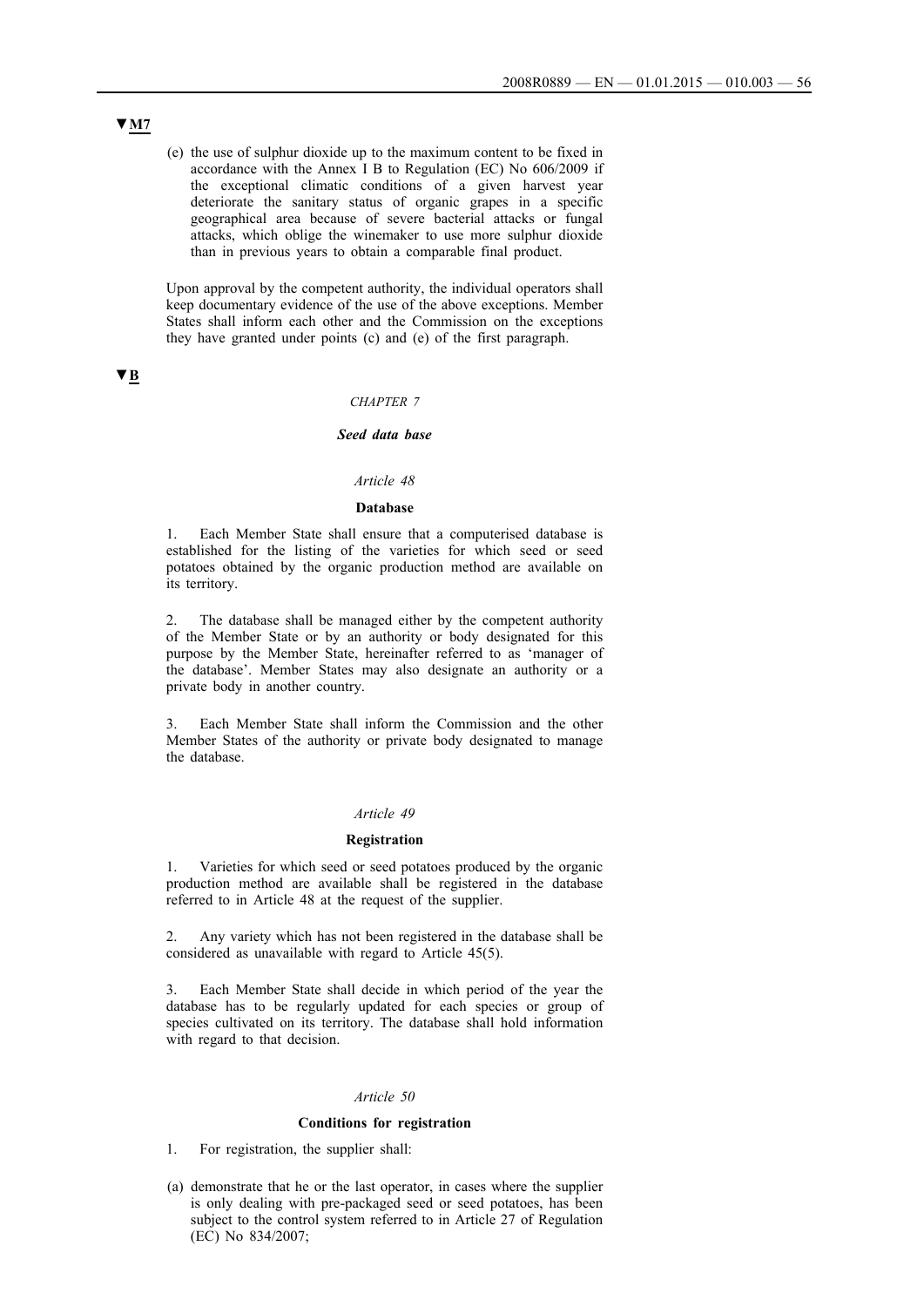- (b) demonstrate that the seed or seed potatoes to be placed on the market comply with the general requirements applicable to seed and seed potatoes;
- (c) make available all the information required under Article 51 of this Regulation, and undertake to update this information at the request of the manager of the database or whenever such updating is necessary to ensure that the information remains reliable.

2. The manager of the database may, with the approval by the competent authority of the Member State, refuse a supplier's application for registration or delete a previously accepted registration if the supplier does not comply with the requirements set out in paragraph 1.

## *Article 51*

## **Registered information**

1. For each registered variety and for each supplier, the database referred to in Article 48 shall contain at least the following information:

- (a) the scientific name of the species and the variety denomination;
- (b) the name and contact details of the supplier or his representative;
- (c) the area where the supplier can deliver the seed or seed potatoes to the user in the usual time needed for the delivery;
- (d) the country or region in which the variety is tested and approved for the purpose of the common catalogues of varieties of agricultural plant species and vegetable species as defined in Council Directives 2002/53/EC on the common catalogue of varieties of agricultural plant species (1) and 2002/55/EC on the marketing of vegetable seed  $(2)$ ;
- (e) the date from which the seed or seed potatoes will be available;
- (f) the name and/or code number of the control authority or control body in charge of the control of the operator as referred to in Article 27 of Regulation (EC) No 834/2007.

2. The supplier shall immediately inform the manager of the database if any of the registered varieties are no longer available. The amendments shall be recorded in the database.

3. Besides the information specified in paragraph 1, the database shall contain a list of the species listed in Annex X.

## *Article 52*

## **Access to information**

The information in the database referred to in Article 48 shall be available through the Internet, free of cost, to the users of seed or seed potatoes and to the public. Member States may decide that any user who has notified its activity in accordance with Article 28(1)(a) of Regulation (EC) No 834/2007 may obtain, on request, an extract of data concerning one or several groups of species from the database manager.

<sup>(1)</sup> OJ L 193, 20.7.2002, p. 1.

<sup>(2)</sup> OJ L 193, 20.7.2002, p. 33.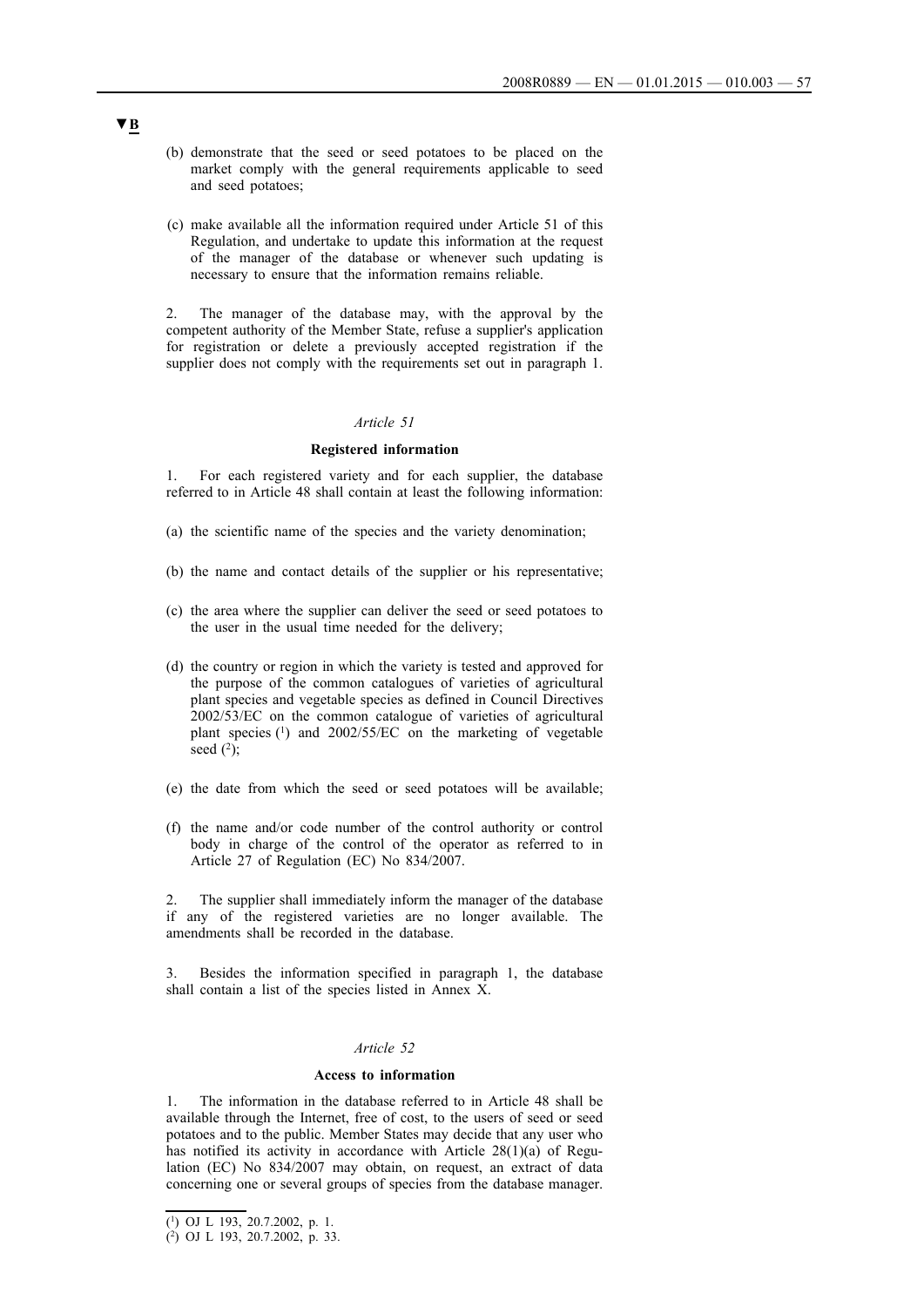2. The Member States shall ensure that all users referred to in paragraph 1 are informed, at least once a year, about the system and how to obtain the information in the database.

#### *Article 53*

## **Registration fee**

Each registration may be subject to the levying of a fee, which shall represent the cost of inserting and maintaining the information in the database referred to in Article 48. The competent authority of the Member State shall approve the amount of the fee charged by the manager of the database.

## *Article 54*

#### **Annual report**

1. The authorities or bodies designated to grant authorisations in accordance with Article 45 shall register all authorisations, and shall make this information available in a report to the competent authority of the Member State and to the manager of the database.

The report shall contain, for each species concerned by an authorisation according to Article 45(5), the following information:

- (a) the scientific name of the species and the variety denomination;
- (b) the justification for the authorisation indicated by a reference to Article  $45(5)(a)$ , (b), (c) or (d);
- (c) the total number of authorisations;
- (d) the total quantity of seed or seed potatoes involved;
- (e) the chemical treatment for phytosanitary purposes, as referred to in Article 45(2).

2. For authorisations according to Article 45(8) the report shall contain the information referred to in point (a) of the second subparagraph of paragraph 1 of this Article and the period for which the authorisations were in force.

### *Article 55*

## **Summary report**

The competent authority of the Member State shall, before 31 March each year, collect the reports and send a summary report covering all authorisations of the Member State from the previous calendar year to the Commission and to the other Member States. The report shall cover the information specified in Article 54. The information shall be published in the database referred to in Article 48. The competent authority may delegate the task of collecting the reports to the manager of the database.

#### *Article 56*

### **Information upon request**

Upon request from a Member State or the Commission, detailed information on authorisations granted in individual cases shall be made available to other Member States or to the Commission.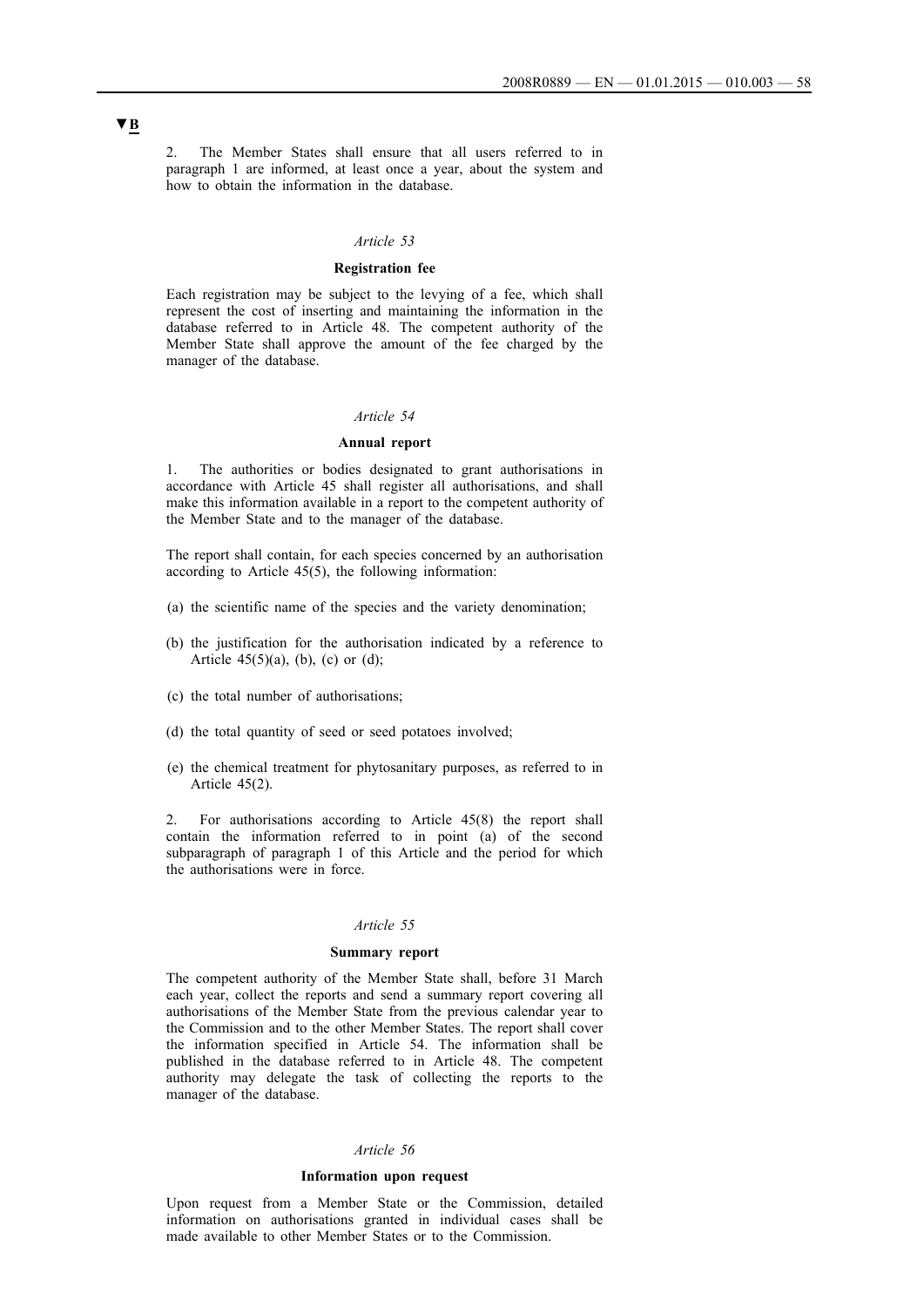#### TITLE III

### **LABELLING**

## *CHAPTER 1*

### **▼M3**

*Organic production logo of the European Union*

#### *Article 57*

### **Organic logo of the EU**

In accordance with Article 25(3) of Regulation (EC) No 834/2007, the organic production logo of the European Union (hereinafter 'Organic logo of the EU') shall follow the model set out in Part A of Annex XI to this Regulation.

## **▼M4**

For the purpose of labelling, the organic logo of the EU shall only be used if the product concerned is produced in accordance with the requirements of Regulation (EC) No 834/2007, of Commission Regulation (EC) No  $1235/2008$  (<sup>1</sup>) and of this Regulation, by operators who comply with the requirements of the control system referred to in Articles 27, 28, 29, 32 and 33 of Regulation (EC) No 834/2007.

## **▼B**

#### *Article 58*

## **Conditions for the use of the code number and place of origin**

The indication of the code number of the control authority or control body referred to in Article  $24(1)(a)$  of Regulation (EC) 834/2007 shall,

(a) start with the acronym identifying the Member State or the third country, as referred to in the international standard for the two letter country codes under ISO 3166 (*Codes for the representation of names of countries and their subdivisions*);

# **▼M3**

- (b) include a term which establishes a link with the organic production method, as referred to in Article 23(1) of Regulation (EC) No 834/2007 in accordance with Part B(2) of Annex XI to this Regulation;
- (c) include a reference number to be decided by the Commission or by the competent authority of the Member States in accordance with Part B(3) of Annex XI to this Regulation; and
- (d) be placed in the same visual field as the Organic logo of the EU, where the Organic logo of the EU is used in the labelling.

#### **▼B**

2. The indication of the place where the agricultural raw materials of which the products is composed have been farmed, as referred to in Article  $24(1)(c)$  of Regulation (EC) 834/2007, shall be placed immediately below the code number referred to in paragraph 1.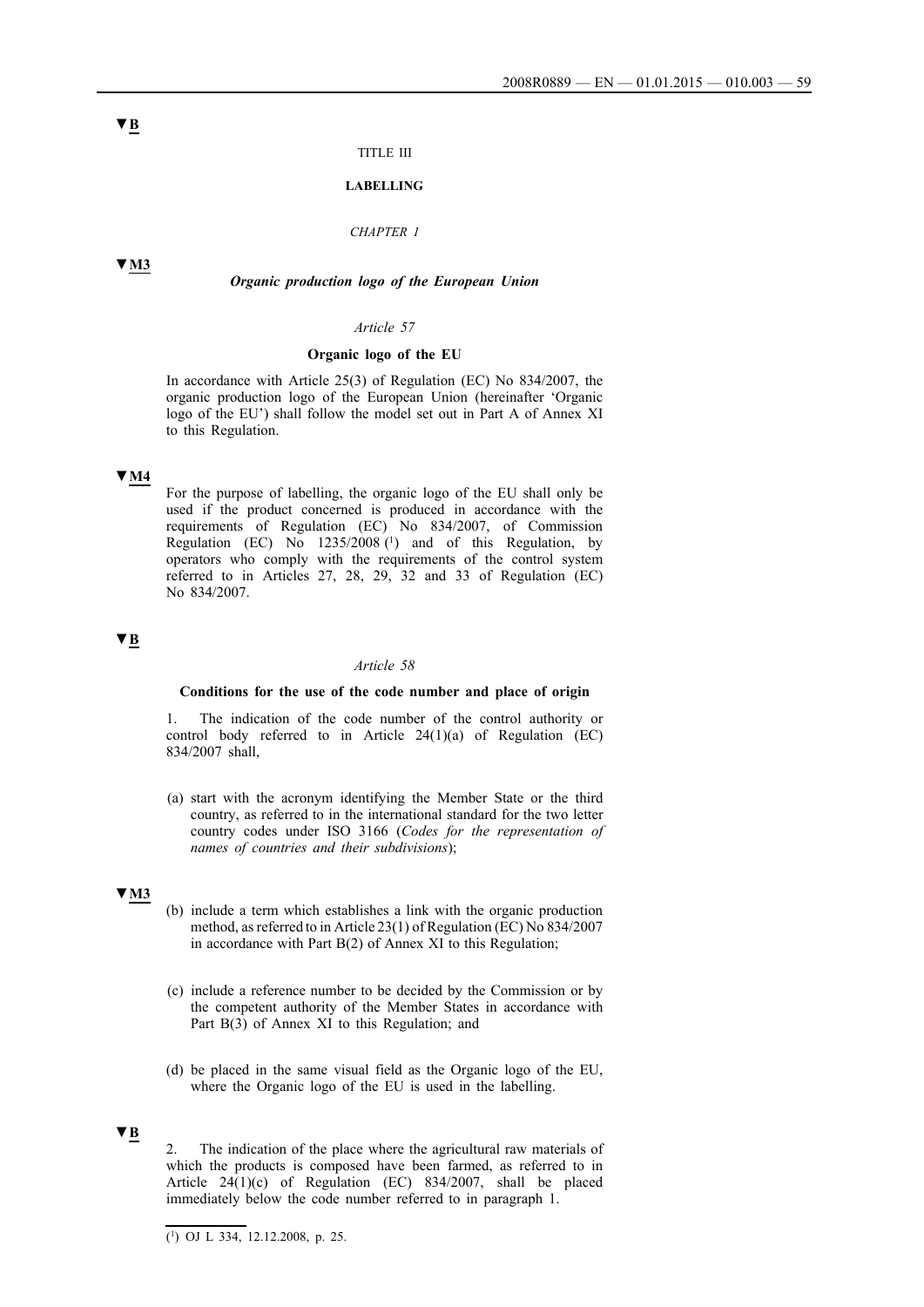#### *CHAPTER 2*

### *Specific labelling requirements for feed*

#### *Article 59*

### **Scope, use of trade marks and sales descriptions**

This Chapter shall not apply to pet food and feed for fur animals.

The trade marks and sales descriptions bearing an indication referred to in Article 23(1) of Regulation (EC) No  $834/2007$  may be used only if all ingredients of plant or animal origin are from the organic production method and at least 95 % of the product's dry matter is comprised of such ingredients.

#### *Article 60*

#### **Indications on processed feed**

1. The terms referred to in Article 23(1) of Regulation (EC) No 834/2007 and the Organic logo of the EU may be used on processed feed provided that all the following requirements are complied with:

- (a) the processed feed complies with the provisions of Regulation (EC) No 834/2007 and in particular with Article  $14(1)(d)(iv)$  and (v) for livestock or with Article 15(1)(d) for aquaculture animals and Article 18 thereof;
- (b) the processed feed complies with the provisions of this Regulation and in particular with Articles 22 and 26 thereof;
- (c) all ingredients of plant or animal origin contained in the processed feed are from the organic production method;
- (d) at least 95 % of the product's dry matter is comprised of organic agricultural products.

2. Subject to the requirements laid down in points (a) and (b) of paragraph 1, the following statement is permitted in the case of products comprising variable quantities of feed materials from the organic production method and/or feed materials from products in conversion to organic farming and/or products as referred to in Article 22 of this Regulation:

'may be used in organic production in accordance with Regulations (EC) No 834/2007 and (EC) No 889/2008'.

## **▼B**

#### *Article 61*

#### **Conditions for the use of indications on processed feed**

1. The indication provided for in Article 60 shall be:

**▼B**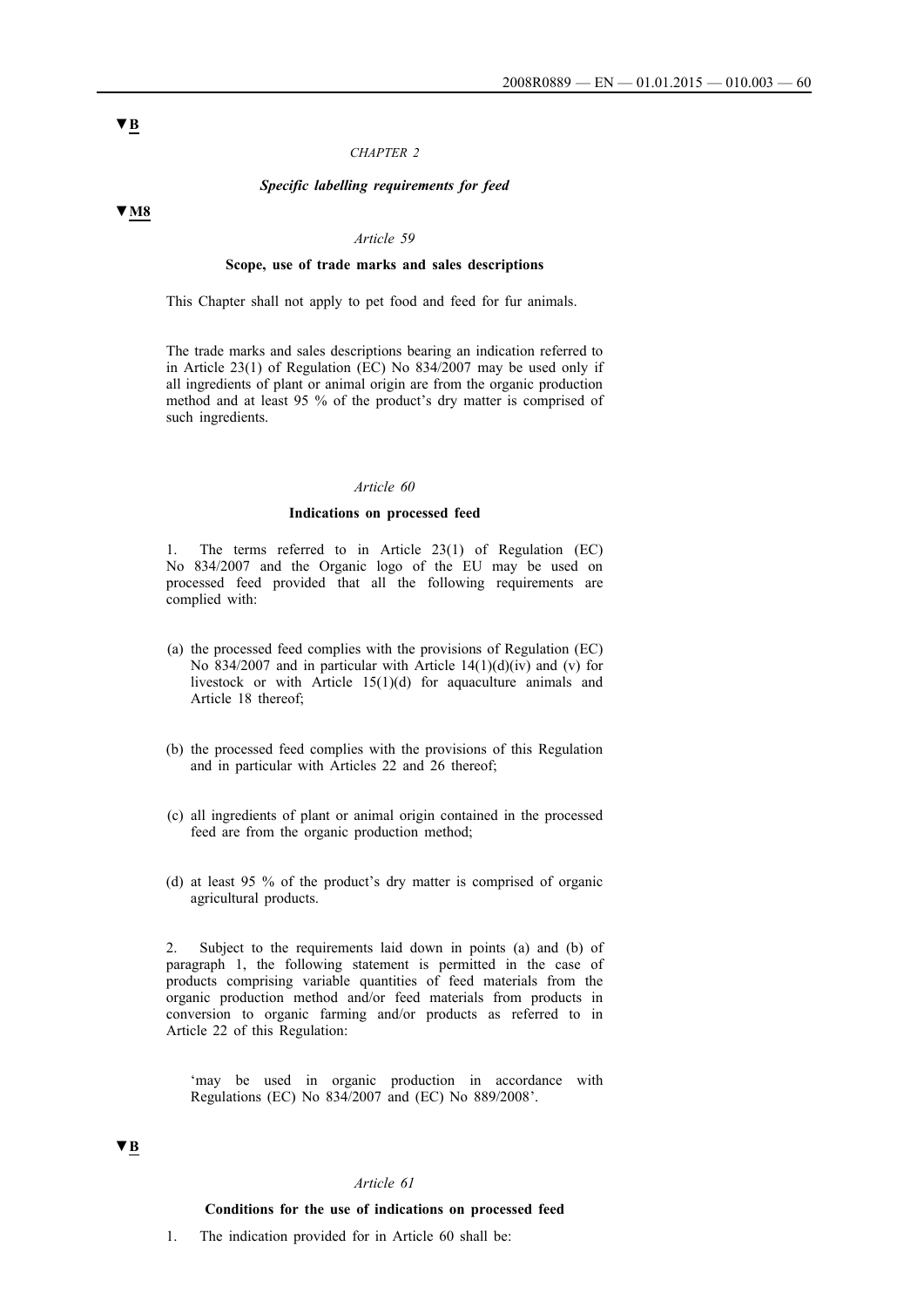- (a) separate from the wording referred to in Article 5 of Council Directive  $79/373/EEC$  (1) or in Article 5(1) of Council Directive 96/25/EC (2);
- (b) presented in a colour, format or character font that does not draw more attention to it than to the description or name of the animal feedingstuff referred to in Article 5(1)(a) of Directive 79/373/EEC or in Article 5(1)(b) of Directive 96/25/EC respectively;
- (c) accompanied, in the same field of vision, by an indication by weight of dry matter referring:
	- (i) to the percentage of feed material(s) from the organic production method;
	- (ii) to the percentage of feed material(s) from products in conversion to organic farming;
	- (iii) to the percentage of feed material(s) not covered by points (i) and (ii);
	- (iv) to the total percentage of animal feed of agricultural origin;
- (d) accompanied by a list of names of feed materials from the organic production method;
- (e) accompanied by a list of names of feed materials from products in conversion to organic production.

2. The indication provided for in Article 60 may be also accompanied by a reference to the requirement to use the feedingstuffs in accordance with Articles 21 and 22.

### *CHAPTER 3*

## *Other specific labelling requirements*

#### *Article 62*

### **In-conversion products of plant origin**

In-conversion products of plant origin may bear the indication 'product under conversion to organic farming' provided that:

- (a) a conversion period of at least 12 months before the harvest has been complied with;
- (b) the indication shall appear in a colour, size and style of lettering which is not more prominent than the sales description of the product, the entire indication shall have the same size of letters;
- (c) the product contains only one crop ingredient of agricultural origin;
- (d) the indication is linked to the code number of the control body or control authority as referred to in Article 27(10) of Regulation 834/2007.

<sup>(1)</sup> OJ L 86, 6.4.1979, p. 30.

<sup>(2)</sup> OJ L 125, 23.5.1996, p. 35.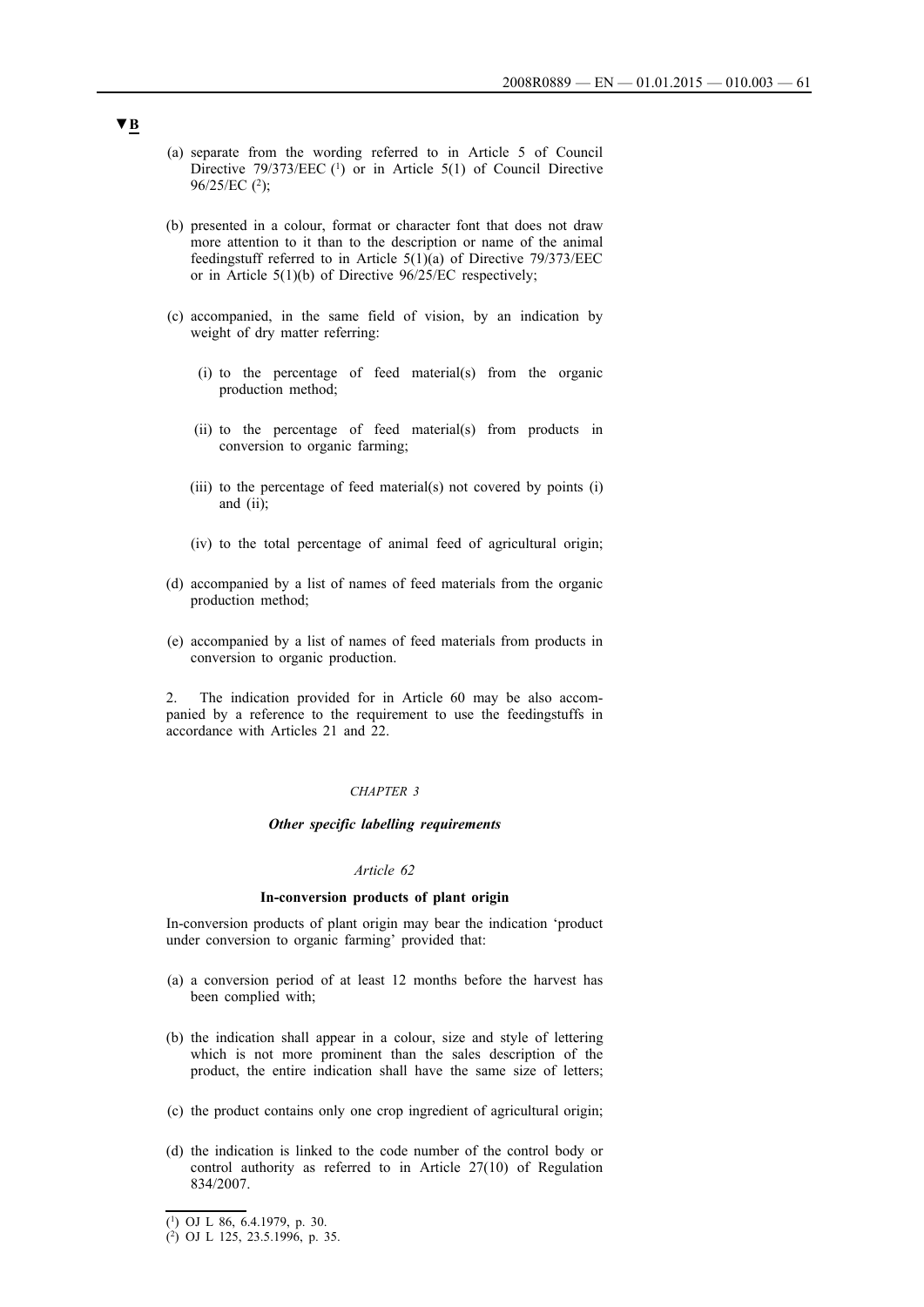### TITLE IV

#### **CONTROLS**

## *CHAPTER 1*

## *Minimum control requirements*

## *Article 63*

### **Control arrangements and undertaking by the operator**

1. When the control arrangements are first implemented, the operator shall draw up and subsequently maintain:

- (a) a full description of the unit and/or premises and/or activity;
- (b) all the practical measures to be taken at the level of the unit and/or premises and/or activity to ensure compliance with the organic production rules;
- (c) the precautionary measures to be taken in order to reduce the risk of contamination by unauthorised products or substances and the cleaning measures to be taken in storage places and throughout the operator's production chain;

## **▼M6**

(d) the specific characteristics of the production method used, where the operator intends to request documentary evidence in accordance with Article 68(2).

## **▼B**

Where appropriate, the description and measures provided for in the first subparagraph may be part of a quality system as set up by the operator.

2. The description and the measures referred to in paragraph 1 shall be contained in a declaration, signed by the responsible operator. In addition, this declaration shall include an undertaking by the operator:

- (a) to perform the operations in accordance with the organic production rules;
- (b) to accept, in the event of infringement or irregularities, the enforcement of the measures of the organic production rules;
- (c) to undertake to inform in writing the buyers of the product in order to ensure that the indications referring to the organic production method are removed from this production;

## **▼M9**

- (d) to accept, in cases where the operator and/or the subcontractors of that operator are checked by different control authorities or control bodies in accordance with the control system set up by Member State concerned, the exchange of information between those authorities or bodies;
- (e) to accept, in cases where the operator and/or the subcontractors of that operator change their control authority or control body, the transmission of their control files to the subsequent control authority or control body;
- (f) to accept, in cases where the operator withdraws from the control system, to inform without delay the relevant competent authority and control authority or control body;
- (g) to accept, in cases where the operator withdraws from the control system, that the control file is kept for a period of at least five years;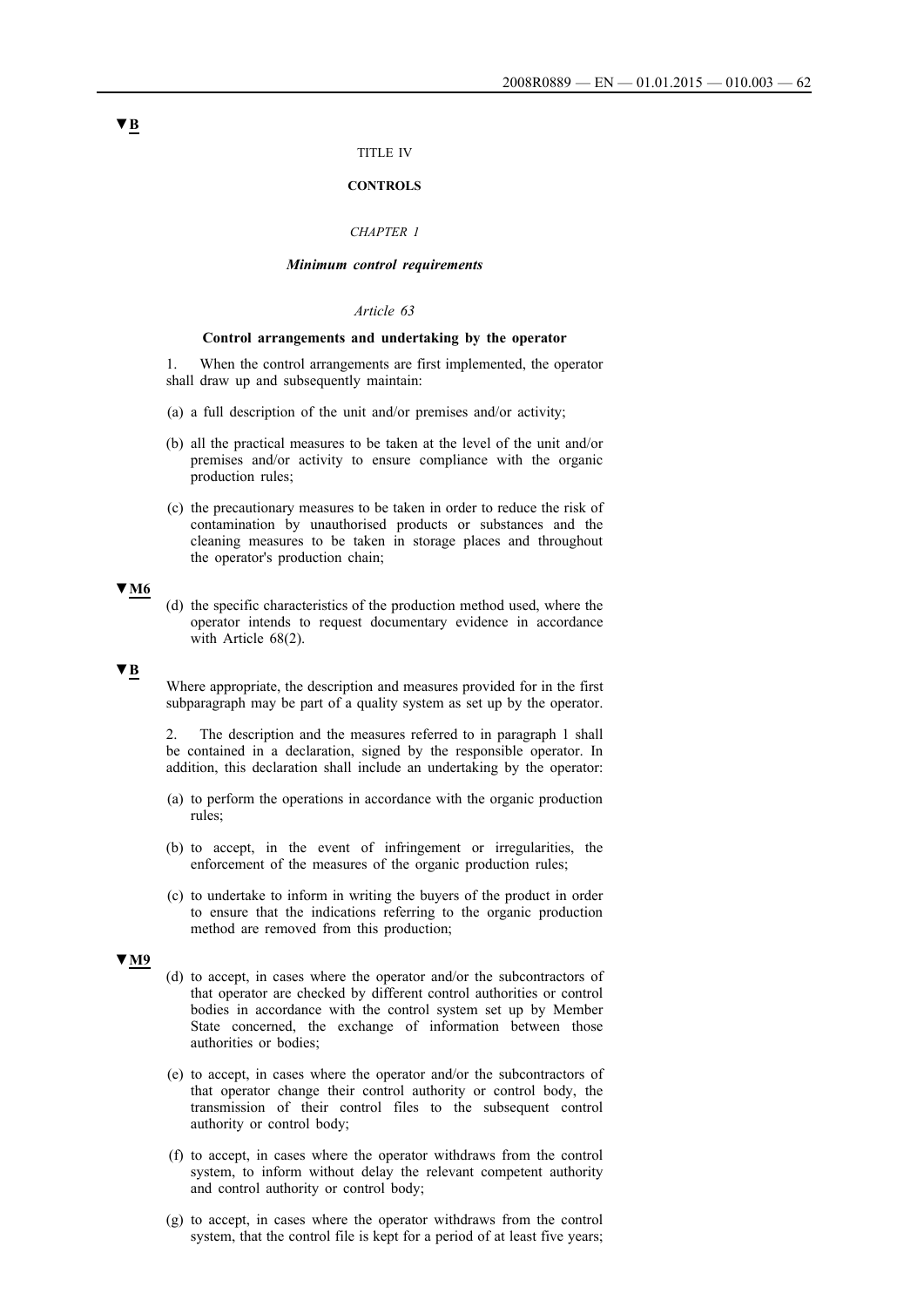(h) to accept to inform the relevant control authority or authorities or control body or bodies without delay of any irregularity or infringement affecting the organic status of their product or organic products received from other operators or subcontractors.

## **▼B**

The declaration provided for in the first subparagraph shall be verified by the control body or control authority that issues a report identifying the possible deficiencies and non-compliances with the organic production rules. The operator shall countersign this report and take the necessary corrective measures.

3. For the application of Article 28(1) of Regulation (EC) No 834/2007 the operator shall notify the following information to the competent authority:

- (a) Name and address of operator;
- (b) Location of premises and, where appropriate, parcels (land register data) where operations are carried out;
- (c) Nature of operations and products;
- (d) Undertaking by the operator to carry out the operation in accordance with the provision laid down in Regulation (EC) No 834/2007 and this Regulation;
- (e) In the case of an agricultural holding, the date on which the producer ceased to apply products not authorised for organic production on the parcels concerned;
- (f) The name of the approved body to which the operator entrusted control of his undertaking, where the Member State has implemented the control system by approving such bodies.

#### *Article 64*

### **Modification of control arrangements**

The operator responsible shall notify any change in the description or of the measures referred to in Article 63 and in the initial control arrangements set out in Articles 70, 74, 80, 82, 86 and 88 to the control authority or control body in due time.

#### *Article 65*

#### **Control visits**

1. The control authority or control body shall carry out at least once a year a physical inspection of all operators.

## **▼M9**

2. The control authority or control body shall take and analyse samples for detecting of products not authorised for organic production, for checking production techniques not in conformity with the organic production rules or for detecting possible contamination by products not authorised for organic production. The number of samples to be taken and analysed by the control authority or control body every year shall correspond to at least 5 % of the number of operators under its control. The selection of the operators where samples have to be taken shall be based on the general evaluation of the risk of non-compliance with the organic production rules. This general evaluation shall take into account all stages of production, preparation and distribution.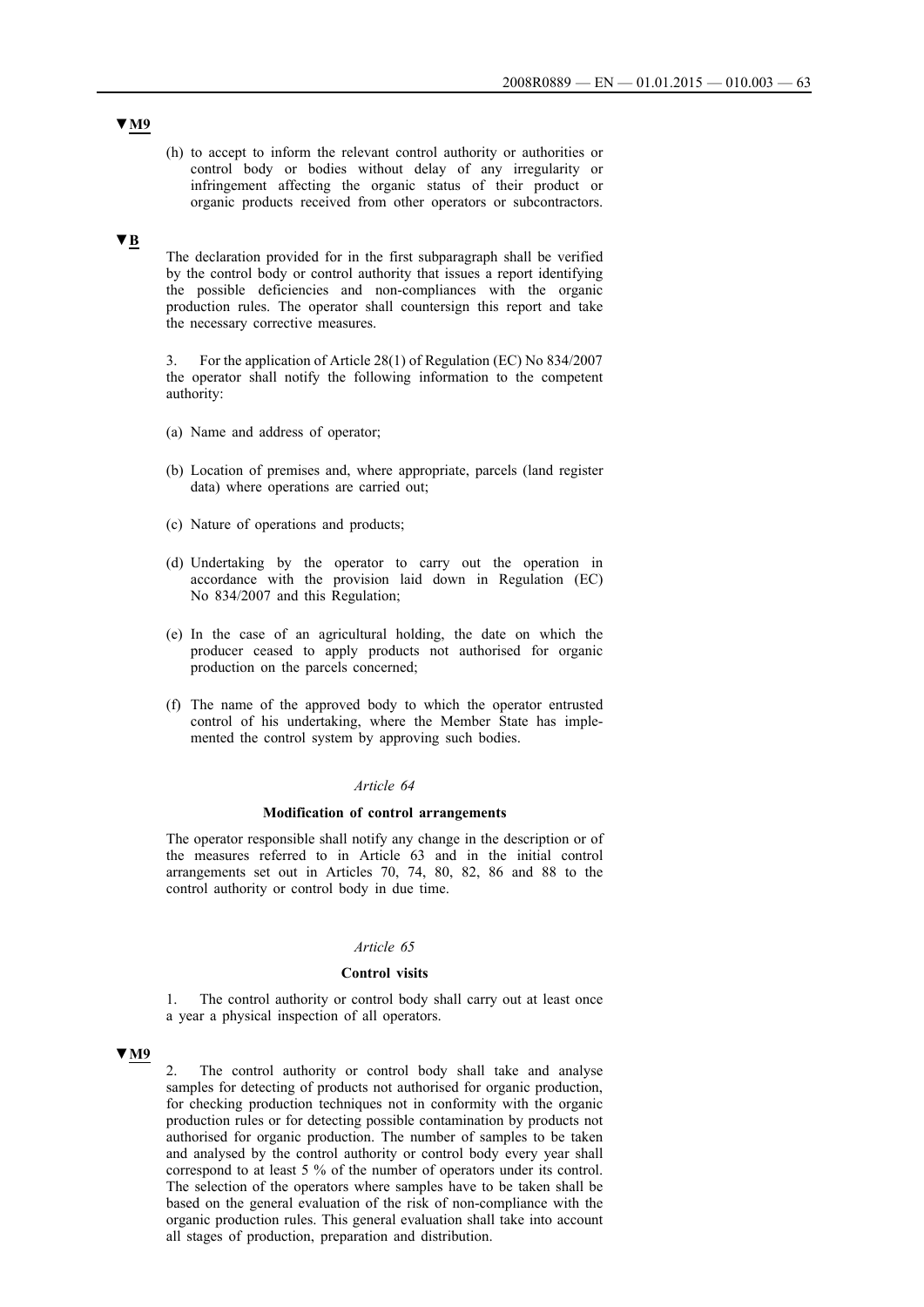The control authority or control body shall take and analyse samples in each case where the use of products or techniques not authorised for organic production is suspected. In such cases no minimum number of samples to be taken and analysed shall apply.

Samples may also be taken and analysed by the control authority or control body in any other case for detecting of products not authorised for organic production, for checking production techniques not in conformity with the organic production rules or for detecting possible contamination by products not authorised for organic production.

## **▼B**

3. A control report shall be drawn up after each visit, countersigned by the operator of the unit or his representative.

4. Moreover, the control authority or control body shall carry out random control visits, primarily unannounced, based on the general evaluation of the risk of non-compliance with the organic production rules, taking into account at least the results of previous controls, the quantity of products concerned and the risk for exchange of products.

### *Article 66*

## **Documentary accounts**

1. Stock and financial records shall be kept in the unit or premises and shall enable the operator to identify and the control authority or control body to verify:

- (a) the supplier and, where different, the seller, or the exporter of the products;
- (b) the nature and the quantities of organic products delivered to the unit and, where relevant, of all materials bought and the use of such materials, and, where relevant, the composition of the compound feedingstuffs;
- (c) the nature and the quantities of organic products held in storage at the premises;
- (d) the nature, the quantities and the consignees and, where different, the buyers, other than the final consumers, of any products which have left the unit or the first consignee's premises or storage facilities;
- (e) in case of operators who do not store or physically handle such organic products, the nature and the quantities of organic products bought and sold, and the suppliers, and where different, the sellers or the exporters and the buyers, and where different, the consignees.

2. The documentary accounts shall also comprise the results of the verification at reception of organic products and any other information required by the control authority or control body for the purpose of proper control. The data in the accounts shall be documented with appropriate justification documents. The accounts shall demonstrate the balance between the input and the output.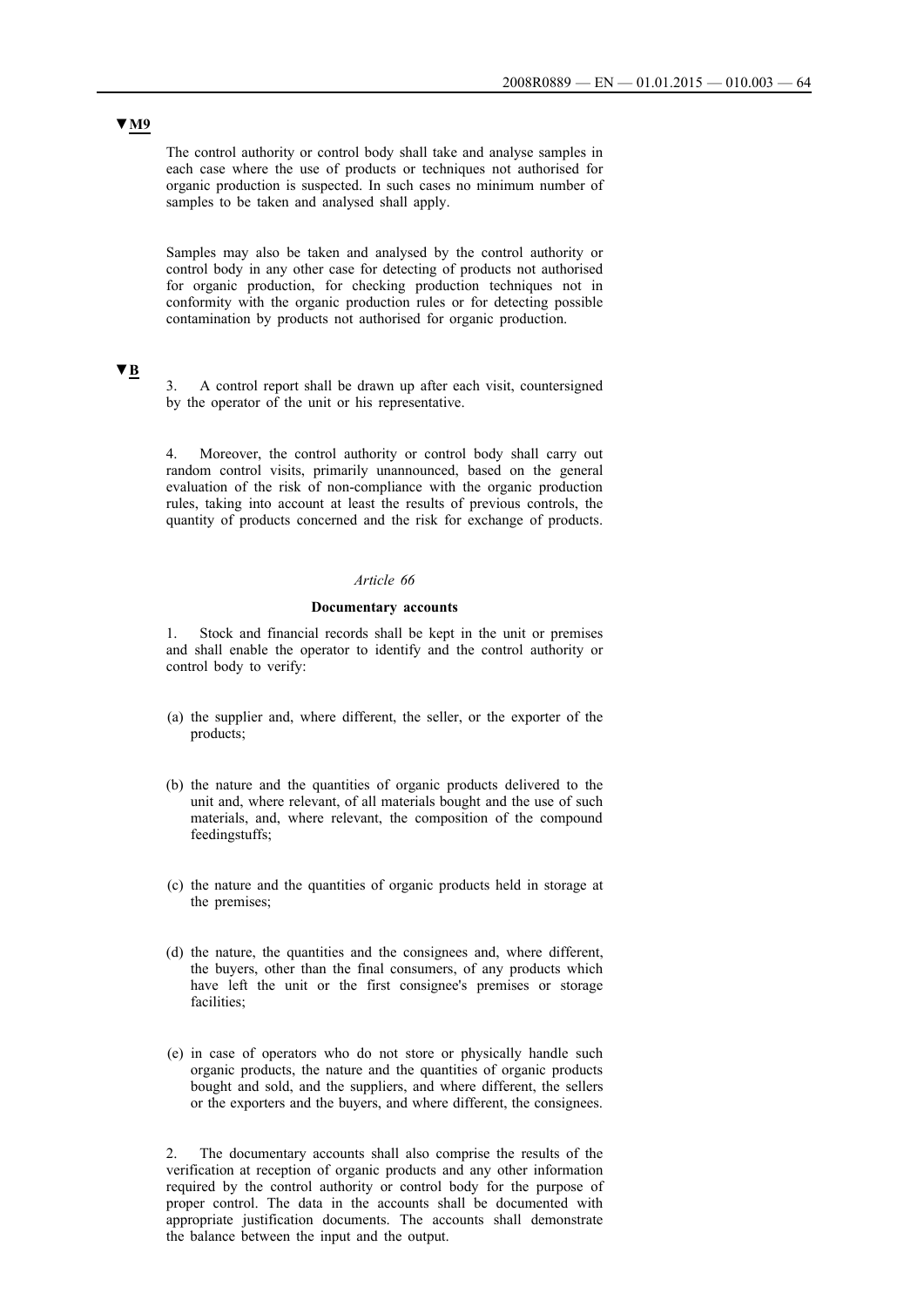3. Where an operator runs several production units in the same area, the units for non organic products, together with storage premises for input products must also be subject to the minimum control requirements.

## *Article 67*

#### **Access to facilities**

- 1. The operator shall:
- (a) give the control authority or control body, for control purposes, access to all parts of the unit and all premises, as well as to the accounts and relevant supporting documents;
- (b) provide the control authority or control body with any information reasonably necessary for the purposes of the control;
- (c) submit, when requested by the control authority or control body, the results of its own quality assurance programmes.

2. In addition to the requirements set out in paragraph 1, importers and first consignees shall submit the information on imported consignments referred to in Article 84.

## **▼M6**

#### *Article 68*

#### **Documentary evidence**

1. For the purpose of the application of Article 29(1) of Regulation (EC) No 834/2007 the control authorities and control bodies shall use the model of the documentary evidence set out in Annex XII to this Regulation.

### **▼M9**

In case of electronic certification as referred to in Article 29(3) of Regulation (EC) No 834/2007, the signature in box 8 of the documentary evidence shall not be required if the authenticity of the documentary evidence is otherwise shown by a tamper-proof electronic method.

## **▼M6**

2. If an operator subject to the controls of the control authorities and control bodies as referred to in paragraph 1 so requests within a time period to be indicated by those control authorities and control bodies, the control authorities and control bodies shall provide complementary documentary evidence confirming the specific characteristics of the production method used by means of the model set out in Annex XIIa.

Applications for complementary documentary evidence shall contain in box 2 of the model set out in Annex XIIa the relevant entry listed in Annex XIIb.

## **▼B**

## *Article 69*

## **Vendor declaration**

For the purpose of the application of Article 9(3) of Regulation (EC) No 834/2007 the vendor declaration that products supplied have not been produced from or by GMOs may follow the model set out in Annex XIII to this Regulation.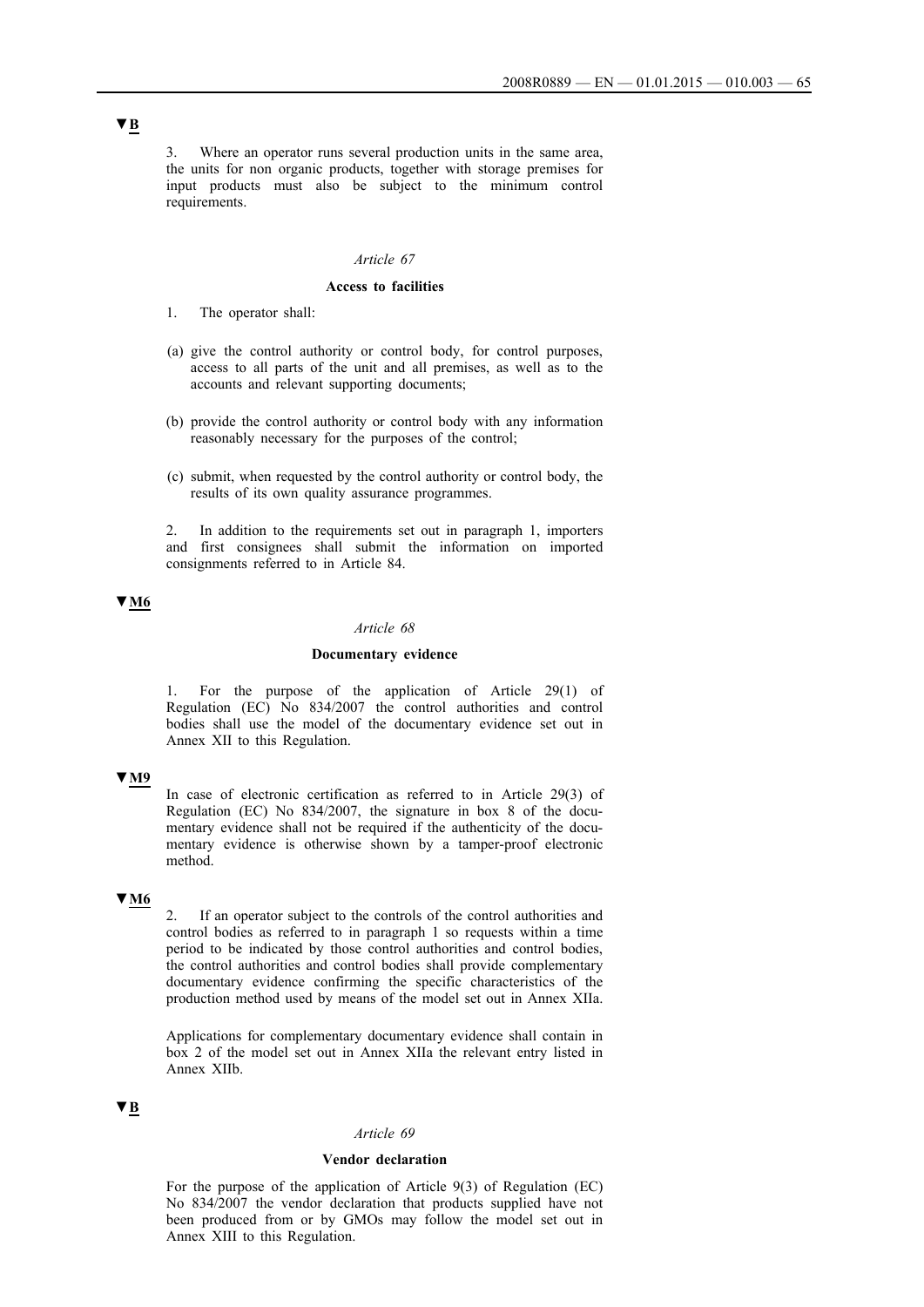## *CHAPTER 2*

### *Specific control requirements for plants and plant products from farm production or collection*

## *Article 70*

## **Control arrangements**

- 1. The full description of the unit referred to in Article 63(1)(a) shall:
- (a) be drawn up even where the operator limits his activity to the collection of wild plants;
- (b) indicate the storage and production premises and land parcels and/or collection areas and, where applicable, premises where certain processing and/or packaging operations take place; and
- (c) specify the date of the last application on the parcels and/or collection areas concerned of products, the use of which is not compatible with the organic production rules.

2. In case of collection of wild plants, the practical measures referred to in Article 63(1)(b) shall include any guarantees given by third parties which the operator can provide to ensure that the provisions of Article 12(2) of Regulation (EC) No 834/2007 are complied with.

## *Article 71*

### **Communications**

Each year, before the date indicated by the control authority or control body, the operator shall notify the control authority or control body of its schedule of production of crop products, giving a breakdown by parcel.

#### *Article 72*

### **Plant production records**

Plant production records shall be compiled in the form of a register and kept available to the control authorities or bodies at all times at the premises of the holding. In addition to Article 71 such records shall provide at least the following information:

- (a) as regards the use of fertiliser: date of application, type and amount of fertiliser, parcels concerned;
- (b) as regards the use of plant protection products: reason and date of treatment, type of product, method of treatment;
- (c) as regards purchase of farm inputs: date, type and amount of purchased product;
- (d) as regards harvest: date, type and amount of organic or in conversion crop production.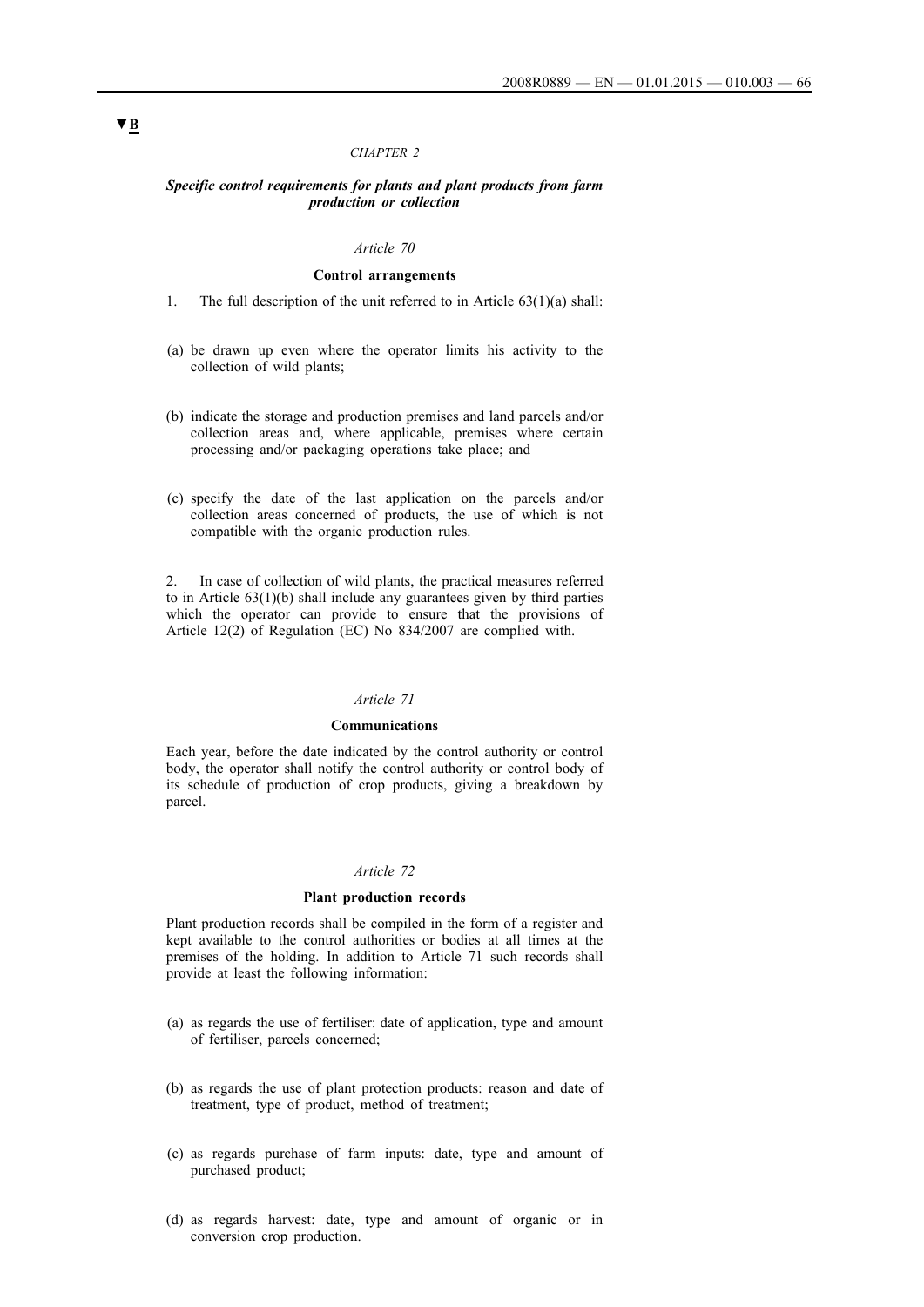## **Several production units run by the same operator**

Where an operator runs several production units in the same area, the units producing non-organic crops, together with storage premises for farm input products shall also be subject to the general and the specific control requirements laid down in Chapter 1 and this Chapter of this Title.

# **▼M2**

#### *CHAPTER 2a*

## *Specific control requirements for seaweed*

### *Article 73a*

## **Control arrangements for seaweed**

When the control system applying specifically to seaweed is first implemented, the full description of the site referred to in Article  $63(1)(a)$ shall include:

- (a) a full description of the installations on land and at sea;
- (b) the environmental assessment as outlined in Article 6b(3) where applicable;
- (c) the sustainable management plan as outlined in Article 6b(4) where applicable;
- (d) for wild seaweed a full description and a map of shore and sea collection areas and land areas where post collection activities take place shall be drawn up.

### *Article 73b*

## **Seaweed Production Records**

1. Seaweed production records shall be compiled in the form of a register by the operator and kept available for the control authorities or control bodies at all times at the premises of the holding. It shall provide at least the following information:

- (a) list of species, date and quantity harvested;
- (b) date of application, type and amount of fertiliser used.
- 2. For collection of wild seaweeds the register shall also contain:
- (a) history of harvesting activity for each species in named beds;
- (b) harvest estimate (volumes) per season;
- (c) sources of possible pollution for harvest beds;
- (d) sustainable annual yield for each bed.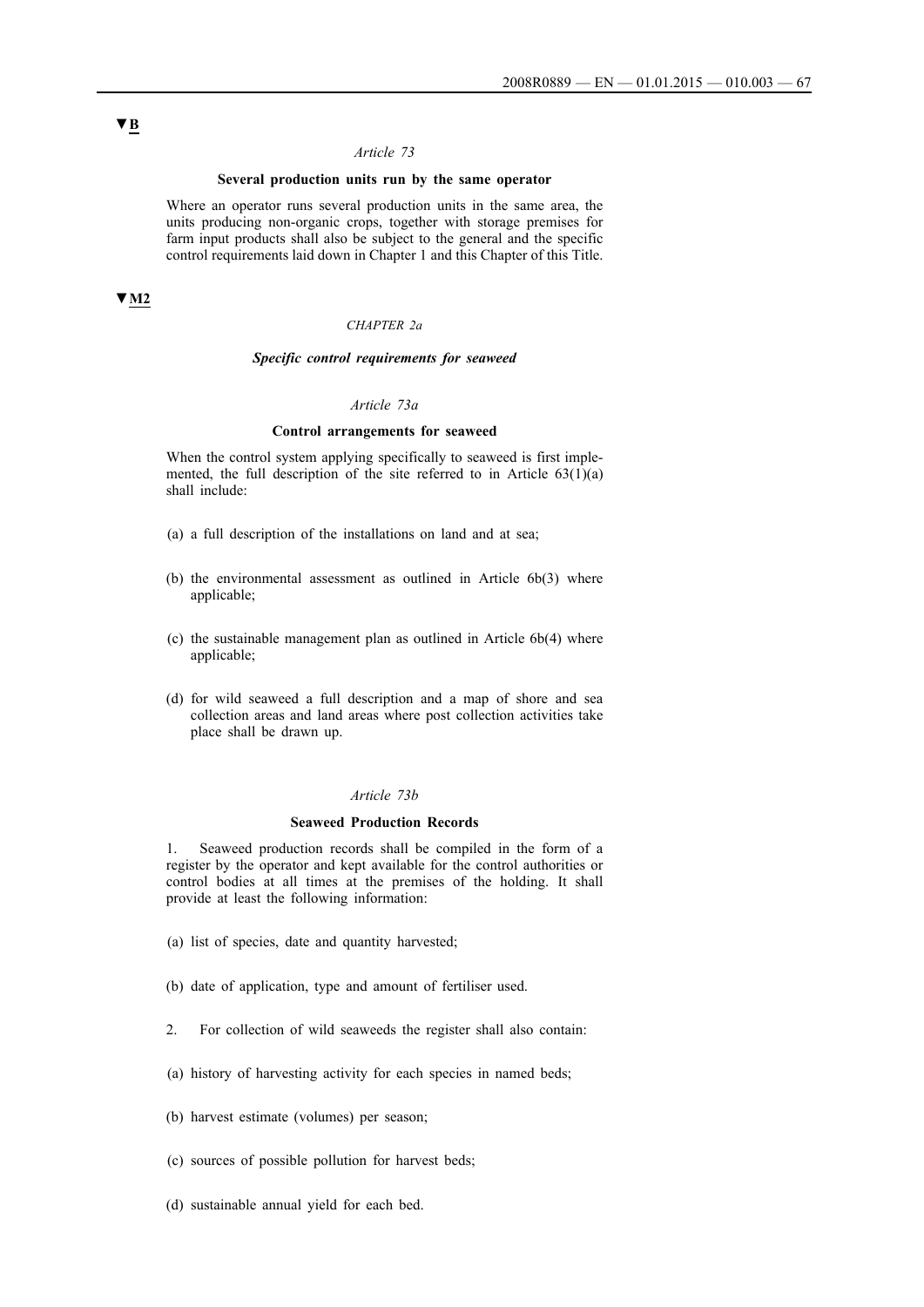### *CHAPTER 3*

#### *Control requirements for livestock and livestock products produced by animal husbandry*

## *Article 74*

### **Control arrangements**

1. When the control system applying specifically to livestock production is first implemented, the full description of the unit referred to in Article 63(1)(a) shall include:

- (a) a full description of the livestock buildings, pasturage, open air areas, etc., and, where applicable, the premises for the storage, packaging and processing of livestock, livestock products, raw materials and inputs;
- (b) a full description of the installations for the storage of livestock manure.
- 2. The practical measures referred to in Article  $63(1)(b)$  shall include:
- (a) a plan for spreading manure agreed with the control body or authority, together with a full description of the areas given over to crop production;
- (b) where appropriate, as regards the spreading of manure, the written arrangements with other holdings as referred to in Article 3(3) complying with the provisions of the organic production rules;
- (c) a management plan for the organic-production livestock unit.

## *Article 75*

#### **Identification of livestock**

The livestock shall be identified permanently using techniques adapted to each species, individually in the case of large mammals and individually or by batch in the case of poultry and small mammals.

## *Article 76*

## **Livestock records**

Livestock records shall be compiled in the form of a register and kept available to the control authorities or bodies at all times at the premises of the holding. Such records shall provide a full description of the herd or flock management system comprising at least the following information:

- (a) as regards animals arriving at the holding: origin and date of arrival, conversion period, identification mark and veterinary record;
- (b) as regards livestock leaving the holding: age, number of heads, weight in case of slaughter, identification mark and destination;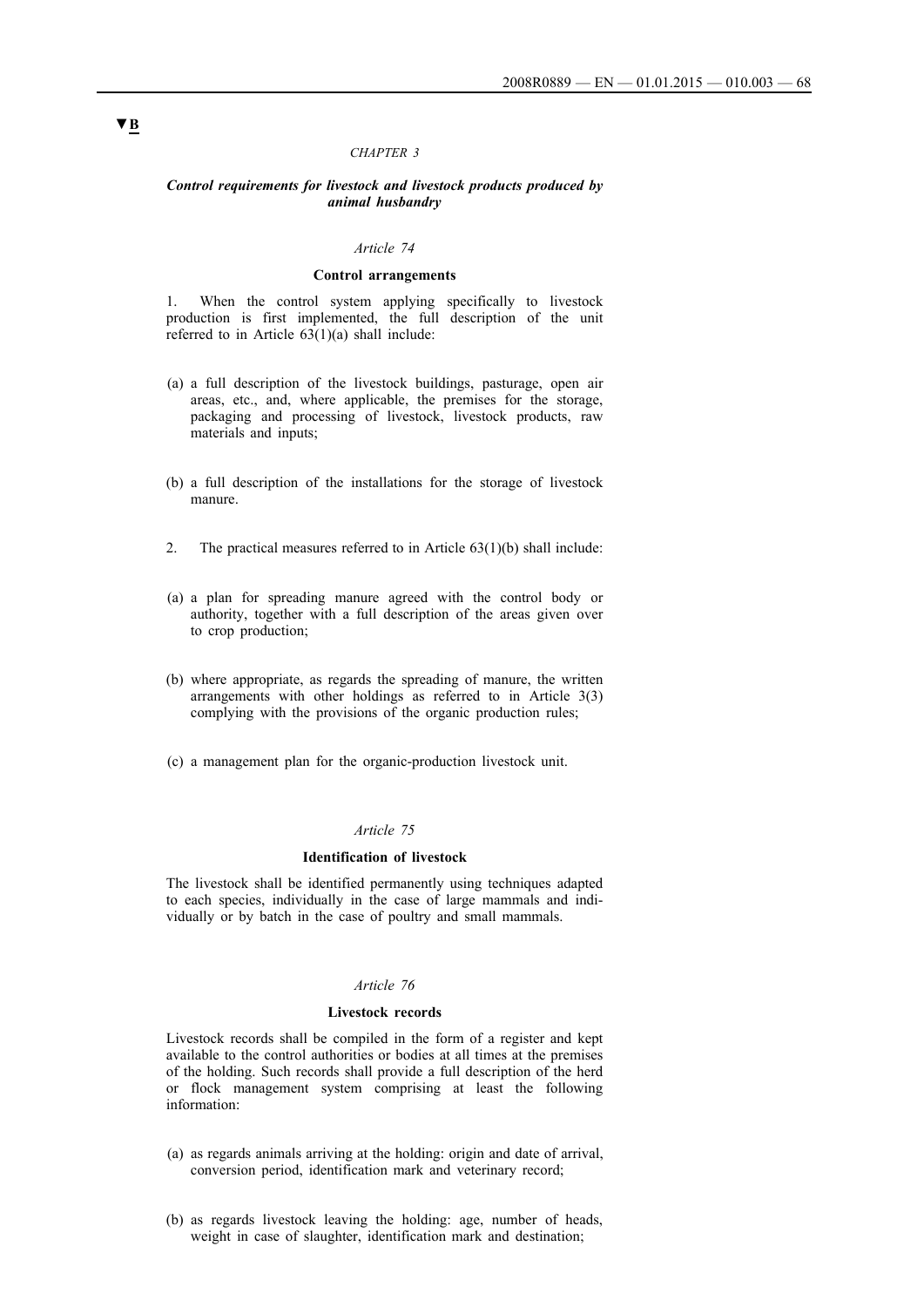- (c) details of any animals lost and reasons thereof;
- (d) as regards feed: type, including feed supplements, proportions of various ingredients of rations and periods of access to free-range areas, periods of transhumance where restrictions apply;
- (e) as regards disease prevention and treatment and veterinary care: date of treatment, details of the diagnosis, the posology; type of treatment product, the indication of the active pharmacological substances involved method of treatment and veterinary prescription for veterinary care with reasons and withdrawal periods applying before livestock products can be marketed labelled as organic.

### **Control measures on veterinary medicinal products for livestock**

Whenever veterinary medicinal products are used the information according to Article 76(e) is to be declared to the control authority or body before the livestock or livestock products are marketed as organically produced. Livestock treated shall be clearly identified, individually in the case of large animals; individually, or by batch, or by hive, in the case of poultry, small animals and bees.

## *Article 78*

### **Specific control measures on beekeeping**

1. A map on an appropriate scale listing the location of hives shall be provided to the control authority or control body by the beekeeper. Where no areas are identified in accordance with Article 13(2), the beekeeper shall provide the control authority or control body with appropriate documentation and evidence, including suitable analyses if necessary, that the areas accessible to his colonies meet the conditions required in this Regulation.

2. The following information shall be entered in the register of the apiary with regard to the use of feeding: type of product, dates, quantities and hives where it is used.

Whenever veterinary medicinal products are to be used, the type of product, including the indication of the active pharmacological substance, together with details of the diagnosis, the posology, the method of administration, the duration of the treatment and the legal withdrawal period shall be recorded clearly and declared to the control body or authority before the products are marketed as organically produced.

4. The zone where the apiary is situated shall be registered together with the identification of the hives. The control body or authority shall be informed of the moving of apiaries by a deadline agreed on with the control authority or body.

5. Particular care shall be taken to ensure adequate extraction, processing and storage of beekeeping products. All the measures to comply with this requirement shall be recorded.

6. The removals of the supers and the honey extraction operations shall be entered in the register of the apiary.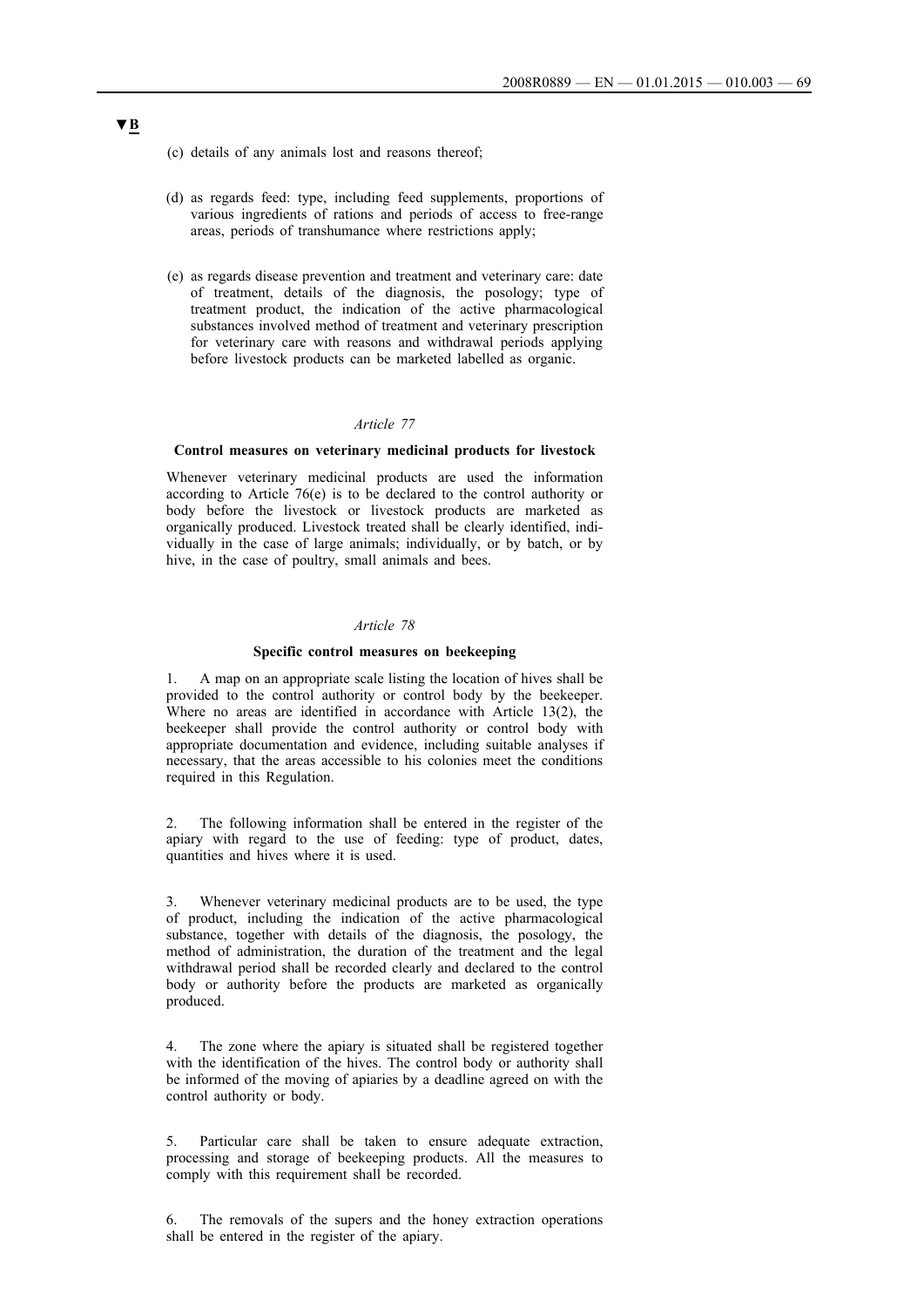## **Several production units run by the same operator**

Where an operator manages several production units, as provided for in Articles 17(1), 40 and 41, the units which produce non-organic livestock or non-organic livestock products shall also be subject to the control system as laid down in Chapter 1 and this Chapter of this Title.

# **▼M2**

#### *CHAPTER 3a*

## *Specific control requirements for aquaculture animal production*

#### *Article 79a*

### **Control arrangements for aquaculture animal production**

When the control system applying specifically to aquaculture animal production is first implemented, the full description of the unit referred to in Article  $63(1)(a)$  shall include:

- (a) a full description of the installations on land and at sea;
- (b) the environmental assessment as outlined in Article 6b(3) where applicable;
- (c) the sustainable management plan as outlined in Article 6b(4) where applicable;
- (d) in the case of molluscs a summary of the special chapter of the sustainable management plan as required by Article 25q(2).

## *Article 79b*

### **Aquaculture animal production records**

The following information shall be provided by the operator in the form of a register which shall be kept up to date and made available for the control authorities or control bodies at all times at the premises of the holding

- (a) the origin, date of arrival and conversion period of animals arriving at the holding:
- (b) the number of lots, the age, weight and destination of animals leaving the holding;
- (c) records of escapes of fish;
- (d) for fish the type and quantity of feed and in the case of carp and related species a documentary record of the use additional feed;
- (e) veterinary treatments giving details of the purpose, date of application, method of application, type of product and withdrawal period;
- (f) disease prevention measures giving details of fallowing, cleaning and water treatment.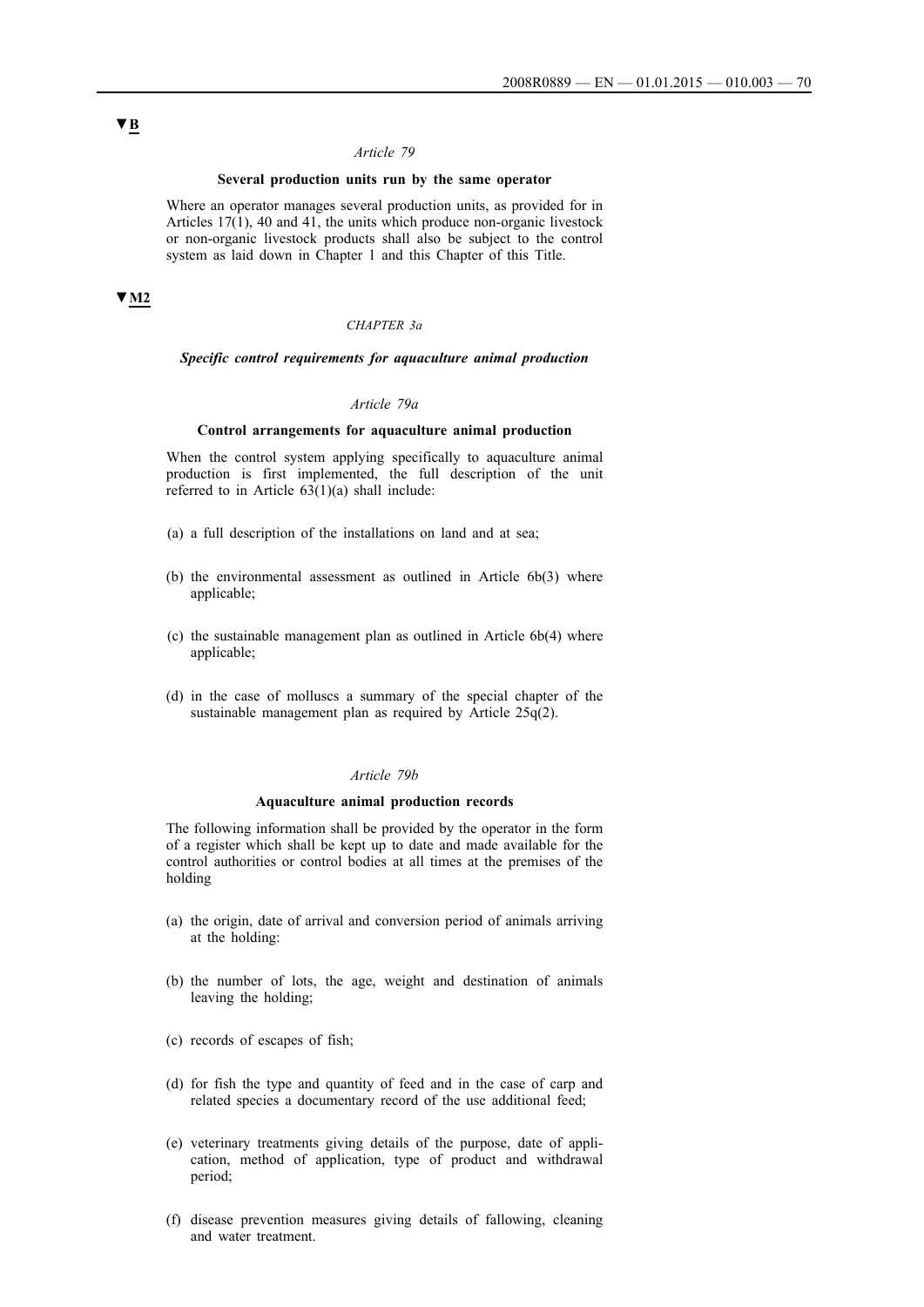## *Article 79c*

## **Specific control visits for bivalve molluscs**

For bivalve mollusc production inspection visits shall take place before and during maximum biomass production.

## *Article 79d*

### **Several production units run by the same operator**

When an operator manages several production units as provided for in Articles 25c, the units which produce non-organic aquaculture animals shall also be subject to the control system as laid down in Chapter 1and this Chapter.

## **▼B**

## *CHAPTER 4*

### **►M2** *Control requirements for units for preparation of plant, seaweed, livestock and aquaculture animal products and foodstuffs composed thereof ◄*

### *Article 80*

### **Control arrangements**

In the case of a unit involved in the preparation for its own account or for account of a third party, and including in particular units involved in packaging and/or re-packaging of such products or units involved in labelling and/or re-labelling of such products, the full description of the unit referred to in Article  $63(1)(a)$  shall show the facilities used for the reception, the processing, packaging, labelling and storage of agricultural products before and after the operations concerning them, as well as the procedures for the transport of the products.

#### *CHAPTER 5*

### **►M2** *Control requirements for imports of organic products from third countries ◄*

#### *Article 81*

### **Scope**

This Chapter applies to any operator involved, as importer and/or as first consignee, in the import and/or reception, for its own account or for account of another operator, of organic products.

#### *Article 82*

### **Control arrangements**

1. In the case of the importer, the full description of the unit referred to in Article 63(1)(a) shall include the importer's premises and of his import activities, indicating the points of entry of the products into the Community and any other facilities the importer intends to use for the storage of the imported products pending their delivery to the first consignee.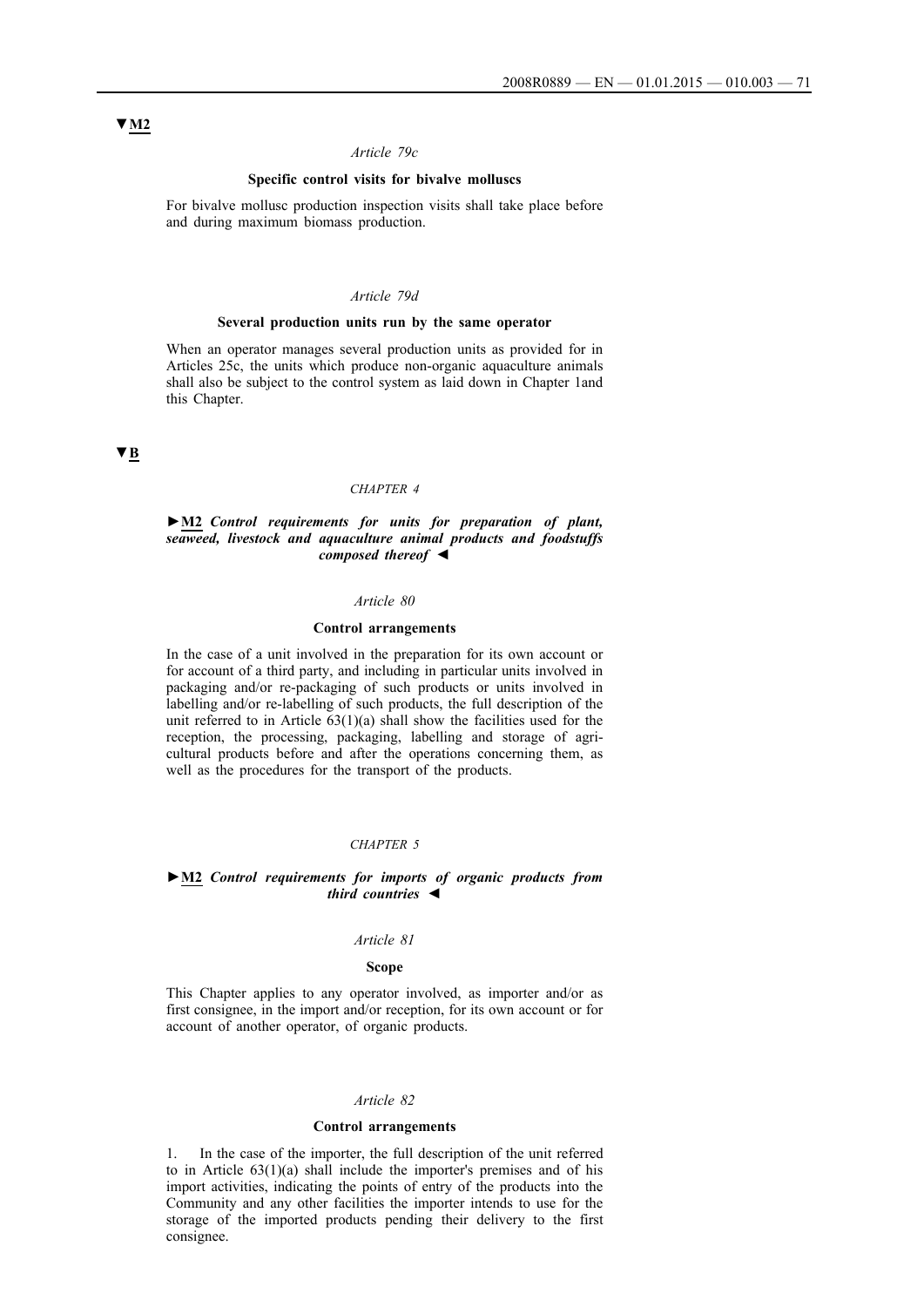In addition, the declaration referred to in Article 63(2) shall include an undertaking by the importer to ensure that any facilities that the importer will use for storage of products are submitted to control, to be carried out either by the control body or control authority or, when these storage facilities are situated in another Member State or region, by a control body or authority approved for control in that Member State or region.

2. In the case of the first consignee, the full description of the unit referred to in Article  $63(1)(a)$  shall show the facilities used for the reception and storage.

3. Where the importer and the first consignee are the same legal person and operate in one single unit, the reports referred to in the second subparagraph of Article 63(2) may be formalised within one single report.

## *Article 83*

### **Documentary accounts**

The importer and the first consignee shall keep separate stock and financial records, unless where they are operating in one single unit.

On request of the control authority or control body, any details on the transport arrangements from the exporter in the third country to the first consignee and, from the first consignee's premises or storage facilities to the consignees within the Community shall be provided.

## *Article 84*

#### **Information on imported consignments**

The importer shall, in due time, inform the control body or control authority of each consignment to be imported into the Community, providing:

- (a) the name and address of the first consignee;
- (b) any details the control body or authority may reasonably require,
	- (i) in case of products imported in accordance with Article 32 of Regulation (EC) No 834/2007, the documentary evidence referred to in that Article;
	- (ii) in case of products imported in accordance with Article 33 of Regulation (EC) No 834/2007, a copy of the certificate of inspection referred to in that Article.

On the request of the control body or control authority of the importer, the latter shall forward the information referred to in the first paragraph to the control body or control authority of the first consignee.

## *Article 85*

#### **Control visits**

The control authority or control body shall check the documentary accounts referred to in Article 83 of this Regulation and the certificate referred to in Article 33(1)(d) of Regulation (EC) No 834/2007 or the documentary evidence referred to in Article 32(1)(c) of the latter Regulation.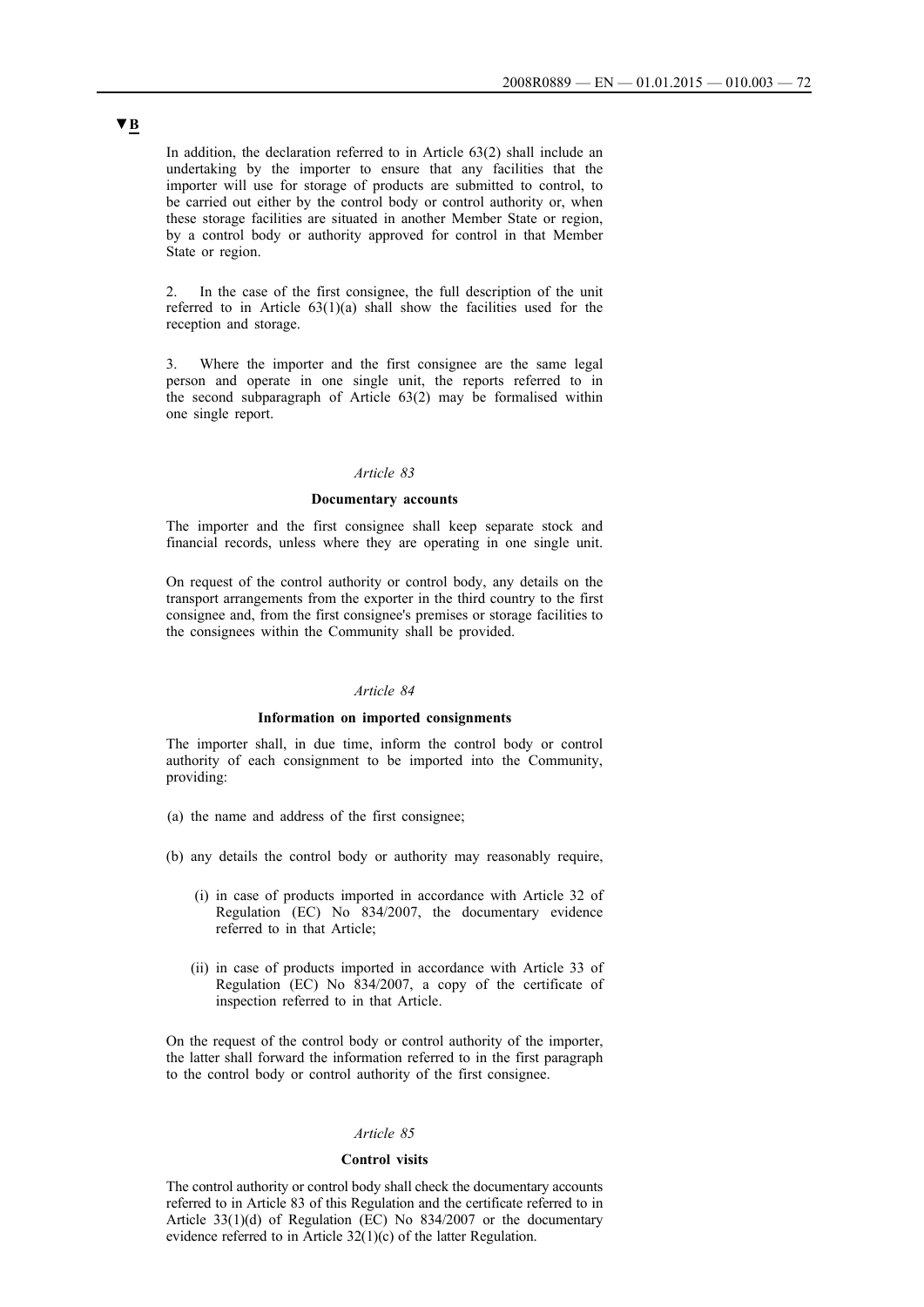Where the importer performs the import operations by different units or premises, he shall make available on request the reports referred to in the second subparagraph of Article 63(2) of this Regulation for each of these facilities.

## *CHAPTER 6*

*Control requirements for units involved in the production, preparation or import of organic products and which have contracted out to third parties in part or in total the actual operations concerned*

## *Article 86*

#### **Control arrangements**

With regard to the operations, which are contracted out to third parties, the full description of the unit referred to in Article  $63(1)(a)$  shall include:

- (a) a list of the subcontractors with a description of their activities and an indication of the control bodies or authorities to which they are subject;
- (b) written agreement by the subcontractors that their holding will be subject to the control regime of Title V of Regulation (EC) No 834/2007;
- (c) all the practical measures, including inter alia an appropriate system of documentary accounts, to be taken at the level of the unit to ensure that the products the operator places on the market can be traced to, as appropriate, their suppliers, sellers, consignees and buyers.

#### *CHAPTER 7*

#### *Control requirements for units preparing feed*

## *Article 87*

## **Scope**

This Chapter applies to any unit involved in the preparation of products referred to in Article  $1(2)(c)$  of Regulation (EC) No 834/2007 on its own account or on behalf of a third party.

#### *Article 88*

#### **Control arrangements**

1. The full description of the unit referred to in Article 63(1)(a) shall indicate:

- (a) the facilities used for the reception, preparation and storage of the products intended for animal feed before and after the operations concerning them;
- (b) the facilities used for the storage of other products used to prepare feedingstuffs;
- (c) the facilities used to store products for cleaning and disinfection;
- (d) where necessary, the description of the compound feedingstuff that the operator intends to produce, in accordance with Article  $5(1)(a)$ of Directive 79/373/EEC, and the livestock species or class for which the compound feedingstuff is intended;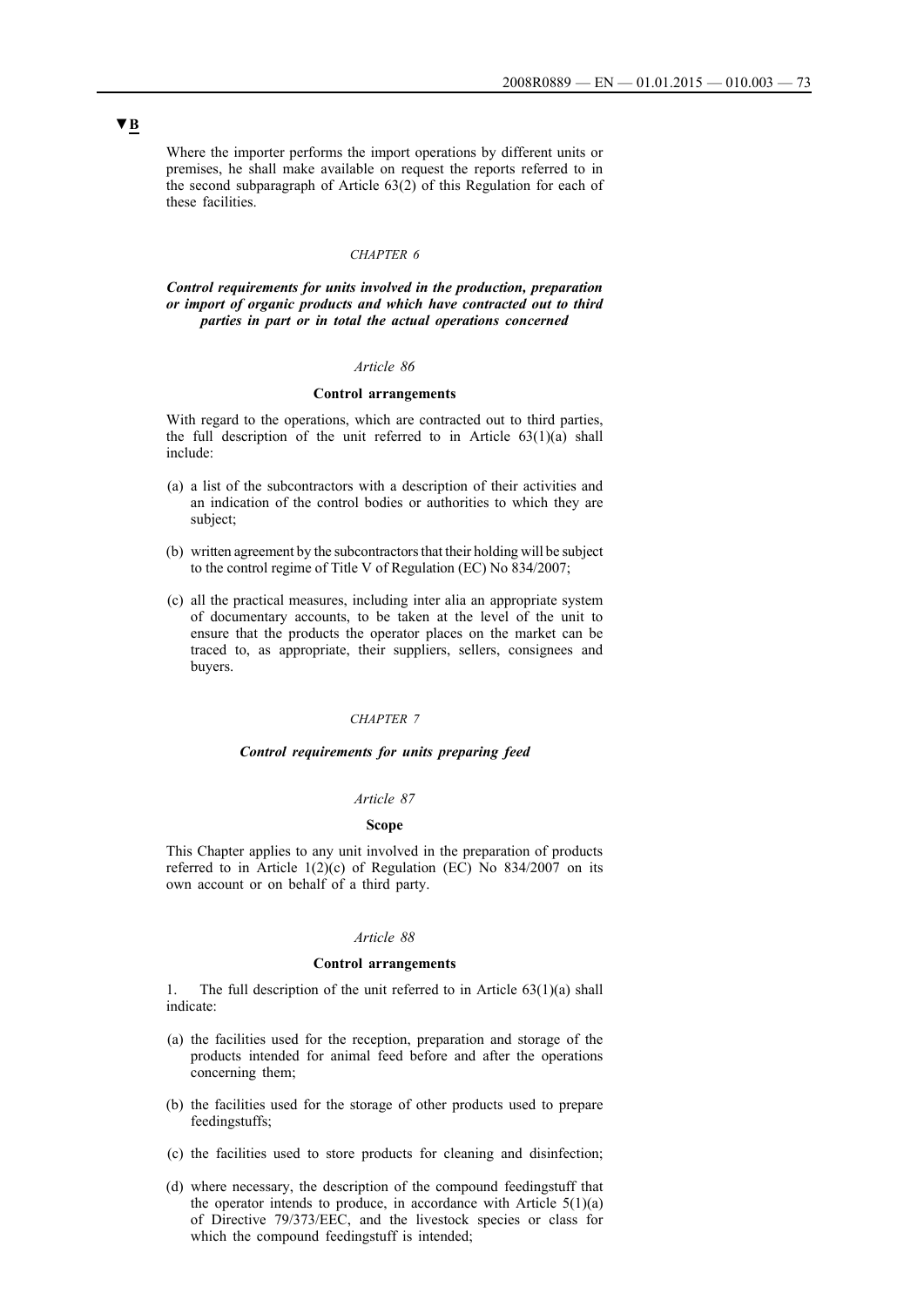(e) where necessary, the name of the feed materials that the operator intends to prepare.

2. The measures to be taken by operators, as referred to in Article  $63(1)(b)$ , to guarantee compliance with the organic production rules shall include the indications of measures referred to in Article 26.

3. The control authority or control body shall use these measures to carry out a general evaluation of the risks attendant on each preparation unit and to draw up a control plan. This control plan shall provide for a minimum number of random samples depending on the potential risks.

#### *Article 89*

#### **Documentary accounts**

For the purposes of proper control of the operations, the documentary accounts referred to in Article 66 shall include information on the origin, nature and quantities of feed materials, additives, sales and finished products.

## *Article 90*

#### **Control visits**

The control visit referred to in Article 65 shall comprise a full physical inspection of all premises. Moreover, the control authority or control body shall make targeted visits based on a general evaluation of the potential risks of non-compliance with the organic production rules.

The control body or authority shall pay particular attention to the critical control points pointed out for the operator, with a view to establishing whether the surveillance and checking operations are carried out correctly.

All the premises used by the operator for the conduct of his activities may be checked as frequently as the attendant risks warrant.

#### *CHAPTER 8*

#### *Infringements and exchange of information*

#### *Article 91*

## **Measures in case of suspicion of infringements and irregularities**

1. Where an operator considers or suspects that a product which he has produced, prepared, imported or that he has received from another operator, is not in compliance with organic production rules, he shall initiate procedures either to withdraw from this product any reference to the organic production method or to separate and identify the product. He may only put it into processing or packaging or on the market after elimination of that doubt, unless it is placed on the market without indication referring to the organic production method. In case of such doubt, the operator shall immediately inform the control body or authority. The control authority or control body may require that the product cannot be placed on the market with indications referring to the organic production method until it is satisfied, by the information received from the operator or from other sources, that the doubt has been eliminated.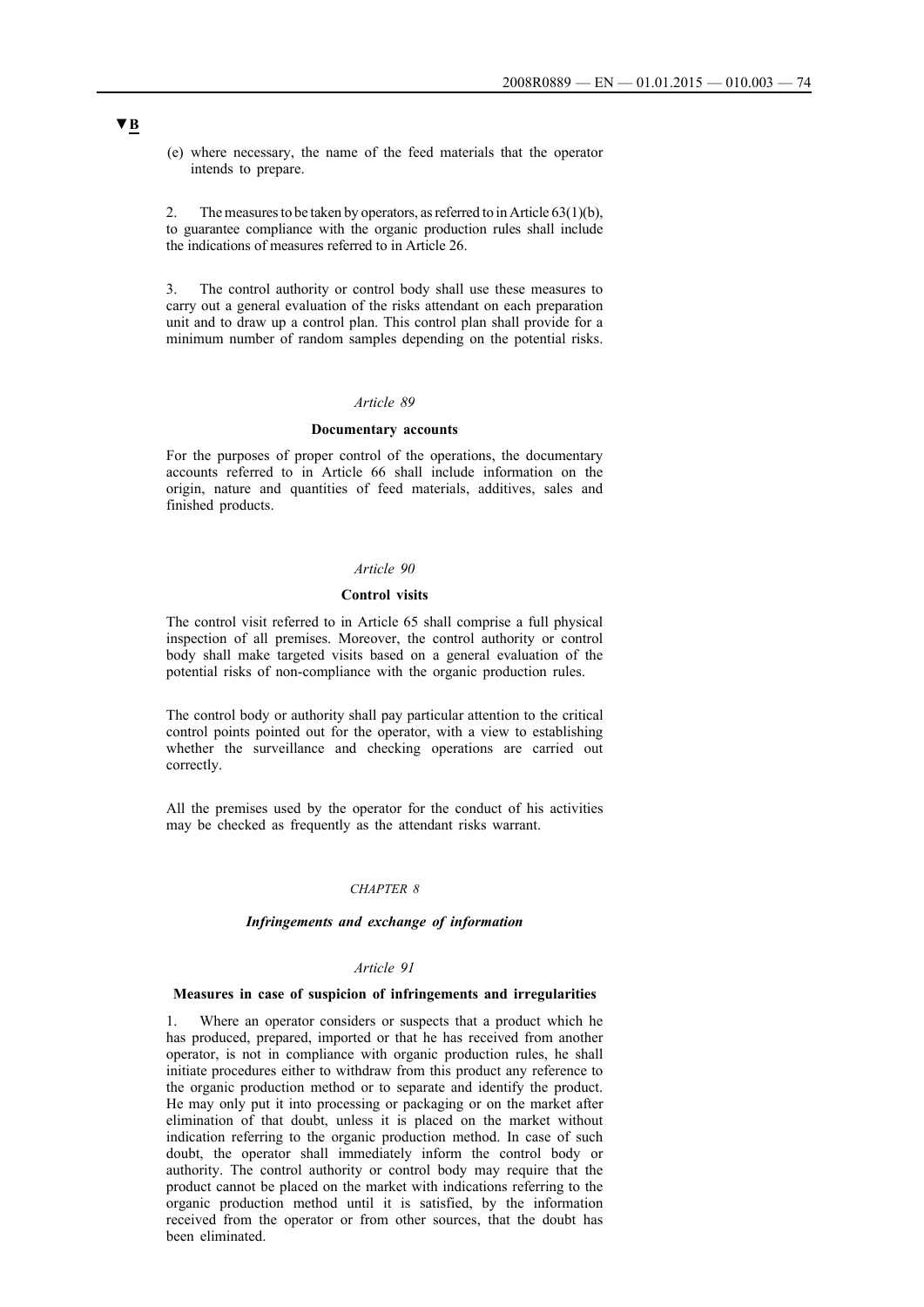2. Where a control authority or control body has a substantiated suspicion that an operator intends to place on the market a product not in compliance with the organic production rules but bearing a reference to the organic production method, this control authority or control body can require that the operator may provisionally not market the product with this reference for a time period to be set by that control authority or control body. Before taking such a decision, the control authority or control body shall allow the operator to comment. This decision shall be supplemented by the obligation to withdraw from this product any reference to the organic production method if the control authority or control body is sure that the product does not fulfil the requirements of organic production.

However, if the suspicion is not confirmed within the said time period, the decision referred to in the first subparagraph shall be cancelled not later than the expiry of that time period. The operator shall cooperate fully with the control body or authority in resolving the suspicion.

Member States shall take whatever measures and sanctions are required to prevent fraudulent use of the indications referred to in Title IV of Regulation (EC) No 834/2007 and Title III and/or Annex XI of this Regulation.

## **▼M9**

#### *Article 92*

## **Exchange of information between control authorities, control bodies and competent authorities**

Where the operator and/or the subcontractors of that operator are checked by different control authorities or control bodies, the control authorities or control bodies shall exchange the relevant information on the operations under their control.

2. Where operators and/or their subcontractors change their control authority or control body, the change shall be notified without delay to the competent authority by the control authorities or control bodies concerned.

The previous control authority or control body shall hand over the relevant elements of the control file of the operator concerned and the reports referred to in the second subparagraph of Article 63(2) to the subsequent control authority or control body.

The new control authority or control body shall ensure that non-conformities noted in the report of the previous control authority or control body have been or are being addressed by the operator.

3. Where the operator withdraws from the control system, the control authority or control body of that operator shall, without delay, inform the competent authority.

4. Where a control authority or control body finds irregularities or infringements affecting the organic status of products, it shall without delay inform the competent authority of the Member State which designated or approved it in accordance with Article 27 of Regulation (EC) No 834/2007.

That competent authority may require, on its own initiative, also any other information on irregularities or infringements.

In case of irregularities or infringements found with regard to products under the control of other control authorities or control bodies, it shall also inform those authorities or bodies without delay.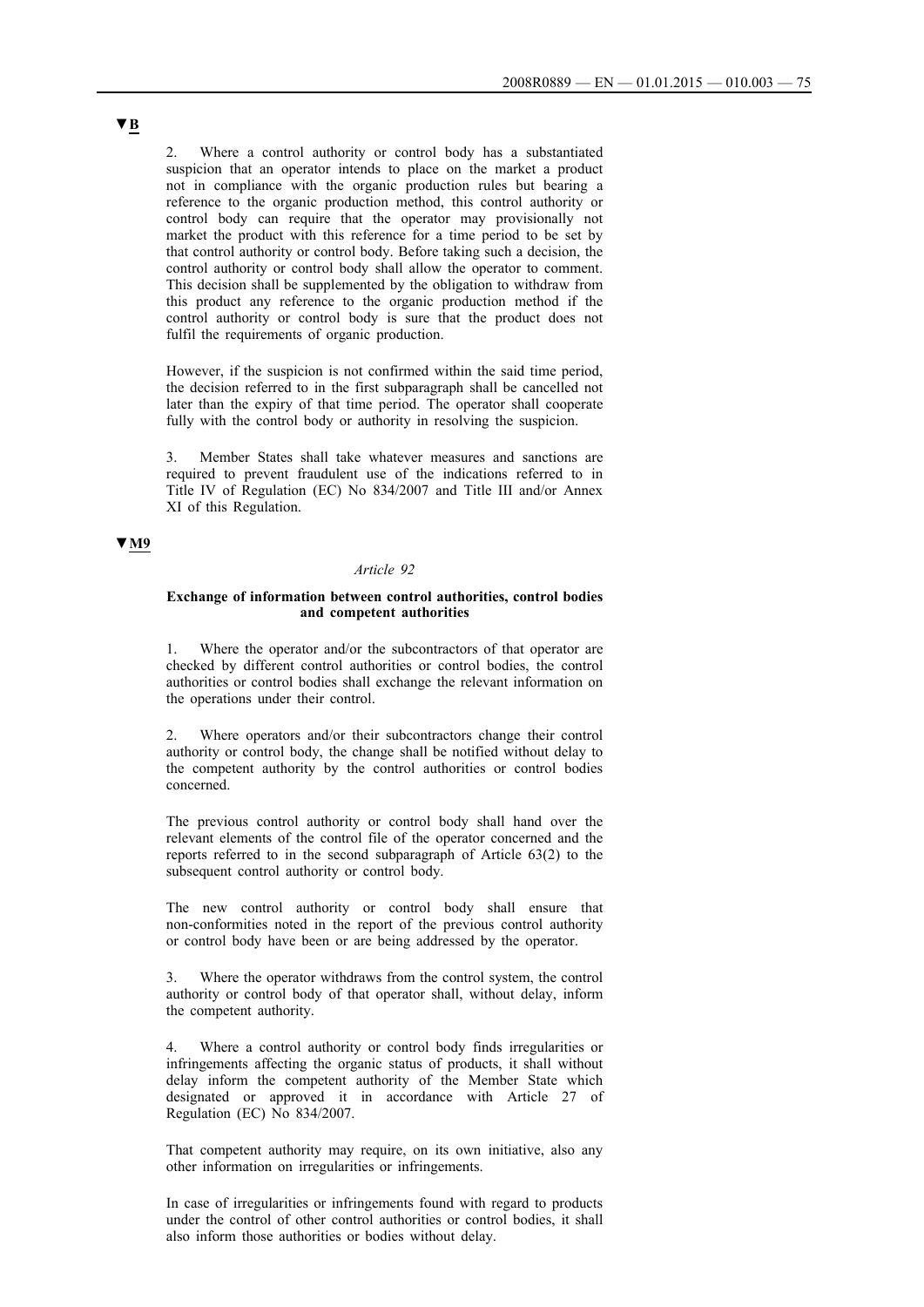5. Member States shall take the appropriate measures and establish documented procedures to enable exchange of information between all control authorities they have designated and/or all control bodies they have approved in accordance with Article 27 of Regulation (EC) No 834/2007, including procedures for the exchange of information for the purpose of verifying documentary evidence referred to in Article 29(1) of that Regulation.

6. Member States shall take the appropriate measures and establish documented procedures in order to ensure that information on the results of inspections and visits as referred to in Article 65 of this Regulation is communicated to the paying agency in accordance with the needs of that paying agency as provided for in Article 33(1) of Commission Regulation (EU) No 65/2011 (1).

## *Article 92a*

## **Exchange of information between different Member States and the Commission**

1. Where a Member State finds irregularities or infringements relating to the application of this Regulation with regard to a product coming from another Member State and bearing indications as referred to in Title IV of Regulation (EC) No 834/2007 and in Title III and/or Annex XI to this Regulation, it shall notify the Member State which designated the control authority or approved the control body, the other Member States and the Commission without delay via the system referred to in Article 94(1) of this Regulation.

2. Where a Member State finds irregularities or infringements as regards compliance of the products imported in accordance with Article  $33(2)$  or  $(3)$  of Regulation (EC) No  $834/2007$  with the requirements laid down in that Regulation or Regulation (EC) No 1235/2008, it shall notify the other Member States and the Commission without delay via the system referred to in Article 94(1) of this Regulation.

3. Where a Member State finds irregularities or infringements as regards compliance of the products imported in accordance with Article 19 of Regulation (EC) No 1235/2008 with the requirements laid down in that Regulation and Regulation (EC) No 834/2007, it shall notify the Member State which issued the authorisation, the other Member States and the Commission without delay via the system referred to in Article 94(1) of this Regulation. The notification shall be sent to the other Member States and to the Commission in case the irregularity or infringement is found with regard to products for which the Member State itself issued the authorisation referred to in Article 19 of Regulation (EC) No 1235/2008.

4. The Member State which receives a notification relating to non-compliant products in accordance with paragraph 1 or 3 or the Member State which issued the authorisation referred to in Article 19 of Regulation (EC) No 1235/2008 for a product for which an irregularity or infringement was found, shall investigate the origin of the irregularities or infringements. It shall take appropriate action immediately.

It shall inform the Member State which sent the notification, the other Member States and the Commission of the result of the investigation and of the action taken by replying to the original notification via the system referred to in Article  $94(1)$ . The reply shall be sent within 30 calendar days from the date of the original notification.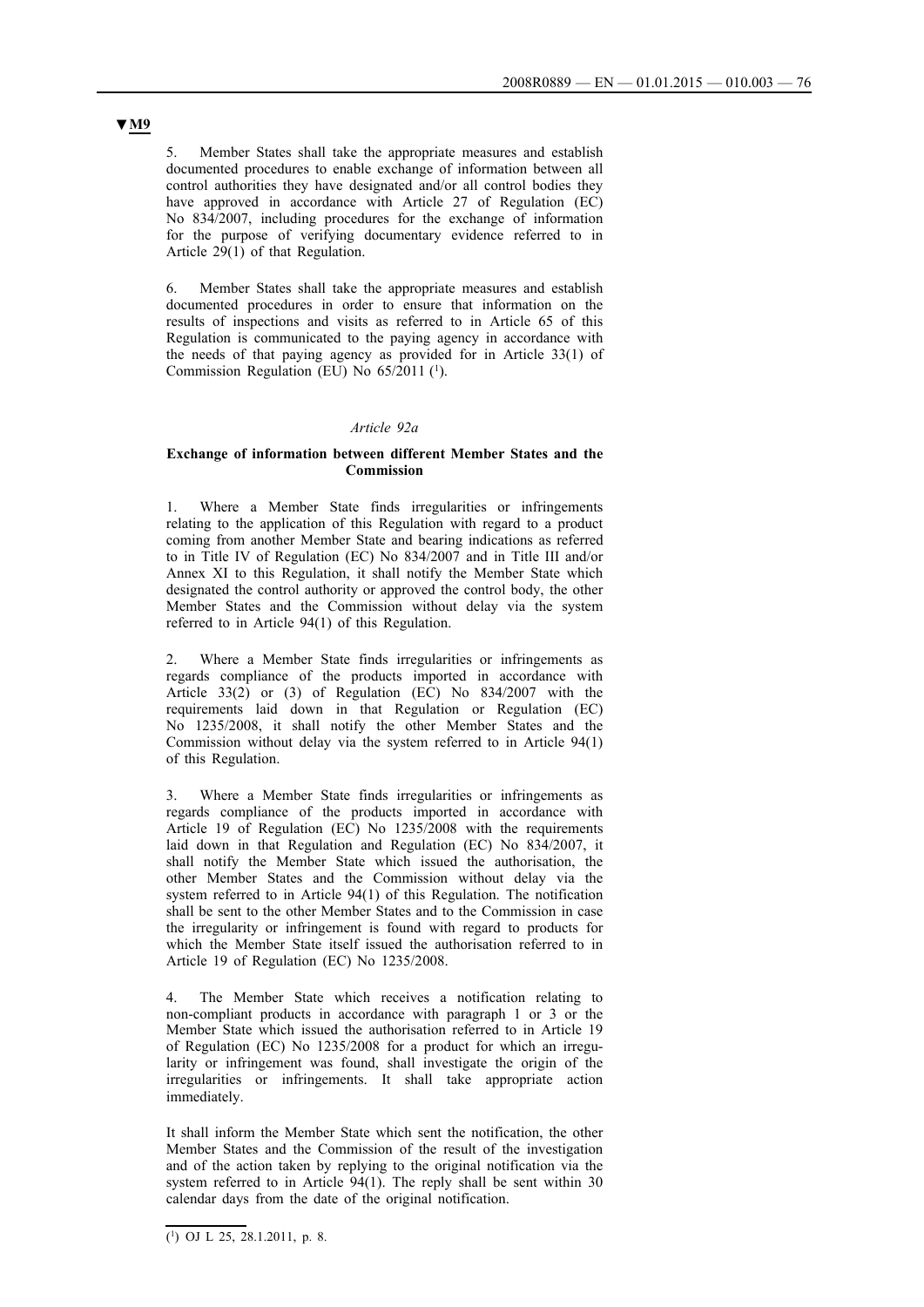5. The Member State which sent the original notification may ask the replying Member State for additional information, if needed. In any case, after receiving a reply or additional information from a notified Member State, the Member State which sent the original notification shall make the necessary entries and updates in the system referred to in Article 94(1).

## *Article 92b*

## **Publication of information**

Member States shall make available to the public, in an appropriate manner including publication on the internet, the updated lists referred to in Article 28(5) of Regulation (EC) No 834/2007 containing updated documentary evidence related to each operator, as provided for in Article 29(1) of that Regulation and using the model set out in Annex XII to this Regulation. The Member States shall duly observe the requirements of the protection of personal data as laid down in Directive 95/46/EC of the European Parliament and of the Council (1).

#### *CHAPTER 9*

#### *Supervision by competent authorities*

#### *Article 92c*

#### **Supervisory activities relating to control bodies**

1. The supervisory activities by competent authorities delegating control tasks to control bodies in accordance with Article 27(4)(b) of Regulation (EC) No 834/2007 shall focus on the evaluation of the operational performance of those control bodies, taking into account the results of the work of the national accreditation body as referred to in Article 2(11) of Regulation (EC) No 765/2008 of the European Parliament and of the Council  $(2)$ .

Those supervisory activities shall include an assessment of the internal procedures of the control bodies for the controls, the management and examination of control files in the light of the obligations established by Regulation (EC) No 834/2007 and the verification of handling of non-conformities and the handling of appeals and complaints.

2. The competent authorities shall require control bodies to submit documentation on their risk analysis procedure.

The risk analysis procedure shall be designed in such a way that:

(a) the result of the risk analysis provides the basis for determining the intensity of the unannounced or announced annual inspections and visits;

<sup>(1)</sup> OJ L 281, 23.11.1995, p. 31.

<sup>(2)</sup> OJ L 218, 13.8.2008, p. 30.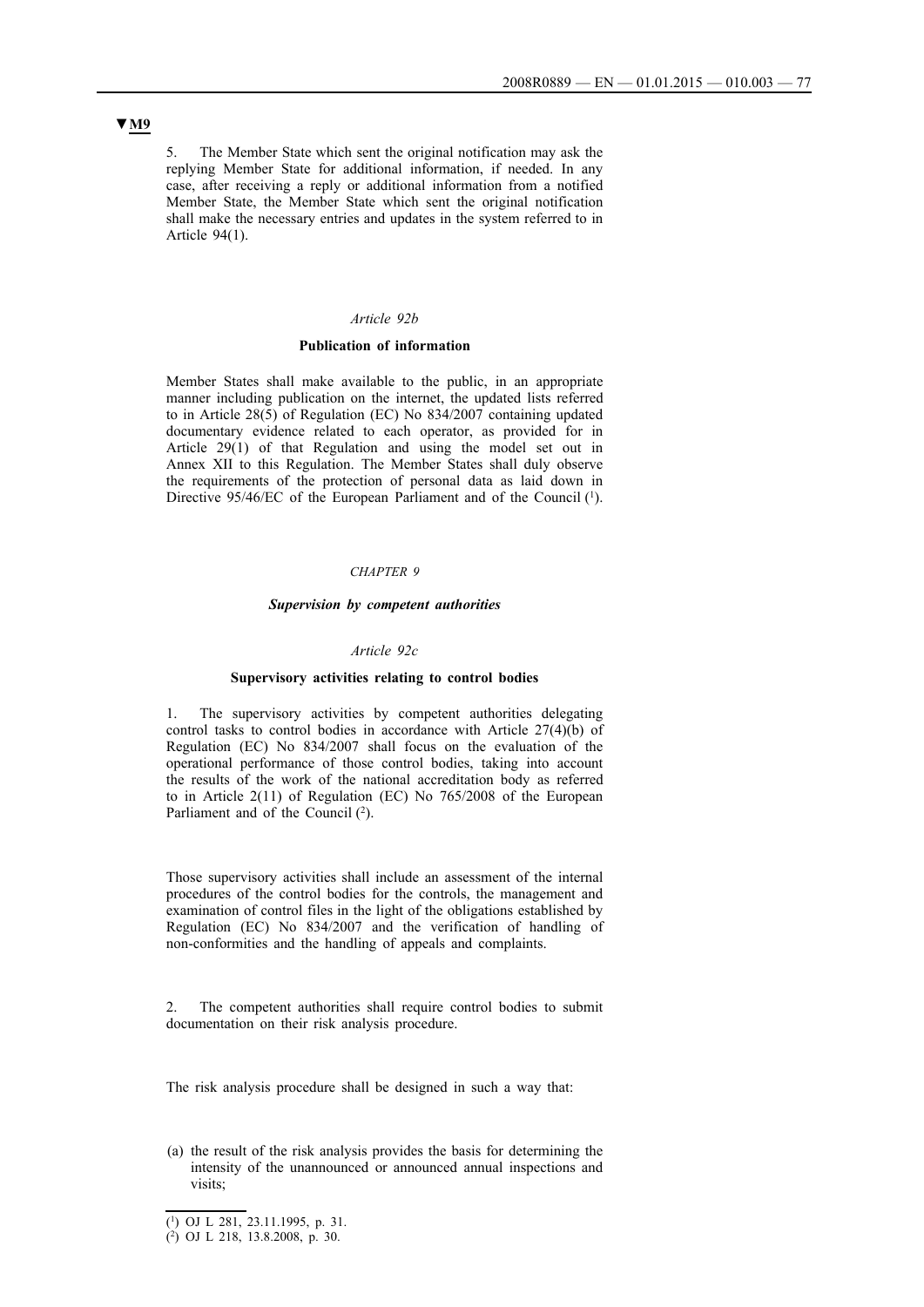- (b) additional random control visits carried out in accordance with Article 65(4) of at least 10 % of operators under contract in accordance with the risk category are performed;
- (c) at least 10 % of all inspections and visits carried out in accordance with Article 65(1) and (4) are unannounced;
- (d) the selection of operators to be submitted to unannounced inspections and visits is determined on the basis of the risk analysis and that these are planned according to the level of risk.

3. Competent authorities delegating control tasks to control bodies shall verify that the staff of the control bodies has sufficient knowledge, including knowledge of the risk elements affecting the organic status of products, qualifications, training and experience with respect to organic production in general and with the relevant Union rules in particular and that appropriate rules on rotation of inspectors are in force.

4. Competent authorities shall have documented procedures for the delegation of tasks to control bodies in accordance with Article 27(5) of Regulation (EC) No 834/2007 and for the supervision in accordance with this Article, detailing the information to be submitted by control bodies.

## *Article 92d*

#### **Catalogue of measures in case of irregularities and infringements**

Competent authorities shall adopt and communicate to control bodies that have been delegated control tasks, a catalogue at least listing infringements and irregularities affecting the organic status of products and corresponding measures to be applied by control bodies in case of infringements or irregularities by operators under their control who are involved in organic production.

Competent authorities may include other relevant information in the catalogue on their own initiative.

## *Article 92e*

#### **Annual inspection of control bodies**

Competent authorities shall organise an annual inspection of the control bodies that have been delegated control tasks in accordance with Article 27(4)(b) of Regulation (EC) No 834/2007. For the purposes of the annual inspection, the competent authority shall take into account the results of the work of the national accreditation body as referred to in Article 2(11) of Regulation (EC) No 765/2008. During the annual inspection, the competent authority shall, in particular, verify:

(a) the compliance with the control body's standard control procedure as submitted by the control body to the competent authority in accordance with Article 27(6)(a) of Regulation (EC) No 834/2007;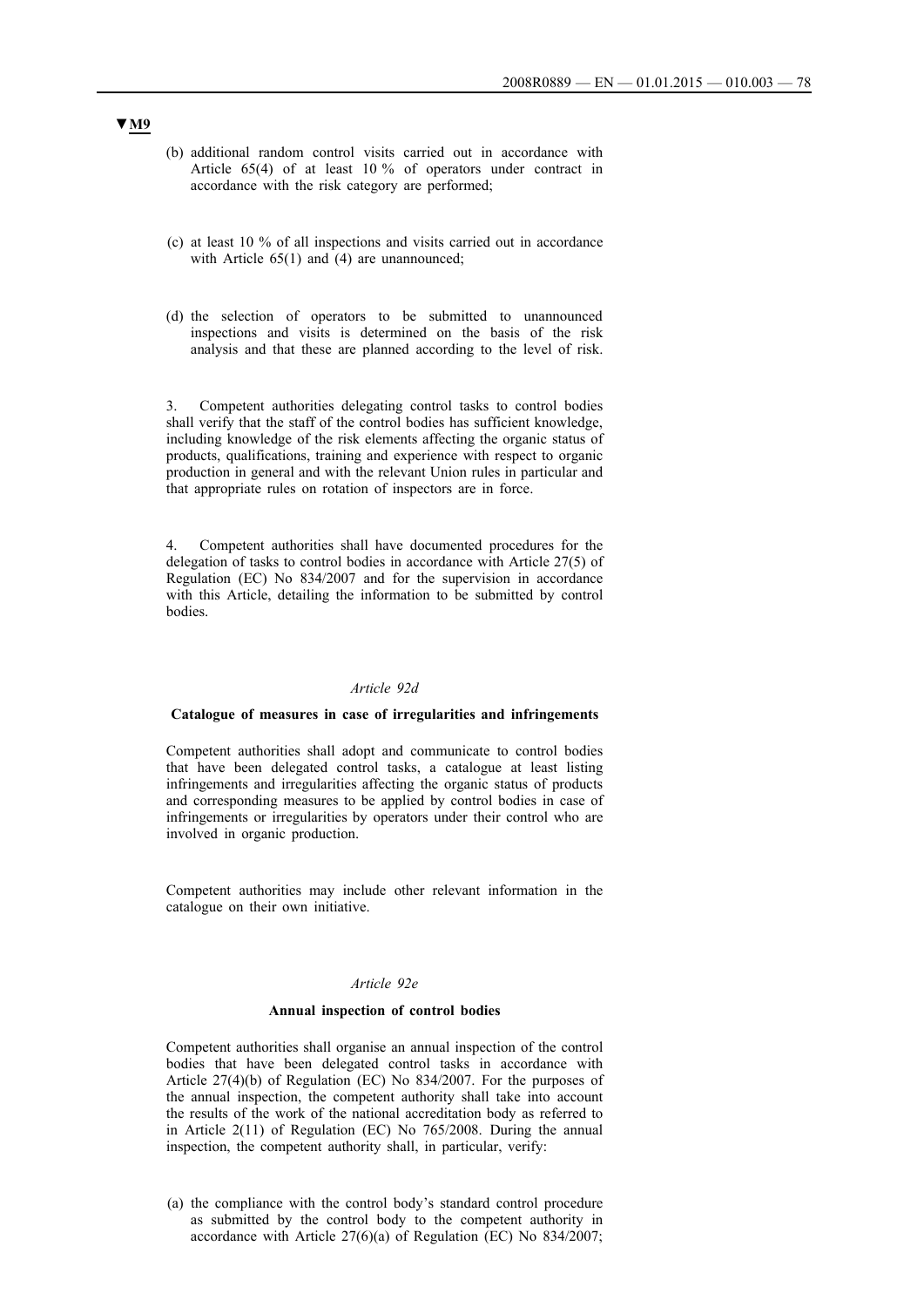- (b) that the control body has a sufficient number of suitable qualified and experienced staff in accordance with Article 27(5)(b) of Regulation (EC) No 834/2007 and that training concerning risks affecting the organic status of products has been implemented;
- (c) that the control body has and follows documented procedures and templates for:
	- (i) the annual risk analysis in accordance with Article 27(3) of Regulation (EC) No 834/2007;
	- (ii) preparing a risk-based sampling strategy, conducting sampling and laboratory analysis;
	- (iii) information exchange with other control bodies and with the competent authority;
	- (iv) initial and follow-up controls of operators under their control;
	- (v) the application and follow-up to the catalogue of measures to be applied in case of infringements or irregularities;
	- (vi) observing the requirements of the protection of personal data for the operators under its control as laid down by the Member States where that competent authority operates and in accordance with Directive 95/46/EC.

## *Article 92f*

#### **Organic data in the multi-annual national control plan and annual report**

Member States shall ensure that their multi-annual national control plans referred to in Article 41 of Regulation (EC) No 882/2004 cover the supervision of controls performed on the organic production in accordance with this Regulation and to include the specific data on that supervision, hereinafter referred to as 'the organic data', in the annual report referred to in Article 44 of Regulation (EC) No 882/2004. The organic data shall cover the topics listed in Annex XIIIb to this Regulation.

The organic data shall be based on information on the controls performed by the control bodies and/or control authorities and on audits performed by the competent authority.

The data shall be presented according to the templates provided for in Annex XIIIc to this Regulation as from 2015 for the year 2014.

Member States may insert the organic data as an organic chapter of their national control plan and their annual report.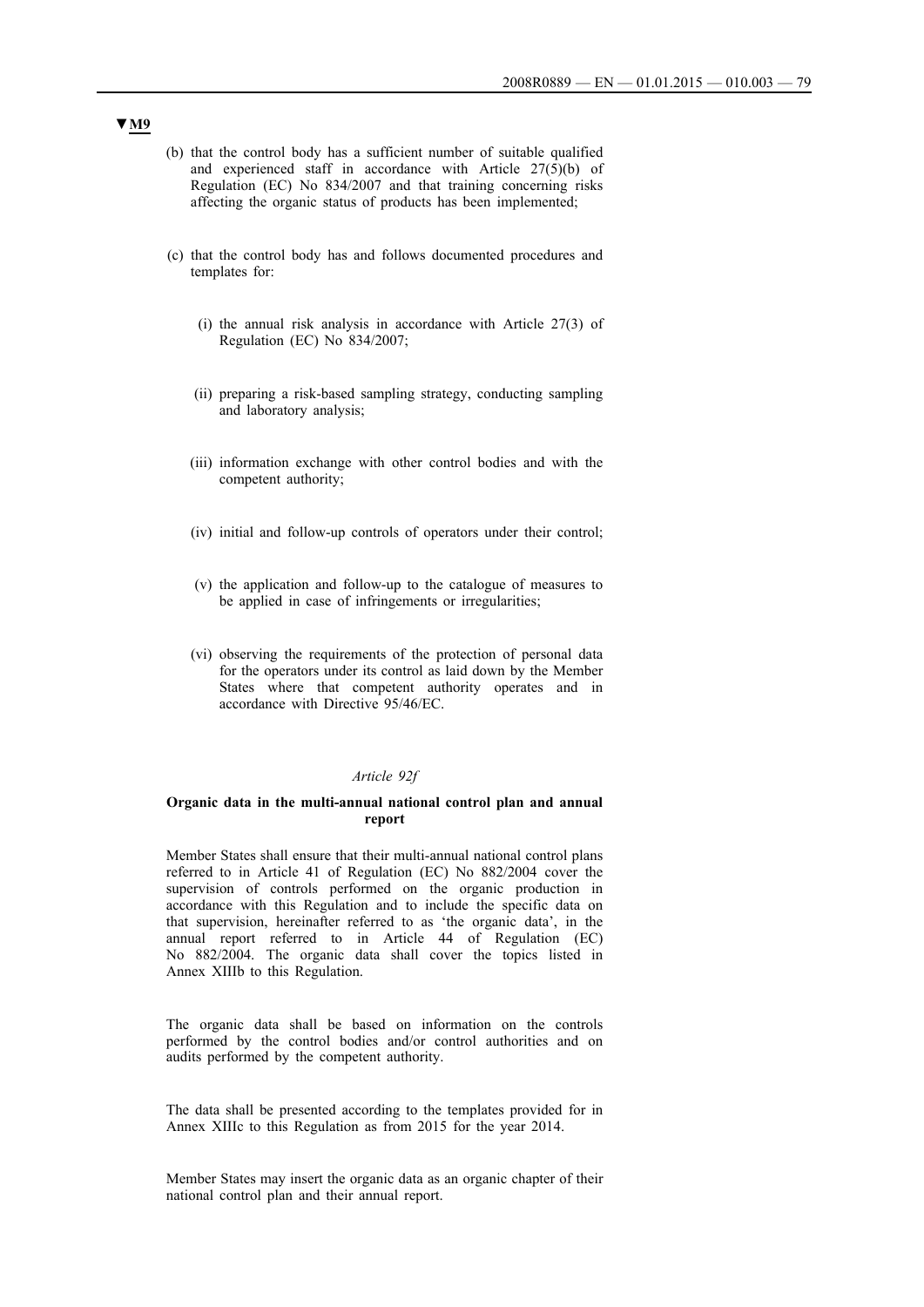#### TITLE V

#### **TRANSMISSION OF INFORMATION TO THE COMMISSION, TRANSITIONAL AND FINAL PROVISIONS**

## *CHAPTER 1*

#### *Transmission of information to the Commission*

#### *Article 93*

#### **Statistical information**

1. Member States shall provide the Commission with the annual statistical information on organic production referred to in Article 36 of Regulation (EC) No 834/2007 by using the computer system enabling electronic exchanges of documents and information made available by the Commission (Eurostat) before 1 July each year.

2. The statistical information referred to in paragraph 1 shall comprise, in particular the following data:

- (a) the number of organic producers, processors, importers and exporters;
- (b) the organic crop production and crop area under conversion and under organic production;
- (c) the organic livestock numbers and the organic animal products;
- (d) the data on organic industrial production by type of activities;

## **▼M2**

- (e) the number of organic aquaculture animal production units;
- (f) the volume of organic aquaculture animal production;
- (g) optionally, the number of organic seaweed units and the volume of organic seaweed production.

## **▼B**

3. For the transmission of the statistical information referred to in paragraphs 1 and 2, Member States shall use the Single Entry point provided by the Commission (Eurostat).

4. The provisions relating to the characteristics of statistical data and metadata shall be defined within the context of the Community Statistical Programme on the basis of models or questionnaires made available via the system referred to in paragraph 1.

#### *Article 94*

#### **Other information**

1. Member States shall provide the Commission with the following information by using the computer system enabling electronic exchanges of documents and information made available by the Commission (DG Agriculture and rural development) for information other than statistical information:

(a) before 1 January 2009, the information referred to in Article 35(a) of Regulation (EC) No 834/2007 and afterwards each modification when that appears: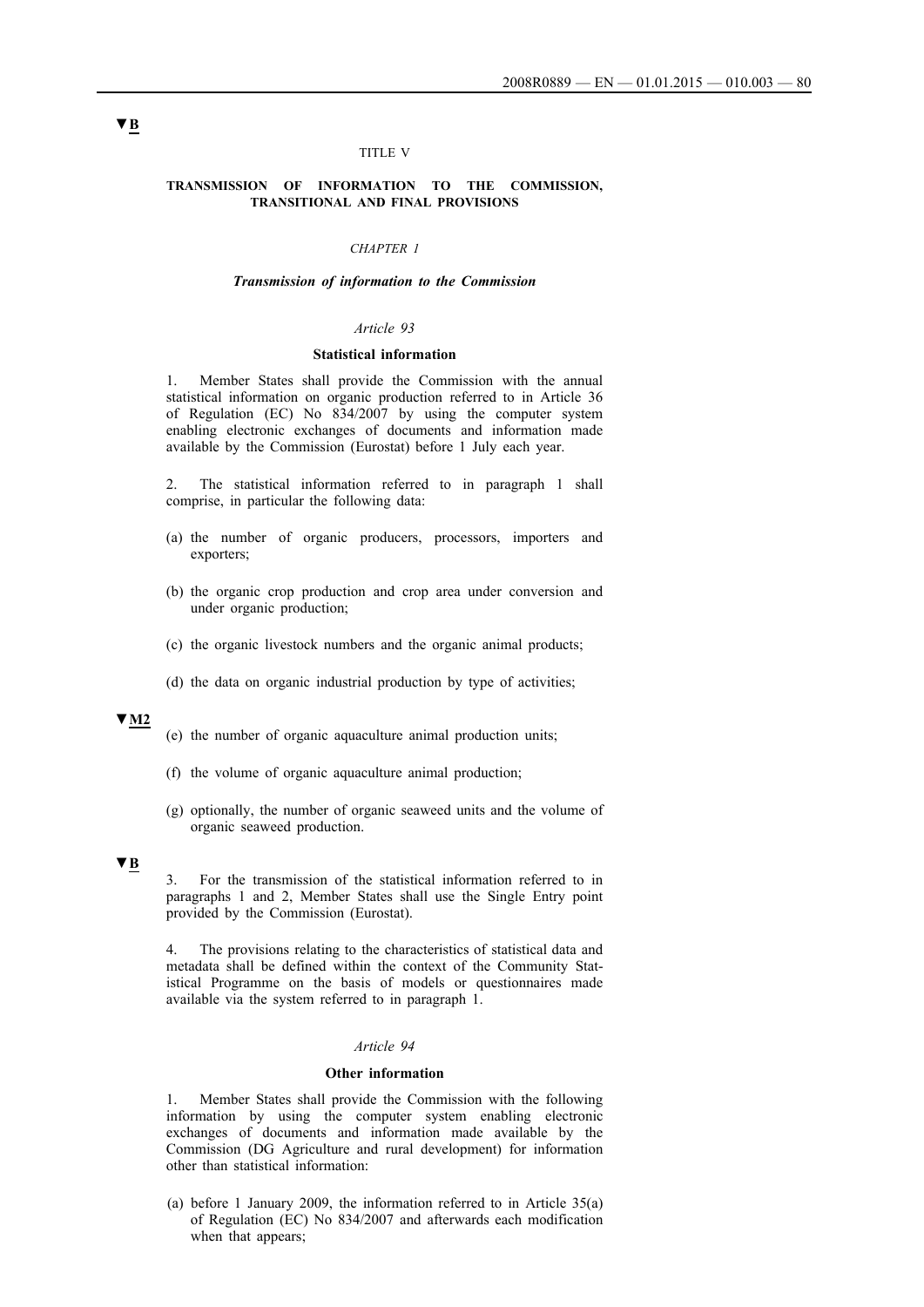- (b) by 31 March each year, the information referred to in Article 35(b) of Regulation (EC) No 834/2007, as regards control authorities and bodies approved on 31 December of the previous year;
- (c) before 1 July each year, all other information required or needed in accordance with this Regulation;

## **▼M7**

(d) within one month from their approval, the exceptions granted by the Member States under points (c) and (e) of the first paragraph of Article 47.

## **▼B**

2. The data shall be communicated, entered and updated in the system referred to in paragraph 1 under the responsibility of the competent authority as referred to in Article 35 of Regulation (EC) No 834/2007, by the authority itself or by the body to which that function has been delegated.

3. The provisions relating to the characteristics of data and metadata shall be defined on the basis of models or questionnaires made available via the system referred to in paragraph 1.

#### *CHAPTER 2*

## *Transitional and final provisions*

#### *Article 95*

#### **Transitional measures**

1. For a transitional period expiring on 31 December 2010, cattle may be tethered in buildings already existing before 24 August 2000, provided that regular exercise is provided and rearing takes place in line with animal welfare requirements with comfortably littered areas as well as individual management and provided that the competent authority has authorised this measure. The competent authority may continue authorising this measure upon request of individual operators for its application in a limited period ending before the 31 December 2013, under the additional condition that the controls visits referred to in Article 65(1) are carried out at least twice a year.

2. The competent authority may authorise, for a transitional period expiring on  $3\overline{1}$  December 2010, the exceptions concerning housing conditions and stocking density granted to livestock producing holdings on the basis of the derogation provided for in part B, paragraph 8.5.1 of Annex I to Regulation (EEC) No 2092/91. The operators benefiting from this extension shall present a plan to the control authority or control body, containing the description of arrangements which are intended to ensure compliance with the provisions of the organic production rules by the end of the transitional period. The competent authority may continue authorising this measure upon request of individual operators for its application in a limited period ending before the 31 December 2013, under the additional condition that the controls visits referred to in Article 65(1) are carried out at least twice a year.

3. For a transition period expiring 31 December 2010 the final fattening phase of sheep and pigs for meat production as laid down under point 8.3.4 of Annex I.B of Regulation (EEC) No 2092/91 may take place indoors under the condition that the controls visits referred to in Article 65(1) are carried out at least twice a year.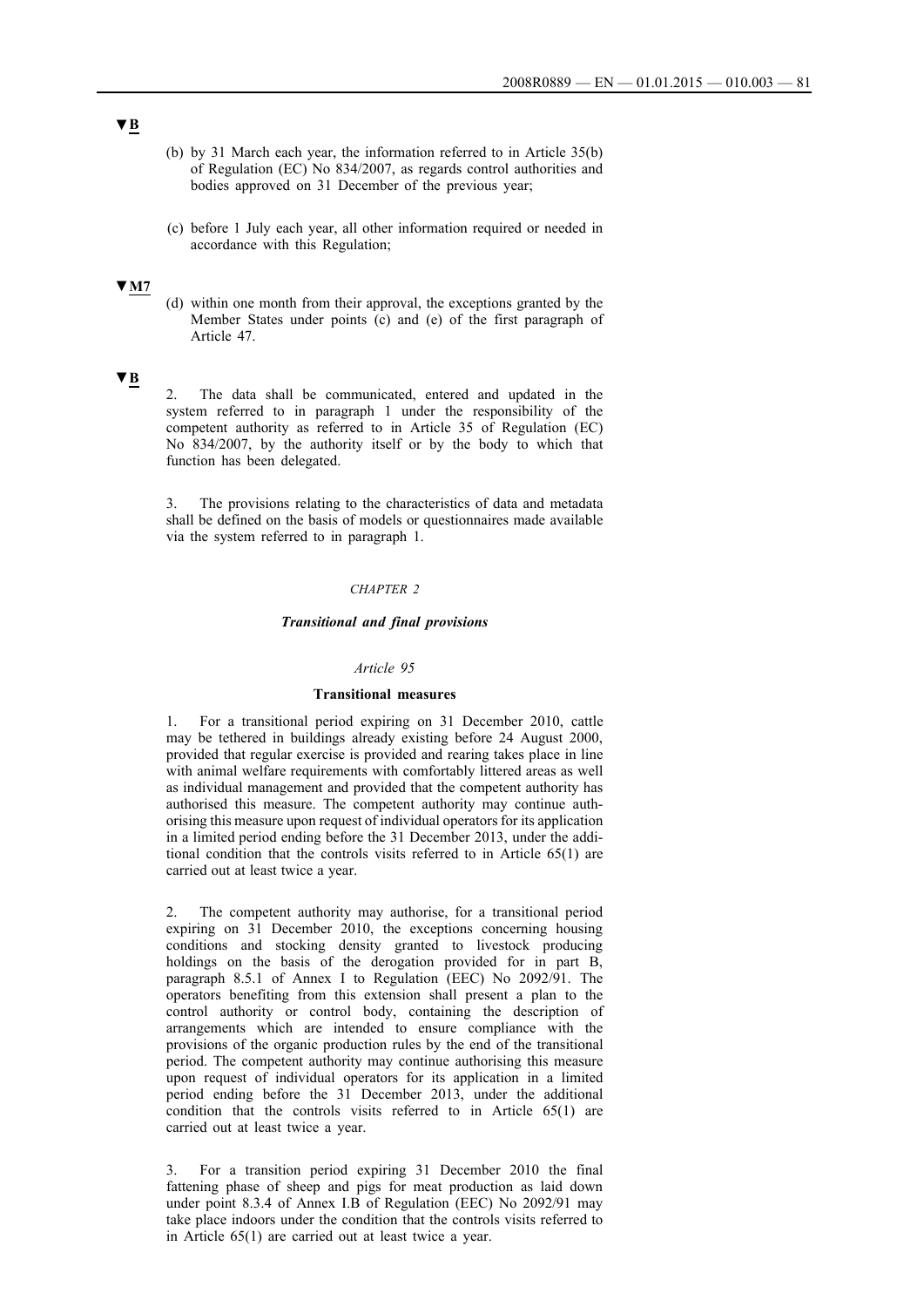4. The castration of piglets may be carried out without the application of anaesthesia and/or analgesia during a transition period expiring on 31 December 2011.

5. Pending the inclusion of detailed processing rules for pet food, national rules or in the absence thereof, private standards accepted or recognised by the Member States shall apply.

## **▼M2**

6. For the purpose of Article 12(1)(j) of Regulation (EC) No 834/2007 and pending the inclusion of specific substances according to Article  $16(1)(f)$  of that Regulation, only products authorised by the competent authority may be used.

## **▼B**

Authorisations of non-organic ingredients of agricultural origin granted by Member States under Regulation (EEC) No 207/93 may be deemed granted as under this Regulation. However, authorisations granted in accordance with Article 3(6) of the former Regulation shall expire on 31 December 2009.

8. For a transitional period expiring on the 1 July 2010, the operators may continue to use in the labelling the provisions as laid down in Regulation (EEC) No 2092/91 for:

- (i) the system for calculation the percentage of organic ingredients of food;
- (ii) the code number and/or the name of the control body or control authority.

## **▼M3**

9. Stocks of products produced, packaged and labelled before 1 July 2010 in accordance with either Regulation (EEC) No 2092/91 or Regulation (EC) No 834/2007 may continue to be brought on the market bearing terms referring to organic production until stocks are exhausted.

10. Packaging material in accordance with either Regulation (EEC) No 2092/91 or Regulation (EC) No 834/2007 may continue to be used for products placed on the market bearing terms referring to organic production until 1 July 2012, where the product otherwise complies with the requirements of Regulation (EC) No 834/2007.

## **▼M7**

10a. As regards products of the wine sector, the transitional period referred to in paragraph 8 shall expire on 31 July 2012.

Stocks of wines produced until 31 July 2012 in accordance with either Regulation (EEC) No 2092/91 or Regulation (EC) No 834/2007 may continue to be brought on the market until stocks are exhausted, and subject to the following labelling requirements:

(a) the Community organic production logo as referred to in Article 25(1) of Regulation (EC) No 834/2007, called from 1 July 2010 the 'Organic logo of the EU' may be used provided that the wine-making process complies with Chapter 3a of Title II of this Regulation;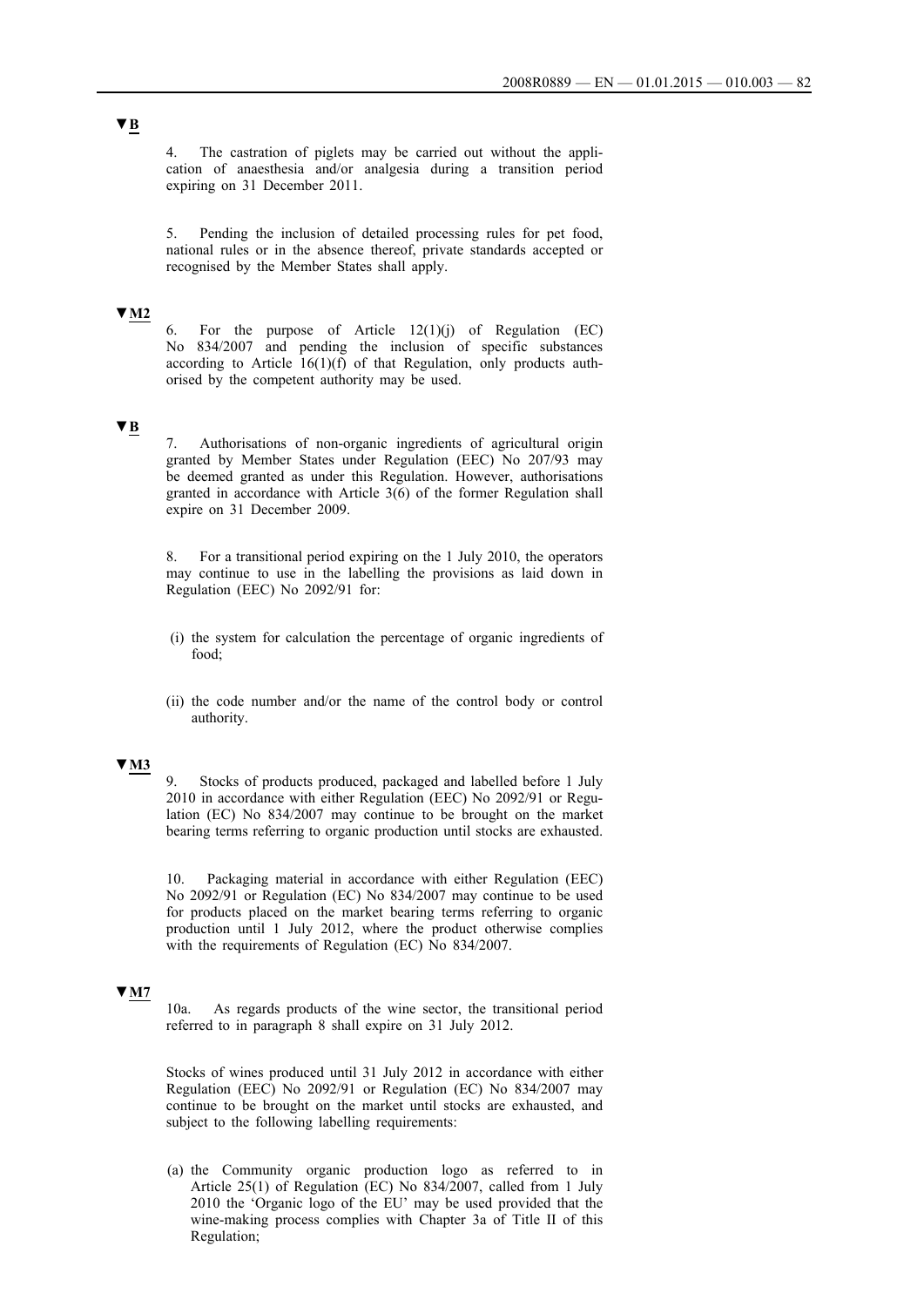- (b) operators using 'Organic logo of the EU' shall keep recorded evidence, for a period of at least five years after they placed on the market that wine obtained from organic grapes, including of the corresponding quantities of wine in litres, per wine category and per year;
- (c) where the evidence referred to in point (b) of this paragraph is not available, such wine may be labelled as 'wine made from organic grapes', provided that it complies with the requirements of this Regulation except those provided for in Chapter 3a of Title II thereof;
- (d) wine labelled as 'wine made from organic grapes' cannot bear the 'Organic logo of the EU'.

## **▼M2**

11. The competent authority may authorise for a period expiring on **►M11** 1 January 2015 ◄, those aquaculture animal and seaweed production units which are established and produce under nationally accepted organic rules before entry into force of this Regulation, to keep their organic status while adapting to the rules of this Regulation, provided there is no undue pollution of the waters with substances not allowed in organic production. Operators benefiting from this measure shall notify the facilities, fishponds, cages or seaweed lots which are concerned to the competent authority.

## **▼B**

#### *Article 96*

#### **Repeal**

Regulations (EEC) No 207/93, (EC) No 223/2003 and (EC) No 1452/2003 are repealed.

References to the repealed Regulations and to Regulation (EEC) No 2092/91 shall be construed as references to this Regulation and shall be read in accordance with the correlation table in Annex XIV.

## *Article 97*

#### **Entry into force and application**

This Regulation shall enter into force on the seventh day following that of its publication in the *Official Journal of the European Union*.

It shall apply as from 1 January 2009.

However, paragraph 2(a) of Article 27 and Article 58 shall apply as of 1 July 2010.

This Regulation shall be binding in its entirety and directly applicable in all Member States.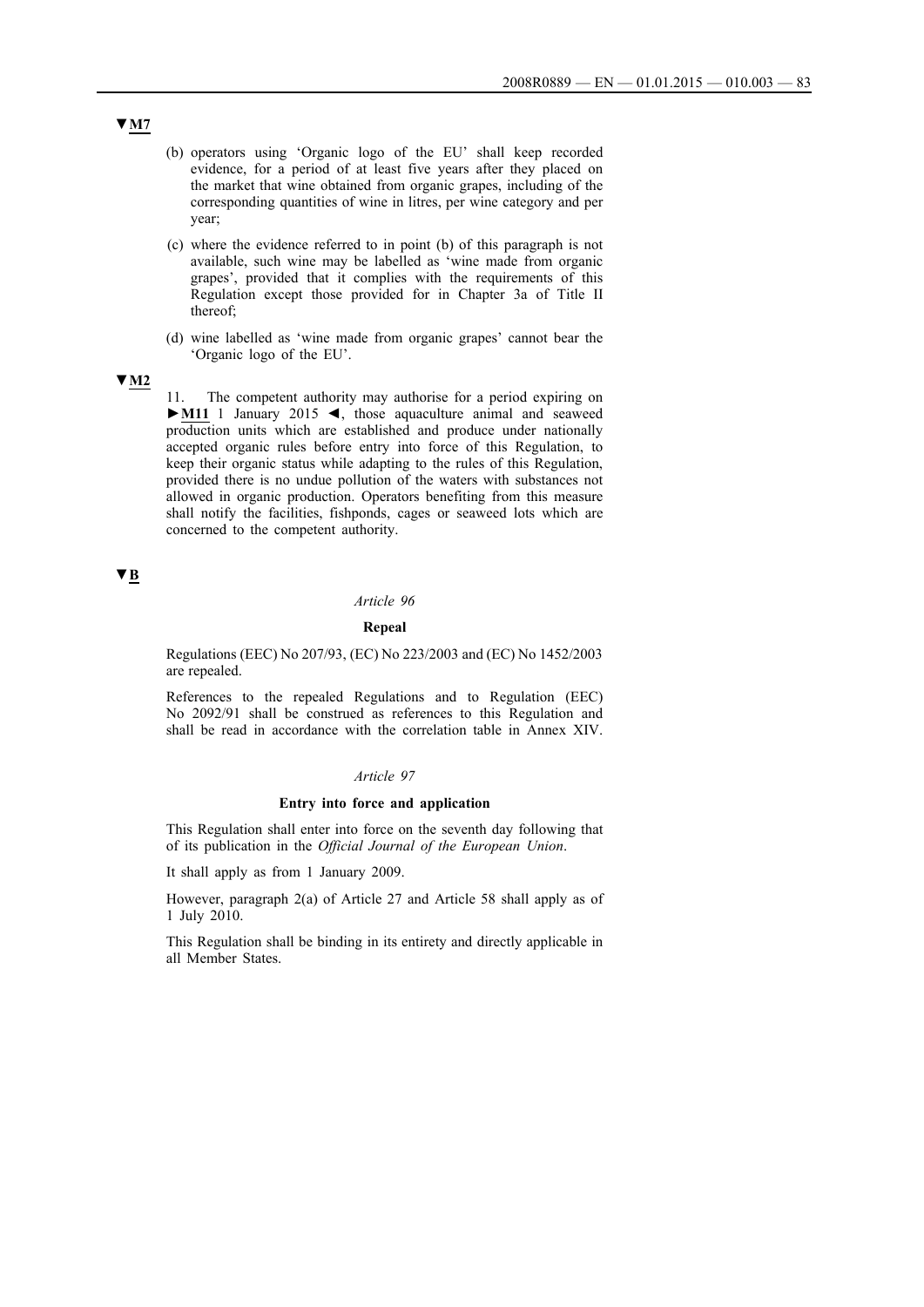## *ANNEX I*

**▼M2**

## **Fertilizers, soil conditioners and nutrients referred to in Article 3(1) and Article 6d(2)**

# **▼B**

*Note:*

A: authorised under Regulation (EEC) No 2092/91 and carried over by Article 16(3)(c) of Regulation (EC) No 834/2007

B: authorised under Regulation (EC) No 834/2007

# **▼M2**

|        | Authorisation | Name<br>Compound products or products<br>containing only materials listed<br>hereunder                         | Description, compositional requirements, conditions<br>for use                                                                                             |
|--------|---------------|----------------------------------------------------------------------------------------------------------------|------------------------------------------------------------------------------------------------------------------------------------------------------------|
|        | A             | Farmyard manure                                                                                                | Products comprising a mixture of animal<br>excrements and vegetable matter (animal<br>bedding)                                                             |
|        |               |                                                                                                                | Factory farming origin forbidden                                                                                                                           |
| 1В     |               |                                                                                                                |                                                                                                                                                            |
|        | A             | Dried farmyard manure and dehy-<br>drated poultry manure                                                       | Factory farming origin forbidden                                                                                                                           |
|        | A             | Composted animal excrements,<br>including poultry manure<br>and<br>composted<br>farmyard<br>manure<br>included | Factory farming origin forbidden                                                                                                                           |
|        | A             | Liquid animal excrements                                                                                       | Use after controlled fermentation and/or<br>appropriate dilution                                                                                           |
|        |               |                                                                                                                | Factory farming origin forbidden                                                                                                                           |
| 7 M 13 |               |                                                                                                                |                                                                                                                                                            |
|        | B             | Composted or fermented mixture<br>of household waste                                                           | Product obtained from source separated<br>household waste, which has been submitted<br>to composting or to anaerobic fermentation<br>for biogas production |
|        |               |                                                                                                                | Only vegetable and animal household waste                                                                                                                  |
|        |               |                                                                                                                | Only when produced in a closed and<br>monitored collection system, accepted by the<br>Member State                                                         |
|        |               |                                                                                                                | Maximum concentrations in mg/kg of dry<br>matter:                                                                                                          |
|        |               |                                                                                                                | cadmium: 0,7; copper: 70; nickel: 25; lead:<br>45; zinc: 200; mercury: 0,4; chromium<br>(total): 70; chromium (VI): not detectable                         |
| ▼В     |               |                                                                                                                |                                                                                                                                                            |
|        | A             | Peat                                                                                                           | Use limited to horticulture (market gardening,<br>floriculture, arboriculture, nursery)                                                                    |
|        | A             | Mushroom culture wastes                                                                                        | The initial composition of the substrate shall<br>be limited to products of this Annex                                                                     |
|        | A             | Dejecta of worms (vermicompost)<br>and insects                                                                 |                                                                                                                                                            |
|        | A             | Guano                                                                                                          |                                                                                                                                                            |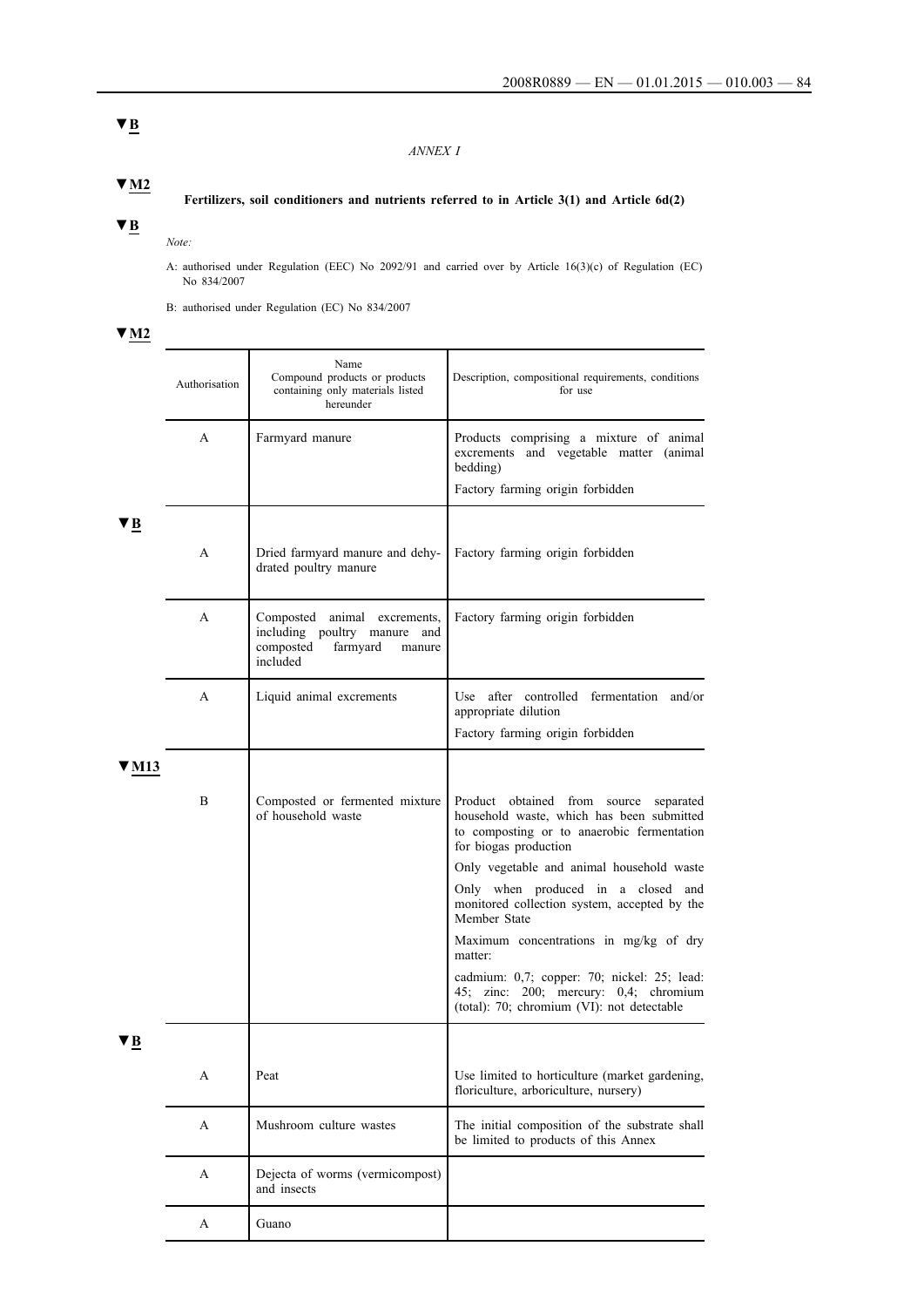|       | Authorisation | Name<br>Compound products or products<br>containing only materials listed<br>hereunder                                                                                                                                                                                             | Description, compositional requirements, conditions<br>for use                                                                                                                                                                                                                                                                                                                                                                                                                |
|-------|---------------|------------------------------------------------------------------------------------------------------------------------------------------------------------------------------------------------------------------------------------------------------------------------------------|-------------------------------------------------------------------------------------------------------------------------------------------------------------------------------------------------------------------------------------------------------------------------------------------------------------------------------------------------------------------------------------------------------------------------------------------------------------------------------|
|       | A             | Composted or fermented mixture<br>of vegetable matter                                                                                                                                                                                                                              | Product obtained from mixtures of vegetable<br>matter, which have been submitted to<br>composting or to anaerobic fermentation for<br>biogas production                                                                                                                                                                                                                                                                                                                       |
| V M13 | B             | <b>Biogas</b><br>digestate<br>containing<br>animal by-products<br>co-digested<br>with material of plant or animal<br>origin as listed in this Annex                                                                                                                                | Animal by-products (including by-products of<br>wild animals) of category 3 and digestive tract<br>content of category 2 (categories 2 and 3 as<br>defined in Regulation (EC) No 1069/2009 of<br>the European Parliament<br>and<br>of<br>the<br>Council) $(2)$ must not be<br>from<br>factory<br>farming origin.<br>The Processes have to be in accordance<br>with<br>Commission<br>Regulation<br>(EU)<br>No $142/2011$ (3).<br>Not to be applied to edible parts of the crop |
|       | B             | Products or by-products of animal<br>origin as below:<br>Blood meal<br>Hoof meal<br>Horn meal<br>Bone meal or degelatinised bone<br>meal<br>Fish meal<br>Meat meal<br>Feather, hair and 'chiquette' meal<br>Wool<br>Fur $(1)$<br>Hair<br>Dairy products<br>Hydrolysed proteins (2) | $(1)$ Maximum concentration in mg/kg of dry<br>matter of chromium (VI): not detectable<br>(2) Not to be applied to edible parts of the<br>crop                                                                                                                                                                                                                                                                                                                                |
| ′ В   | A             | Products and by-products of plant<br>origin for fertilisers                                                                                                                                                                                                                        | Examples: oilseed cake meal, cocoa husks,<br>malt culms                                                                                                                                                                                                                                                                                                                                                                                                                       |
|       | A             | Seaweeds and seaweed products                                                                                                                                                                                                                                                      | As far as directly obtained by:<br>physical processes including dehydration,<br>(1)<br>freezing and grinding<br>extraction with water or aqueous acid<br>(ii)<br>and/or alkaline solution<br>(iii) fermentation                                                                                                                                                                                                                                                               |
|       | A             | Sawdust and wood chips                                                                                                                                                                                                                                                             | Wood not chemically treated after felling                                                                                                                                                                                                                                                                                                                                                                                                                                     |
|       | A             | Composted bark                                                                                                                                                                                                                                                                     | Wood not chemically treated after felling                                                                                                                                                                                                                                                                                                                                                                                                                                     |
|       | A             | Wood ash                                                                                                                                                                                                                                                                           | From wood not chemically treated after felling                                                                                                                                                                                                                                                                                                                                                                                                                                |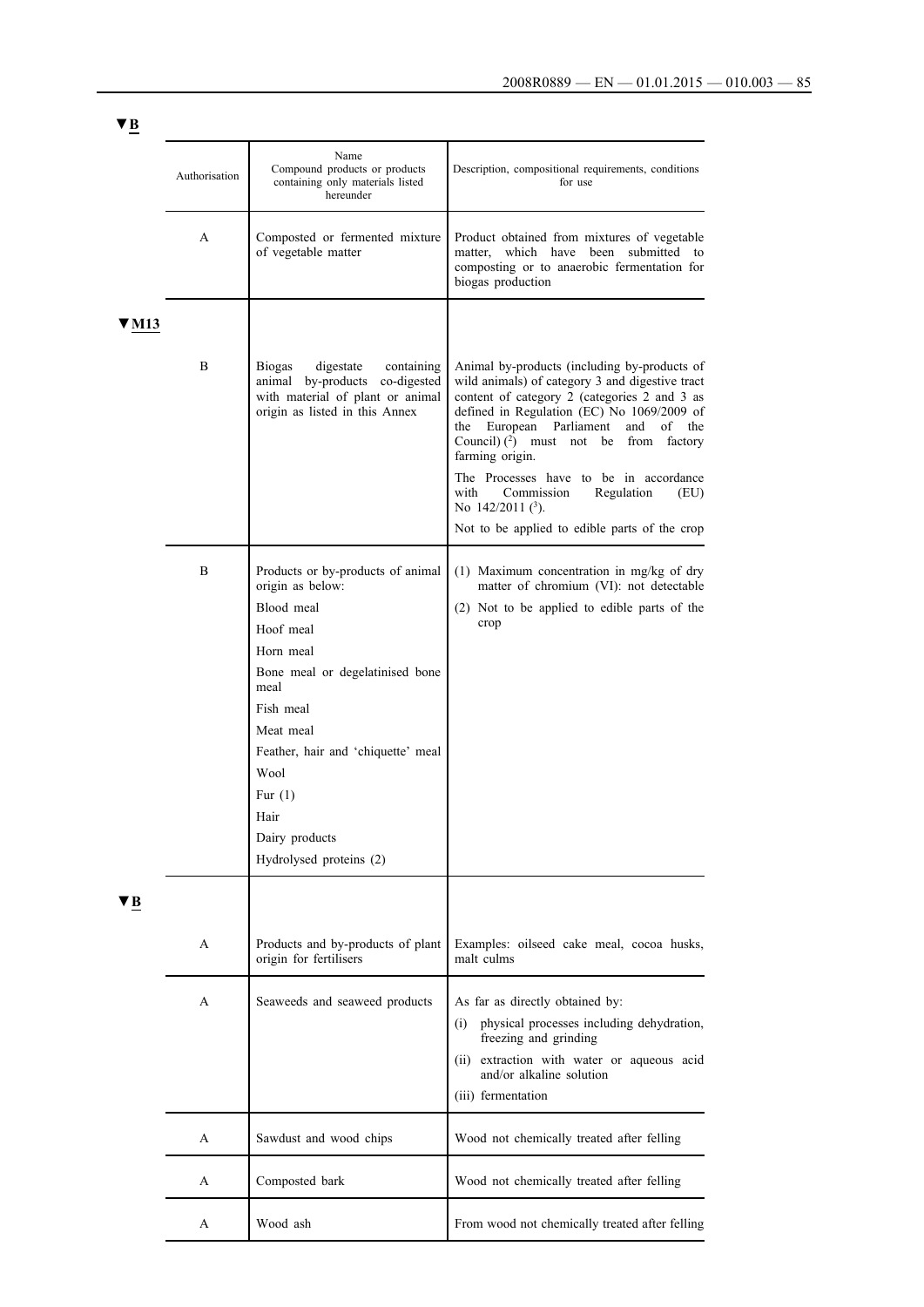| Authorisation | Name<br>Compound products or products<br>containing only materials listed<br>hereunder                               | Description, compositional requirements, conditions<br>for use                                                                                                                                                |
|---------------|----------------------------------------------------------------------------------------------------------------------|---------------------------------------------------------------------------------------------------------------------------------------------------------------------------------------------------------------|
| A             | Soft ground rock phosphate                                                                                           | Product as specified in point 7 of Annex IA.2.<br>to Regulation (EC) No 2003/2003 of the<br>European Parliament and of the Council (1)<br>relating to fertilisers, 7<br>Cadmium content less than or equal to |
|               |                                                                                                                      | 90 mg/kg of $P_2O_5$                                                                                                                                                                                          |
| A             | Aluminium-calcium phosphate                                                                                          | Product as specified in point 6 of Annex IA.2.<br>of Regulation 2003/2003,<br>Cadmium content less than or equal to<br>90 mg/kg of $P_2O_5$                                                                   |
|               |                                                                                                                      | Use limited to basic soils ( $pH > 7.5$ )                                                                                                                                                                     |
| A             | Basic slag                                                                                                           | Products as specified in point 1 of Annex<br>IA.2. of Regulation 2003/2003                                                                                                                                    |
| A             | Crude potassium salt or kainit                                                                                       | Products as specified in point 1 of Annex<br>IA.3. of Regulation 2003/2003                                                                                                                                    |
| A             | Potassium<br>sulphate,<br>possibly<br>containing magnesium salt                                                      | Product obtained from crude potassium salt by<br>a physical extraction process,<br>containing<br>possibly also magnesium salts                                                                                |
| A             | Stillage and stillage extract                                                                                        | Ammonium stillage excluded                                                                                                                                                                                    |
| A             | Calcium carbonate<br>(chalk, marl, ground limestone,<br><b>Breton</b><br>ameliorant.<br>(maerl),<br>phosphate chalk) | Only of natural origin                                                                                                                                                                                        |
| A             | calcium<br>Magnesium<br>and<br>carbonate                                                                             | Only of natural origin<br>e.g. magnesian chalk, ground magnesium,<br>limestone                                                                                                                                |
| A             | Magnesium sulphate (kieserite)                                                                                       | Only of natural origin                                                                                                                                                                                        |
| A             | Calcium chloride solution                                                                                            | Foliar treatment of apple trees, after identifi-<br>cation of deficit of calcium                                                                                                                              |
| A             | Calcium sulphate (gypsum)                                                                                            | Products as specified in point 1 of Annex ID.<br>of Regulation 2003/2003<br>Only of natural origin                                                                                                            |
| A             | Industrial<br>lime<br>from<br>sugar<br>production                                                                    | By-product of sugar production from sugar<br>beet                                                                                                                                                             |
| A             | Industrial lime from vacuum salt<br>production                                                                       | By-product of the vacuum salt production<br>from brine found in mountains                                                                                                                                     |
| A             | Elemental sulphur                                                                                                    | Products as specified in Annex ID.3 of Regu-<br>lation 2003/2003                                                                                                                                              |
| A             | Trace elements                                                                                                       | Inorganic micronutrients listed in part E of<br>Annex I to Regulation 2003/2003                                                                                                                               |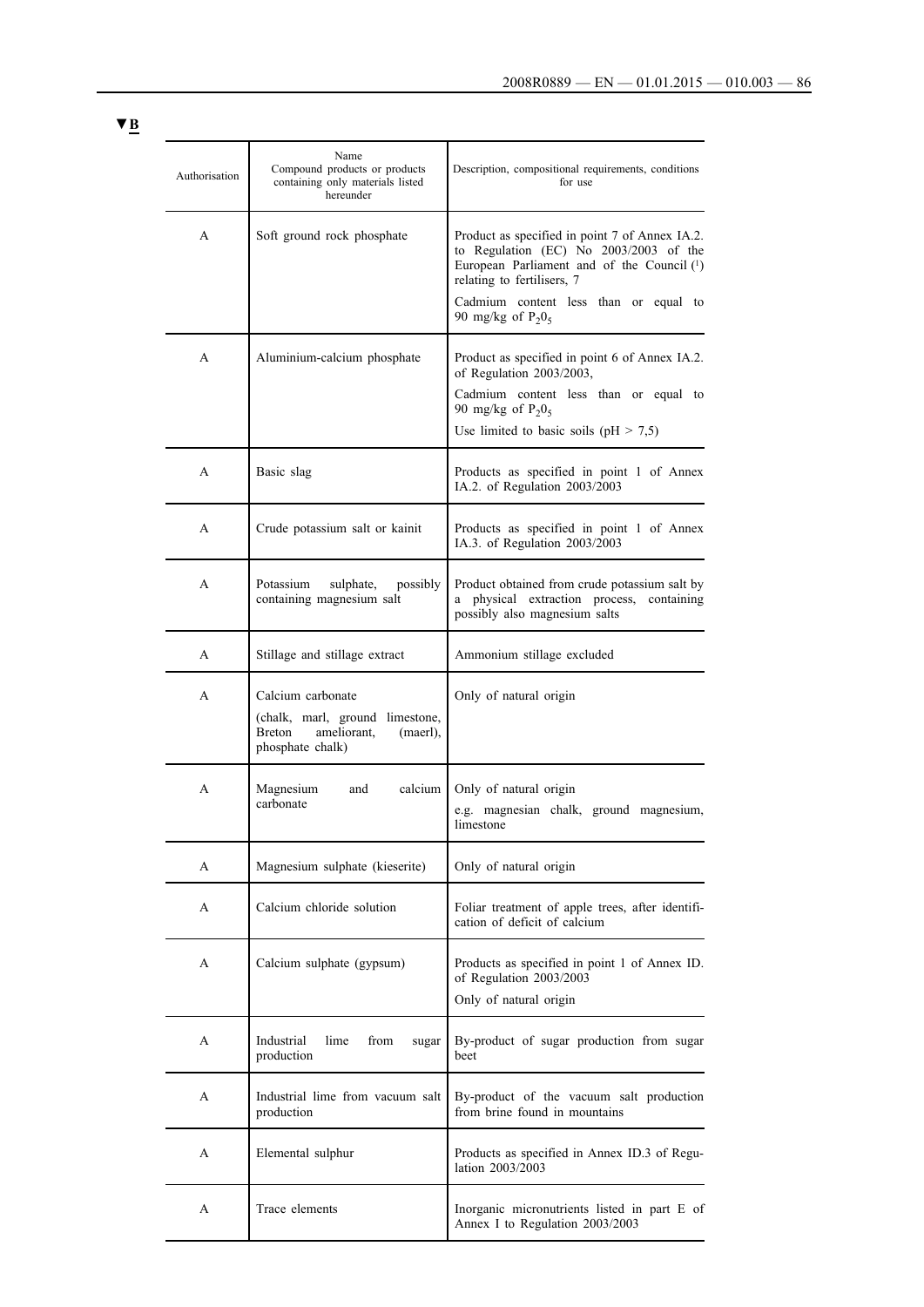| Authorisation | Name<br>Compound products or products<br>containing only materials listed<br>hereunder                                    | Description, compositional requirements, conditions<br>for use                                                                                                                                                                                                                                                                                                                                                                                                                                                                                                                                  |
|---------------|---------------------------------------------------------------------------------------------------------------------------|-------------------------------------------------------------------------------------------------------------------------------------------------------------------------------------------------------------------------------------------------------------------------------------------------------------------------------------------------------------------------------------------------------------------------------------------------------------------------------------------------------------------------------------------------------------------------------------------------|
| A             | Sodium chloride                                                                                                           | Only mined salt                                                                                                                                                                                                                                                                                                                                                                                                                                                                                                                                                                                 |
| $\mathsf{A}$  | Stone meal and clays                                                                                                      |                                                                                                                                                                                                                                                                                                                                                                                                                                                                                                                                                                                                 |
|               |                                                                                                                           |                                                                                                                                                                                                                                                                                                                                                                                                                                                                                                                                                                                                 |
| B             | Leonardite (Raw organic sediment<br>rich in humic acids)                                                                  | Only if obtained as a by-product of mining<br>activities                                                                                                                                                                                                                                                                                                                                                                                                                                                                                                                                        |
| B             | Chitin (Polysaccharide obtained<br>from the shell of crustaceans)                                                         | Only if obtained from sustainable fisheries, as<br>defined<br>in<br>Article<br>3(e)<br>of<br>Council<br>Regulation (EC) No $2371/2002$ (4) or organic<br>aquaculture                                                                                                                                                                                                                                                                                                                                                                                                                            |
| B             | Organic rich sediment from fresh<br>bodies<br>under<br>water<br>formed<br>exclusion<br>of<br>oxygen<br>(e.g.<br>sapropel) | Only organic sediments that are by-products<br>of fresh water<br>body management<br><sub>or</sub><br>extracted from former freshwater areas<br>When applicable, extraction should be done in<br>a way to cause minimal impact on the aquatic<br>system<br>Only sediments derived from sources free<br>from contaminations of pesticides, persistent<br>organic pollutants and petrol like substances<br>Maximum concentrations in mg/kg of dry<br>matter:<br>cadmium: 0,7; copper: 70; nickel: 25; lead:<br>45; zinc: 200; mercury: 0,4; chromium<br>(total): 70; chromium (VI): not detectable |
|               |                                                                                                                           |                                                                                                                                                                                                                                                                                                                                                                                                                                                                                                                                                                                                 |

(1) OJ L 304, 21.11.2003, p. 1.

- **►M13** (2) Regulation (EC) No 1069/2009 of the European Parliament and of the Council of 21 October 2009 laying down health rules as regards animal by-products and derived products not intended for human consumption and repealing Regulation (EC) No 1774/2002 (Animal by-products Regulation) (OJ L 300, 14.11.2009, p. 1).
- (3) Commission Regulation (EU) No 142/2011 of 25 February 2011 implementing Regulation (EC) No 1069/ 2009 of the European Parliament and of the Council laying down health rules as regards animal by-products and derived products not intended for human consumption and implementing Council Directive 97/78/EC as regards certain samples and items exempt from veterinary checks at the border under that Directive (OJ L 54, 26.2.2011, p. 1). ◄

**►M13** (4) Council Regulation (EC) No 2371/2002 of 20 December 2002 on the conservation and sustainable exploitation of fisheries resources under the Common Fisheries Policy (OJ L 358, 31.12.2012, p. 59). ◄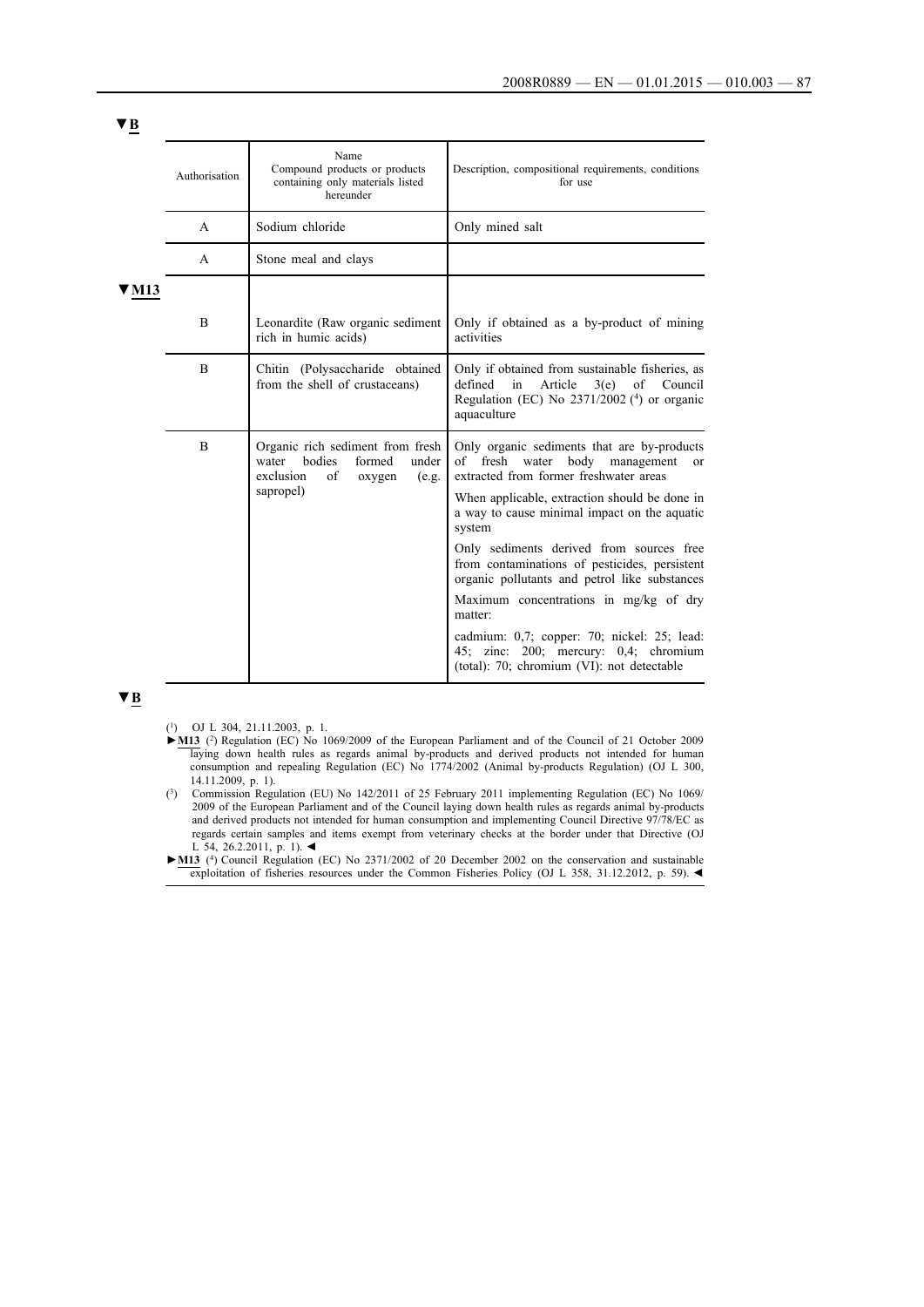## *ANNEX II*

## **Pesticides — plant protection products referred to in Article 5(1)**

*Note:*

A: authorised under Regulation (EEC) No 2092/91 and carried over by Article 16(3)(c) of Regulation (EC) No 834/2007

B: authorised under Regulation (EC) No 834/2007

## **▼M13**

#### 1. **Substances of crop or animal origin**

| Authorisation  | Name                                                                       | Description, compositional requirement, conditions<br>for use                                                                                                                                 |
|----------------|----------------------------------------------------------------------------|-----------------------------------------------------------------------------------------------------------------------------------------------------------------------------------------------|
| A              | Azadirachtin<br>extracted<br>from<br><i>Azadirachta indica</i> (Neem tree) | Insecticide                                                                                                                                                                                   |
| $\mathsf{A}$   | <b>Beeswax</b>                                                             | Pruning agent                                                                                                                                                                                 |
| $\overline{B}$ | Hydrolysed<br>excluding<br>proteins<br>gelatine                            | Attractant, only in authorised applications in<br>combination with other appropriate products<br>of this list                                                                                 |
| $\mathsf{A}$   | Lecithin                                                                   | Fungicide                                                                                                                                                                                     |
| <sub>R</sub>   | Plant oils                                                                 | Insecticide, acaricide, fungicide, bactericide<br>and sprout inhibitor.<br>Products as specified in the Annex to<br>Commission Implementing Regulation (EU)<br>No $540/2011$ ( <sup>1</sup> ) |
| $\mathsf{A}$   | Pyrethrins extracted from Chry-<br>santhemum cinerariaefolium              | Insecticide                                                                                                                                                                                   |
| $\mathsf{A}$   | Quassia extracted from <i>Quassia</i><br>amara                             | Insecticide, repellent                                                                                                                                                                        |

(1) Commission Implementing Regulation (EU) No 540/2011 of 25 May 2011 implementing Regulation (EC) No 1107/2009 of the European Parliament and of the Council as regards the list of approved active substances (OJ L 153, 11.6.2011, p. 1).

#### 2. **Micro-organisms used for biological pest and disease control**

| Authorisation | Name            | Description, compositional requirement, conditions<br>for use                                                  |
|---------------|-----------------|----------------------------------------------------------------------------------------------------------------|
| A             | Micro-organisms | Products as specified in the Annex to Imple-<br>menting Regulation (EU) No 540/2011 and<br>not from GMO origin |

# **▼B**

## 3. **Substances produced by micro-organisms**

| Authorisation | Name     | Description, compositional requirement, conditions<br>for use                                                                                    |
|---------------|----------|--------------------------------------------------------------------------------------------------------------------------------------------------|
| A             | Spinosad | Insecticide<br>Only where measures are taken to minimize<br>the risk to key parasitoids and to minimize the<br>risk of development of resistance |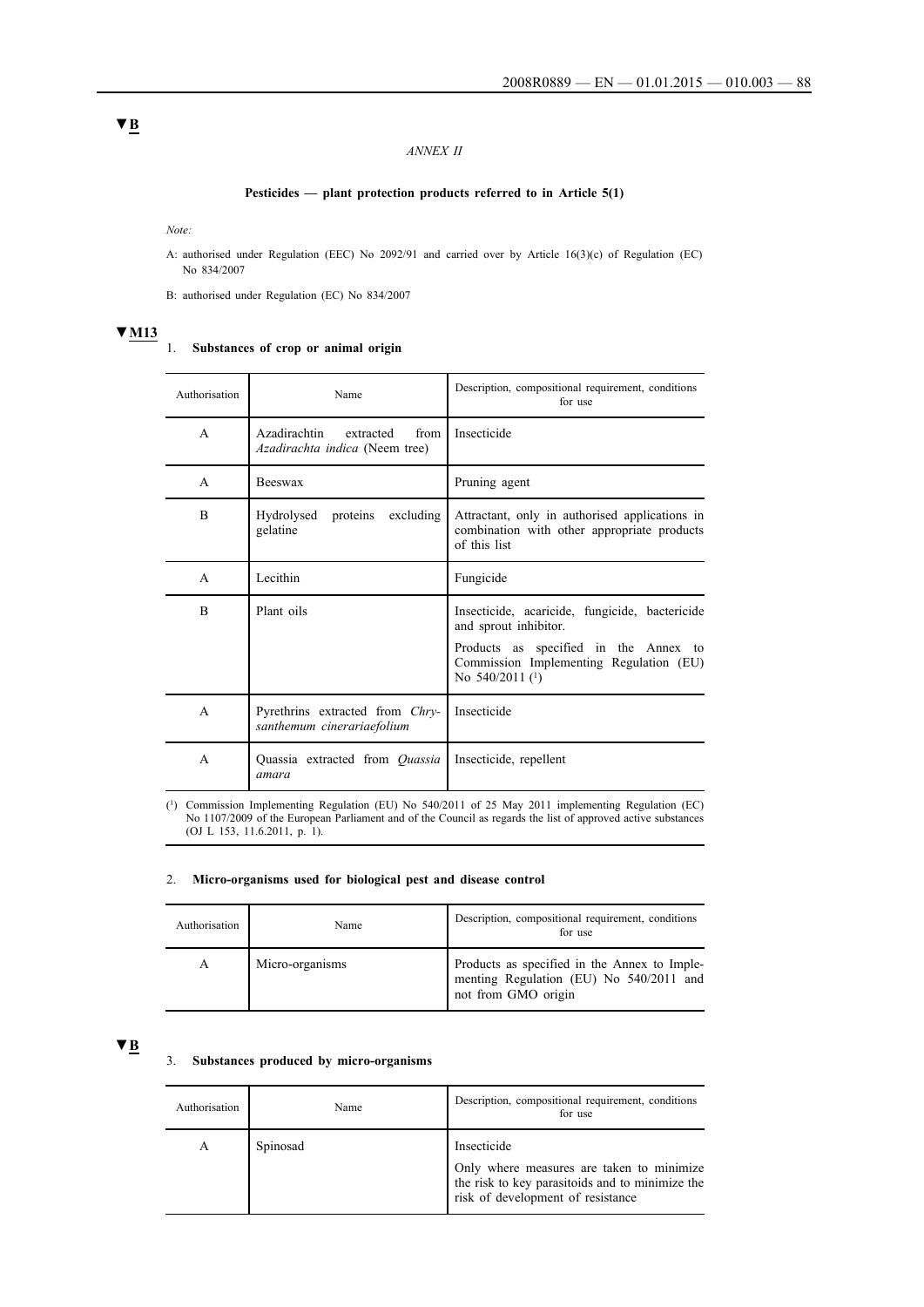# **▼M13**

## 4. **Substances to be used in traps and/or dispensers**

| Authorisation | Name                                                    | Description, compositional requirement, conditions<br>for use                                                                 |
|---------------|---------------------------------------------------------|-------------------------------------------------------------------------------------------------------------------------------|
| A             | Pheromones                                              | Attractant, sexual behaviour disrupter; only in<br>traps and dispensers.                                                      |
|               |                                                         | Products as specified in the Annex to Imple-<br>menting Regulation (EU) No 540/2011<br>(numbers 255, 258 and 259)             |
| $\mathsf{A}$  | Pyrethroids (only deltamethrin or<br>lambdacyhalothrin) | Insecticide; only in traps with specific<br>attractants; only against <i>Bactrocera oleae</i><br>and Ceratitis capitata Wied. |

# **▼B**

# 5. **Preparations to be surface-spread between cultivated plants**

| Authorisation | Name                                                           | Description, compositional requirement, conditions<br>for use |
|---------------|----------------------------------------------------------------|---------------------------------------------------------------|
| A             | Ferric phosphate (iron (III) ortho- Molluscicide<br>phosphate) |                                                               |

## **▼M13**

#### 6. **Other substances from traditional use in organic farming**

| Authorisation | Name                                                                                                                                                  | Description, compositional requirement, conditions<br>for use                                                                                                                                                                                                                                                                                                                                                                                          |
|---------------|-------------------------------------------------------------------------------------------------------------------------------------------------------|--------------------------------------------------------------------------------------------------------------------------------------------------------------------------------------------------------------------------------------------------------------------------------------------------------------------------------------------------------------------------------------------------------------------------------------------------------|
| B             | Copper compounds in the form<br>of: copper hydroxide, copper<br>oxychloride,<br>oxide.<br>copper<br>Bordeaux mixture, and tribasic<br>copper sulphate | Only uses as bactericide and fungicide up to<br>6 kg copper per ha per year.<br>For perennial crops, Member States may, by<br>derogation from the first paragraph, provide<br>that the 6 kg copper limit can be exceeded<br>in a given year provided that the average<br>quantity actually used over a 5-year period<br>consisting of that year and of the four<br>preceding years does not exceed 6 kg.<br>Risk mitigation measures shall be taken to |
|               |                                                                                                                                                       | protect water and non-target organisms such<br>as buffer zones.<br>Products as specified in the Annex to Imple-                                                                                                                                                                                                                                                                                                                                        |
|               |                                                                                                                                                       | menting Regulation (EU) No 540/2011<br>(number 277)                                                                                                                                                                                                                                                                                                                                                                                                    |
| A             | Ethylene                                                                                                                                              | Degreening bananas, kiwis and<br>kakis:<br>degreening of citrus fruit only as part of a<br>strategy for the prevention of fruit fly<br>damage in citrus; flower induction<br>- of<br>pineapple; sprouting inhibition in potatoes<br>and onions.                                                                                                                                                                                                        |
|               |                                                                                                                                                       | Only indoor uses as plant growth regulator<br>may be authorised. Authorisations shall be<br>limited to professional users.                                                                                                                                                                                                                                                                                                                             |
| A             | Fatty acid potassium salt (soft)<br>soap)                                                                                                             | Insecticide                                                                                                                                                                                                                                                                                                                                                                                                                                            |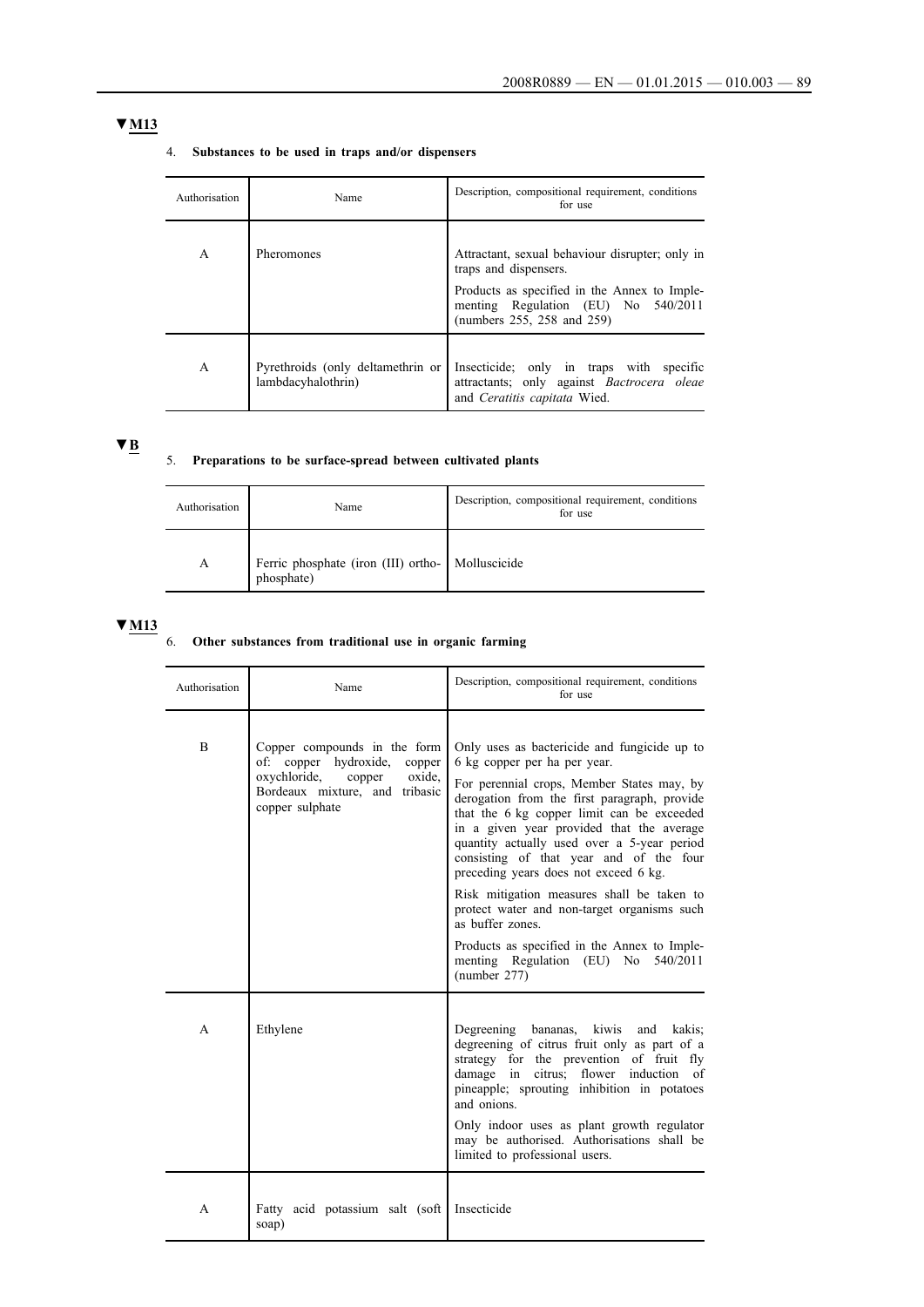# **▼M13**

| Authorisation | Name                                                       | Description, compositional requirement, conditions<br>for use                                                                                                                                                            |
|---------------|------------------------------------------------------------|--------------------------------------------------------------------------------------------------------------------------------------------------------------------------------------------------------------------------|
| A             | sulphur<br>(calcium)<br>Lime<br>poly-<br>sulphide)         | Fungicide                                                                                                                                                                                                                |
| $\mathsf{A}$  | Paraffin oil                                               | Insecticide, acaricide<br>Products as specified in the Annex to Imple-<br>menting Regulation (EU) No 540/2011<br>(numbers $294$ and $295$ )                                                                              |
| A             | Quartz sand                                                | Repellent                                                                                                                                                                                                                |
| A             | Sulphur                                                    | Fungicide, acaricide                                                                                                                                                                                                     |
| B             | Repellents by smell of animal or<br>plant origin/sheep fat | Repellent<br>Only on non-edible parts of the crop and<br>where crop material is not ingested by sheep<br>or goats<br>Products as specified in the Annex to Imple-<br>menting Regulation (EU) No 540/2011<br>(number 249) |

## 7. **Other substances**

| Authorisation | Name                                                        | Description, compositional requirement, conditions<br>for use                                                                                                                            |
|---------------|-------------------------------------------------------------|------------------------------------------------------------------------------------------------------------------------------------------------------------------------------------------|
| B             | Aluminium silicate (Kaolin)                                 | Repellent                                                                                                                                                                                |
| A             | Calcium hydroxide                                           | Fungicide only in fruit trees, including<br>nurseries, to control Nectria galligena                                                                                                      |
| B             | Laminarin                                                   | Elicitor of crop's self defence mechanisms<br>Kelp shall be either grown organically in<br>accordance with Article 6d or harvested in a<br>sustainable way in accordance with Article 6c |
| B             | Potassium hydrogen carbonate<br>(aka potassium bicarbonate) | Fungicide and insecticide                                                                                                                                                                |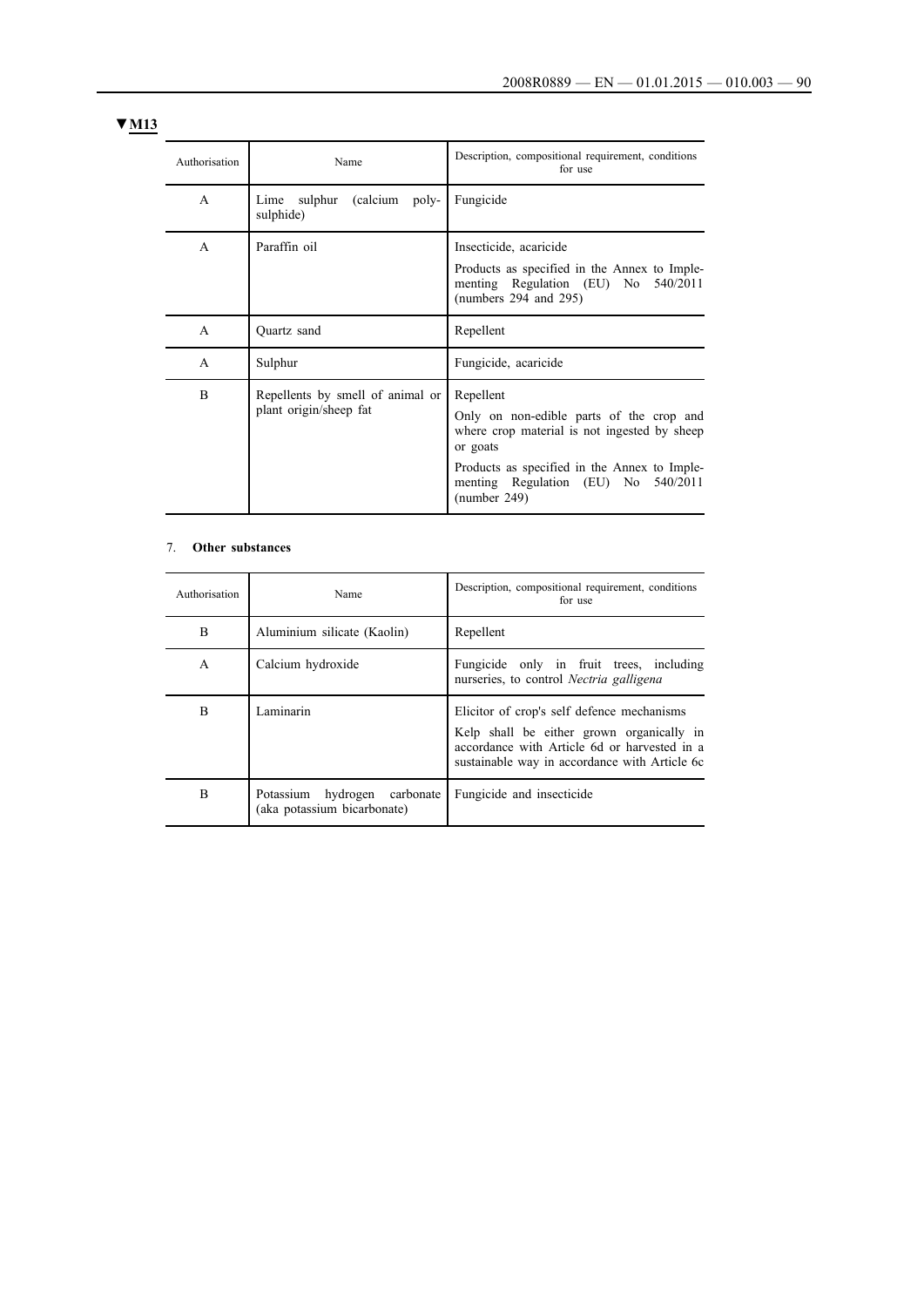## *ANNEX III*

#### **Minimum surface areas indoors and outdoors and other characteristics of housing in the different species and types of production referred to in Article 10(4)**

|                                              |                                 | Indoors area<br>(net area available to animals)                                    | Outdoors area<br>(exercise area, excluding<br>pasturage) |
|----------------------------------------------|---------------------------------|------------------------------------------------------------------------------------|----------------------------------------------------------|
|                                              | Live weight<br>minimum (kg)     | $M^2$ /head                                                                        | $M^2$ /head                                              |
| Breeding and fattening<br>bovine and equidae | up to 100                       | 1,5                                                                                | 1,1                                                      |
|                                              | up to 200                       | 2,5                                                                                | 1,9                                                      |
|                                              | up to 350                       | 4,0                                                                                | 3                                                        |
|                                              | over 350                        | 5 with a minimum of<br>$1 \text{ m}^2/100 \text{ kg}$                              | 3,7 with a minimum of<br>$0,75$ m <sup>2</sup> /100 kg   |
| Dairy cows                                   |                                 | 6                                                                                  | 4,5                                                      |
| Bulls for breeding                           |                                 | 10                                                                                 | 30                                                       |
| Sheep and goats                              |                                 | 1,5 sheep/goat                                                                     | 2,5                                                      |
|                                              |                                 | 0,35 lamb/kid                                                                      | 0, 5                                                     |
| Farrowing sows with<br>piglets up to 40 days |                                 | $7,5$ sow                                                                          | 2,5                                                      |
| Fattening pigs                               | up to 50                        | 0,8                                                                                | 0,6                                                      |
|                                              | up to 85                        | 1,1                                                                                | 0,8                                                      |
|                                              | up to 110                       | 1,3                                                                                | $\mathbf{1}$                                             |
|                                              | Over $110$ kg                   | 1,5                                                                                | 1,2                                                      |
| Piglets                                      | over 40 days and<br>up to 30 kg | 0,6                                                                                | 0,4                                                      |
| Brood pigs                                   |                                 | 2,5 female                                                                         | 1,9                                                      |
|                                              |                                 | 6 male<br>If pens are used for<br>natural service:<br>$10 \text{ m}^2\text{/boar}$ | 8,0                                                      |

## 1. **Bovines, equidae, ovine, caprine and porcine**

**▼B**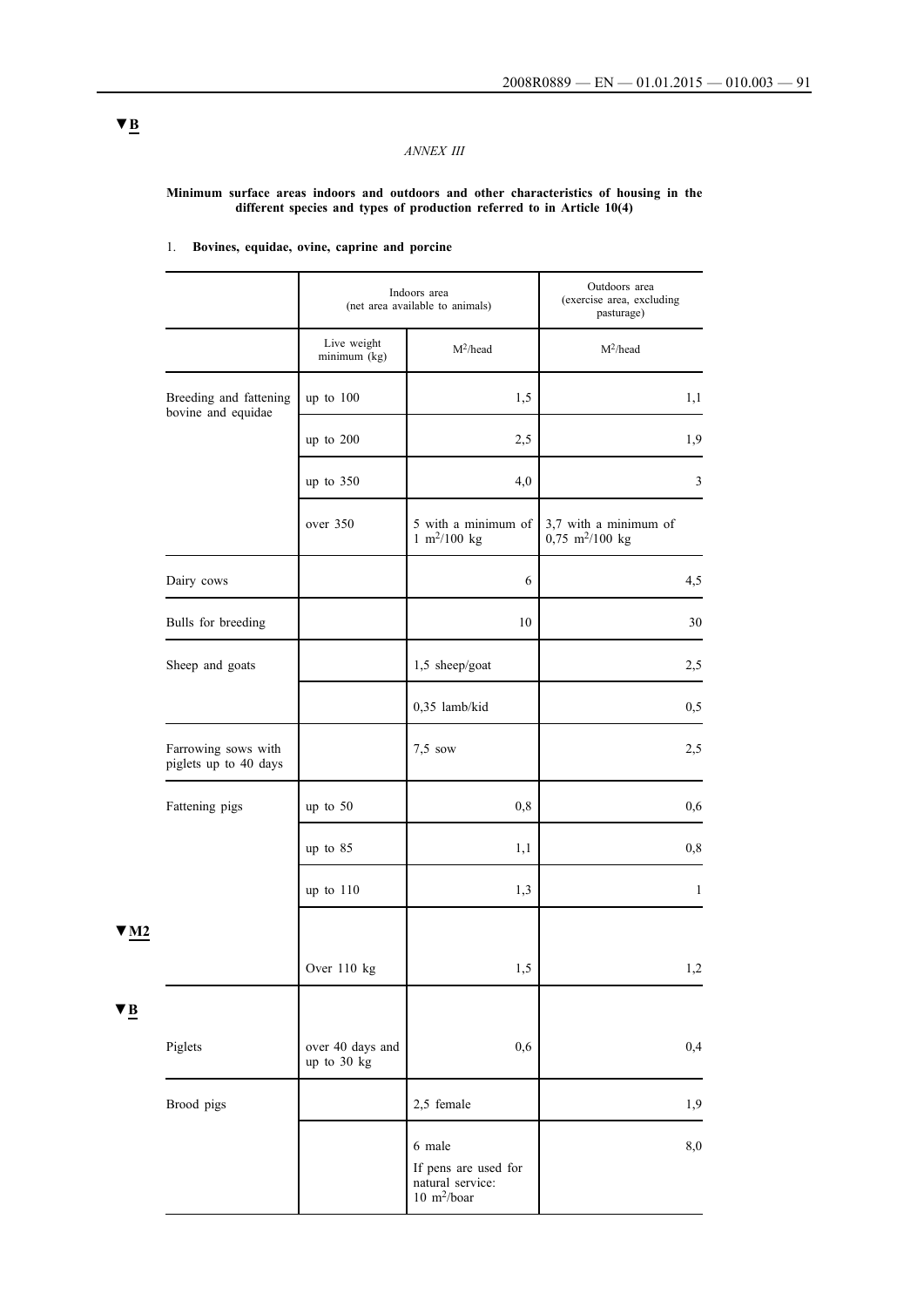## 2. **Poultry**

|                                                  |                                                                                             | Indoors area<br>(net area available to animals) | Outdoors area<br>$(m2$ of area available in                                                     |                                                                                                                                                               |  |
|--------------------------------------------------|---------------------------------------------------------------------------------------------|-------------------------------------------------|-------------------------------------------------------------------------------------------------|---------------------------------------------------------------------------------------------------------------------------------------------------------------|--|
|                                                  | No animals/ $m2$                                                                            | cm perch/animal                                 | nest                                                                                            | rotation/head)                                                                                                                                                |  |
| Laying hens                                      | 6                                                                                           | 18                                              | laying hens<br>7<br>per nest or in<br>of<br>case<br>common<br>nest<br>120 cm <sup>2</sup> /bird | 4, provided that the limit of<br>170 kg of N/ha/year is not<br>exceeded                                                                                       |  |
| Fattening<br>poultry<br>(in<br>fixed<br>housing) | 10<br>with<br>a<br>of<br>maximum<br>21 kg live-<br>weight/ $m2$                             | 20 (for guinea<br>fowl only)                    |                                                                                                 | 4 broilers and guinea fowl<br>4.5 ducks<br>10 turkey<br>15 geese<br>In all the species mentioned<br>above the limit of 170 kg of<br>N/ha/year is not exceeded |  |
| Fattening<br>poultry<br>in<br>mobile<br>housing  | 16(1)<br>in mobile<br>poultry<br>houses with a<br>maximum of<br>30 kg live-<br>weight/ $m2$ |                                                 |                                                                                                 | 2,5, provided that the limit of<br>170 kg of N/ha/year is not<br>exceeded                                                                                     |  |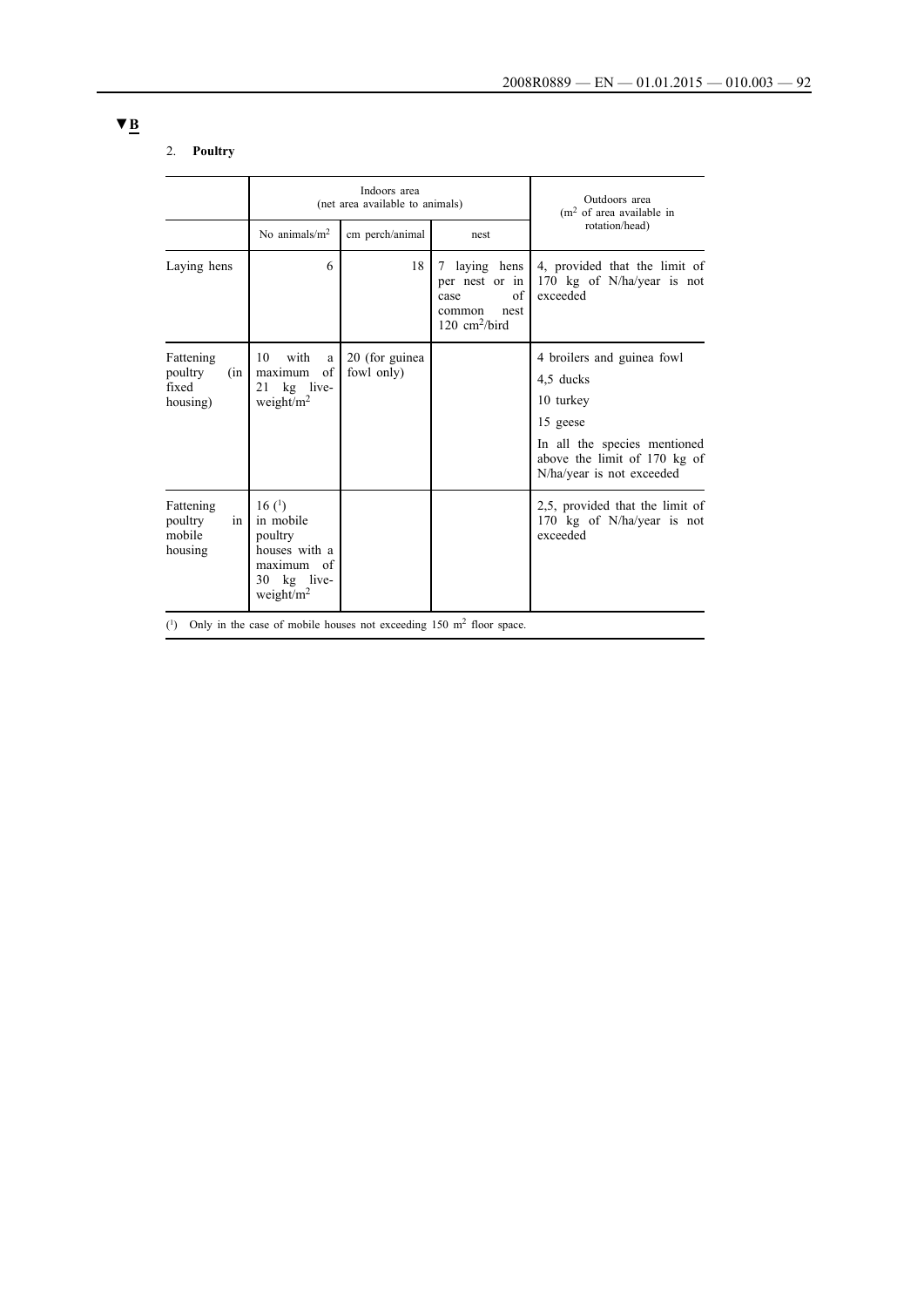# *ANNEX IV*

# **Maximum number of animals per hectare referred to in Article 15 (2)**

| Class or species                                             | Maximum number of animals per ha<br>equivalent to 170 kg N/ha/year |
|--------------------------------------------------------------|--------------------------------------------------------------------|
| Equines over six months old                                  | $\overline{2}$                                                     |
| Calves for fattening                                         | 5                                                                  |
| Other bovine animals less than one year old                  | 5                                                                  |
| Male bovine animals from one to less than two<br>years old   | 3,3                                                                |
| Female bovine animals from one to less than<br>two years old | 3,3                                                                |
| Male bovine animals two years old or over                    | $\overline{2}$                                                     |
| Breeding heifers                                             | 2,5                                                                |
| Heifers for fattening                                        | 2,5                                                                |
| Dairy cows                                                   | $\overline{2}$                                                     |
| Cull dairy cows                                              | 2                                                                  |
| Other cows                                                   | 2,5                                                                |
| Female breeding rabbits                                      | 100                                                                |
| Ewes                                                         | 13,3                                                               |
| Goats                                                        | 13,3                                                               |
| Piglets                                                      | 74                                                                 |
| Breeding sows                                                | 6,5                                                                |
| Pigs for fattening                                           | 14                                                                 |
| Other pigs                                                   | 14                                                                 |
| Table chickens                                               | 580                                                                |
| Laying hens                                                  | 230                                                                |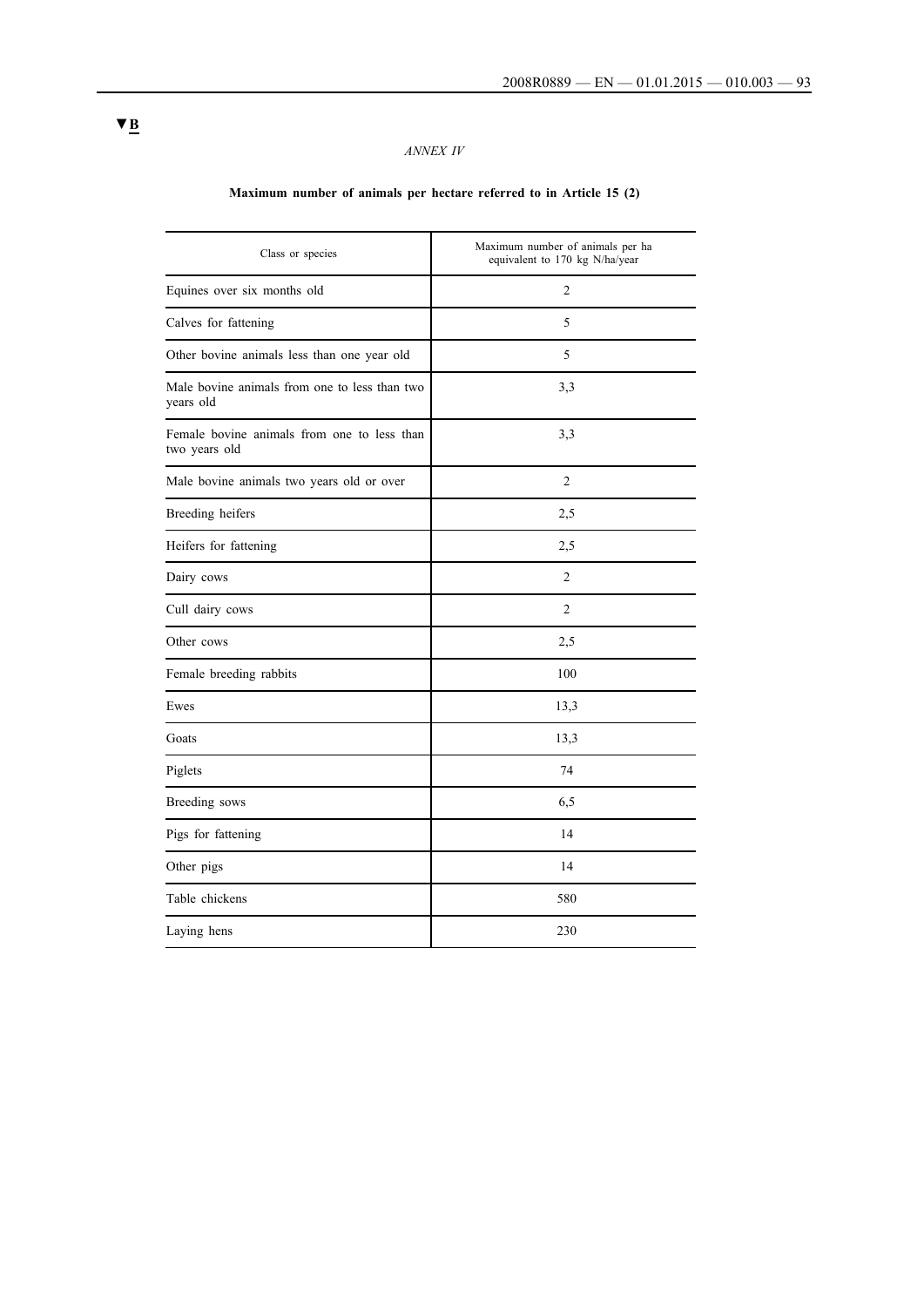## *ANNEX V*

#### **Feed materials as referred to in Article 22(d), Article 24(2) and Article 25m(1)**

## **▼M13**

1. FEED MATERIALS OF MINERAL ORIGIN

| A            | Calcareous marine shells             |
|--------------|--------------------------------------|
| A            | Maerl                                |
| A            | Lithotamn                            |
| A            | Calcium gluconate                    |
| $\mathsf{A}$ | Calcium carbonate                    |
| A            | Defluorinated monocalciumphosphate   |
| A            | Defluorinated dicalciumphosphate     |
| A            | Magnesium oxide (anhydrous magnesia) |
| A            | Magnesium sulphate                   |
| A            | Magnesium chloride                   |
| A            | Magnesium carbonate                  |
| A            | Calcium magnesium phosphate          |
| A            | Magnesium phosphate                  |
| A            | Monosodium phosphate                 |
| A            | Calcium sodium phosphate             |
| A            | Sodium chloride                      |
| A            | Sodium bicarbonate                   |
| A            | Sodium carbonate                     |
| A            | Sodium sulphate                      |
| A            | Potassium chloride                   |

# **▼M8**

# 2. OTHER FEED MATERIALS

Fermentation (by-)products from microorganisms the cells of which have been inactivated or killed:

| Saccharomyces cerevisiae      |  |
|-------------------------------|--|
| Saccharomyces carlsbergiensis |  |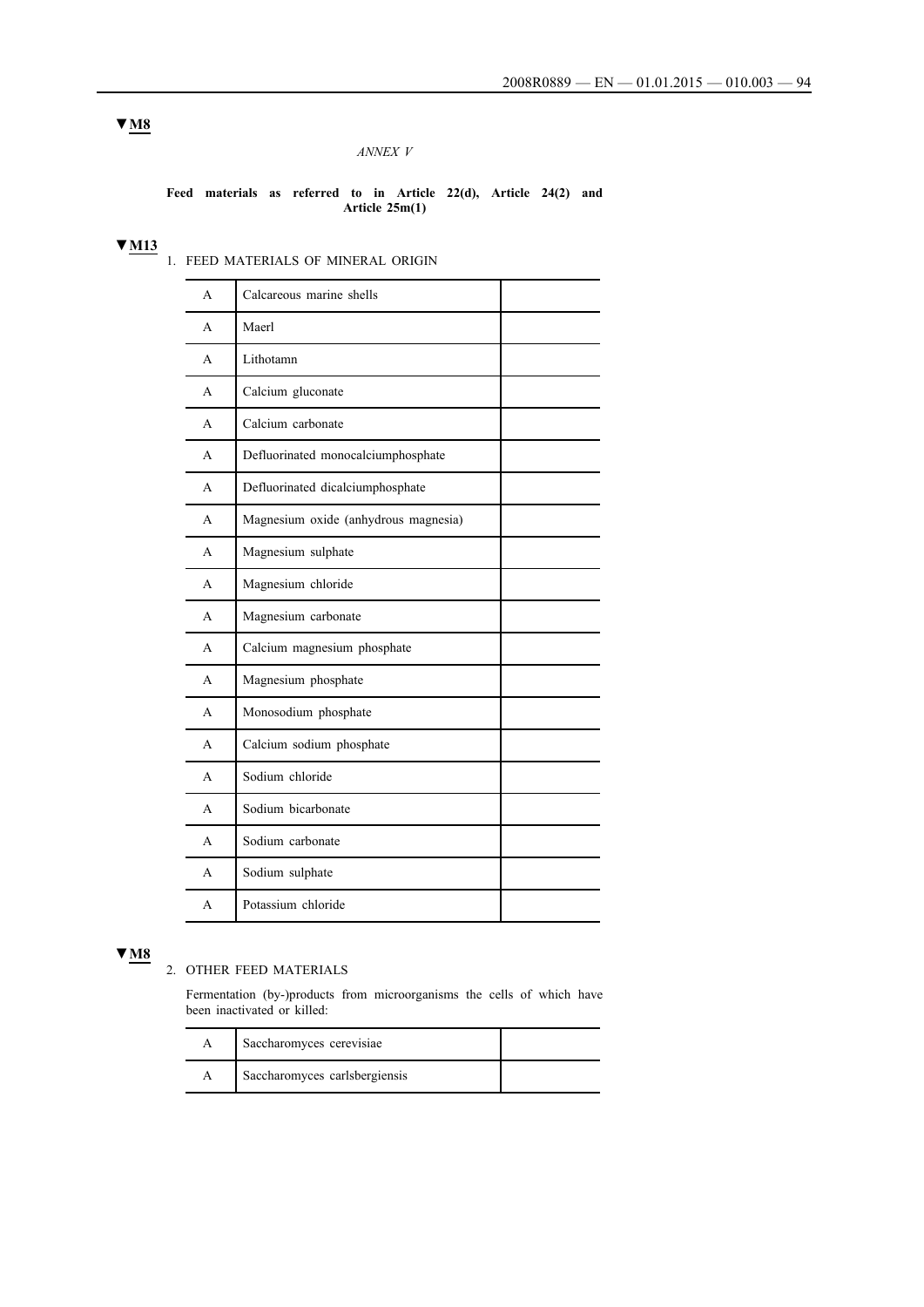## *ANNEX VI*

#### **Feed additives used in animal nutrition referred to in Article 22(g), Article 24(2) and Article 25m(2)**

Feed additives listed in this Annex must be approved under Regulation (EC) No 1831/2003 of the European Parliament and of the Council (1).

## 1. TECHNOLOGICAL ADDITIVES

(a) *Preservatives*

| Authorisation | ID numbers  |       | Substance      | Description, conditions for use |
|---------------|-------------|-------|----------------|---------------------------------|
| A             | E 200<br>1a |       | Sorbic acid    |                                 |
| A             | E 236<br>1a |       | Formic acid    |                                 |
| B             | E 237<br>1a |       | Sodium formate |                                 |
| $\mathbf{A}$  | E 260<br>1a |       | Acetic acid    |                                 |
| A             | 1a          | E 270 | Lactic acid    |                                 |
| A             | E 280<br>1a |       | Propionic acid |                                 |
| A             | E 330<br>1a |       | Citric acid    |                                 |

(b) *Antioxidants*

| Authorisation | ID number |       | Substance                                  | Description, conditions for use |
|---------------|-----------|-------|--------------------------------------------|---------------------------------|
|               | 1b        | E 306 | Tocopherol-rich extracts of attural origin |                                 |

(c) *Emulsifying and stabilising agents, thickeners and gelling agents*

| Authorisation | ID numbers |       | Substance | Description, conditions for use                                                              |
|---------------|------------|-------|-----------|----------------------------------------------------------------------------------------------|
| А             |            | E 322 | Lecithin  | Only if derived from organic<br>raw material<br>Use restricted to aquaculture<br>animal feed |

#### (d) *Binders, anti-caking agents and coagulants*

| Authorisation | ID number |        | Substance                                       | Description, conditions for use                                                      |  |  |
|---------------|-----------|--------|-------------------------------------------------|--------------------------------------------------------------------------------------|--|--|
| B             |           | E 535  | Sodium ferrocyanide                             | dose<br>Maximum<br>- of<br>rate<br>20 mg/kg NaCl calculated as<br>ferrocyanide anion |  |  |
| A             |           | E 551b | Colloidal silica                                |                                                                                      |  |  |
| A             |           | E 551c | Kieselgur<br>(diatomaceous)<br>earth, purified) |                                                                                      |  |  |
| $\mathsf{A}$  | 1         | E 558  | Bentonite-montmorillonite                       |                                                                                      |  |  |
| A             |           | E 559  | free of<br>clays,<br>Kaolinitic<br>asbestos     |                                                                                      |  |  |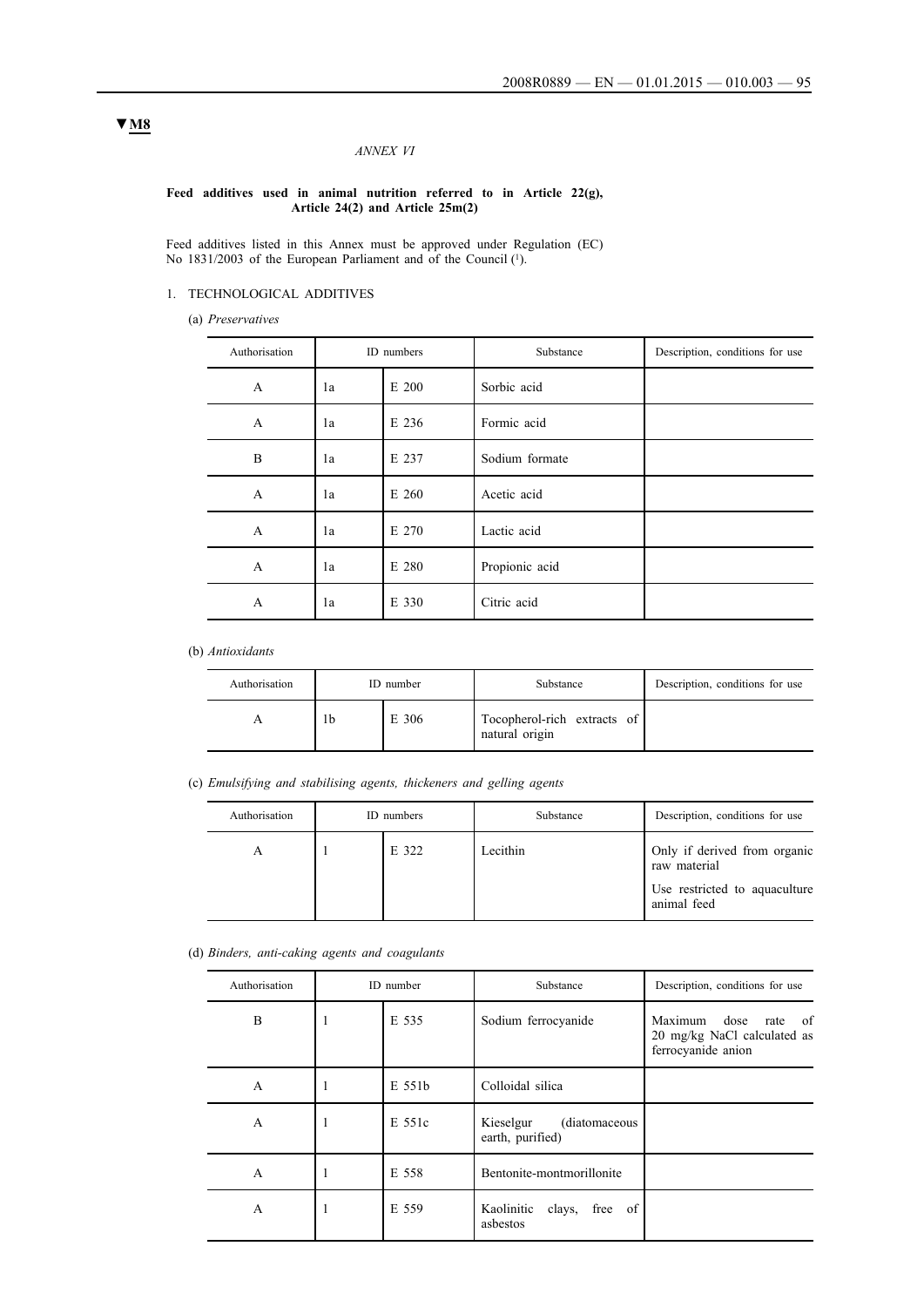|        | Authorisation |              | ID number | Substance                                              | Description, conditions for use |
|--------|---------------|--------------|-----------|--------------------------------------------------------|---------------------------------|
|        | $\mathbf{A}$  | $\mathbf{1}$ | E 560     | Natural mixtures of stearites<br>and chlorite          |                                 |
|        | $\mathbf{A}$  | 1            | E 561     | Vermiculite                                            |                                 |
|        | $\mathbf{A}$  | $\mathbf{1}$ | E 562     | Sepiolite                                              |                                 |
|        | $\mathbf{B}$  | 1            | E 566     | Natrolite-Phonolite                                    |                                 |
| 7 MH 3 |               |              |           |                                                        |                                 |
|        | B             | $\mathbf{1}$ | 1g568     | Clinoptilolite of sedimentary<br>origin, [All species] |                                 |
| 'N8    |               |              |           |                                                        |                                 |
|        | $\mathbf{A}$  | -1           | E 599     | Perlite                                                |                                 |

# (e) *Silage additives*

| Authorisation | ID number | Substance                      | Description, conditions for use                                                                                   |
|---------------|-----------|--------------------------------|-------------------------------------------------------------------------------------------------------------------|
|               | 1k        | Enzymes,<br>yeasts<br>bacteria | and   Use restricted to production of silage<br>when weather conditions do not allow<br>for adequate fermentation |

## 2. SENSORY ADDITIVES

| Authorisation |    | ID number | Substance            | Description, conditions for use             |  |  |
|---------------|----|-----------|----------------------|---------------------------------------------|--|--|
|               | 2b |           | Flavouring compounds | Only extracts from agricultural<br>products |  |  |

## 3. NUTRITIONAL ADDITIVES

(a) *Vitamins*

| Authorisation |    | ID number | Substance                | Description, conditions for use                                                                                                                                                                                                                                                                                                                                                                                                                                                                                                                                                                                                            |
|---------------|----|-----------|--------------------------|--------------------------------------------------------------------------------------------------------------------------------------------------------------------------------------------------------------------------------------------------------------------------------------------------------------------------------------------------------------------------------------------------------------------------------------------------------------------------------------------------------------------------------------------------------------------------------------------------------------------------------------------|
| A             | 3a |           | Vitamins and provitamins | Derived<br>agricultural<br>from<br>products<br>If derived synthetically, only<br>identical to vitamins<br>those<br>from<br>agricultural<br>derived<br>products may be used for mono-<br>gastric animals and aquaculture<br>animals.<br>If derived synthetically, only<br>vitamins A, D and E identical to<br>vitamins derived from agricultural<br>products may be used for<br>ruminants, the use is subject to<br>prior authorisation<br>of the<br>Member States based on the<br>assessment of the possibility for<br>organic ruminants to obtain the<br>necessary quantities of the said<br>through their<br>vitamins<br>feed<br>rations |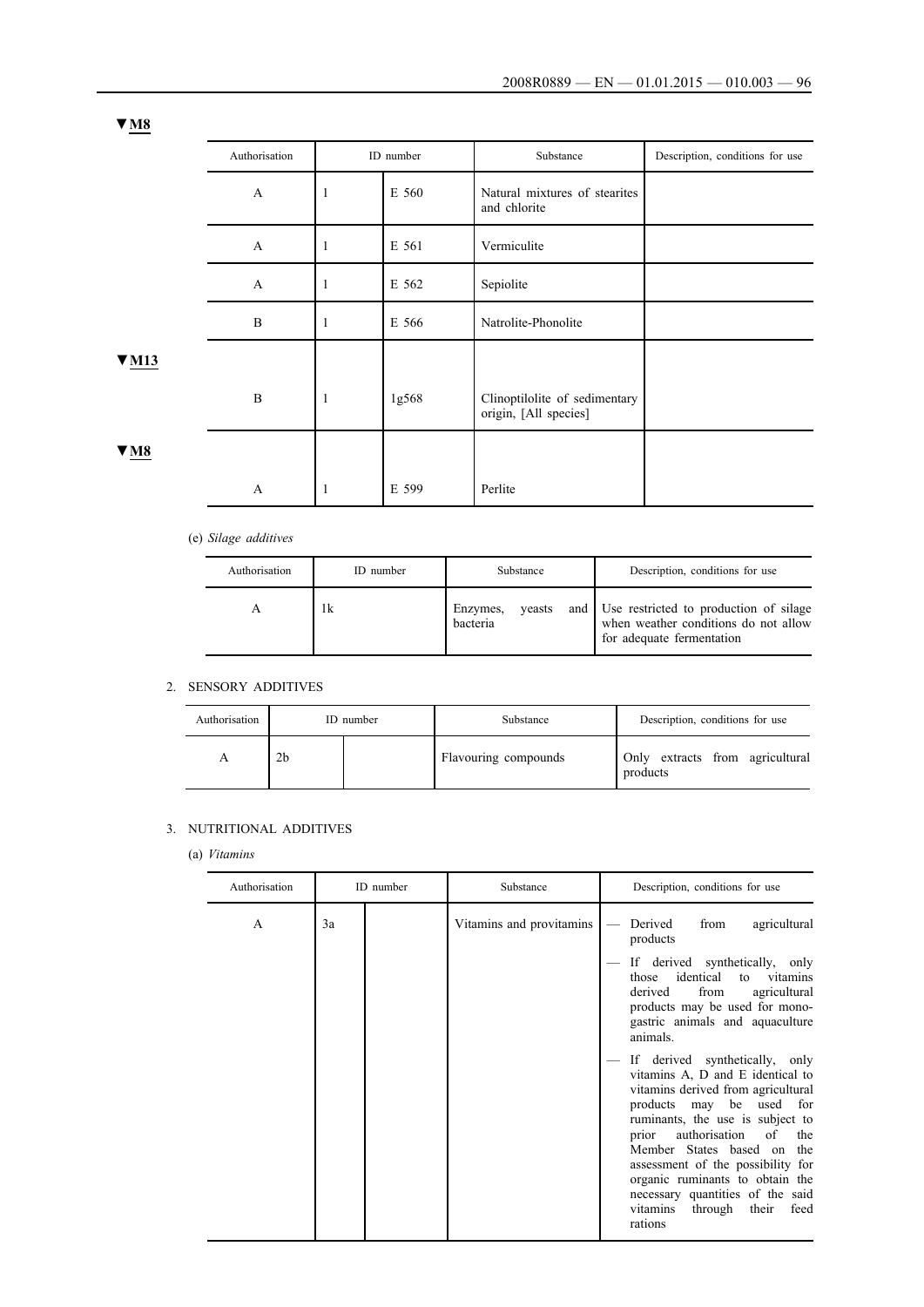# (b) *Trace elements*

| Authorisation |                | ID numbers       | Substance                                                                                                      | Description, conditions for use |
|---------------|----------------|------------------|----------------------------------------------------------------------------------------------------------------|---------------------------------|
| $\mathsf{A}$  | 3 <sub>b</sub> | E1 Iron          | ferric oxide<br>ferrous carbonate<br>ferrous sulphate, heptahydrate<br>ferrous sulphate, monohydrate           |                                 |
| A             | 3 <sub>b</sub> | E2 Iodine        | calcium iodate, anhydrous                                                                                      |                                 |
| A             | 3 <sub>b</sub> | E3 Cobalt        | basic cobaltous<br>carbonate,<br>monohydrate<br>cobaltous<br>sulphate<br>monohydrate<br>and/or<br>heptahydrate |                                 |
| A             | 3 <sub>b</sub> | E4 Copper        | cupric<br>carbonate,<br>basic<br>monohydrate<br>cupric oxide<br>cupric sulphate, pentahydrate                  |                                 |
| $\mathbf{A}$  | 3 <sub>b</sub> | E5 Manganese     | manganous carbonate<br>manganous oxide<br>sulfate,<br>manganous<br>monohydrate                                 |                                 |
| A             | 3 <sub>b</sub> | E6 Zinc          | zinc oxide<br>zinc sulphate monohydrate<br>zinc sulphate heptahydrate                                          |                                 |
| $\mathsf{A}$  | 3 <sub>b</sub> | E7<br>Molybdenum | sodium molybdate                                                                                               |                                 |
| A             | 3 <sub>b</sub> | E8 Selenium      | sodium selenate<br>sodium selenite                                                                             |                                 |

## 4. ZOOTECHNICAL ADDITIVES

| Authorisation | ID number | Substance                             | Description, conditions for use |
|---------------|-----------|---------------------------------------|---------------------------------|
|               |           | micro-<br>and<br>Enzymes<br>organisms |                                 |

 $\overline{(^1)$  OJ L 268, 18.10.2003, p. 29.

 $\mathcal{L}_\text{max}$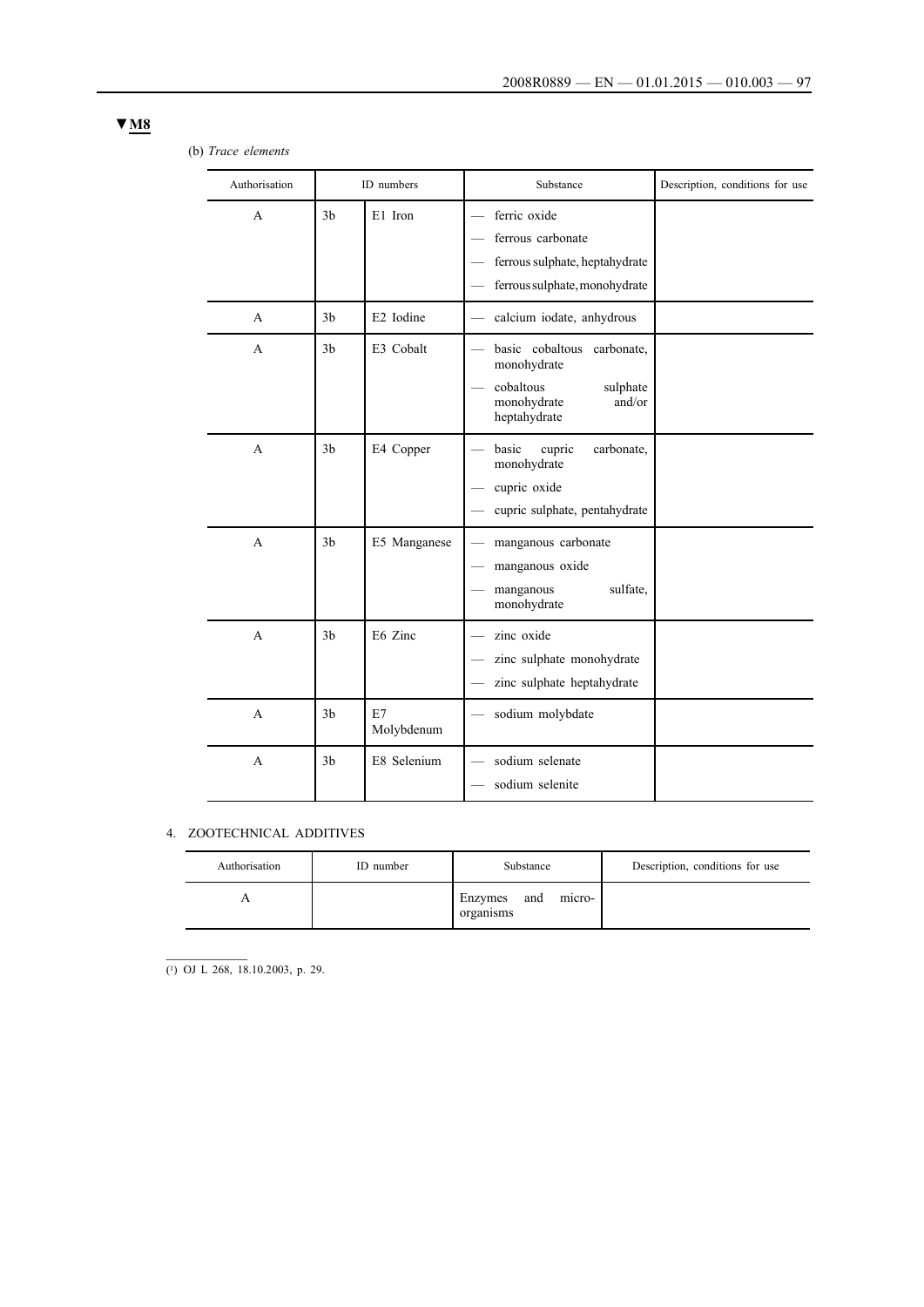#### *ANNEX VII*

## **Products for cleaning and disinfection**

- 1. Products for cleaning and disinfection of buildings and installations for livestock production referred to in Article 23(4):
	- Potassium and sodium soap
	- Water and steam
	- Milk of lime
	- Lime
	- Quicklime
	- Sodium hypochlorite (e.g. as liquid bleach)
	- Caustic soda
	- Caustic potash
	- Hydrogen peroxide
	- Natural essences of plants
	- Citric, peracetic acid, formic, lactic, oxalic and acetic acid
	- Alcohol
	- Nitric acid (dairy equipment)
	- Phosporic acid (dairy equipment)
	- Formaldehyde
	- Cleaning and disinfection products for teats and milking facilities
	- Sodium carbonate

## **▼M15**

- 2. Products for cleaning and disinfection for aquaculture animals and seaweed production referred to in Articles 6e(2), 25s(2) and 29a.
- 2.1. Subject to compliance with relevant Union and national provisions as referred to in Article 16(1) of Regulation (EC) No 834/2007, and in particular with Regulation (EU) No 528/2012 of the European Parliament and of the Council (1), products used for cleaning and disinfection of equipment and facilities in the absence of aquaculture animals may contain the following active substances:
	- ozone
	- sodium hypochlorite
	- calcium hypochlorite
	- calcium hydroxide
	- calcium oxide
	- caustic soda
	- alcohol
	- copper sulphate: only until 31 December 2015
	- potassium permanganate
	- tea seed cake made of natural camelia seed (use restricted to shrimp production)
	- mixtures of potassium peroxomonosulphate and sodium chloride producing hypochlorous acid.

<sup>(1)</sup> Regulation (EU) No 528/2012 of the European Parliament and of the Council of 22 May 2012 concerning the making available on the market and use of biocidal products (OJ L 167, 27.6.2012, p. 1).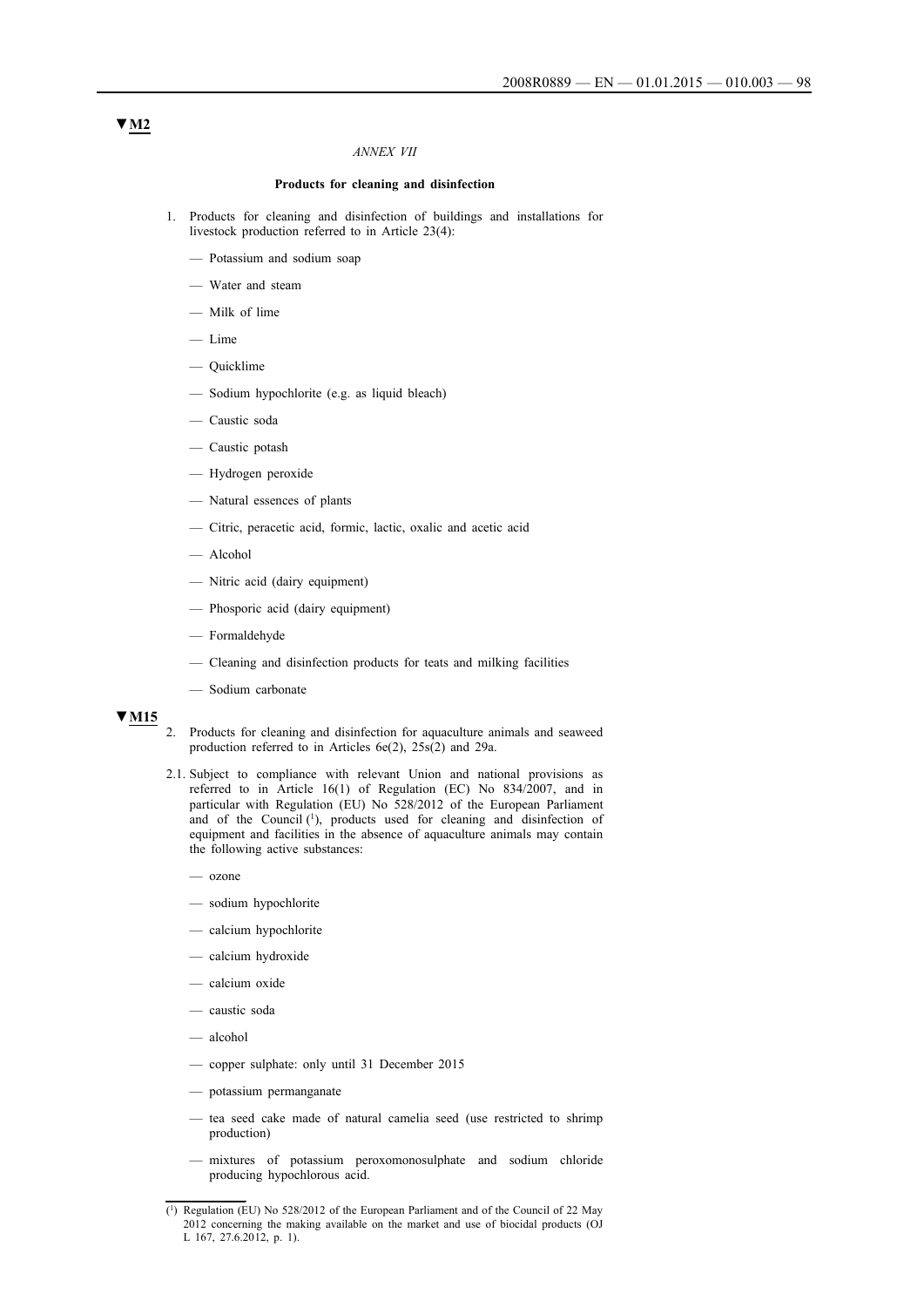- 2.2. Subject to compliance with relevant Union and national provisions as referred to in Article 16(1) of Regulation (EC) No 834/2007, and in particular with Regulation (EU) No 528/2012 and Directive 2001/82/EC of the European Parliament and of the Council (1), products used for cleaning and disinfection of equipment and facilities in the presence as well as in the absence of aquaculture animals may contain the following active substances:
	- limestone (calcium carbonate) for pH control
	- dolomite for pH correction (use restricted to shrimp production)
	- sodium chloride
	- hydrogen peroxide
	- sodium percarbonate
	- organic acids (acetic acid, lactic acid, citric acid)
	- humic acid
	- peroxyacetic acids
	- peracetic and peroctanoic acids
	- iodophores (only in the presence of eggs).

<sup>(1)</sup> Directive 2001/82/EC of the European Parliament and of the Council of 6 November 2001 on the Community code relating to veterinary medicinal products (OJ L 311, 28.11.2001, p. 1).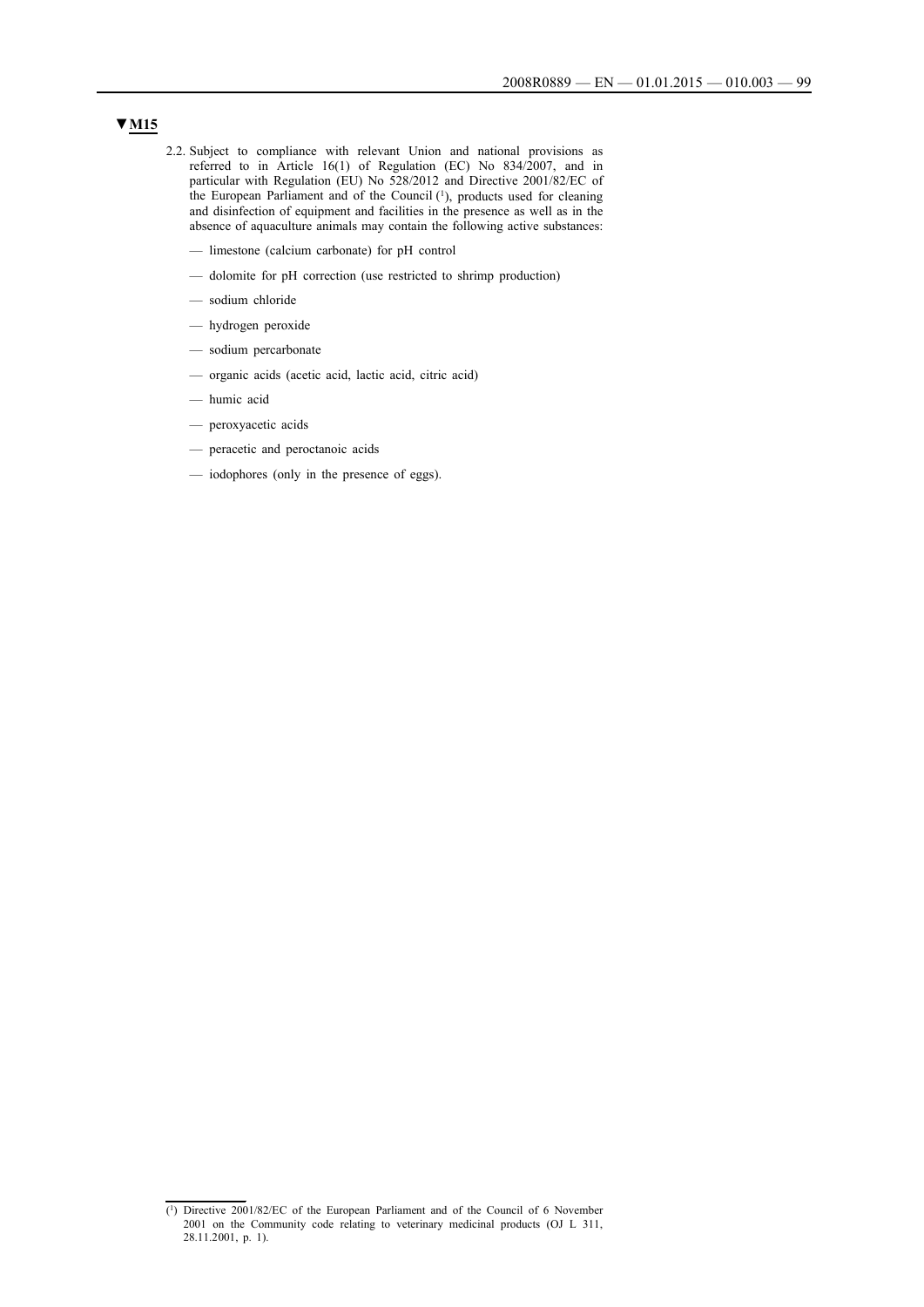*ANNEX VIII*

**Certain products and substances for use in production of processed organic food, yeast and yeast products referred to in Article 27(1)(a) and Article 27a(a)**

# **▼M1**

**▼B**

## *Note:*

A: authorised under Regulation (EEC) No 2092/91 and carried over by Article 21(2) of Regulation (EC) No 834/2007

B: authorised under Regulation (EC) No 834/2007

## SECTION A — FOOD ADDITIVES, INCLUDING CARRIERS

For the purpose of the calculation referred to in Article  $23(4)(a)(ii)$  of Regulation (EC) No 834/2007, food additives marked with an asterisk in the column of the code number, shall be calculated as ingredients of agricultural origin.

|                         | Authori-     | Code               | Name                             | Preparation of foodstuffs of |               | Specific conditions                                                                                                                                                                       |
|-------------------------|--------------|--------------------|----------------------------------|------------------------------|---------------|-------------------------------------------------------------------------------------------------------------------------------------------------------------------------------------------|
|                         | sation       |                    |                                  | plant origin                 | animal origin |                                                                                                                                                                                           |
|                         | $\mathbf{A}$ | E 153              | Vegetable carbon                 |                              | X             | Ashy goat cheese<br>Morbier cheese                                                                                                                                                        |
|                         | $\mathbf{A}$ | $E$ 160 $b*$       | Bixin,<br>Annatto,<br>Norbixin   |                              | X             | Red Leicester cheese<br>Double Gloucester cheese<br>Cheddar<br>Mimolette cheese                                                                                                           |
|                         | A            | E 170              | Calcium carbonate                | X                            | X             | Shall not be used for colouring or<br>calcium enrichment of products                                                                                                                      |
|                         | A            | E 220<br><b>Or</b> | Sulphur dioxide                  | X                            | $\mathbf X$   | In fruit wines (*) without added<br>sugar (including cider and perry)<br>or in mead: 50 mg $(**)$                                                                                         |
|                         |              | E 224              | Potassium<br>metabi-<br>sulphite | X                            | X             | For cider and perry prepared with<br>addition of sugars<br>or juice<br>concentrate<br>after<br>fermentation:<br>100 mg $(**)$                                                             |
|                         |              |                    |                                  |                              |               | $(*)$<br>In this context, 'fruit wine' is<br>defined as wine made from<br>fruits other than grapes.<br>(**) Maximum levels available<br>from all sources, expressed<br>as $SO_2$ in mg/l. |
| $\blacktriangledown$ M2 | $\bf{B}$     | E 223              | Sodium<br>metabi-<br>sulphite    |                              | X             | Crustaceans $(2)$                                                                                                                                                                         |
|                         |              |                    |                                  |                              |               |                                                                                                                                                                                           |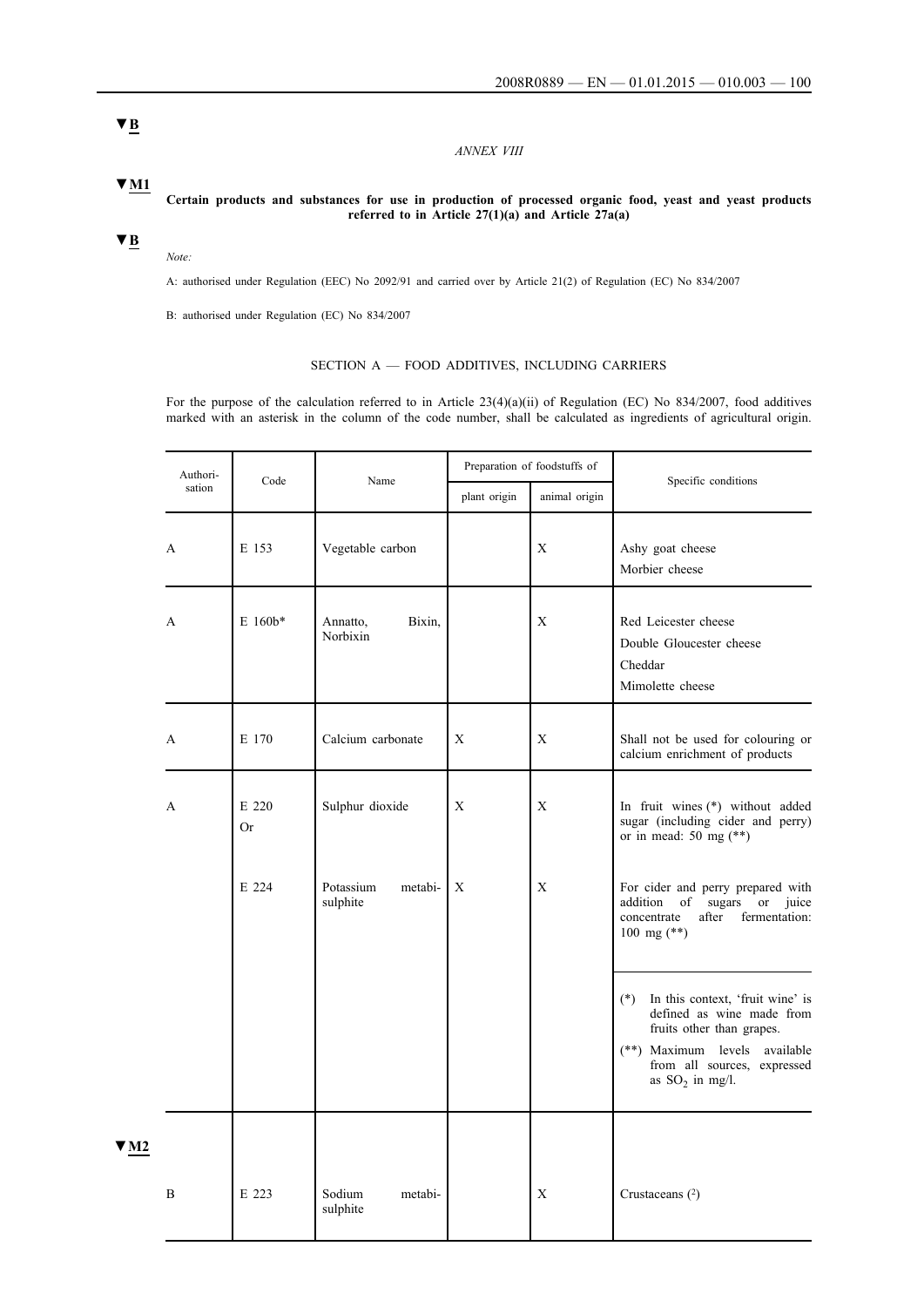| <u>. .</u>                         |              |             |                            |              |                              |                                                                                                                    |
|------------------------------------|--------------|-------------|----------------------------|--------------|------------------------------|--------------------------------------------------------------------------------------------------------------------|
|                                    | Authori-     | Code        | Name                       |              | Preparation of foodstuffs of | Specific conditions                                                                                                |
|                                    | sation       |             |                            | plant origin | animal origin                |                                                                                                                    |
|                                    | A            | E 250<br>or | Sodium nitrite             |              | X                            | For meat products $(1)$ :                                                                                          |
|                                    |              | E 252       | Potassium nitrate          |              | X                            | 250: indicative ingoing<br>For E<br>expressed<br>$NaNO2$ :<br>amount<br>as<br>80 mg/kg                             |
|                                    |              |             |                            |              |                              | For E 252: indicative ingoing<br>expressed<br>amount<br>$NaNO3$ :<br>as<br>80 mg/kg<br>For E 250: maximum residual |
|                                    |              |             |                            |              |                              | amount expressed as<br>$NaNO2$ :<br>50 mg/kg<br>For E 252: maximum residual<br>amount expressed<br>$NaNO3$ :<br>as |
|                                    | A            | E 270       | Lactic acid                | X            | X                            | 50 mg/kg                                                                                                           |
|                                    | A            | E 290       | Carbon dioxide             | $\mathbf X$  | X                            |                                                                                                                    |
|                                    | A            | E 296       | Malic acid                 | $\mathbf X$  |                              |                                                                                                                    |
|                                    | A            | E 300       | Ascorbic acid              | $\mathbf X$  | $\mathbf X$                  | Meat products $(2)$                                                                                                |
|                                    | A            | E 301       | Sodium ascorbate           |              | X                            | Meat products (2) in connection<br>with nitrates and nitrites                                                      |
|                                    | A            | $E\,306*$   | Tocopherol-rich<br>extract | $\mathbf X$  | X                            | Anti-oxidant for fats and oils                                                                                     |
|                                    | A            | E 322*      | Lecithins                  | $\mathbf X$  | X                            | Milk products $(2)$                                                                                                |
|                                    | A            | E 325       | Sodium lactate             |              | $\mathbf X$                  | Milk-based and meat products                                                                                       |
|                                    | A            | E 330       | Citric acid                | $\mathbf X$  |                              |                                                                                                                    |
| $\blacktriangledown$ M2            | $\, {\bf B}$ | E 330       | Citric acid                |              | X                            | Crustaceans and molluscs $(2)$                                                                                     |
| $\blacktriangledown$ <u>B</u>      |              |             |                            |              |                              |                                                                                                                    |
|                                    | A            | E 331       | Sodium citrates            |              | $\mathbf X$                  |                                                                                                                    |
|                                    | A            | E 333       | Calcium citrates           | X            |                              |                                                                                                                    |
|                                    | A            | E 334       | Tartaric acid $(L(+)-)$    | $\mathbf X$  |                              |                                                                                                                    |
|                                    | A            | E 335       | Sodium tartrates           | $\mathbf X$  |                              |                                                                                                                    |
|                                    | $\mathbf{A}$ | E 336       | Potassium tartrates        | X            |                              |                                                                                                                    |
|                                    | A            | E 341 (i)   | Monocalcium-<br>phosphate  | $\mathbf X$  |                              | Raising agent for self raising flour                                                                               |
| $\underline{\mathbf{v}}$ <u>M8</u> |              |             |                            |              |                              |                                                                                                                    |
|                                    | $\, {\bf B}$ | E 392*      | Extracts of rosemary       | X            | X                            | Only when derived from organic<br>production                                                                       |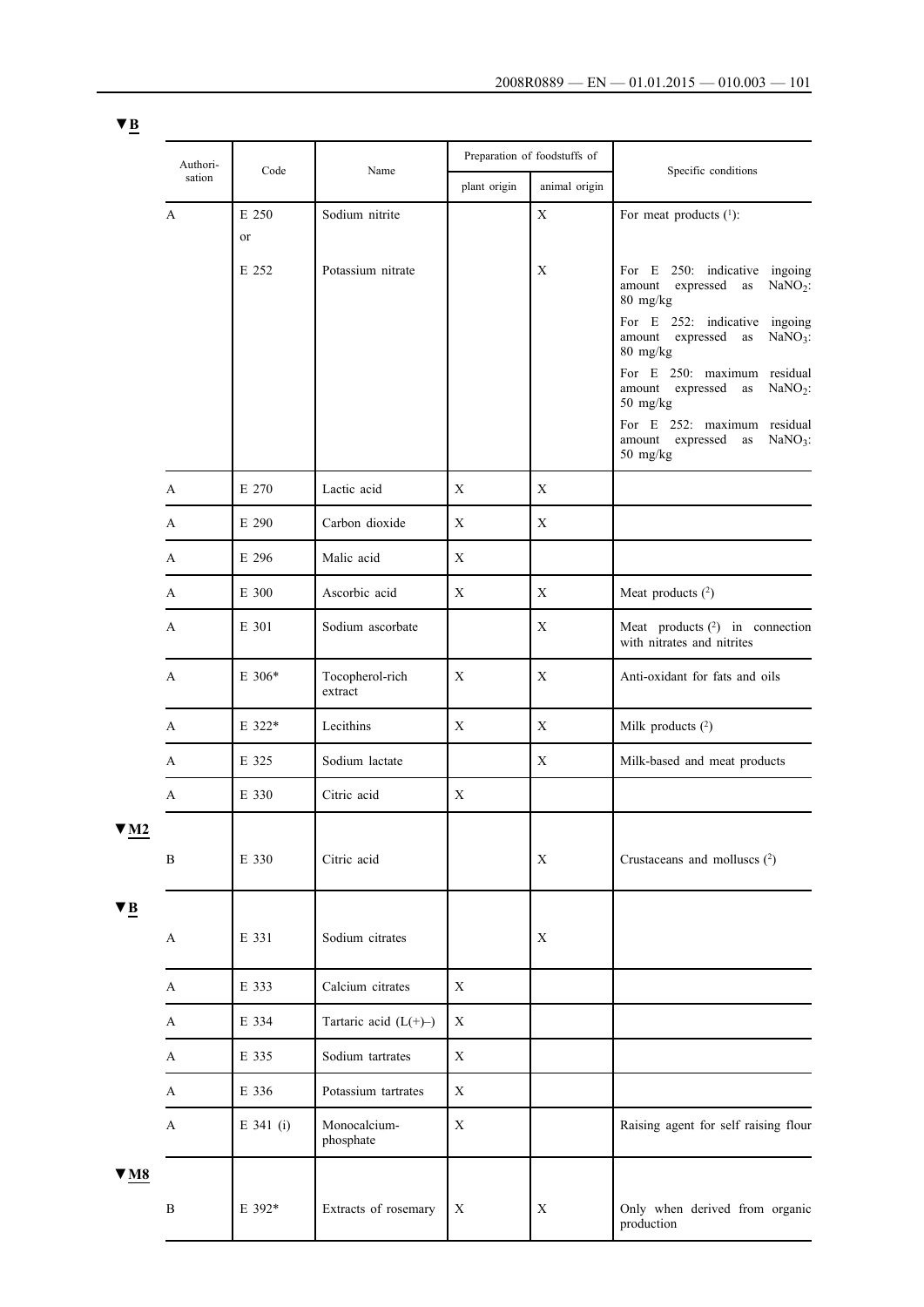| Authori- |            |                                   |              | Preparation of foodstuffs of |                                                                                              |
|----------|------------|-----------------------------------|--------------|------------------------------|----------------------------------------------------------------------------------------------|
| sation   | Code       | Name                              | plant origin | animal origin                | Specific conditions                                                                          |
| A        | E 400      | Alginic acid                      | Χ            | Χ                            | Milk-based products $(^{2})$                                                                 |
| A        | E 401      | Sodium alginate                   | $\mathbf X$  | X                            | Milk-based products $(^{2})$                                                                 |
| A        | E 402      | Potassium alginate                | X            | $\mathbf X$                  | Milk-based products (2)                                                                      |
| A        | E 406      | Agar                              | X            | Χ                            | Milk-based and meat products (2)                                                             |
| A        | E 407      | Carrageenan                       | Χ            | Χ                            | Milk-based products $(^{2})$                                                                 |
| A        | $E$ 410*   | Locust bean gum                   | X            | X                            |                                                                                              |
| A        | E 412*     | Guar gum                          | X            | X                            |                                                                                              |
| A        | $E$ 414*   | Arabic gum                        | Χ            | X                            |                                                                                              |
| A        | E 415      | Xanthan gum                       | X            | X                            |                                                                                              |
| A        | E 422      | Glycerol                          | Χ            |                              | For plant extracts                                                                           |
| A        | E 440 (i)* | Pectin                            | Χ            | X                            | Milk-based products $(^{2})$                                                                 |
| A        | E 464      | Hydroxypropyl<br>methyl cellulose | Χ            | Χ                            | Encapsulation material for capsules                                                          |
| A        | E 500      | Sodium carbonates                 | $\mathbf X$  | X                            | 'Dulce de leche' $(3)$ and soured-<br>cream<br>butter<br>and<br>milk<br>sour<br>cheese $(2)$ |
| A        | E 501      | Potassium carbonates              | Χ            |                              |                                                                                              |
| A        | E 503      | Ammonium<br>carbonates            | X            |                              |                                                                                              |
| A        | E 504      | Magnesium<br>carbonates           | X            |                              |                                                                                              |
| A        | E 509      | Calcium chloride                  |              | X                            | Milk coagulation                                                                             |
| A        | E 516      | Calcium sulphate                  | X            |                              | Carrier                                                                                      |
| A        | E 524      | Sodium hydroxide                  | $\mathbf X$  |                              | Surface<br>of<br>treatment<br>'Laugengebäck'                                                 |
| A        | E 551      | Silicon dioxide                   | $\mathbf X$  |                              | Anti-caking agent for herbs and<br>spices                                                    |
| A        | E 553b     | Talc                              | X            | X                            | Coating agent for meat products                                                              |
| A        | E 938      | Argon                             | X            | X                            |                                                                                              |
| A        | E 939      | Helium                            | X            | X                            |                                                                                              |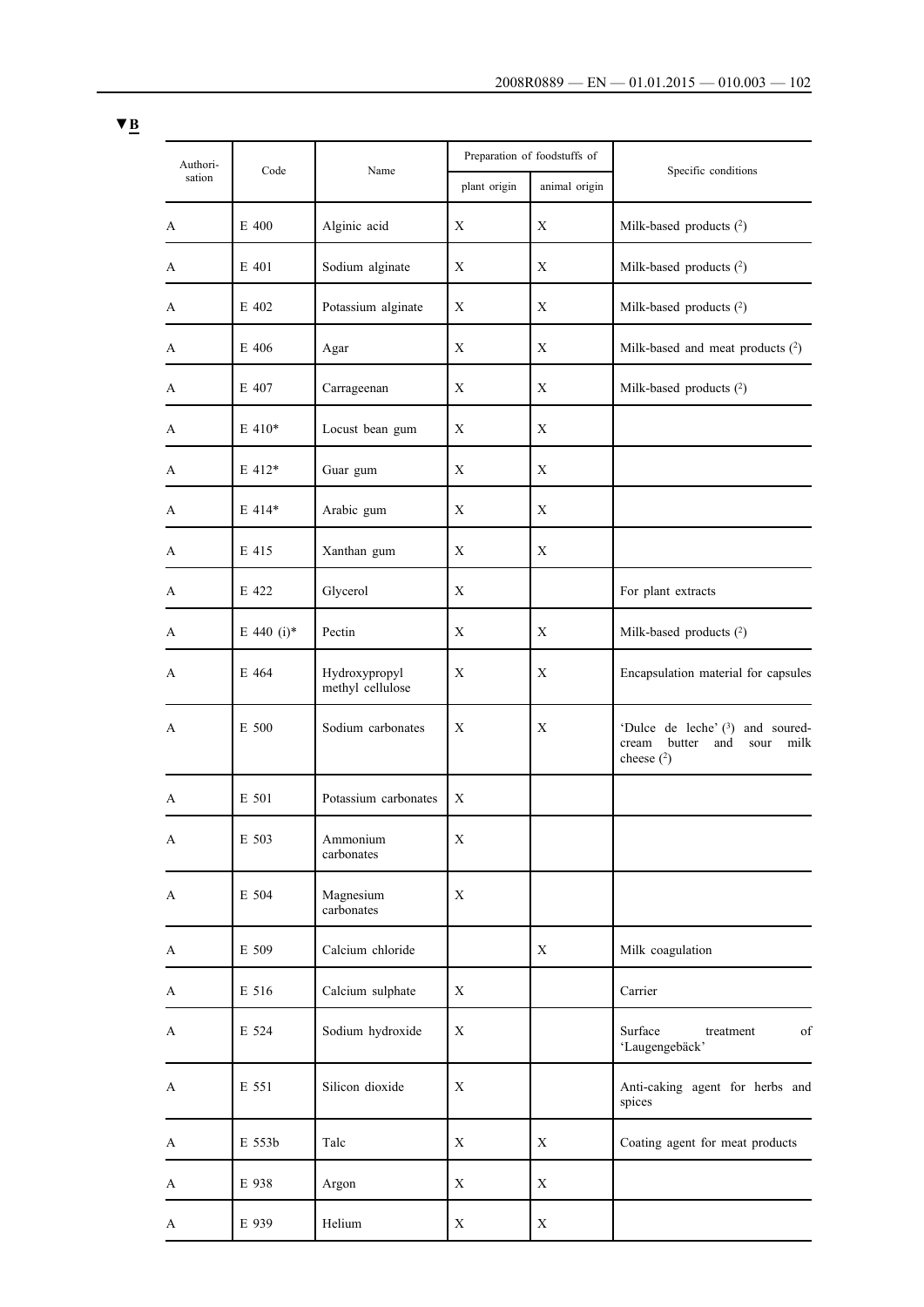| Authori- | Code  | Name     |              | Preparation of foodstuffs of |                     |
|----------|-------|----------|--------------|------------------------------|---------------------|
| sation   |       |          | plant origin | animal origin                | Specific conditions |
| A        | E 941 | Nitrogen | X            | Х                            |                     |
| А        | E 948 | Oxygen   | X            | X                            |                     |

(1) This additive can only be used, if it has been demonstrated to the satisfaction of the competent authority that no technological alternative, giving the same guarantees and/or allowing to maintain the specific features of the product, is available.

(2) The restriction concerns only animal products.

 $(3)$  'Dulce de leche' or 'Confiture de lait' refers to a soft, luscious, brown cream, made of sweetened, thickened milk.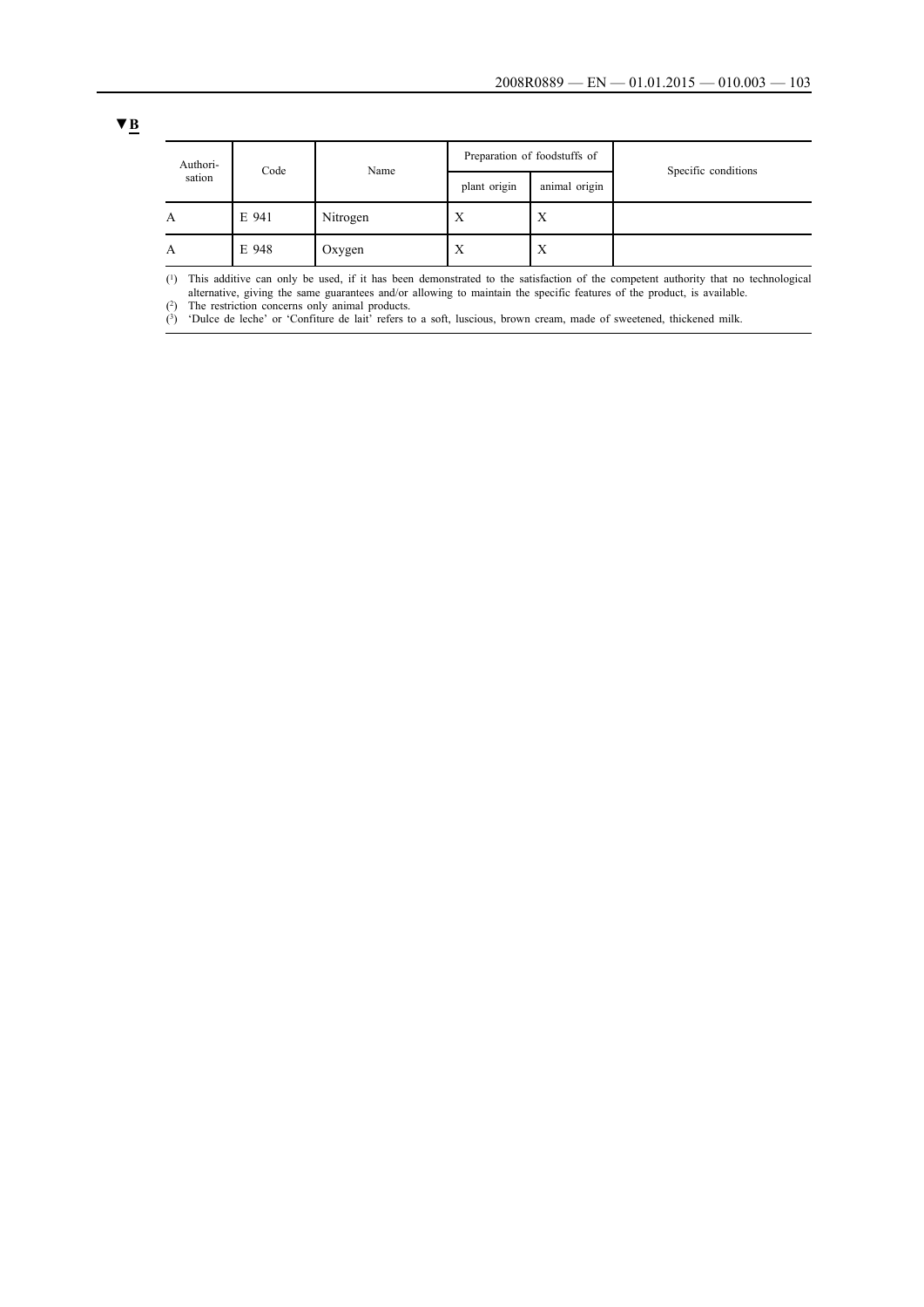#### SECTION B — PROCESSING AIDS AND OTHER PRODUCTS, WHICH MAY BE USED FOR PROCESSING OF INGREDIENTS OF AGRICULTURAL ORIGIN FROM ORGANIC PRODUCTION

*Note:*

A: authorised under Regulation (EEC) No 2092/91 and carried over by Article 21(2) of Regulation (EC) No 834/2007

B: authorised under Regulation (EC) No 834/2007

| Authorisation | Name                                       | Preparation of<br>foodstuffs of<br>plant origin | Preparation of<br>foodstuffs of<br>animal origin | Specific conditions                                                                                                                                                              |
|---------------|--------------------------------------------|-------------------------------------------------|--------------------------------------------------|----------------------------------------------------------------------------------------------------------------------------------------------------------------------------------|
| A             | Water                                      | X                                               | X                                                | Drinking water within the meaning of<br>Council Directive 98/83/EC                                                                                                               |
| A             | Calcium chloride                           | X                                               |                                                  | Coagulation agent                                                                                                                                                                |
| A             | Calcium carbonate                          | X                                               |                                                  |                                                                                                                                                                                  |
|               | Calcium hydroxide                          | X                                               |                                                  |                                                                                                                                                                                  |
| A             | Calcium sulphate                           | Χ                                               |                                                  | Coagulation agent                                                                                                                                                                |
| A             | Magnesium<br>chloride<br>$($ or<br>nigari) | Χ                                               |                                                  | Coagulation agent                                                                                                                                                                |
| A             | Potassium carbonate                        | X                                               |                                                  | Drying of grapes                                                                                                                                                                 |
| A             | Sodium carbonate                           | Χ                                               |                                                  | Sugar(s) production                                                                                                                                                              |
| A             | Lactic acid                                |                                                 | X                                                | For the regulation of the pH of the brine<br>bath in cheese production $(1)$                                                                                                     |
| A             | Citric acid                                | Χ                                               | Χ                                                | For the regulation of the pH of the brine<br>bath in cheese production $(1)$<br>production<br>and<br>hydrolysis<br>Oil<br>of<br>starch $(2)$                                     |
| A             | Sodium hydroxide                           | Χ                                               |                                                  | Sugar(s) production Oil production from<br>rape seed (Brassica spp)                                                                                                              |
| A             | Sulphuric acid                             | Χ                                               | X                                                | Gelatine production (1)<br>Sugar(s) production $(2)$                                                                                                                             |
| A             | Hydrochloric acid                          |                                                 | Χ                                                | Gelatine production<br>For the regulation of the pH of the brine<br>bath in the processing of Gouda-, Edam<br>and Maasdammer cheeses, Boerenkaas,<br>Friese and Leidse Nagelkaas |
| A             | Ammonium hydroxide                         |                                                 | $\mathbf X$                                      | Gelatine production                                                                                                                                                              |
| A             | Hydrogen peroxide                          |                                                 | $\mathbf X$                                      | Gelatine production                                                                                                                                                              |
| A             | Carbon dioxide                             | $\mathbf X$                                     | $\mathbf X$                                      |                                                                                                                                                                                  |
| A             | Nitrogen                                   | X                                               | X                                                |                                                                                                                                                                                  |
| A             | Ethanol                                    | $\mathbf X$                                     | $\mathbf X$                                      | Solvent                                                                                                                                                                          |
| A             | Tannic acid                                | X                                               |                                                  | Filtration aid                                                                                                                                                                   |
| A             |                                            |                                                 |                                                  |                                                                                                                                                                                  |
| A             | Egg white albumen                          | $\mathbf X$                                     |                                                  |                                                                                                                                                                                  |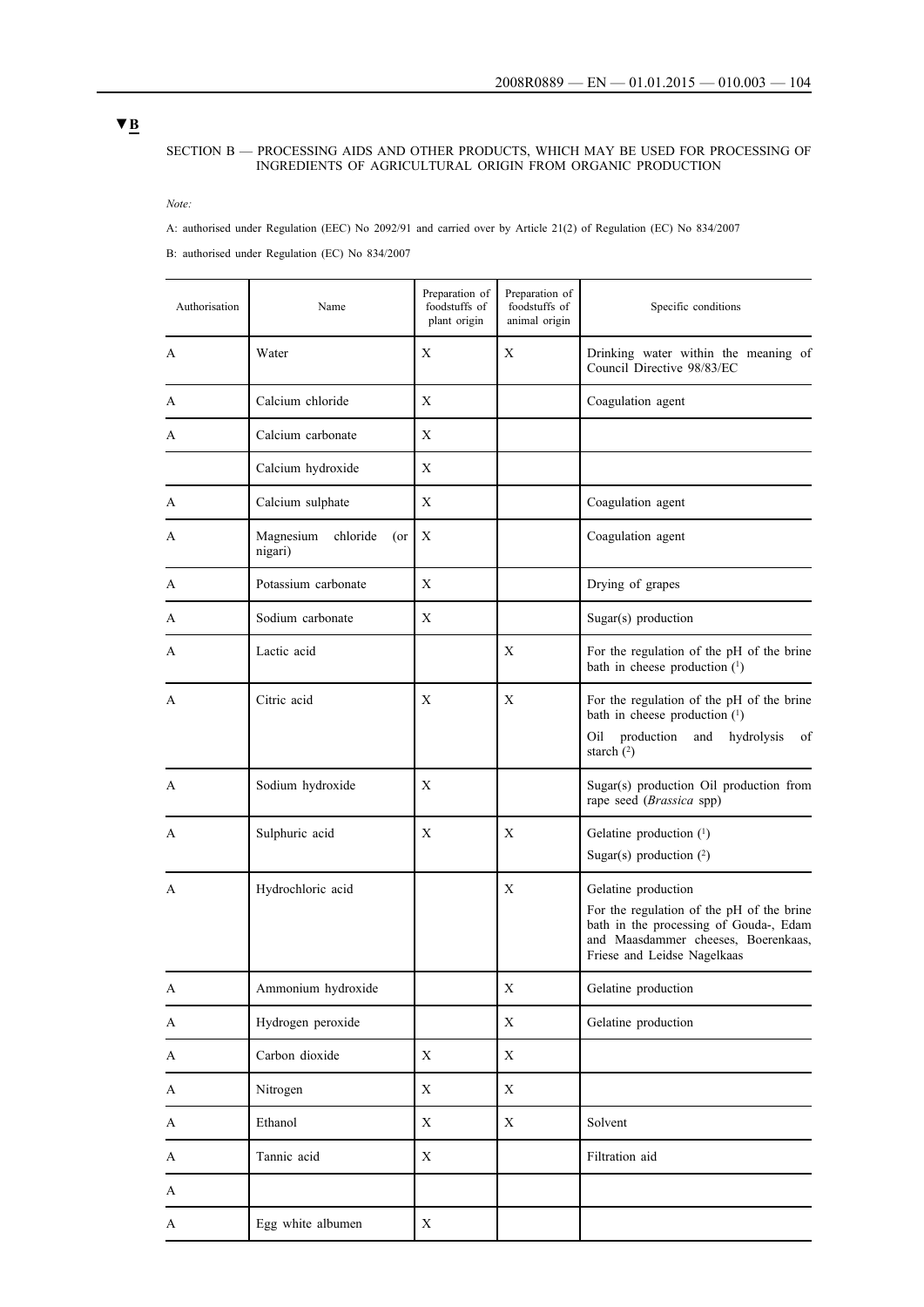| Authorisation | Name                                                  | Preparation of<br>foodstuffs of<br>plant origin | Preparation of<br>foodstuffs of<br>animal origin | Specific conditions                                                                                         |
|---------------|-------------------------------------------------------|-------------------------------------------------|--------------------------------------------------|-------------------------------------------------------------------------------------------------------------|
| A             | Casein                                                | X                                               |                                                  |                                                                                                             |
| A             | Gelatin                                               | X                                               |                                                  |                                                                                                             |
| A             | Isinglass                                             | X                                               |                                                  |                                                                                                             |
| A             | Vegetable oils                                        | X                                               | $\mathbf X$                                      | Greasing, releasing or anti-foaming agent                                                                   |
| A             | Silicon<br>dioxide<br>gel<br>or<br>colloidal solution | X                                               |                                                  |                                                                                                             |
| A             | Activated carbon                                      | X                                               |                                                  |                                                                                                             |
| A             | Talc                                                  | X                                               |                                                  | In compliance with the specific purity<br>criteria for food additive E 553b                                 |
| A             | Bentonite                                             | X                                               | X                                                | Sticking agent for mead $(1)$<br>In compliance with the specific purity<br>criteria for food additive E 558 |
| A             | Kaolin                                                | Χ                                               | X                                                | Propolis $(1)$<br>In compliance with the specific purity<br>criteria for food additive E 559                |
| A             | Celluose                                              | X                                               | X                                                | Gelatine production (1)                                                                                     |
| A             | Diatomaceous earth                                    | X                                               | $\mathbf X$                                      | Gelatine production $(1)$                                                                                   |
| A             | Perlite                                               | X                                               | X                                                | Gelatine production $(1)$                                                                                   |
| A             | Hazelnut shells                                       | X                                               |                                                  |                                                                                                             |
| A             | Rice meal                                             | X                                               |                                                  |                                                                                                             |
| A             | Beeswax                                               | X                                               |                                                  | Releasing agent                                                                                             |
| A             | Carnauba wax                                          | X                                               |                                                  | Releasing agent                                                                                             |

(1) The restriction concerns only animal products.

(2) The restriction concerns only plant products.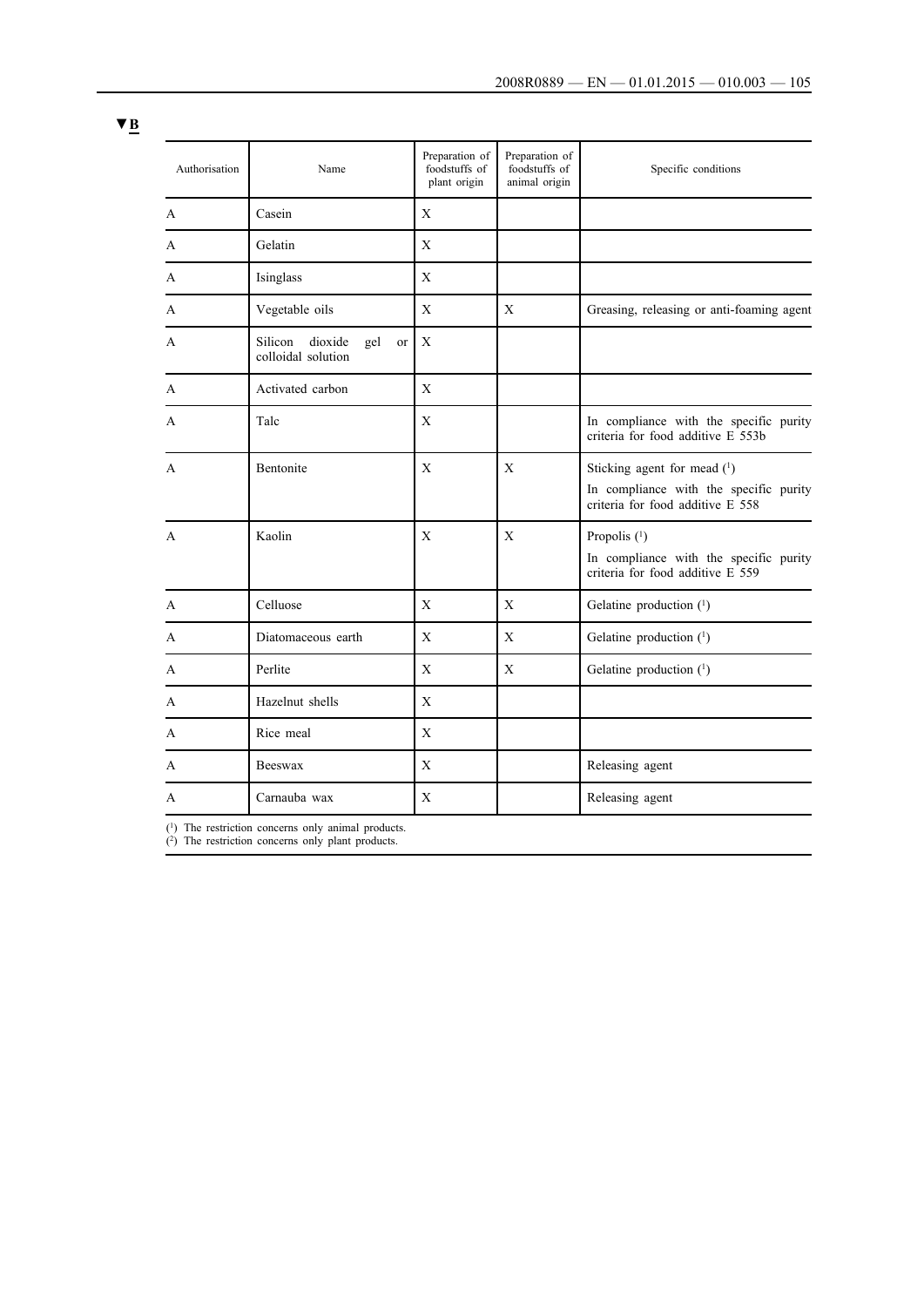# **▼M1**

SECTION C — PROCESSING AIDS FOR THE PRODUCTION OF YEAST AND YEAST PRODUCTS

| Name             | Primary yeast | Yeast confections/<br>formulations | Specific conditions                                 |
|------------------|---------------|------------------------------------|-----------------------------------------------------|
| Calcium chloride | X             |                                    |                                                     |
| Carbon dioxide   | X             | X                                  |                                                     |
| Citric acid      | X             |                                    | For the regulation of the pH in yeast<br>production |
| Lactic acid      | X             |                                    | For the regulation of the pH in yeast<br>production |
| Nitrogen         | X             | X                                  |                                                     |
| Oxygen           | X             | X                                  |                                                     |
| Potato starch    | X             | X                                  | For filtering                                       |
| Sodium carbonate | X             | X                                  | For the regulation of the pH                        |
| Vegetable oils   | X             | X                                  | Greasing, releasing or anti-foaming agent           |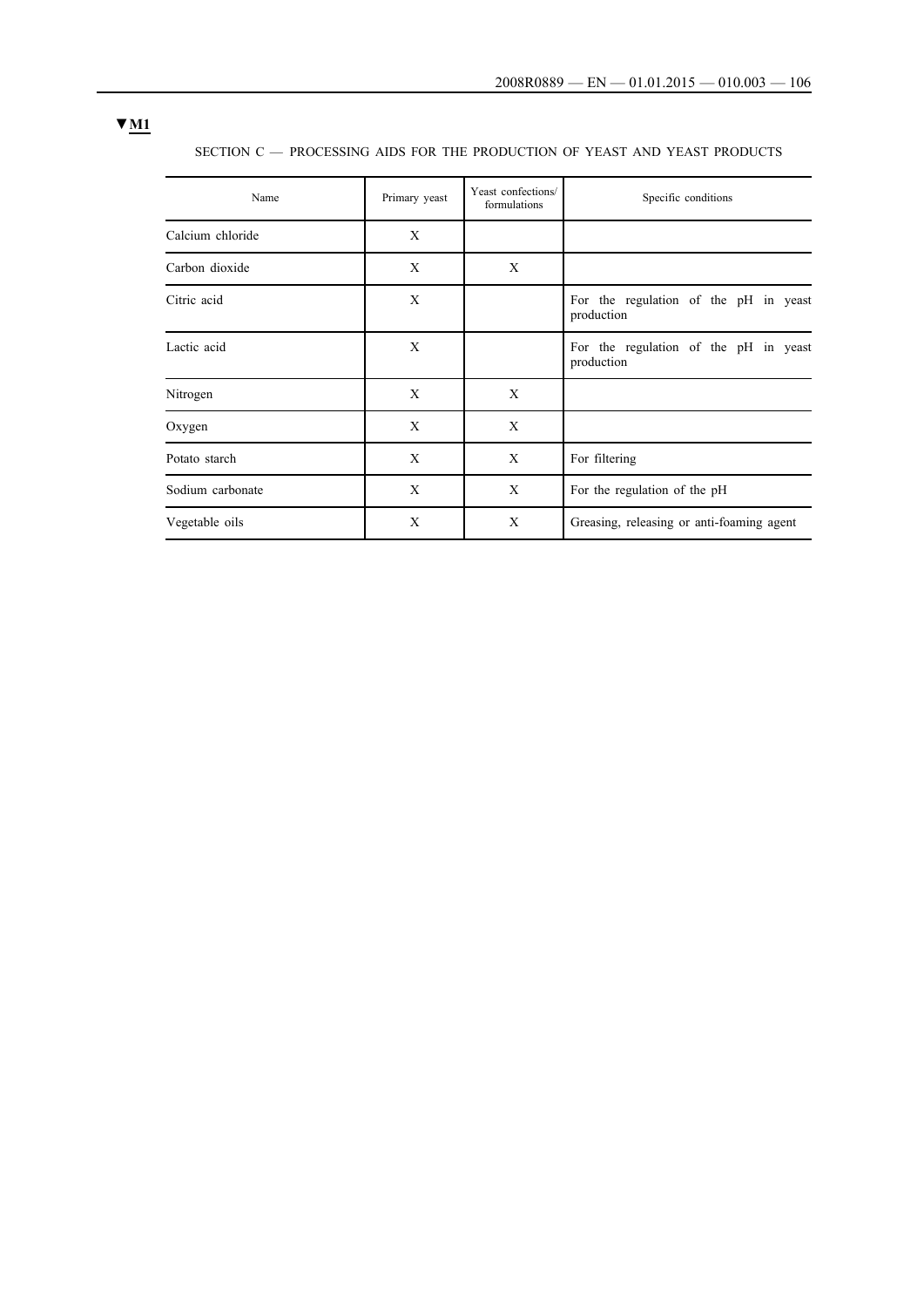*ANNEX VIIIa*

## **Products and substances authorised for use or addition in organic products of the wine sector referred to in Article 29c**

| Type of treatment in accordance with Annex I A to<br>Regulation (EC) No 606/2009                       | Name of products or substances                                             | Specific conditions, restrictions within the limits and conditions set out in Regulation (EC) No 1234/2007<br>and Regulation (EC) No 606/2009                                                                                                                                                                                                                                                                                                                                                                                                                                                                                                                                                                                        |
|--------------------------------------------------------------------------------------------------------|----------------------------------------------------------------------------|--------------------------------------------------------------------------------------------------------------------------------------------------------------------------------------------------------------------------------------------------------------------------------------------------------------------------------------------------------------------------------------------------------------------------------------------------------------------------------------------------------------------------------------------------------------------------------------------------------------------------------------------------------------------------------------------------------------------------------------|
| Point 1: Use for aeration or oxygenation                                                               | $-$ Air<br>— Gaseous oxygen                                                |                                                                                                                                                                                                                                                                                                                                                                                                                                                                                                                                                                                                                                                                                                                                      |
| Point 3: Centrifuging and filtration                                                                   | - Perlite<br>- Cellulose<br>- Diatomeceous earth                           | Use only as an inert filtering agent                                                                                                                                                                                                                                                                                                                                                                                                                                                                                                                                                                                                                                                                                                 |
| Point 4: Use in order to create an inert atmosphere<br>and to handle the product shielded from the air | $-$ Nitrogen<br>- Carbon dioxide<br>— Argon                                |                                                                                                                                                                                                                                                                                                                                                                                                                                                                                                                                                                                                                                                                                                                                      |
| Points 5, 15 and 21: Use                                                                               | — Yeasts $(1)$                                                             |                                                                                                                                                                                                                                                                                                                                                                                                                                                                                                                                                                                                                                                                                                                                      |
| Point 6: Use                                                                                           | - Di-ammonium phosphate<br>- Thiamine hydrochloride                        |                                                                                                                                                                                                                                                                                                                                                                                                                                                                                                                                                                                                                                                                                                                                      |
| Point 7: Use                                                                                           | Sulphur dioxide<br>- Potassium bisulphite or potassium metabi-<br>sulphite | (a) The maximum sulphur dioxide content shall not exceed 100 milligrams per litre for red<br>wines as referred to in point 1(a) of Part A of Annex I B to Regulation (EC) No 606/2009 and<br>with a residual sugar level lower than 2 grams per litre;<br>(b) The maximum sulphur dioxide content shall not exceed 150 milligrams per litre for white<br>and rosé wines as referred to in point 1(b) of Part A of Annex I B to Regulation (EC)<br>No 606/2009 and with a residual sugar level lower than 2 grams per litre;<br>(c) For all other wines, the maximum sulphur dioxide content applied in accordance with<br>Annex I B to Regulation (EC) No 606/2009 on 1 August 2010, shall be reduced by 30<br>milligrams per litre. |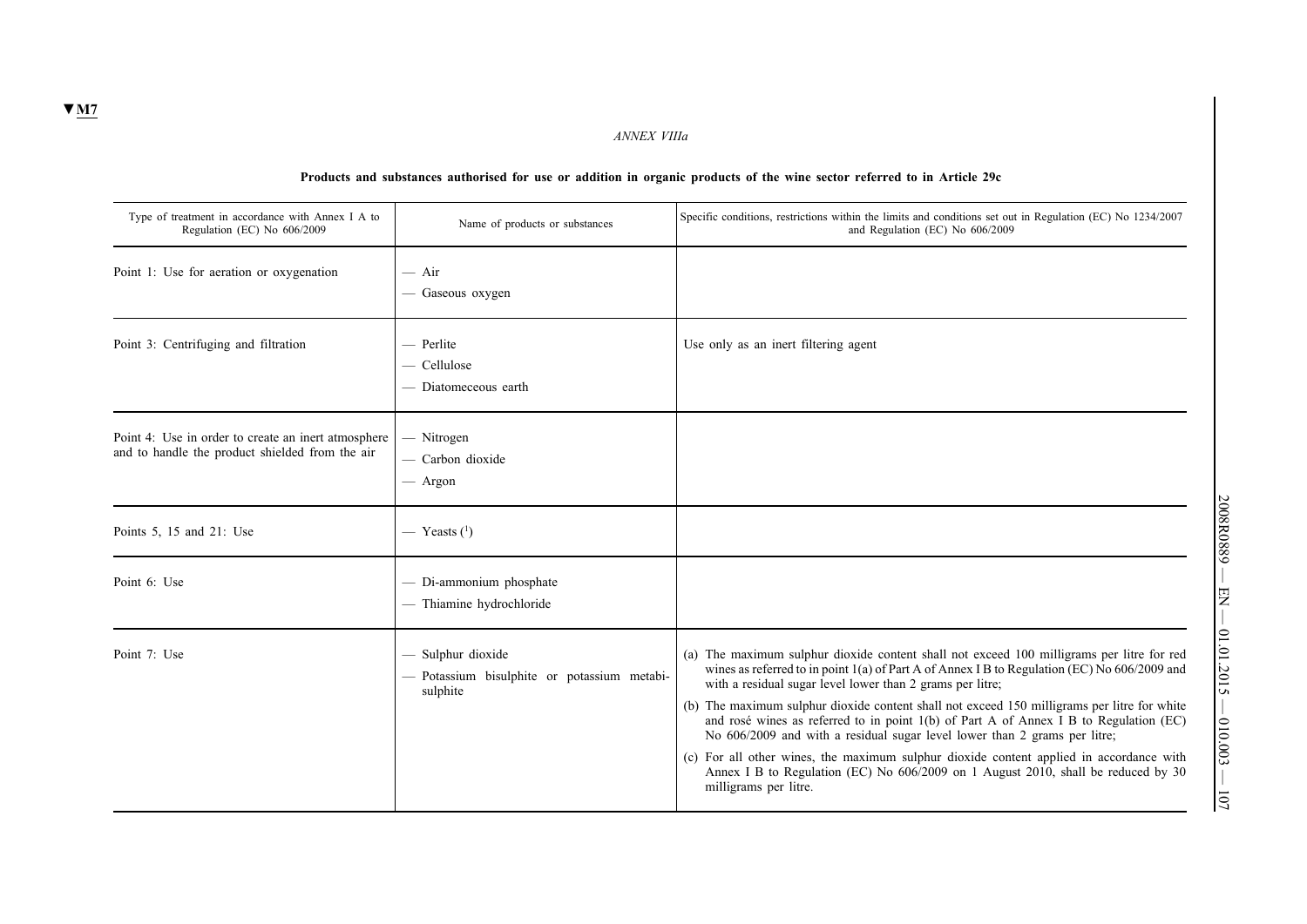| Type of treatment in accordance with Annex I A to<br>Regulation (EC) No 606/2009 | Name of products or substances                                                                                                                | Specific conditions, restrictions within the limits and conditions set out in Regulation (EC) No 1234/2007<br>and Regulation (EC) No 606/2009 |
|----------------------------------------------------------------------------------|-----------------------------------------------------------------------------------------------------------------------------------------------|-----------------------------------------------------------------------------------------------------------------------------------------------|
| Point 9: Use                                                                     | - Charcoal for oenological use                                                                                                                |                                                                                                                                               |
| Point 10: Clarification                                                          | $-$ Edible gelatine $(2)$<br>- Plant proteins from wheat or peas $(2)$<br>$-$ Isinglass $(2)$<br>- Egg white albumin $(2)$<br>— Tannins $(2)$ |                                                                                                                                               |
|                                                                                  | - Casein<br>- Potassium caseinate<br>- Silicon dioxide<br>- Bentonite<br>- Pectolytic enzymes                                                 |                                                                                                                                               |
| Point 12: Use for acidification purposes                                         | - Lactic acid<br>$-$ L(+)Tartaric acid                                                                                                        |                                                                                                                                               |
| Point 13: Use for deacidification purposes                                       | $-$ L(+)Tartaric acid<br>- Calcium carbonate<br>- Neutral potassium tartrate<br>- Potassium bicarbonate                                       |                                                                                                                                               |
| Point 14: Addition                                                               | - Aleppo pine resin                                                                                                                           |                                                                                                                                               |
| Point 17: Use                                                                    | - Lactic bacteria                                                                                                                             |                                                                                                                                               |
| Point 19: Addition                                                               | - L-Ascorbic acid                                                                                                                             |                                                                                                                                               |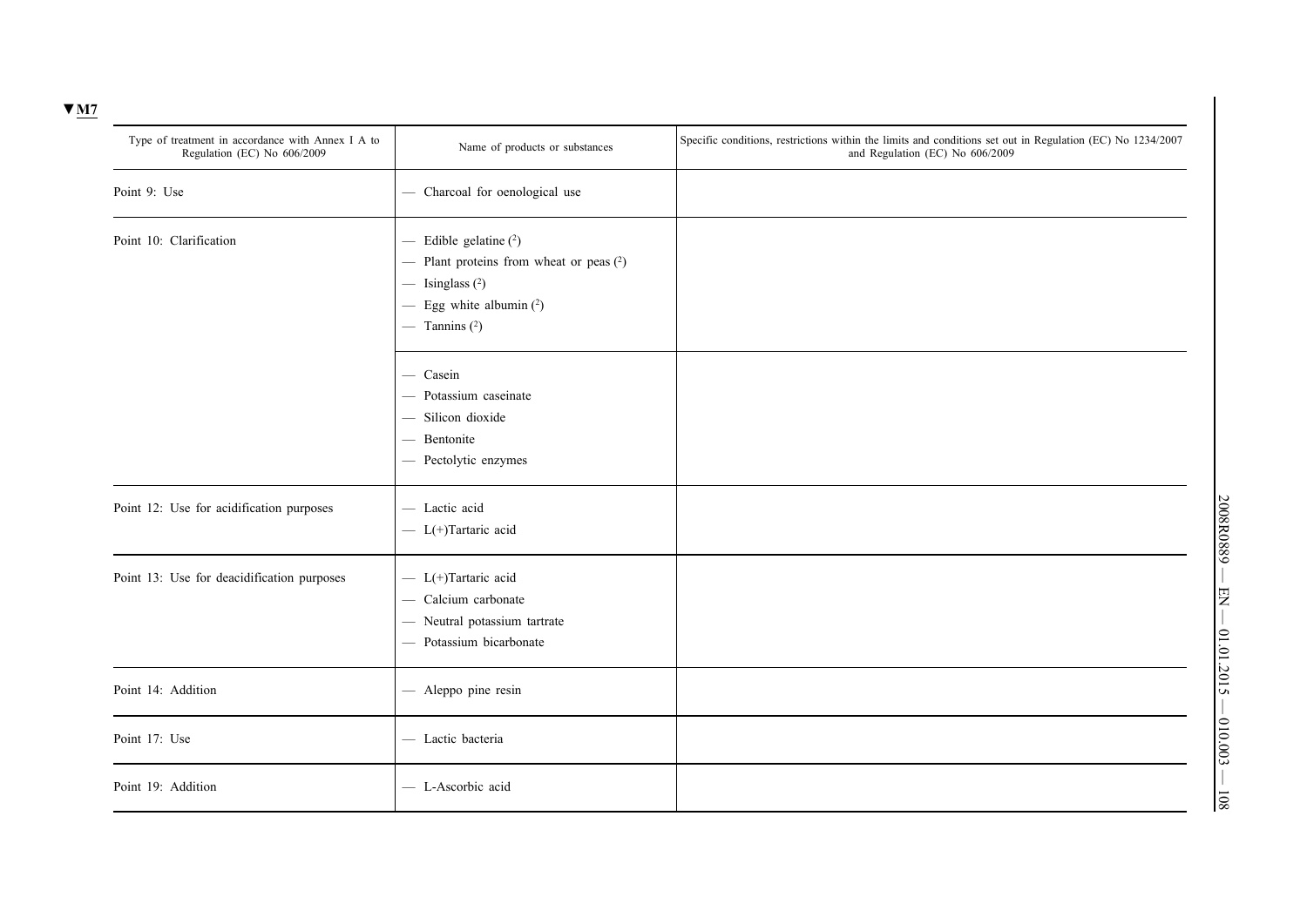| Type of treatment in accordance with Annex I A to<br>Regulation (EC) No 606/2009                  | Name of products or substances     | Specific conditions, restrictions within the limits and conditions set out in Regulation (EC) No 1234/2007<br>and Regulation (EC) No 606/2009 |
|---------------------------------------------------------------------------------------------------|------------------------------------|-----------------------------------------------------------------------------------------------------------------------------------------------|
| Point 22: Use for bubbling                                                                        | — Nitrogen                         |                                                                                                                                               |
| Point 23: Addition                                                                                | - Carbon dioxide                   |                                                                                                                                               |
| Point 24: Addition for wine stabilisation purposes                                                | - Citric acid                      |                                                                                                                                               |
| Point 25: Addition                                                                                | — Tannins $(2)$                    |                                                                                                                                               |
| Point 27: Addition                                                                                | - Meta-tartaric acid               |                                                                                                                                               |
| Point 28: Use                                                                                     | — Acacia gum $(^2)$ (= gum arabic) |                                                                                                                                               |
| Point 30: Use                                                                                     | - Potassium bitartrate             |                                                                                                                                               |
| Point 31: Use                                                                                     | - Cupric citrate                   |                                                                                                                                               |
| Point 31: Use                                                                                     | - Copper sulphate                  | Authorised until 31 July 2015                                                                                                                 |
| Point 38: Use                                                                                     | - Oak chips                        |                                                                                                                                               |
| Point 39: Use                                                                                     | - Potassium alginate               |                                                                                                                                               |
| Type of treatment in accordance with Annex III,<br>point $A(2)(b)$ to Regulation (EC) No 606/2009 | - Calcium sulphate                 | Only for 'vino generoso' or 'vino generoso de licor'                                                                                          |

(1) For the individual yeast strains: if available, derived from organic raw material.

(2) Derived from organic raw material if available.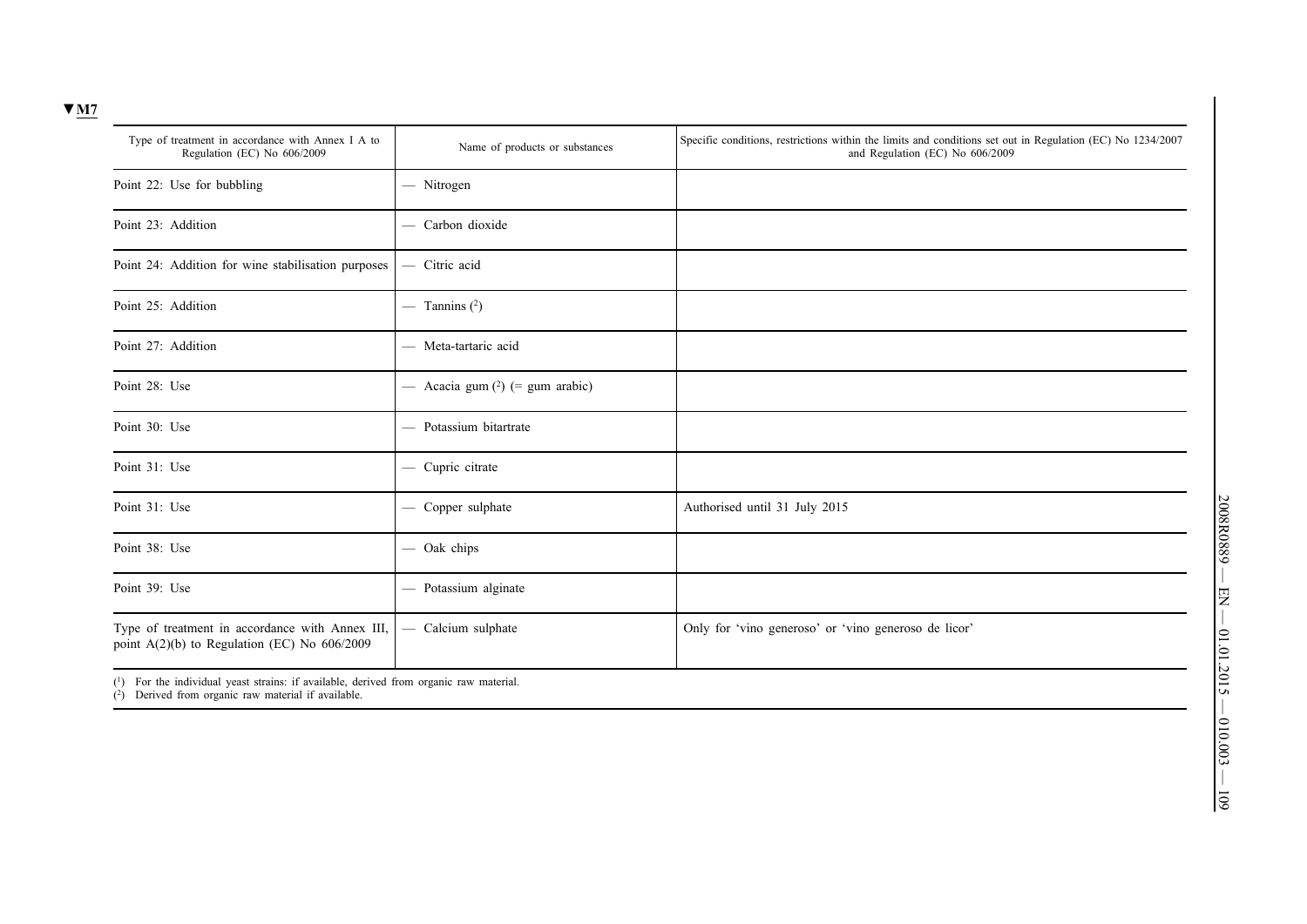### *ANNEX IX*

#### **Ingredients of agricultural origin which have not been produced organically referred to in Article 28**

1. UNPROCESSED VEGETABLE PRODUCTS AS WELL AS PRODUCTS DERIVED THEREFROM BY PROCESSES

#### 1.1. **Edible fruits, nuts and seeds:**

| acorns                      | <i>Ouercus</i> spp. |
|-----------------------------|---------------------|
| — cola nuts                 | Cola acuminata      |
| - gooseberries              | Ribes uva-crispa    |
| — maracujas (passion fruit) | Passiflora edulis   |
| — raspberries (dried)       | Rubus idaeus        |
| - red currants (dried)      | Ribes rubrum        |

## 1.2. **Edible spices and herbs:**

| — pepper (Peruvian) | Schinus molle L.      |
|---------------------|-----------------------|
| — horseradish seeds | Armoracia rusticana   |
| — lesser galanga    | Alpinia officinarum   |
| — safflower flowers | Carthamus tinctorius  |
| — watercress herb   | Nasturtium officinale |

### 1.3. **Miscellaneous:**

Algae, including seaweed, permitted in non-organic foodstuffs preparation

# 2. VEGETABLE PRODUCTS

### 2.1. **Fats and oils whether or not refined, but not chemically modified, derived from plants other than:**

|                                 | cocoa       | Theobroma cacao      |
|---------------------------------|-------------|----------------------|
|                                 | coconut     | Cocos nucifera       |
|                                 | — olive     | Olea europaea        |
|                                 | — sunflower | Helianthus annuus    |
|                                 | — palm      | Elaeis guineensis    |
| $\hspace{0.1mm}-\hspace{0.1mm}$ | rape        | Brassica napus, rapa |
|                                 | - safflower | Carthamus tinctorius |
|                                 | sesame      | Sesamum indicum      |
|                                 | soya        | Glycine max          |

### 2.2. **The following sugars, starches and other products from cereals and tubers:**

- fructose
- rice paper
- unleavened bread paper
- starch from rice and waxy maize, not chemically modified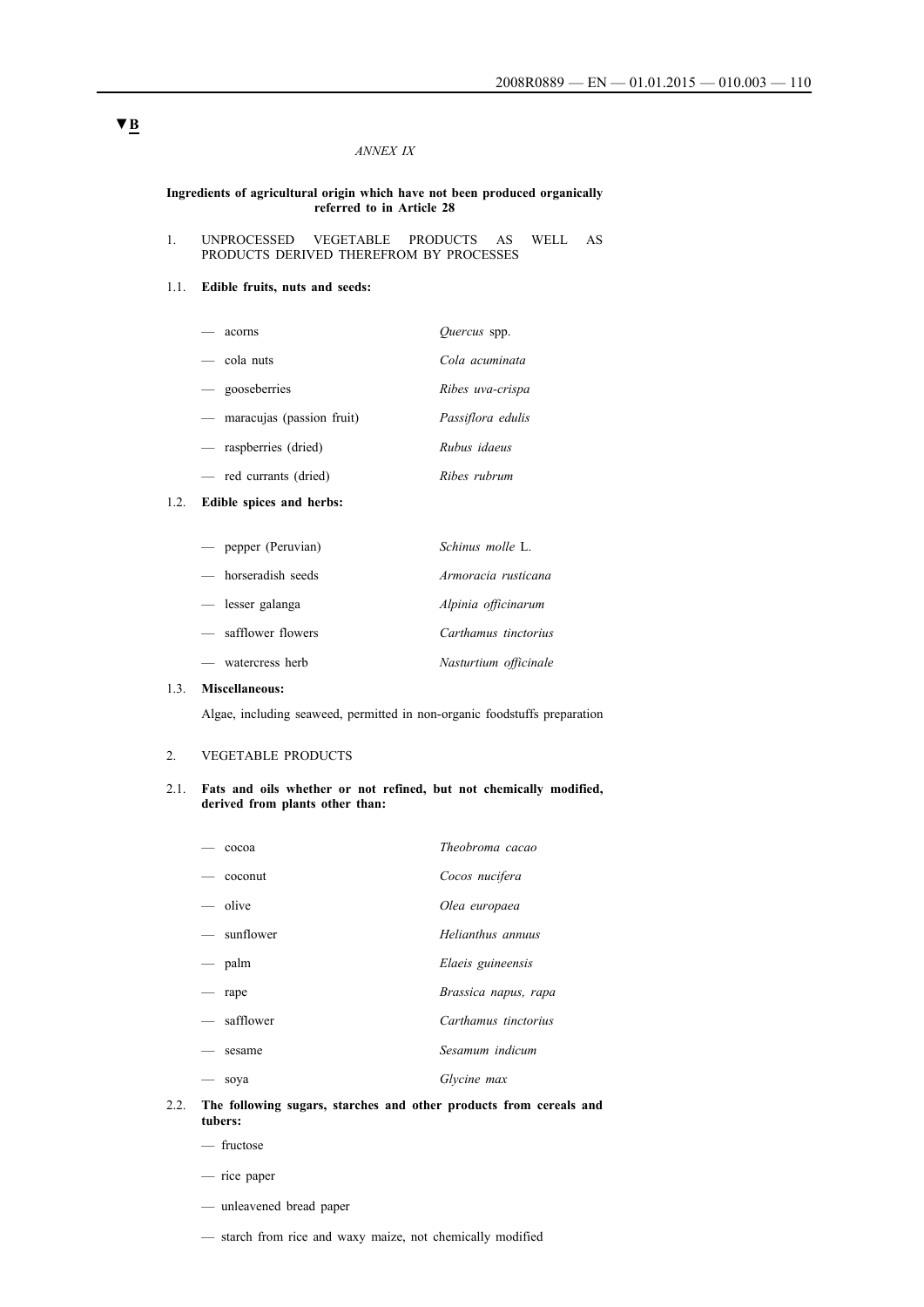#### 2.3. **Miscellaneous:**

- pea protein *Pisum* spp.
- rum, only obtained from cane sugar juice
- kirsch prepared on the basis of fruits and flavourings as referred to in Article  $27(1)(c)$ .

## 3. ANIMAL PRODUCTS

aquatic organisms, not originating from aquaculture, and permitted in noorganic foodstuffs preparation

- gelatin
- whey powder '*herasuola*'
- casings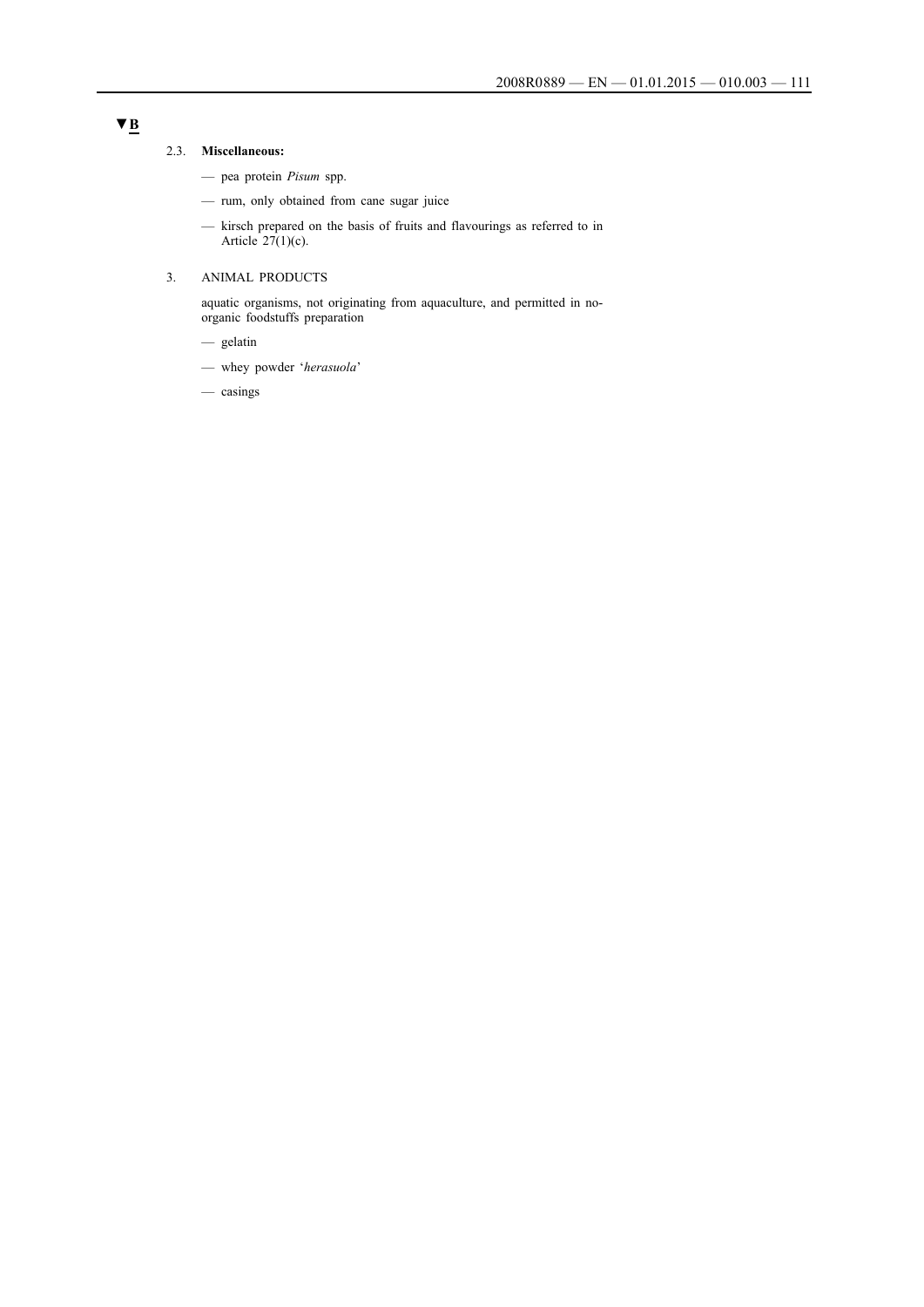# *ANNEX X*

**Species for which organically produced seed or seed potatoes are available in sufficient quantities and for a significant number of varieties in all parts of the Community referred to in Article 45(3)**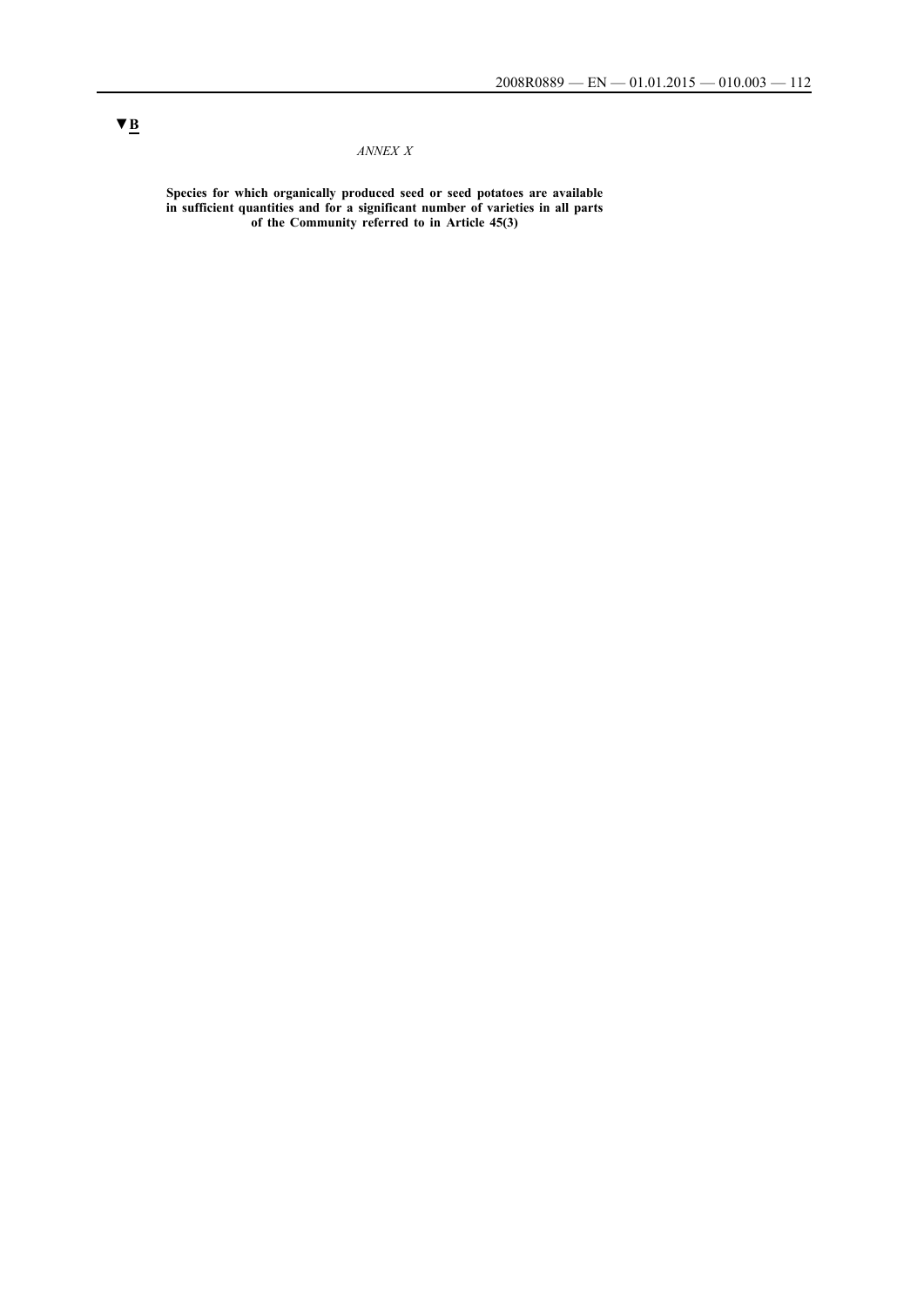#### *ANNEX XI*

#### A. **Organic logo of the EU, referred to in Article 57**

1. The Organic logo of the EU shall comply with the model below:



- 2. The reference colour in Pantone is Green Pantone No 376 and Green (50 % Cyan + 100 % Yellow), when a four-colour process is used.
- 3. The Organic logo of the EU can also be used in black and white as shown, only where it is not practicable to apply it in colour:



- 4. If the background colour of the packaging or label is dark, the symbols may be used in negative format, using the background colour of the packaging or label.
- 5. If a symbol is used in colour on a coloured background, which makes it difficult to see, a delimiting outer line around the symbol can be used to improve contrast with the background colours.
- 6. In certain specific situations where there are indications in a single colour on the packaging, the Organic logo of the EU may be used in the same colour.
- 7. The Organic logo of the EU must have a height of at least 9 mm and a width of at least 13,5 mm; the proportion ratio height/width shall always be 1:1,5. Exceptionally the minimum size may be reduced to a height of 6 mm for very small packages.
- 8. The Organic logo of the EU may be associated with graphical or textual elements referring to organic farming, under the condition that they do not modify or change the nature of the Organic logo of the EU, nor any of the indications mentioned at Article 58. When associated to national or private logos using a green colour different from the reference colour mentioned in point 2, the Organic logo of the EU may be used in that non-reference colour.

## **▼M3**

**▼M4** \_\_\_\_\_\_\_\_\_\_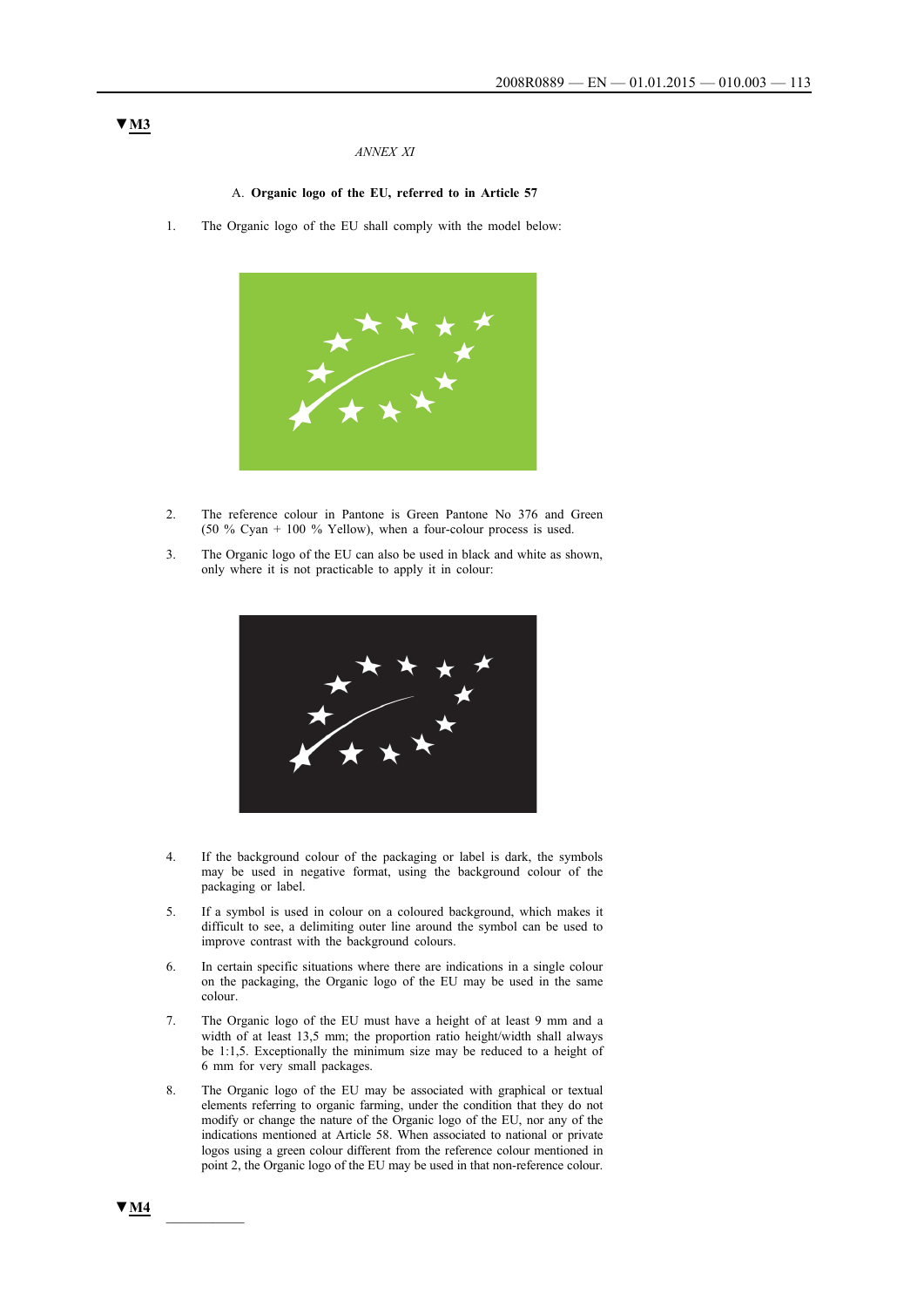#### B. **Code numbers referred to in Article 58**

The general format of the code numbers is as follows:

#### AB-CDE-999

Where:

- 1. 'AB' is the ISO code as specified in Article 58(1)(a) for the country where the controls take place; and
- 2. 'CDE' is a term, indicated in three letters to be decided by the Commission or each Member State, like 'bio' or 'öko' or 'org' or 'eko' establishing a link with the organic production method as specified in Article 58(1)(b); and
- 3. '999' is the reference number, indicated in maximum three digits, to be attributed, as specified in Article  $58(1)(c)$  by:
	- (a) each Member State's competent authority to the Control Authorities or Control Bodies to which they have delegated control tasks in accordance with Article 27 of Regulation (EC) No 834/2007;
	- (b) the Commission, to:
		- (i) the Control Authorities and Control Bodies referred to in Article 3(2)(a) of Commission Regulation (EC) No 1235/2008 (1) and listed in Annex I to that Regulation;
		- (ii) the third countries' competent authorities or Control Bodies referred to in Article 7(2)(f) of Regulation (EC) No 1235/2008 and listed in Annex III to that Regulation;
		- (iii) the Control Authorities and Control Bodies referred to in Article 10(2)(a) of Regulation (EC) No 1235/2008, and listed in Annex IV to that Regulation;
	- (c) each Member State's competent authority to the Control Authority or Control Body which has been authorised until 31 December 2012 for issuing the certificate of inspection in accordance with Article 19(1) fourth subparagraph of Regulation (EC) No 1235/2008 (import authorisations), upon proposal of the Commission.

The Commission shall make the code numbers available to the public by any appropriate technical means, including publication on the Internet.

## **▼M3**

(1) OJ L 334, 12.12.2008, p. 25.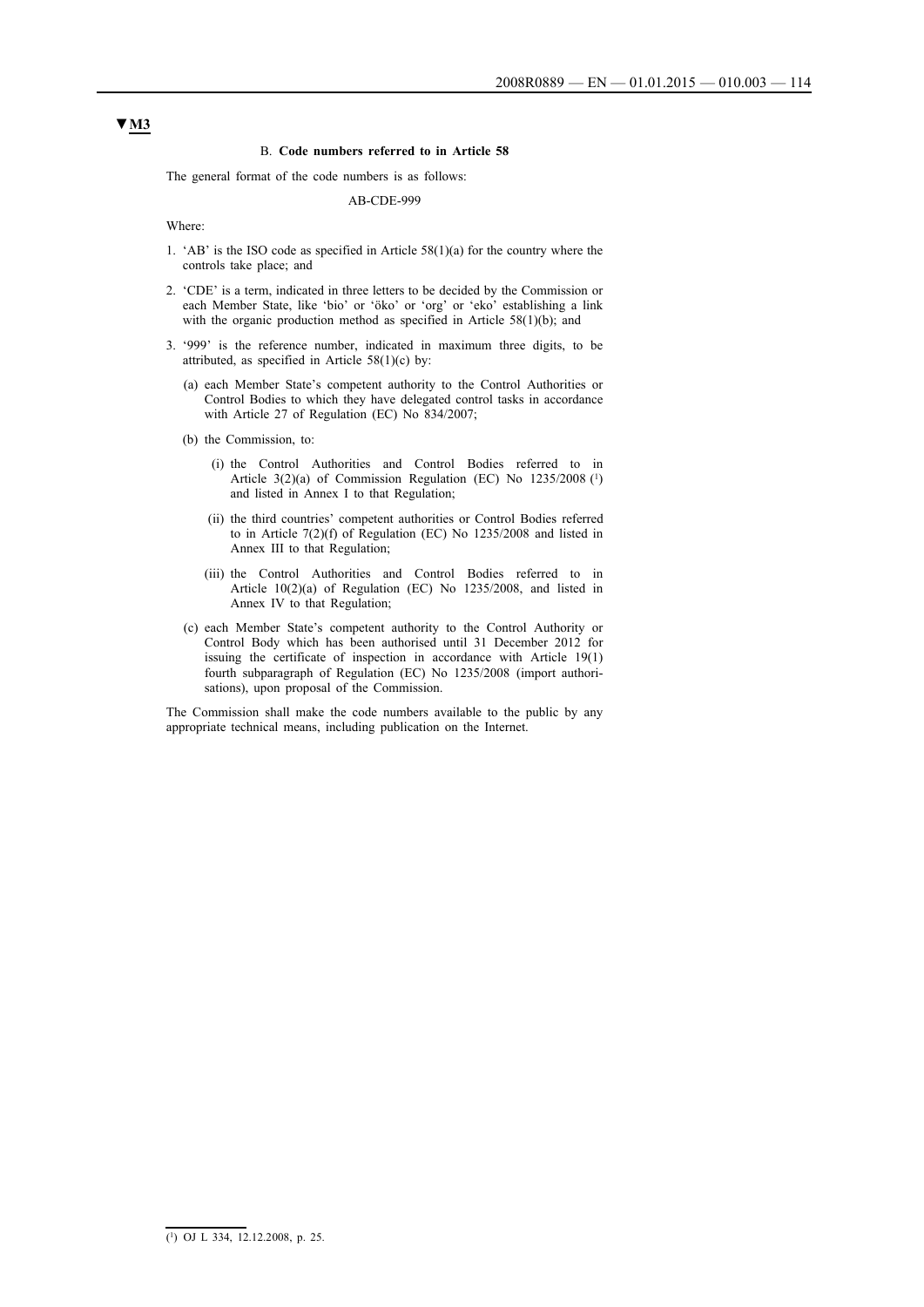# *ANNEX XII*

#### **Model of documentary evidence to the operator according to Article 29(1) of Regulation (EC) No 834/2007 referred to in ►M6 Article 68(1) ◄ of this Regulation**

| Documentary evidence to the operator according to Article 29(1) of Regulation (EC) No 834/2007                                                                                                                                                                                           |                                                                                                                                                                                                           |  |  |  |
|------------------------------------------------------------------------------------------------------------------------------------------------------------------------------------------------------------------------------------------------------------------------------------------|-----------------------------------------------------------------------------------------------------------------------------------------------------------------------------------------------------------|--|--|--|
| 1. Document Number:                                                                                                                                                                                                                                                                      |                                                                                                                                                                                                           |  |  |  |
| 2. Name and address of operator:<br>main activity (producer, processor, importer, etc.):                                                                                                                                                                                                 | 3. Name, address and code number of control body/<br>authority:                                                                                                                                           |  |  |  |
| 4. Product groups/Activity:<br>- Plant and plant products:<br>- Seaweed and seaweed products:<br>- Livestock and livestock products:<br>- Aquaculture animals and aquaculture animal<br>products:<br>- Processed products:                                                               | 5. Defined as:<br>organic production, in-conversion products; and also<br>non-organic production where parallel production/<br>processing pursuant to Article 11 of Regulation (EC)<br>No 834/2007 occurs |  |  |  |
| 6. Validity period:<br>Aquaculture animal products from  to                                                                                                                                                                                                                              | 7. Date of control(s):                                                                                                                                                                                    |  |  |  |
| 8. This document has been issued on the basis of Article 29(1) of Regulation (EC) No 834/2007 and of Regulation<br>(EC) No 889/2008. The declared operator has submitted his activities under control, and meets the requirements<br>laid down in the named Regulations.<br>Date, place: |                                                                                                                                                                                                           |  |  |  |
| Signature on behalf of the issuing control body/authority:                                                                                                                                                                                                                               |                                                                                                                                                                                                           |  |  |  |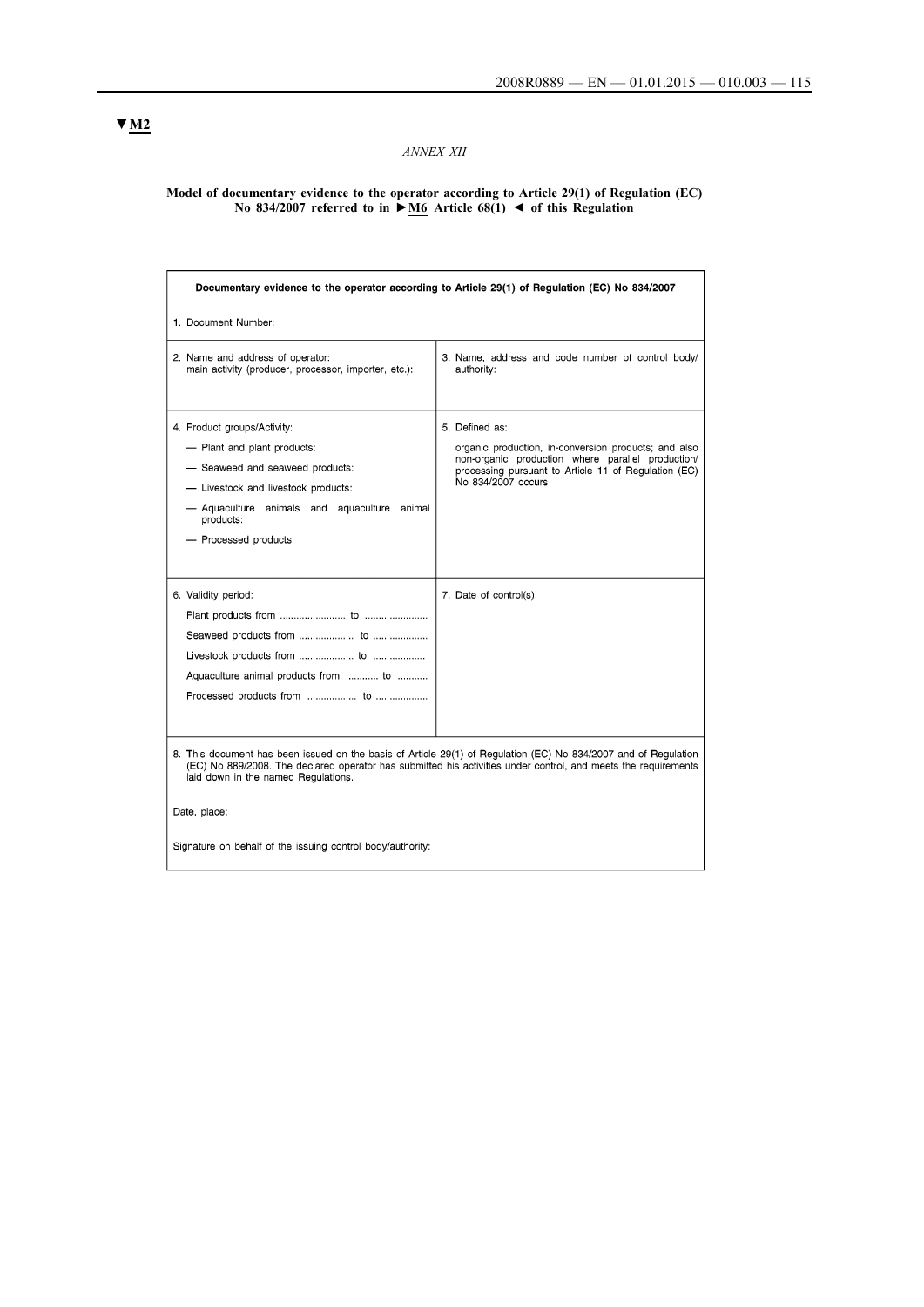# *ANNEX XIIa*

#### **Model of complementary documentary evidence to the operator according to Article 29(1) of Regulation (EC) No 834/2007 referred to in Article 68(2) of this Regulation**

|    | Complementary documentary evidence to the operator according to Article 29(1) of Regulation (EC)<br>No 834/2007                                                                                                                                                                 |  |  |  |
|----|---------------------------------------------------------------------------------------------------------------------------------------------------------------------------------------------------------------------------------------------------------------------------------|--|--|--|
|    | 1.1. Number of the document:<br>1.2. Reference to the documentary evidence provided in accordance with Article 29(1) of Regulation (EC)<br>No 834/2007: (1)                                                                                                                     |  |  |  |
| 2. | Specific characteristics of the production method used by the operator, referred to in Article 68(2) of Regulation (EC)<br>No 889/2008: (2)                                                                                                                                     |  |  |  |
| 3. | This document has been issued on the basis of Article 29(1) of Regulation (EC) No 834/2007 and Article 68(2) of<br>Regulation (EC) No 889/2008. The declared operator has submitted his activities under control, and meets the<br>requirements laid down in those Requlations. |  |  |  |
|    | Date, place:                                                                                                                                                                                                                                                                    |  |  |  |
|    | Signature and stamp on behalf of the issuing control body/authority:                                                                                                                                                                                                            |  |  |  |
|    |                                                                                                                                                                                                                                                                                 |  |  |  |
|    | (1) Insert number of the documentary evidence provided in accordance with Article 68(1) of, and Annex XII to, this Regulation.<br>(2) Insert the relevant entry set out in Annex XIIb to this Regulation.                                                                       |  |  |  |

# **▼M6**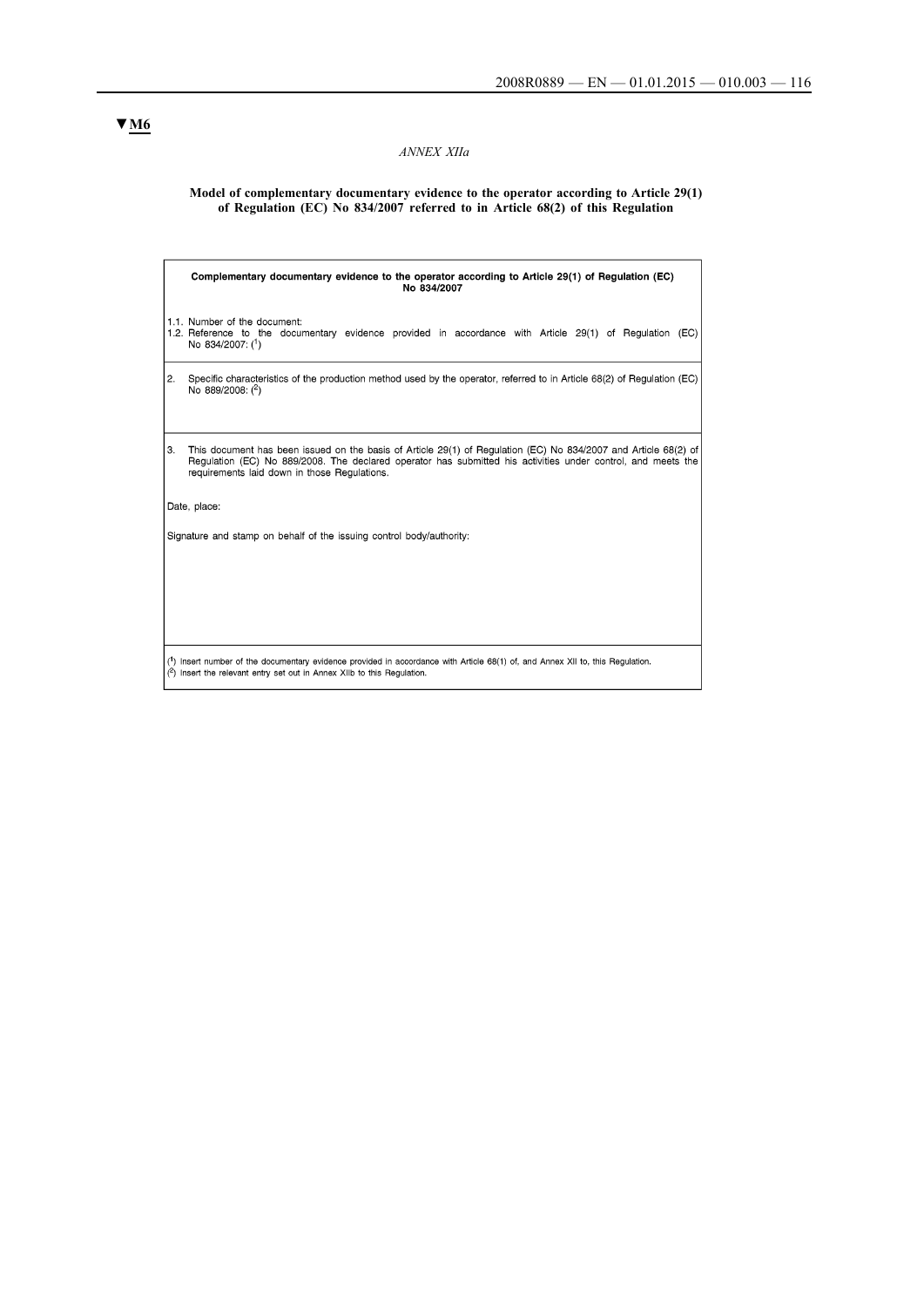## *ANNEX XIIb*

Entry referred to in the second subparagraph of Article 68(2):

|              |                | — In Bulgarian:    | Животински продукти, произведени без използване на<br>антибиотипи                         |
|--------------|----------------|--------------------|-------------------------------------------------------------------------------------------|
|              |                | — In Spanish:      | Productos animales producidos sin utilizar antibióticos                                   |
|              | $-$ In Czech:  |                    | Živočišné produkty vyprodukované bez použití antibiotik                                   |
|              | $-$ In Danish: |                    | Animalske produkter, der er produceret uden brug af anti-<br>biotika                      |
|              |                | $-$ In German:     | Ohne Anwendung von<br>Antibiotika<br>erzeugte<br>tierische<br>Erzeugnisse                 |
|              |                | - In Estonian:     | Loomsed tooted, mille tootmisel ei ole kasutatud anti-<br>biootikume                      |
|              | $-$ In Greek:  |                    | Ζωικά<br>παράγονται<br>προϊόντα<br>γωρίς<br>χρήση<br>$\pi$ ov<br>$\tau$ η<br>αντιβιοτικών |
|              |                | — In English:      | Animal products produced without the use of antibiotics                                   |
|              | $-$ In French: |                    | produits animaux obtenus sans recourir aux antibiotiques                                  |
| <b>7 M10</b> |                | - In Croatian:     | Proizvodi životinjskog podrijetla dobiveni bez uporabe anti-<br>biotika                   |
| 7 M6         | — In Italian:  |                    | Prodotti animali ottenuti senza l'uso di antibiotici                                      |
|              |                | $-$ In Latvian:    | Dzīvnieku izcelsmes produkti, kuru ražošanā nav izmantotas<br>antibiotikas                |
|              |                | $-$ In Lithuanian: | nenaudojant antibiotikų pagaminti gyvūniniai produktai                                    |
|              |                | — In Hungarian:    | Antibiotikumok alkalmazása nélkül előállított állati eredetű<br>termékek                  |
|              |                | $-$ In Maltese:    | Il-prodotti<br>tal-annimali<br>prodotti<br>minghajr<br>l-użu<br>tal-antibijotici          |
|              | $-$ In Dutch:  |                    | Zonder het gebruik van antibiotica geproduceerde dierlijke<br>producten                   |
|              |                | - In Polish:       | Produkty zwierzęce wytwarzane bez użycia antybiotyków                                     |
|              |                | — In Portuguese:   | Produtos de origem animal produzidos sem utilização de<br>antibióticos                    |
|              |                | — In Romanian:     | Produse de origine animală obținute a se recurge la anti-<br>biotice                      |
|              | $-$ In Slovak: |                    | Výrobky živočíšneho pôvodu vyrobené bez použitia anti-<br>biotík                          |
|              |                | — In Slovenian:    | Živalski proizvodi, proizvedeni brez uporabe antibiotikov                                 |
|              |                | $-$ In Finnish:    | Eläintuotteet, joiden tuotannossa ei ole käytetty antibiootteja                           |
|              |                | - In Swedish:      | Animaliska produkter som produceras utan antibiotika                                      |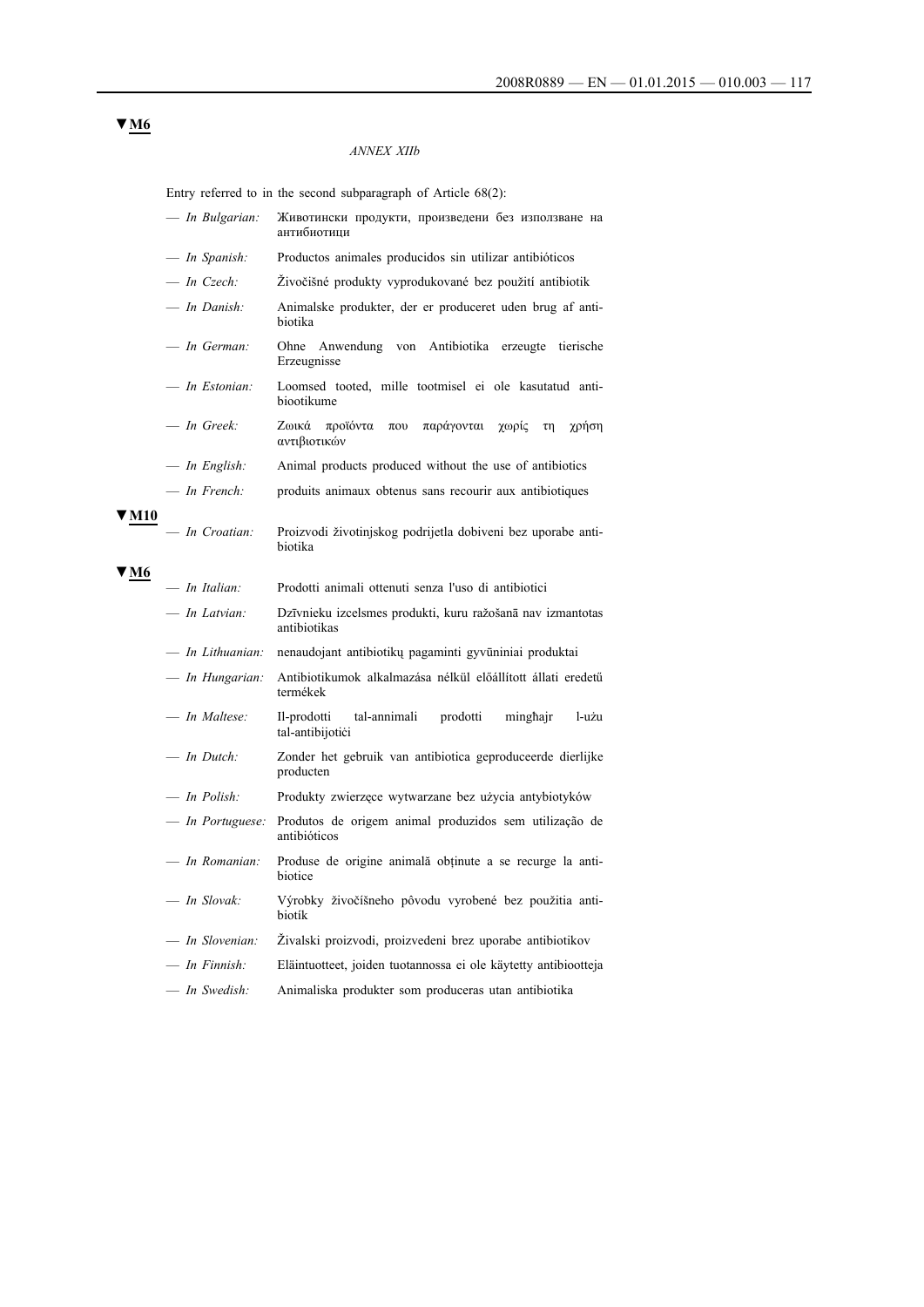# *ANNEX XIII*

## **Model of a vendor declaration referred to in Article 69**

| Vendor declaration according to Article 9(3) of Council Regulation (EC) No 834/2007                                                                                                                                                                                                                                                                                                               |               |  |  |
|---------------------------------------------------------------------------------------------------------------------------------------------------------------------------------------------------------------------------------------------------------------------------------------------------------------------------------------------------------------------------------------------------|---------------|--|--|
| Name, address of vendor:                                                                                                                                                                                                                                                                                                                                                                          |               |  |  |
| Identification (e.g. lot or stock number):                                                                                                                                                                                                                                                                                                                                                        | Product name: |  |  |
| Components:                                                                                                                                                                                                                                                                                                                                                                                       |               |  |  |
| (Specify all components existing in the product/used the last in the production process)                                                                                                                                                                                                                                                                                                          |               |  |  |
| .                                                                                                                                                                                                                                                                                                                                                                                                 |               |  |  |
| .                                                                                                                                                                                                                                                                                                                                                                                                 |               |  |  |
| .                                                                                                                                                                                                                                                                                                                                                                                                 |               |  |  |
| .                                                                                                                                                                                                                                                                                                                                                                                                 |               |  |  |
| .                                                                                                                                                                                                                                                                                                                                                                                                 |               |  |  |
| I declare that this product was manufactured neither 'from' nor 'by' GMOs as those terms are<br>used in Articles 2 and 9 of Council Regulation (EC) No 834/2007. I do not have any<br>information which could suggest that this statement is inaccurate.                                                                                                                                          |               |  |  |
| Thus, I declare that the above named product complies with Article 9 of Regulation (EC)<br>No 834/2007 regarding the prohibition on the use of GMOs.                                                                                                                                                                                                                                              |               |  |  |
| I undertake to inform our customer and its control body/authority immediately if this declaration<br>is withdrawn or modified, or if any information comes to light which would undermine its<br>accuracy.                                                                                                                                                                                        |               |  |  |
| I authorise the control body or control authority, as defined in Article 2 of Council Regulation<br>(EC) No 834/2007, which supervises our customer to examine the accuracy of this declaration<br>and if necessary to take samples for analytic proof. I also accept that this task may be carried out<br>by an independent institution which has been appointed in writing by the control body. |               |  |  |
| The undersigned takes responsibility for the accuracy of this declaration.                                                                                                                                                                                                                                                                                                                        |               |  |  |
| Country, place, date, signature of vendor:<br>Company stamp of vendor (if appropriate):                                                                                                                                                                                                                                                                                                           |               |  |  |

# **▼B**

-1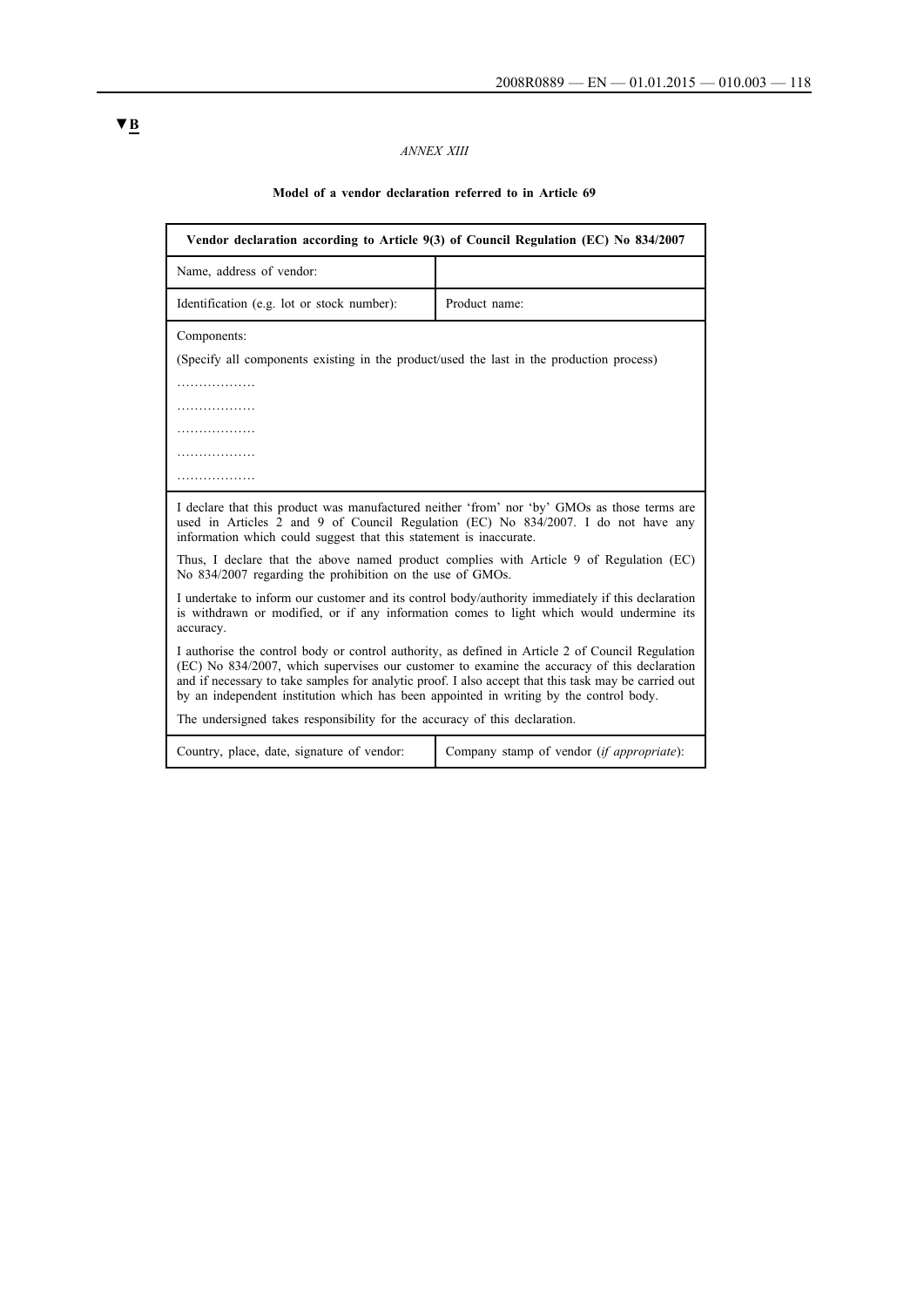#### *ANNEX XIIIa*

#### **Section 1**

Organic production of salmonids in fresh water:

Brown trout *(Salmo trutta)* — Rainbow trout *(Oncorhynchus mykiss)* — American brook trout *(Salvelinus fontinalis)* — Salmon *(Salmo salar)* — Charr *(Salvelinus alpinus)* — Grayling *(Thymallus thymallus)* — American lake trout (or grey trout) *(Salvelinus namaycush)* — Huchen *(Hucho hucho)*

|                             | Production system Ongrowing farm systems must be fed from open systems.<br>The flow rate must ensure a minimum of 60 % oxygen saturation for stock and must ensure their comfort and the elimination of farming effluent. |  |  |
|-----------------------------|---------------------------------------------------------------------------------------------------------------------------------------------------------------------------------------------------------------------------|--|--|
| Maximum<br>stocking density | Salmonid species not listed below 15 kg/m <sup>3</sup><br>Salmon 20 kg/m <sup>3</sup><br>Brown trout and Rainbow trout 25 kg/m <sup>3</sup><br>$\longrightarrow$ M15 Arctic charr 25 kg/m <sup>3</sup>                    |  |  |

#### **Section 2**

Organic production of salmonids in sea water:

Т

Τ

Salmon *(Salmo salar)*, Brown trout *(Salmo trutta)* — Rainbow trout *(Oncorhynchus mykiss)*

| Maximum          | 10 kg/m <sup>3</sup> in net pens |
|------------------|----------------------------------|
| stocking density |                                  |

#### **Section 3**

Organic production of cod *(Gadus morhua)* and other Gadidae, sea bass *(Dicentrarchus labrax)*, sea bream *(Sparus aurata)*, meagre *(Argyrosomus regius)*, turbot *(Psetta maxima [= Scopthalmus maximux])*, red porgy *(Pagrus pagrus [= Sparus pagrus])*, red drum *(Sciaenops ocellatus)* and other Sparidae, and spinefeet (*Siganus* spp.)

|         | Production system In open water containment systems (net pens/cages) with minimum sea current speed to provide optimum fish welfare or in open systems on land. |
|---------|-----------------------------------------------------------------------------------------------------------------------------------------------------------------|
| Maximum | For fish other than turbot: 15 $\text{kg/m}^3$<br>stocking density $\int$ For turbot: 25 kg/m <sup>2</sup>                                                      |

#### **Section 4**

Organic production of sea bass, sea bream, meagre, mullets *(Liza, Mugil)* and eel (*Anguilla spp.*) in earth ponds of tidal areas and costal lagoons

| Containment |  | Traditional salt pans transformed into aquaculture      |  |
|-------------|--|---------------------------------------------------------|--|
| system      |  | production units and similar earth ponds in tidal areas |  |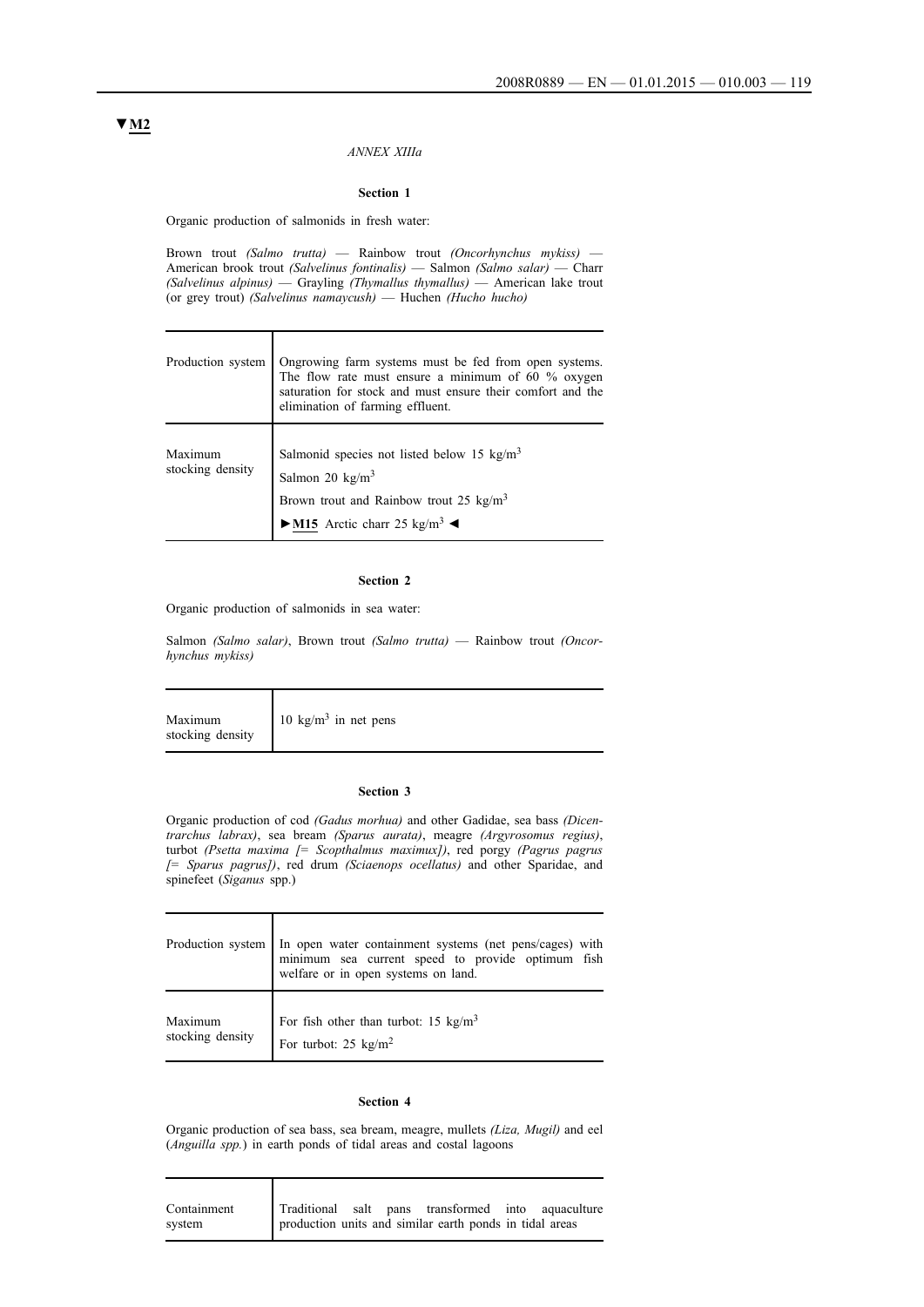|                             | Production system There shall be adequate renewal of water to ensure the welfare of the species, |
|-----------------------------|--------------------------------------------------------------------------------------------------|
|                             | At least 50 % of the dikes must have plant cover<br>Wetland based depuration ponds required      |
| Maximum<br>stocking density | 4 kg/m <sup>3</sup>                                                                              |

#### **Section 5**

Organic production of Sturgeon in fresh water:

Species concerned: *Acipenser* family

|                                                                                     | Production system Water flow in each rearing unit shall be sufficient to ensure<br>animal welfare<br>Effluent water to be of equivalent quality to incoming water |
|-------------------------------------------------------------------------------------|-------------------------------------------------------------------------------------------------------------------------------------------------------------------|
| Maximum $\begin{array}{c} 30 \text{ kg/m}^3 \\ \text{stocking density} \end{array}$ |                                                                                                                                                                   |

### **Section 6**

Organic production of fish in inland waters:

Т

Species concerned: Carp family *(Cyprinidae)* and other associated species in the context of polyculture, including perch, pike, catfish, coregonids, sturgeon.

| Production system | In fishponds which shall periodically be fully drained and in<br>lakes. Lakes must be devoted exclusively to organic<br>production, including the growing of crops on dry areas.<br>The fishery capture area must be equipped with a clean<br>water inlet and of a size to provide optimal comfort for<br>the fish. The fish must be stored in clean water after<br>harvest. |
|-------------------|------------------------------------------------------------------------------------------------------------------------------------------------------------------------------------------------------------------------------------------------------------------------------------------------------------------------------------------------------------------------------|
|                   | Organic and mineral fertilisation of the ponds and lakes<br>shall be carried out in compliance with Annex I to Regu-<br>lation (EC) No 889/2008 with a maximum application of<br>20 kg Nitrogen/ha.                                                                                                                                                                          |
|                   | Treatments involving synthetic chemicals for the control of<br>hydrophytes and plant coverage present in production<br>waters are prohibited.                                                                                                                                                                                                                                |
|                   | Areas of natural vegetation shall be maintained around<br>inland water units as a buffer zone for external land areas<br>not involved in the farming operation in accordance with<br>the rules of organic aquaculture.                                                                                                                                                       |
|                   | For grow-out 'polyculture' shall be used on condition that<br>the criteria laid down in the present specifications for the<br>other species of lakes fish are duly adhered to.                                                                                                                                                                                               |
| Farming yield     | The total production of species is limited to 1 500 kg of fish<br>per hectare per year.                                                                                                                                                                                                                                                                                      |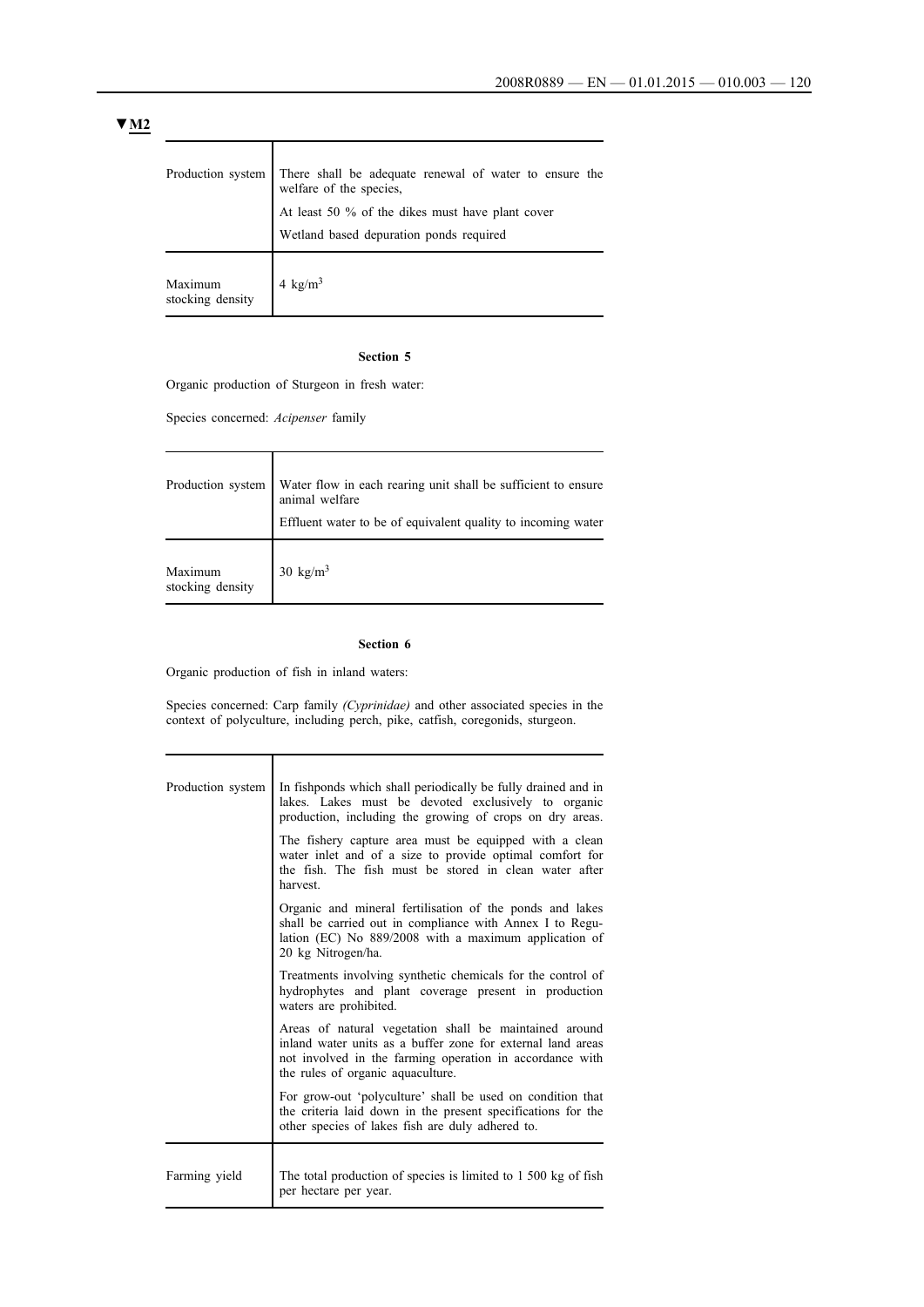#### **Section 7**

Organic production of penaeid shrimps and freshwater prawns (*Macrobrachium* spp.):

ı

| Establishment of<br>production unit/s                             | Location to be in sterile clay areas to minimise environ-<br>mental impact of pond construction. Ponds to be built<br>with the natural pre-existing clay. Mangrove destruction is<br>not permitted.                                                                                                       |  |  |  |  |  |  |  |  |
|-------------------------------------------------------------------|-----------------------------------------------------------------------------------------------------------------------------------------------------------------------------------------------------------------------------------------------------------------------------------------------------------|--|--|--|--|--|--|--|--|
| Conversion time                                                   | Six months per pond, corresponding to the normal lifespan<br>of a farmed shrimp.                                                                                                                                                                                                                          |  |  |  |  |  |  |  |  |
| Broodstock origin                                                 | A minimum of half the broodstock shall be domesticated<br>after three years operating The remainder is to be pathogen<br>free wild broodstock originating from sustainable fisheries.<br>A compulsory screening to be implemented on the first<br>and second generation prior to introducing to the farm. |  |  |  |  |  |  |  |  |
| Eyestalk ablation                                                 | Is prohibited.                                                                                                                                                                                                                                                                                            |  |  |  |  |  |  |  |  |
| Maximum on<br>farm stocking<br>densities and<br>production limits | Seeding: maximum 22 post larvae/ $m2$<br>Maximum instantaneous biomass: 240 $g/m2$                                                                                                                                                                                                                        |  |  |  |  |  |  |  |  |

# **▼M15**

### **Section 7a**

Organic production of crayfish:

Species concerned: *Astacus astacus*, *Pacifastacus leniusculus*.

| Maximum | For small-sized crayfish (< 20 mm): 100 individuals per $m^2$ .<br>stocking density: $\vert$ For crayfish of intermediate size (20-50 mm): 30 individuals |
|---------|-----------------------------------------------------------------------------------------------------------------------------------------------------------|
|         | per $m^2$ . For adult crayfish (> 50 mm): 10 individuals<br>$\int$ per m <sup>2</sup> , provided that adequate hiding places are available.               |

# **▼M2**

#### **Section 8**

Molluscs and echinoderms:

Production systems Long-lines, rafts, bottom culture, net bags, cages, trays, lantern nets, bouchot poles and other containment systems. For mussel cultivation on rafts the number of drop-ropes shall not exceed one per square meter of surface area. The maximum drop-rope length shall not exceed 20 metres. Thinning-out of drop-ropes shall not take place during the production cycle, however sub-division of drop ropes shall be permitted without increasing stocking density at the outset.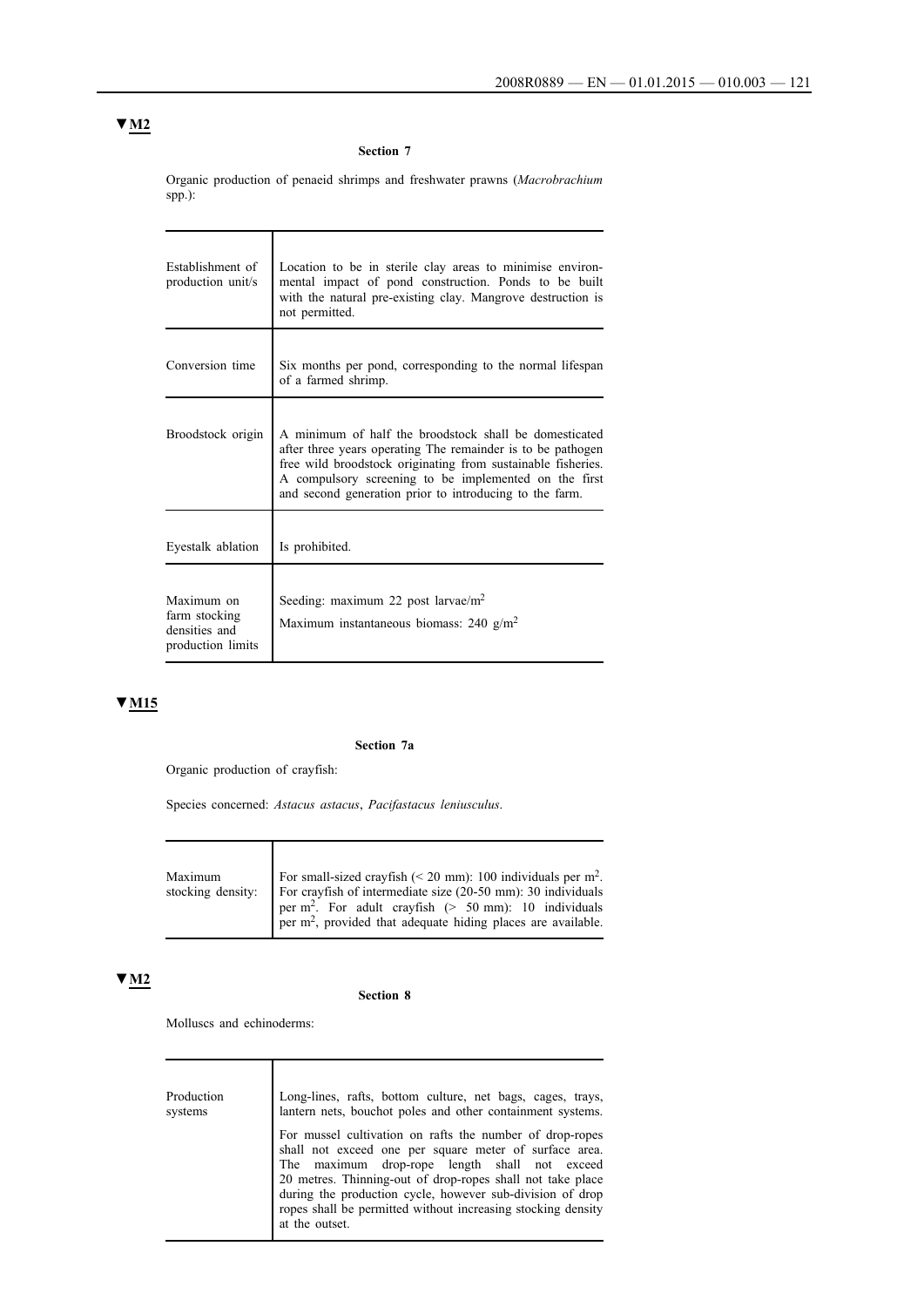### **Section 9**

Tropical fresh water fish: milkfish *(Chanos chanos)*, tilapia (*Oreochromis* spp.), siamese catfish (*Pangasius* spp.):

| Production<br>systems | Ponds and net cages              |
|-----------------------|----------------------------------|
| Maximum               | Pangasius: 10 kg/m <sup>3</sup>  |
| stocking density      | Oreochromis: $20 \text{ kg/m}^3$ |

## **Section 10**

Other aquaculture animal species: none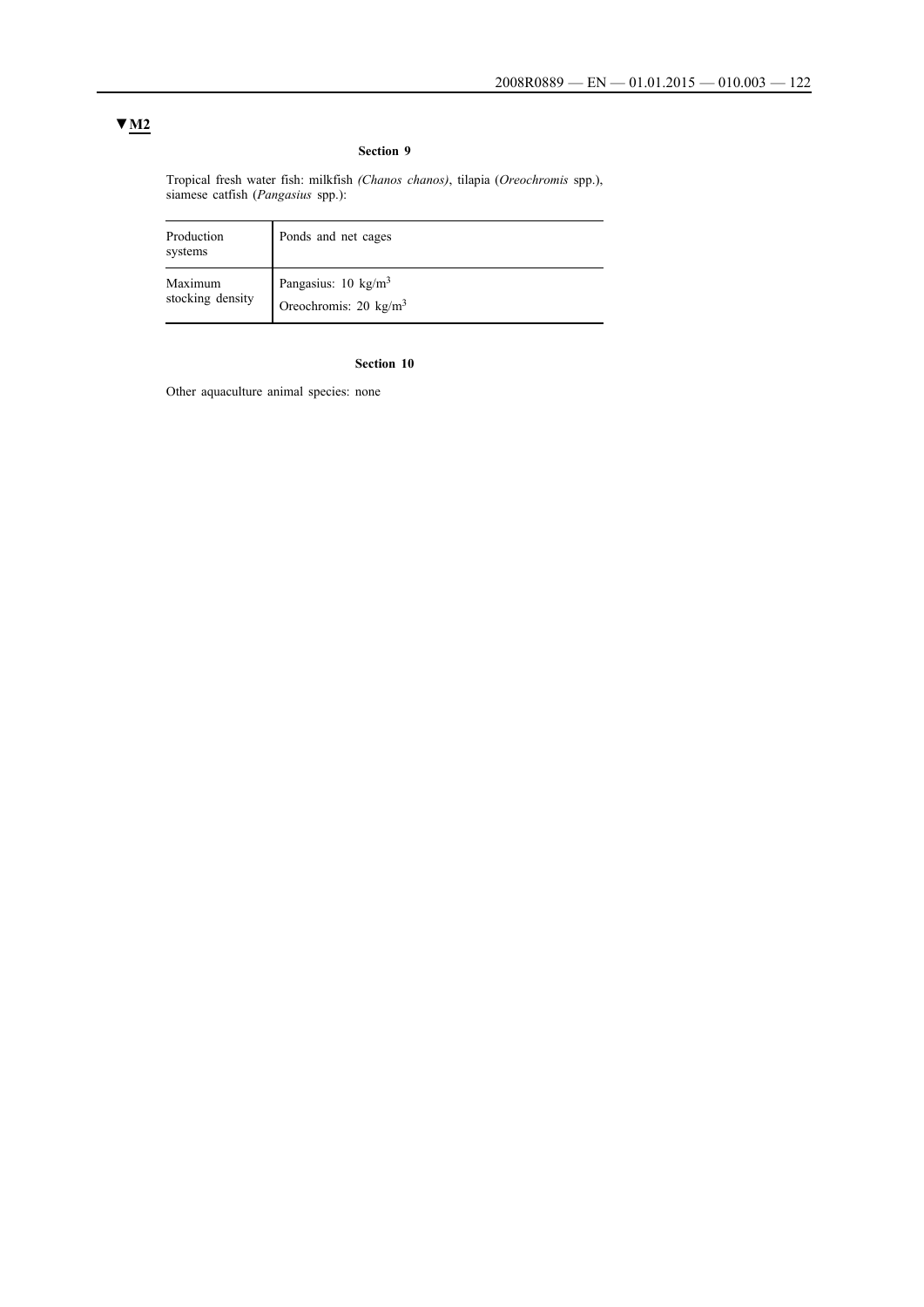#### *ANNEX XIIIb*

#### **Topics to be covered by the national competent authority in the organic data referred to in Article 92f**

- 1. Information on the competent authority for the organic production
	- which body is the competent authority
	- resources available to the competent authority
	- description of audits performed by the competent authority (how, by whom)
	- documented procedure of the competent authority
- 2. Description of the control system for organic production
	- system of control bodies and/or control authorities
	- registered operators covered by the control system minimum annual inspection
	- how is the risk based approach applied
- 3. Information on control bodies/authorities
	- list of control bodies/authorities
	- tasks delegated to the control bodies/conferred to control authorities
	- supervision of delegated control bodies (by whom and how)
	- coordination of activities in case of more than one control body/authority
	- training of staff performing the controls
	- announced/unannounced inspections and visits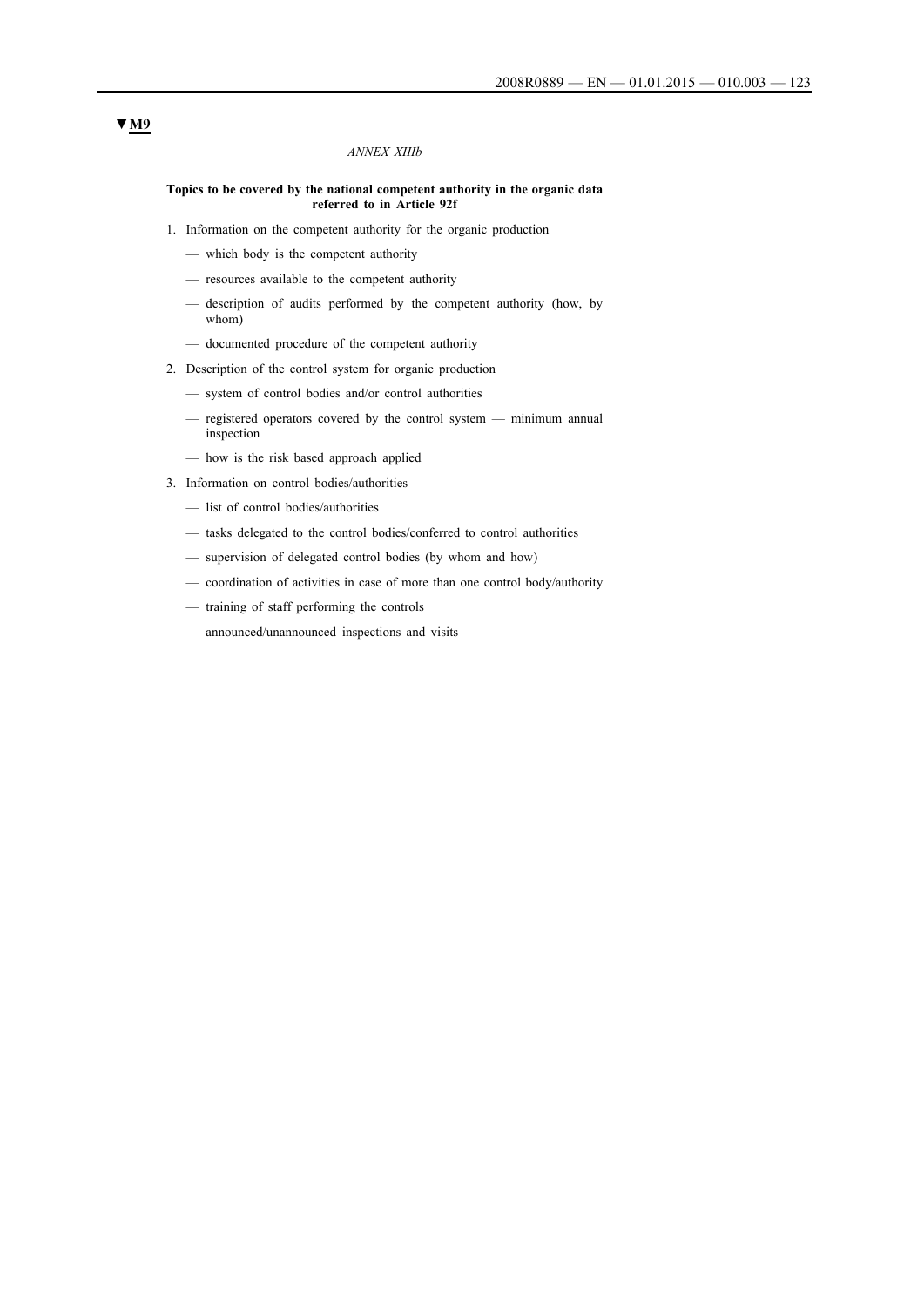*ANNEX XIIIc*

### **Templates for the organic data referred to under Article 92f**

Report on official controls in the organic sector Country:

Year:

1) Information on controls of operators:

|                                                              | Number<br>of                                                                             | Number of registered operators         |                                                                        |                 |      |                                 |                         |                                        | Number of annual inspections                                  |                           |      |                             |                         |                                                   |                                                        |                           |                | Number of additional risk based visits |                                     | Total number of inspections/visits                |                                                        |                           |                |                |                                    |  |
|--------------------------------------------------------------|------------------------------------------------------------------------------------------|----------------------------------------|------------------------------------------------------------------------|-----------------|------|---------------------------------|-------------------------|----------------------------------------|---------------------------------------------------------------|---------------------------|------|-----------------------------|-------------------------|---------------------------------------------------|--------------------------------------------------------|---------------------------|----------------|----------------------------------------|-------------------------------------|---------------------------------------------------|--------------------------------------------------------|---------------------------|----------------|----------------|------------------------------------|--|
| Code number<br>of control<br>body or<br>control<br>authority | register-<br>ed<br>operato-<br>rs per<br>control<br>body or<br>control<br>authori-<br>ty | Agri-<br>al<br>Produ-<br>cers<br>$(*)$ | Aqua-<br>cultur-culture   Proce-<br>animal<br>produ-<br>ction<br>units | ssors<br>$(**)$ | ters | Impor- Expor-   operat-<br>ters | Other<br>ors<br>$(***`$ | Agri-<br>al<br>Produ-<br>cers<br>$(*)$ | Aqua-<br>cultur-culture<br>animal<br>produ-<br>ction<br>units | Proce-<br>ssors<br>$(**)$ | ters | Impor-Expor-operat-<br>ters | Other<br>ors<br>$(***"$ | Agri-<br>cultur-<br>al<br>Produ-<br>cers<br>$(*)$ | Aqua-<br>culture<br>animal<br>produ-<br>ction<br>units | Proce-<br>ssors<br>$(**)$ | Impor-<br>ters | $Expor-1$<br>ters                      | Other<br>operat-<br>ors<br>$(***")$ | Agri-<br>cultur-<br>al<br>Produ-<br>cers<br>$(*)$ | Aqua-<br>culture<br>animal<br>produ-<br>ction<br>units | Proce-<br>ssors<br>$(**)$ | Impor-<br>ters | Lxpor-<br>ters | Other<br>operat-<br>ors<br>$(***)$ |  |
| MS-BIO-01                                                    |                                                                                          |                                        |                                                                        |                 |      |                                 |                         |                                        |                                                               |                           |      |                             |                         |                                                   |                                                        |                           |                |                                        |                                     |                                                   |                                                        |                           |                |                |                                    |  |
| $MS-BIO-02$                                                  |                                                                                          |                                        |                                                                        |                 |      |                                 |                         |                                        |                                                               |                           |      |                             |                         |                                                   |                                                        |                           |                |                                        |                                     |                                                   |                                                        |                           |                |                |                                    |  |
| $MS-BIO-.$                                                   |                                                                                          |                                        |                                                                        |                 |      |                                 |                         |                                        |                                                               |                           |      |                             |                         |                                                   |                                                        |                           |                |                                        |                                     |                                                   |                                                        |                           |                |                |                                    |  |
| Total                                                        |                                                                                          |                                        |                                                                        |                 |      |                                 |                         |                                        |                                                               |                           |      |                             |                         |                                                   |                                                        |                           |                |                                        |                                     |                                                   |                                                        |                           |                |                |                                    |  |

(\*) Agricultural producers include agricultural producers only, producers that are also processors, producers that are also importers, other mixed producers not elsewhere classified (n.e.c.).

(\*\*) Processors include processors only, processors that are also importers, other mixed processors n.e.c.

(\*\*\*) Other operators include traders (wholesalers, retailers), other operators n.e.c.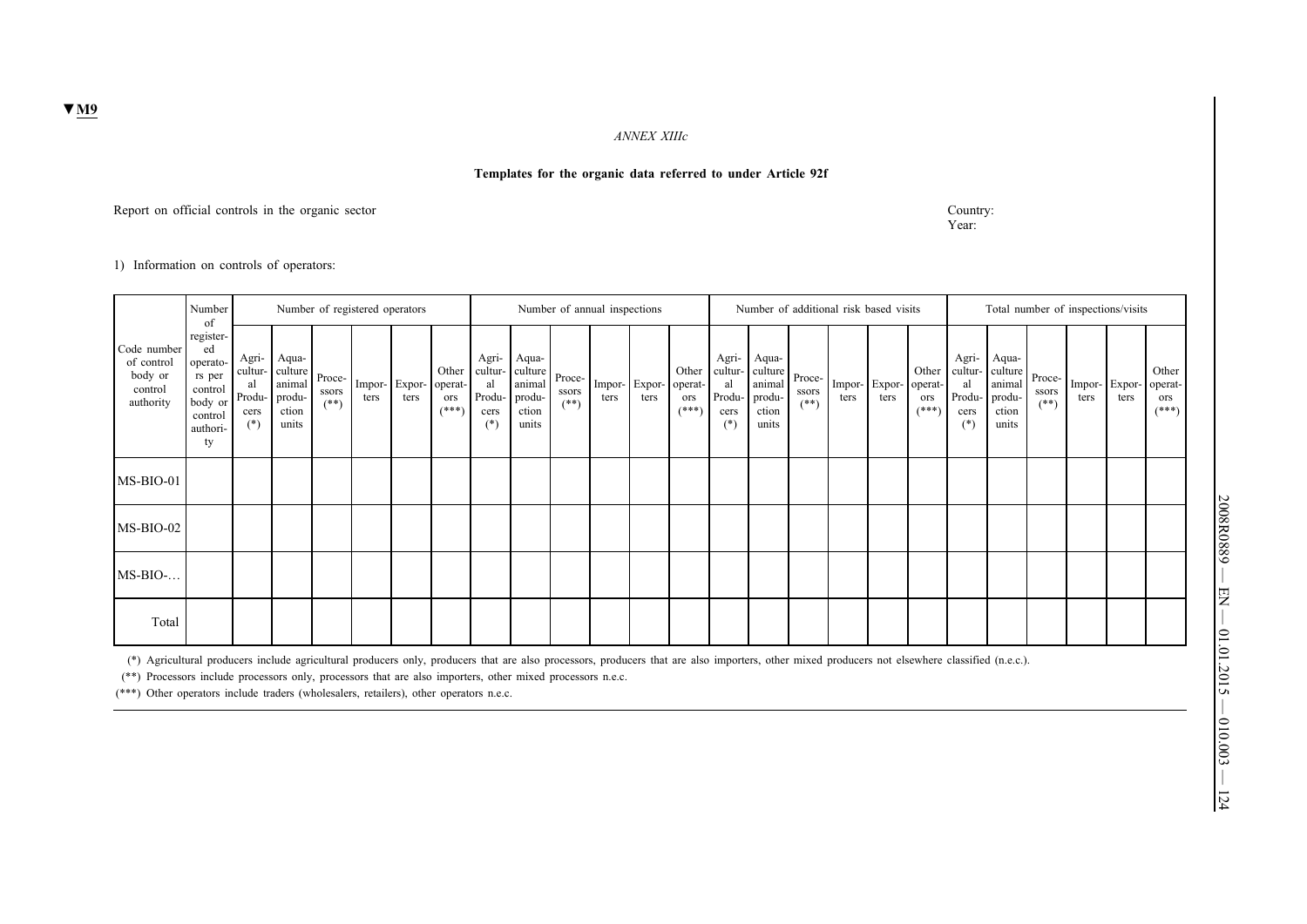| Code number<br>of control<br>body or                         |                                              |                                                     | Number of registered operators    |           |           |                               |                                         |                                                     | Number of samples analysed                                                                                   |  | Number of samples indicating breach of Regulations (EC) No 834/<br>2007 and (EC) No 1235/2008 |                                         |                                                     |                                   |  |                     |                               |  |  |
|--------------------------------------------------------------|----------------------------------------------|-----------------------------------------------------|-----------------------------------|-----------|-----------|-------------------------------|-----------------------------------------|-----------------------------------------------------|--------------------------------------------------------------------------------------------------------------|--|-----------------------------------------------------------------------------------------------|-----------------------------------------|-----------------------------------------------------|-----------------------------------|--|---------------------|-------------------------------|--|--|
| control<br>authority or<br>Name of<br>Competent<br>Authority | Agri-<br>cultural<br>Produc-<br>ers<br>$(*)$ | Aqua-<br>culture<br>animal<br>productio-<br>n units | Processors <sup>1</sup><br>$(**)$ | Importers | Exporters | Other<br>operators<br>$(***)$ | Agri-<br>cultural<br>Producers<br>$(*)$ | Aqua-<br>culture<br>animal<br>productio-<br>n units | $\begin{array}{ l } \hbox{Processors} & \hbox{Importers} & \hbox{Exporters} \\ \hline \end{array}$<br>$(**)$ |  | Other<br>operators<br>$(***)$                                                                 | Agri-<br>cultural<br>Producers<br>$(*)$ | Aqua-<br>culture<br>animal<br>productio-<br>n units | Processors <sup>1</sup><br>$(**)$ |  | Importers Exporters | Other<br>operators<br>$(***)$ |  |  |
| MS-BIO-01                                                    |                                              |                                                     |                                   |           |           |                               |                                         |                                                     |                                                                                                              |  |                                                                                               |                                         |                                                     |                                   |  |                     |                               |  |  |
| MS-BIO-02                                                    |                                              |                                                     |                                   |           |           |                               |                                         |                                                     |                                                                                                              |  |                                                                                               |                                         |                                                     |                                   |  |                     |                               |  |  |
| $MS-BIO-.$                                                   |                                              |                                                     |                                   |           |           |                               |                                         |                                                     |                                                                                                              |  |                                                                                               |                                         |                                                     |                                   |  |                     |                               |  |  |
|                                                              |                                              |                                                     |                                   |           |           |                               |                                         |                                                     |                                                                                                              |  |                                                                                               |                                         |                                                     |                                   |  |                     |                               |  |  |
| Total                                                        |                                              |                                                     |                                   |           |           |                               |                                         |                                                     |                                                                                                              |  |                                                                                               |                                         |                                                     |                                   |  |                     |                               |  |  |

(\*) Agricultural producers include agricultural producers only, producers that are also processors, producers that are also importers, other mixed producers not elsewhere classified (n.e.c.).

(\*\*) Processors include processors only, processors that are also importers, other mixed processors n.e.c.

(\*\*\*) Other operators include traders (wholesalers, retailers), other operators n.e.c.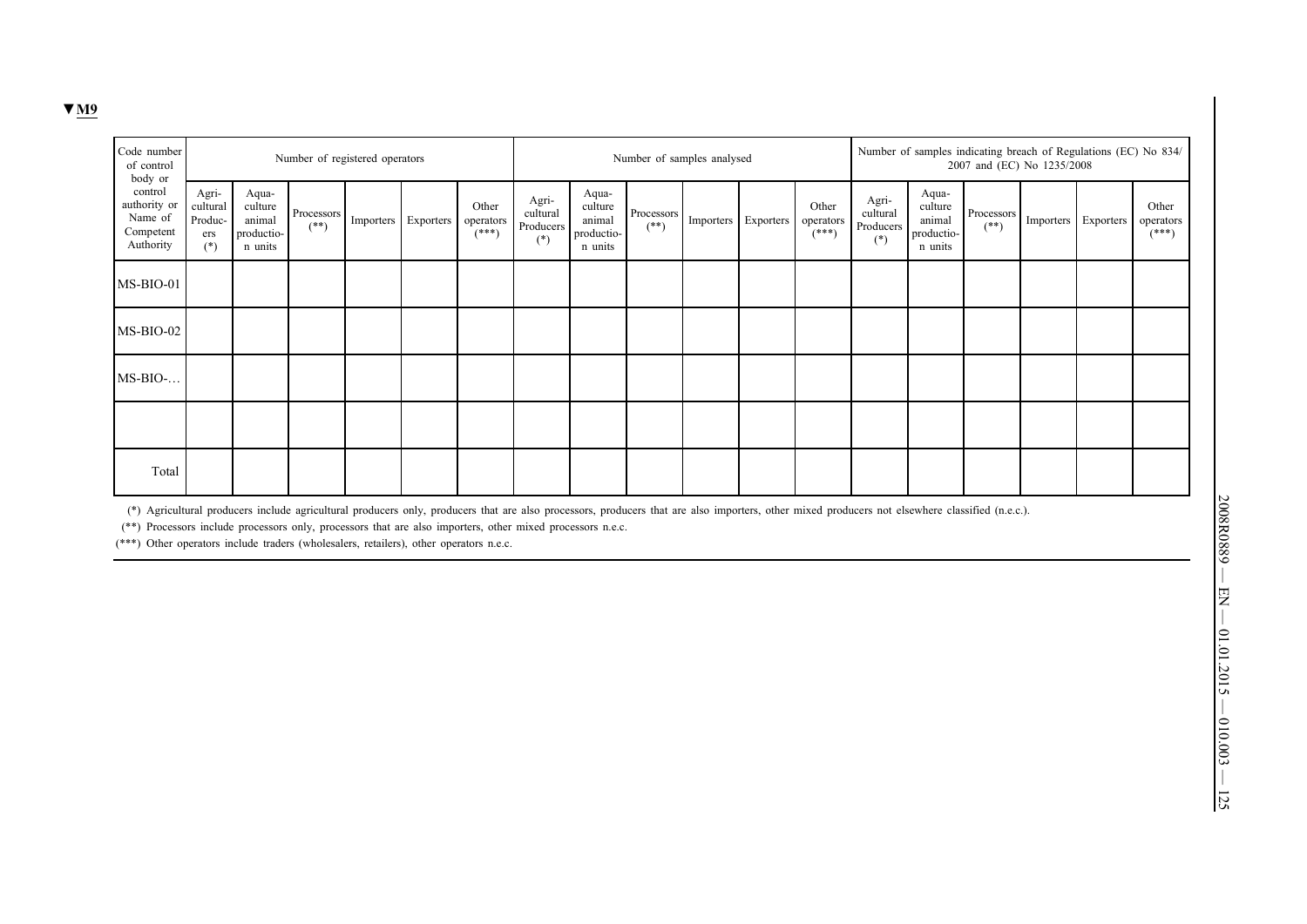| Code number                                   |                                              | Number of registered operators                         |                           |                |                |                                    |                                                   | Number of irregularities or infringements found (1)    |                           |                |                |                                     |                                                   |                                                        | Number of measures applied on the lot or the<br>production run $(2)$ |                        |                | Number of measures applied on the operator $(3)$ |                                                   |                                                        |                           |                |                             |                                    |  |
|-----------------------------------------------|----------------------------------------------|--------------------------------------------------------|---------------------------|----------------|----------------|------------------------------------|---------------------------------------------------|--------------------------------------------------------|---------------------------|----------------|----------------|-------------------------------------|---------------------------------------------------|--------------------------------------------------------|----------------------------------------------------------------------|------------------------|----------------|--------------------------------------------------|---------------------------------------------------|--------------------------------------------------------|---------------------------|----------------|-----------------------------|------------------------------------|--|
| of control<br>body or<br>control<br>authority | Agri-<br>cultural<br>Produce-<br>rs<br>$(*)$ | Aqua-<br>culture<br>animal<br>produ-<br>ction<br>units | Proce-<br>ssors<br>$(**)$ | Impor-<br>ters | Expor-<br>ters | Other<br>operat-<br>ors<br>$(***)$ | Agri-<br>cultur-<br>al<br>Produ-<br>cers<br>$(*)$ | Aqua-<br>culture<br>animal<br>produ-<br>ction<br>units | Proce-<br>ssors<br>$(**)$ | Impor-<br>ters | Expor-<br>ters | Other<br>operat-<br>ors<br>$(***")$ | Agri-<br>cultur-<br>al<br>Produ-<br>cers<br>$(*)$ | Aqua-<br>culture<br>animal<br>produ-<br>ction<br>units | Proce-<br>ssors<br>$(**)$                                            | $ $ Impor- $ $<br>ters | Expor-<br>ters | Other<br>operat-<br>ors<br>$(***)$               | Agri-<br>cultur-<br>al<br>Produ-<br>cers<br>$(*)$ | Aqua-<br>culture<br>animal<br>produ-<br>ction<br>units | Proce-<br>ssors<br>$(**)$ | Impor-<br>ters | $\sf Expor\text{-}$<br>ters | Other<br>operat-<br>ors<br>$(***)$ |  |
| $MS-BIO-01$                                   |                                              |                                                        |                           |                |                |                                    |                                                   |                                                        |                           |                |                |                                     |                                                   |                                                        |                                                                      |                        |                |                                                  |                                                   |                                                        |                           |                |                             |                                    |  |
| MS-BIO-02                                     |                                              |                                                        |                           |                |                |                                    |                                                   |                                                        |                           |                |                |                                     |                                                   |                                                        |                                                                      |                        |                |                                                  |                                                   |                                                        |                           |                |                             |                                    |  |
| $MS-BIO-.$                                    |                                              |                                                        |                           |                |                |                                    |                                                   |                                                        |                           |                |                |                                     |                                                   |                                                        |                                                                      |                        |                |                                                  |                                                   |                                                        |                           |                |                             |                                    |  |
|                                               |                                              |                                                        |                           |                |                |                                    |                                                   |                                                        |                           |                |                |                                     |                                                   |                                                        |                                                                      |                        |                |                                                  |                                                   |                                                        |                           |                |                             |                                    |  |
| Total                                         |                                              |                                                        |                           |                |                |                                    |                                                   |                                                        |                           |                |                |                                     |                                                   |                                                        |                                                                      |                        |                |                                                  |                                                   |                                                        |                           |                |                             |                                    |  |

(\*) Agricultural producers include agricultural producers only, producers that are also processors, producers that are also importers, other mixed producers not elsewhere classified (n.e.c.).

(\*\*) Processors include processors only, processors that are also importers, other mixed processors n.e.c.

(\*\*\*) Other operators include traders (wholesalers, retailers), other operators n.e.c.

(1) Only irregularities and infringements which affect the organic status of products and/or have resulted in a measure being applied are included.

(2) Where an irregularity is found as regards compliance with the requirements laid down in this Regulation, the control authority or control body shall ensure that no reference to the organic production method is made in labelling and advertising of the entire lot or production run affected by this irregularity, where this would be proportionate to the relevance of the requirement that has been violated and to the nature and particular circumstances of the irregular activities (as referred to in first subparagraph of Article 30(1) of Regulation (EC) No 834/2007).

(3) Where a severe infringement or an infringement with prolonged effect is found, the control authority or control body shall prohibit the operator concerned from marketing products which refer to the organic production method in the labelling and advertising for a period to be agreed with the competent authority of the Member State (as referred to in second subparagraph of Article 30(1) of Regulation (EC) No 834/2007).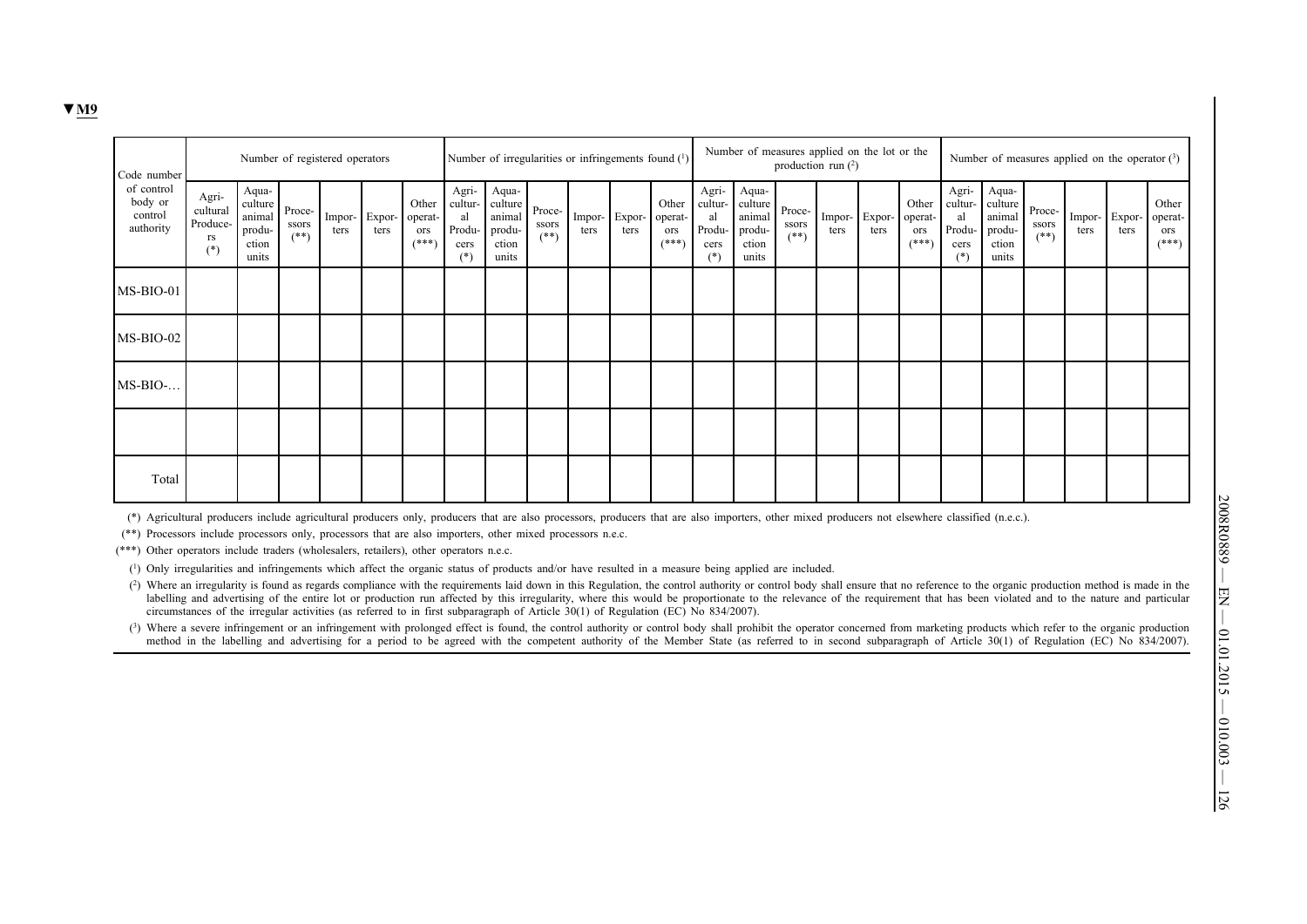#### 2) Information on supervision and audits:

| Number<br>Number of registered operators<br>of<br>register-  |                                                                             |                                                   |                                                        |                           |      |                       |                                    | Document review and office audit (1)<br>(Number of operator files checked) |                                                        |                           |                |                |                                     |                                                   | Number of review audits $(2)$                          |                           |                |                |                                     |                                                   | Number witness audits $(3)$                            |                           |                |                |                                    |  |  |
|--------------------------------------------------------------|-----------------------------------------------------------------------------|---------------------------------------------------|--------------------------------------------------------|---------------------------|------|-----------------------|------------------------------------|----------------------------------------------------------------------------|--------------------------------------------------------|---------------------------|----------------|----------------|-------------------------------------|---------------------------------------------------|--------------------------------------------------------|---------------------------|----------------|----------------|-------------------------------------|---------------------------------------------------|--------------------------------------------------------|---------------------------|----------------|----------------|------------------------------------|--|--|
| Code number<br>of control<br>body or<br>control<br>authority | ed<br>operato-<br>rs per<br>control<br>body or<br>control<br>authori-<br>ty | Agri-<br>cultur-<br>al<br>Produ-<br>cers<br>$(*)$ | Aqua-<br>culture<br>animal<br>produ-<br>ction<br>units | Proce-<br>ssors<br>$(**)$ | ters | Impor- Expor-<br>ters | Other<br>operat-<br>ors<br>$(***)$ | Agri-<br>cultur-<br>al<br>Produ-<br>cers<br>$(*)$                          | Aqua-<br>culture<br>animal<br>produ-<br>ction<br>units | Proce-<br>ssors<br>$(**)$ | Impor-<br>ters | Expor-<br>ters | Other<br>operat-<br>ors<br>$(***")$ | Agri-<br>cultur-<br>al<br>Produ-<br>cers<br>$(*)$ | Aqua-<br>culture<br>animal<br>produ-<br>ction<br>units | Proce-<br>ssors<br>$(**)$ | Impor-<br>ters | Expor-<br>ters | Other<br>operat-<br>ors<br>$(***")$ | Agri-<br>cultur-<br>al<br>Produ-<br>cers<br>$(*)$ | Aqua-<br>culture<br>animal<br>produ-<br>ction<br>units | Proce-<br>ssors<br>$(**)$ | Impor-<br>ters | Expor-<br>ters | Other<br>operat-<br>ors<br>$(***)$ |  |  |
| MS-BIO-01                                                    |                                                                             |                                                   |                                                        |                           |      |                       |                                    |                                                                            |                                                        |                           |                |                |                                     |                                                   |                                                        |                           |                |                |                                     |                                                   |                                                        |                           |                |                |                                    |  |  |
| MS-BIO-02                                                    |                                                                             |                                                   |                                                        |                           |      |                       |                                    |                                                                            |                                                        |                           |                |                |                                     |                                                   |                                                        |                           |                |                |                                     |                                                   |                                                        |                           |                |                |                                    |  |  |
| $MS-BIO$                                                     |                                                                             |                                                   |                                                        |                           |      |                       |                                    |                                                                            |                                                        |                           |                |                |                                     |                                                   |                                                        |                           |                |                |                                     |                                                   |                                                        |                           |                |                |                                    |  |  |
|                                                              |                                                                             |                                                   |                                                        |                           |      |                       |                                    |                                                                            |                                                        |                           |                |                |                                     |                                                   |                                                        |                           |                |                |                                     |                                                   |                                                        |                           |                |                |                                    |  |  |
| Total                                                        |                                                                             |                                                   |                                                        |                           |      |                       |                                    |                                                                            |                                                        |                           |                |                |                                     |                                                   |                                                        |                           |                |                |                                     |                                                   |                                                        |                           |                |                |                                    |  |  |

(\*) Agricultural producers include agricultural producers only, producers that are also processors, producers that are also importers, other mixed producers not elsewhere classified (n.e.c.).

(\*\*) Processors include processors only, processors that are also importers, other mixed processors n.e.c.

(\*\*\*) Other operators include traders (wholesalers, retailers), other operators n.e.c.

(1) Document review of the relevant general documents describing the structure, functioning and quality management of the control body. Office audit of the control body, including checking of operator files and verification of handling of non-conformities and complaints, including the minimum control frequency, the use of risk based approach, unannounced and follow-up visits, the sampling policy and the exchange of information with other control bodies and control authorities.

(2) Review audit: inspection of an operator by the competent authority to verify compliance with the operating procedures of the control body and to verify its effectiveness.

(3) Witness audit: observation by the competent authority of an inspection by an inspector of the control body.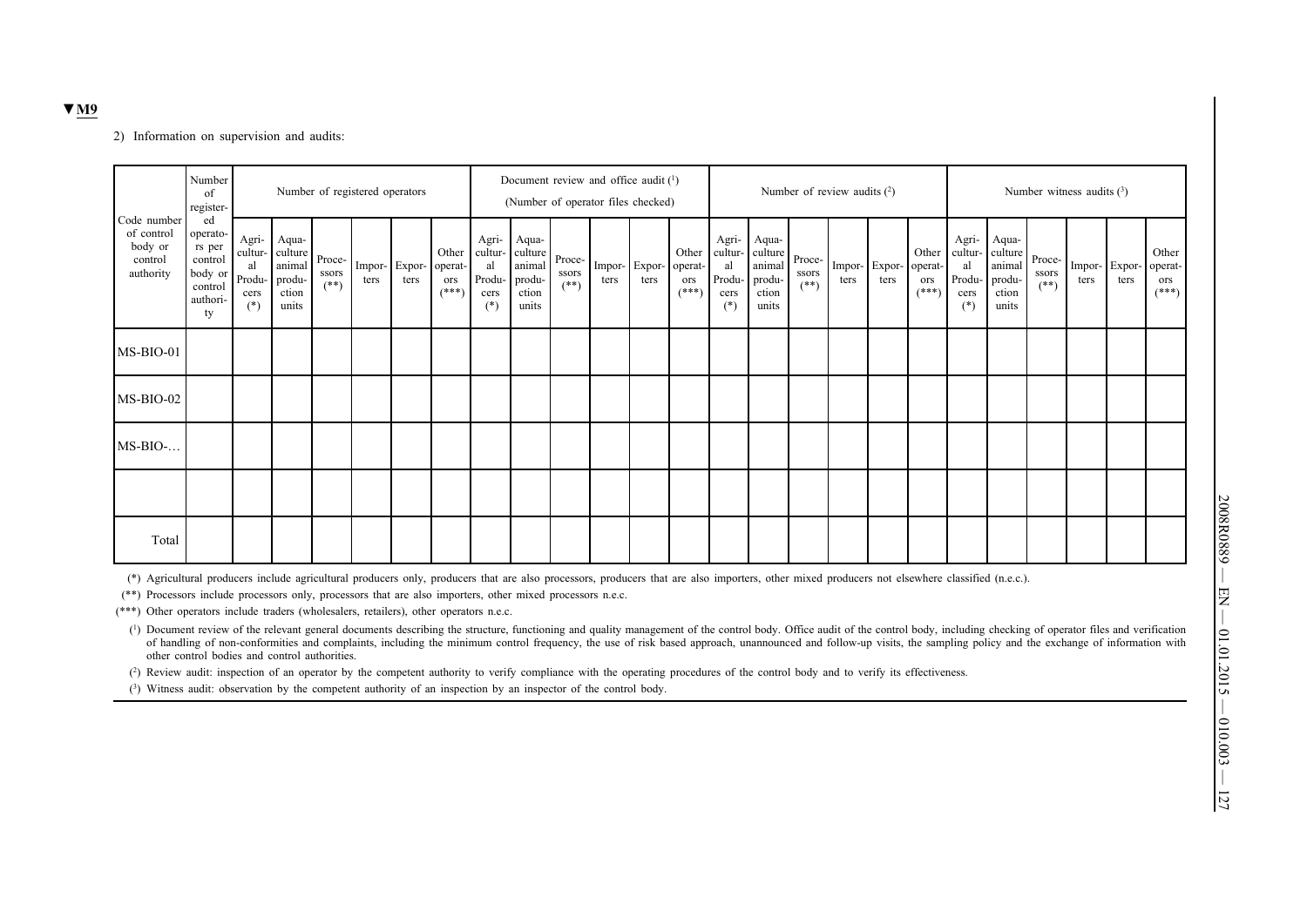### **▼M9**

3) Conclusions on the control system for the organic production:

| Code number of control body or |        | Withdrawal of the approval |              | Actions taken to ensure effective operation of the control system for the organic production |
|--------------------------------|--------|----------------------------|--------------|----------------------------------------------------------------------------------------------|
| control authority              | Yes/No | From<br>(data)             | To<br>(date) | (enforcement)                                                                                |
| MS-BIO-01                      |        |                            |              |                                                                                              |
| MS-BIO-02                      |        |                            |              |                                                                                              |
| $MS-BIO$                       |        |                            |              |                                                                                              |

Statement of overall performance of the control system for the organic production: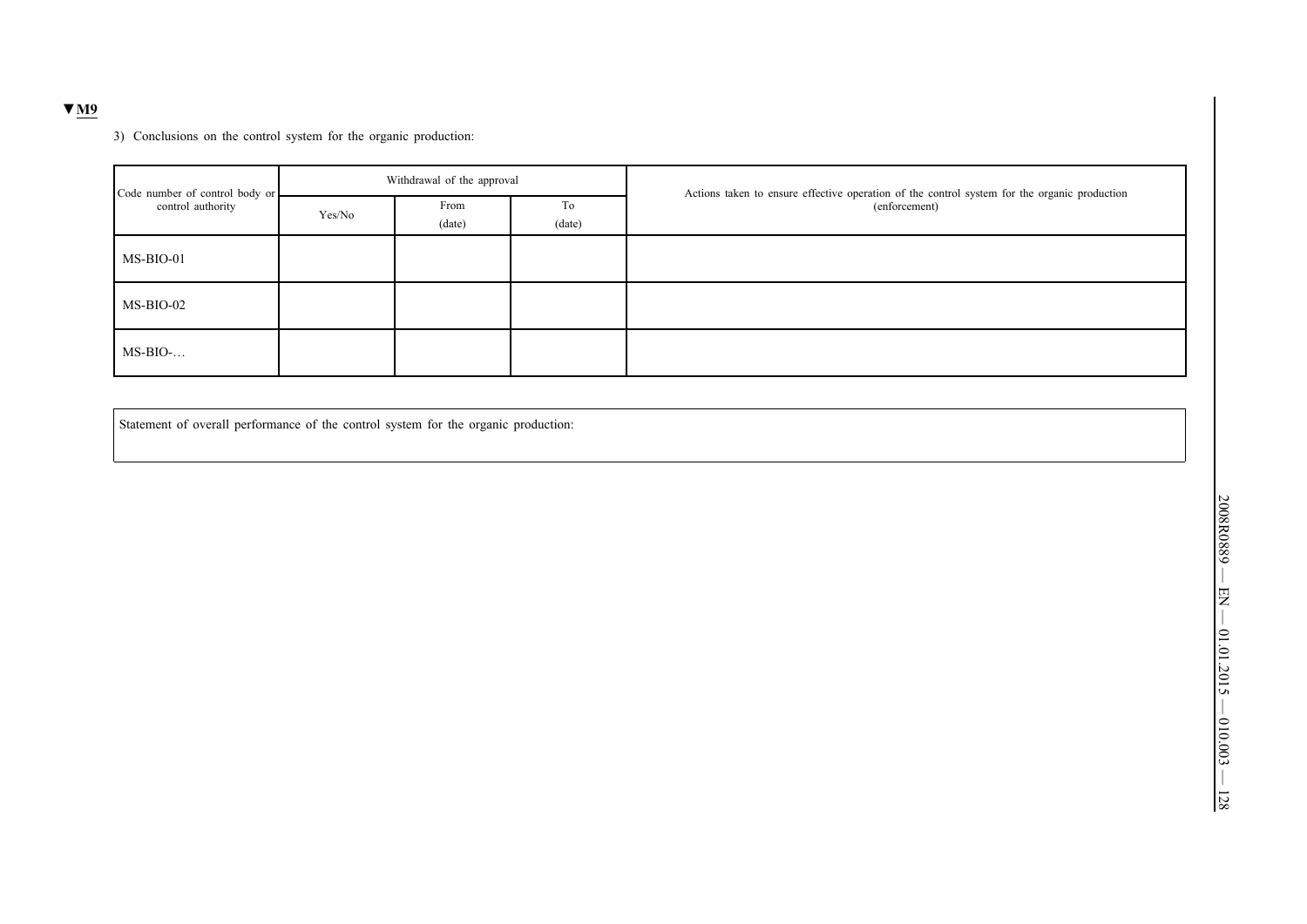# *ANNEX XIV*

## **Correlation Table referred to in Article 96**

| Regulation (EEC) No 2092/91             | $(1)$ Regulation (EC) No 207/93<br>(2) Regulation (EC) No 223/2003<br>(3) Regulation (EC) No 1452/2003 | This Regulation         |
|-----------------------------------------|--------------------------------------------------------------------------------------------------------|-------------------------|
|                                         |                                                                                                        | Article 1               |
|                                         |                                                                                                        | Article $2(a)$          |
| Article $4(15)$                         |                                                                                                        | Article 2(b)            |
| Annex III, C (first indent)             |                                                                                                        | Article $2(c)$          |
| Annex III, C (second indent)            |                                                                                                        | Article $2(d)$          |
|                                         |                                                                                                        | Article 2(e)            |
|                                         |                                                                                                        | Article $2(f)$          |
|                                         |                                                                                                        | Article $2(g)$          |
|                                         |                                                                                                        | Article 2(h)            |
| Article 4(24)                           |                                                                                                        | Article 2(i)            |
|                                         |                                                                                                        | Article $3(1)$          |
| Annex I.B, 7.1 and 7.2                  |                                                                                                        | Article $3(2)$          |
| Annex I.B, 7.4                          |                                                                                                        | Article $3(3)$          |
| Annex I.A, 2.4                          |                                                                                                        | Article $3(4)$          |
| Annex I.A, 2.3                          |                                                                                                        | Article $3(5)$          |
|                                         |                                                                                                        | Article 4               |
| Article 6(1), Annex I.A, 3              |                                                                                                        | Article 5               |
| Annex I.A, 5                            |                                                                                                        | Article 6               |
| Annex I.B and C (titles)                |                                                                                                        | Article 7               |
| Annex I.B, 3.1                          |                                                                                                        | Article $8(1)$          |
| Annex I.C, 3.1                          |                                                                                                        | Article 8(2)            |
| Annex I.B, 3.4, 3.8, 3.9, 3.10,<br>3.11 |                                                                                                        | Article $9(1)$ to $(4)$ |
| Annex I.C, 3.6                          |                                                                                                        | Article 9(5)            |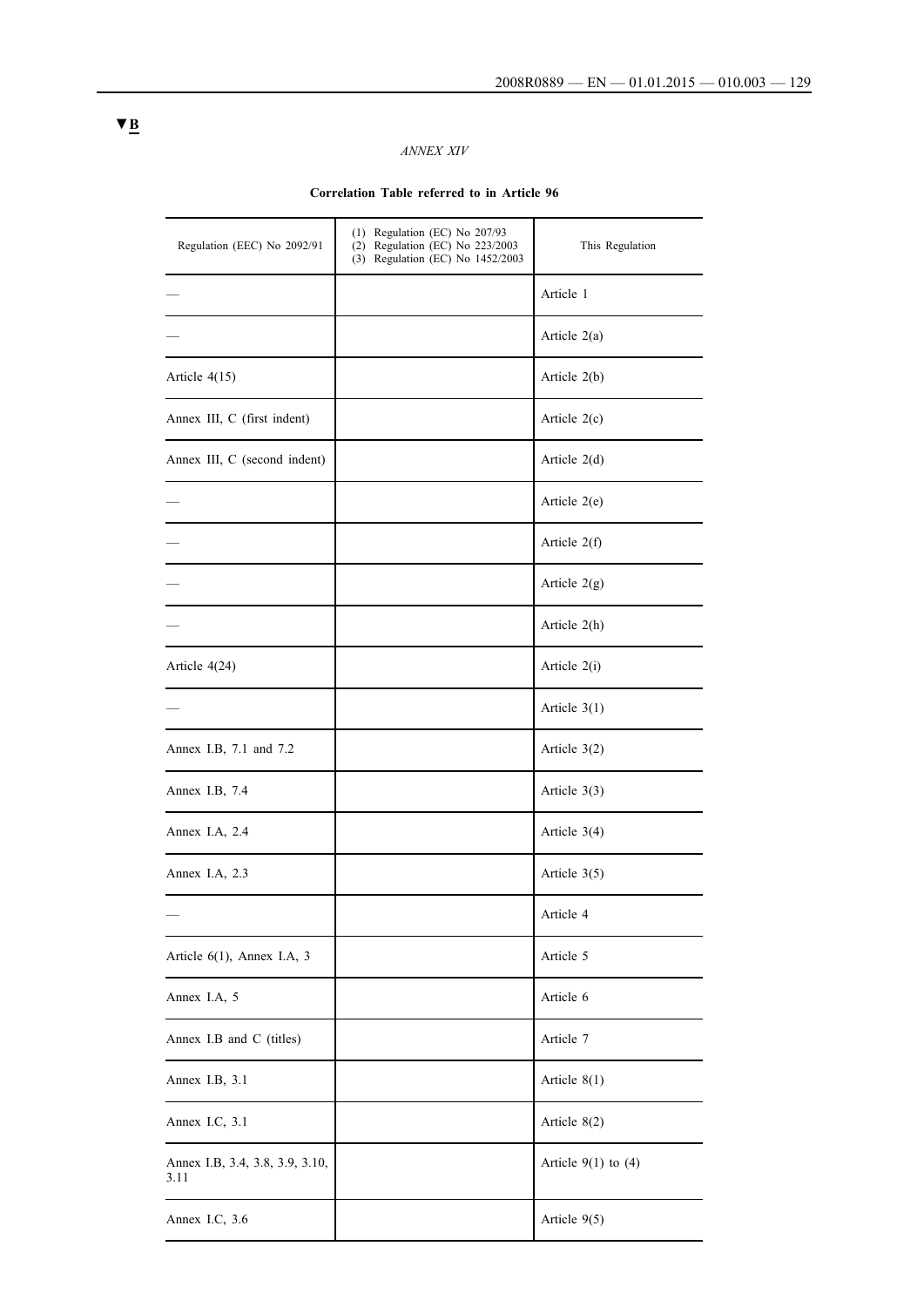| Regulation (EEC) No 2092/91         | $(1)$ Regulation (EC) No 207/93<br>$(2)$ Regulation (EC) No $223/2003$<br>(3) Regulation (EC) No 1452/2003 | This Regulation          |
|-------------------------------------|------------------------------------------------------------------------------------------------------------|--------------------------|
| Annex I.B, 8.1.1                    |                                                                                                            | Article $10(1)$          |
| Annex I.B, 8.2.1                    |                                                                                                            | Article $10(2)$          |
| Annex I.B, 8.2.2                    |                                                                                                            | Article $10(3)$          |
| Annex I.B, 8.2.3                    |                                                                                                            | Article $10(4)$          |
| Annex I.B, 8.3.5                    |                                                                                                            | Article $11(1)$          |
| Annex I.B, 8.3.6                    |                                                                                                            | Article $11(2)$          |
| Annex I.B, 8.3.7                    |                                                                                                            | Article $11(3)$          |
| Annex I.B, 8.3.8                    |                                                                                                            | Article $11(4)$ , $(5)$  |
| Annex I.B, 6.1.9, 8.4.1 to<br>8.4.5 |                                                                                                            | Article $12(1)$ to $(4)$ |
| Annex I.B, 6.1.9                    |                                                                                                            | Article $12(5)$          |
| Annex I.C, 4, 8.1 to 8.5            |                                                                                                            | Article 13               |
| Annex I.B, 8.1.2                    |                                                                                                            | Article 14               |
| Annex I.B, 7.1, 7.2                 |                                                                                                            | Article 15               |
| Annex I.B, 1.2                      |                                                                                                            | Article 16               |
| Annex I.B, 1.6                      |                                                                                                            | Article $17(1)$          |
| Annex I.B, 1.7                      |                                                                                                            | Article $17(2)$          |
| Annex I.B, 1.8                      |                                                                                                            | Article $17(3)$          |
| Annex I.B, 4.10                     |                                                                                                            | Article $17(4)$          |
| Annex I.B, 6.1.2                    |                                                                                                            | Article $18(1)$          |
| Annex I.B, 6.1.3                    |                                                                                                            | Article $18(2)$          |
| Annex I.C, 7.2                      |                                                                                                            | Article 18(3)            |
| Annex I.B, 6.2.1                    |                                                                                                            | Article $18(4)$          |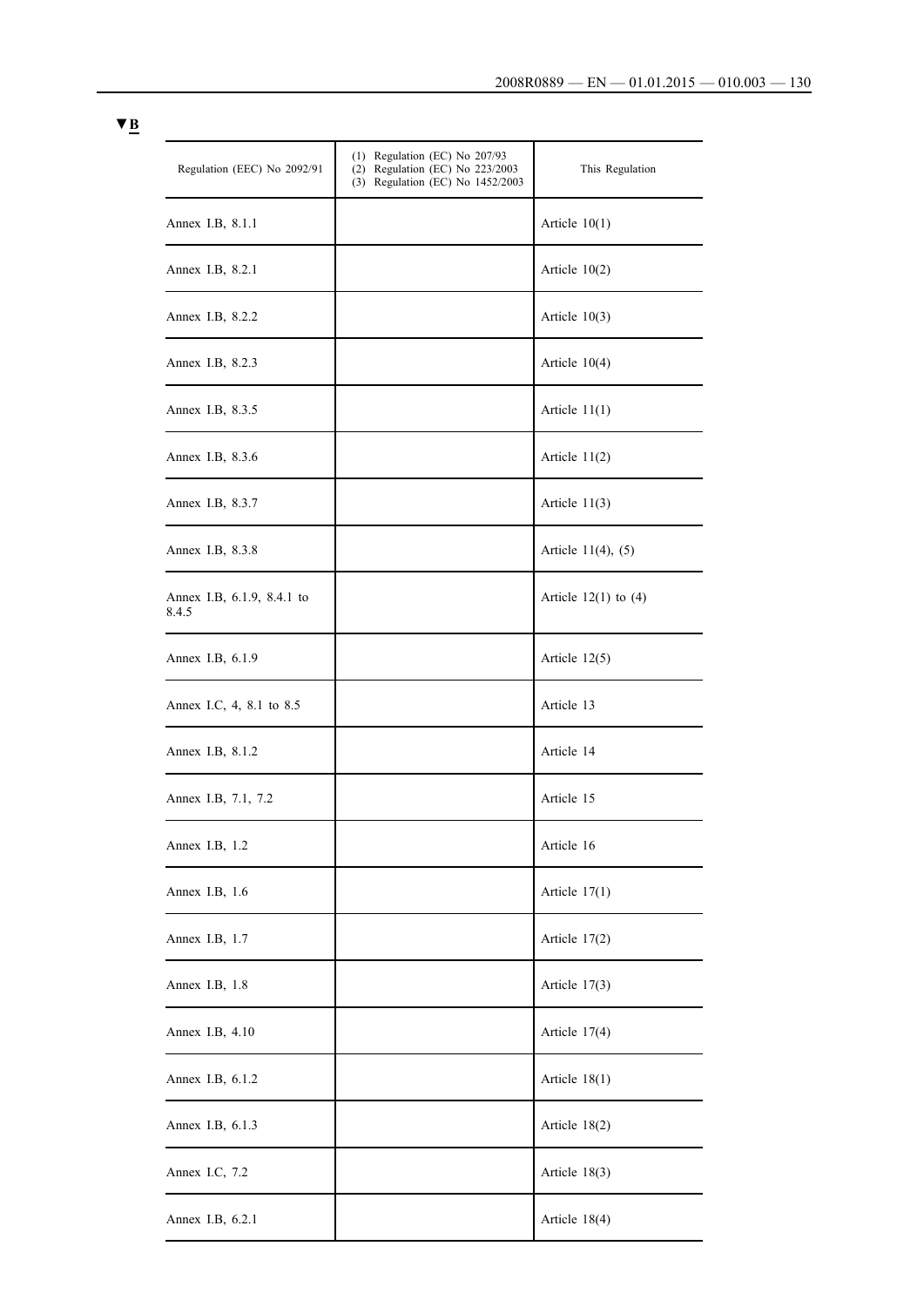| Regulation (EEC) No 2092/91                             | $(1)$ Regulation (EC) No 207/93<br>(2) Regulation (EC) No 223/2003<br>(3) Regulation (EC) No 1452/2003 | This Regulation          |
|---------------------------------------------------------|--------------------------------------------------------------------------------------------------------|--------------------------|
| Annex I.B, 4.3                                          |                                                                                                        | Article $19(1)$          |
| Annex I.C, 5.1, 5.2                                     |                                                                                                        | Article $19(2)$ to $(4)$ |
| Annex I.B, 4.1, 4.5, 4.7 and<br>4.11                    |                                                                                                        | Article 20               |
| Annex I.B, 4.4                                          |                                                                                                        | Article 21               |
| Article 7                                               |                                                                                                        | Article 22               |
| Annex I.B, 3.13, 5.4, 8.2.5<br>and 8.4.6                |                                                                                                        | Article 23               |
| Annex I.B, 5.3, 5.4, 5.7 and<br>5.8                     |                                                                                                        | Article 24               |
| Annex I.C, 6                                            |                                                                                                        | Article 25               |
| Annex III, E.3 and B                                    |                                                                                                        | Article 26               |
| Article 5(3) and Annex VI,<br>part A and B              |                                                                                                        | Article 27               |
| Article $5(3)$                                          |                                                                                                        | Article 28               |
| Article $5(3)$                                          | $(1)$ : Article 3                                                                                      | Article 29               |
| Annex III, B.3                                          |                                                                                                        | Article 30               |
| Annex III.7                                             |                                                                                                        | Article 31               |
| Annex III, E.5                                          |                                                                                                        | Article 32               |
| Annex III.7a                                            |                                                                                                        | Article 33               |
| Annex III, C.6                                          |                                                                                                        | Article 34               |
| Annex III.8 and A.2.5                                   |                                                                                                        | Article 35               |
| Annex I.A, 1.1 to 1.4                                   |                                                                                                        | Article 36               |
| Annex I.B, 2.1.2                                        |                                                                                                        | Article 37               |
| Annex I.B, 2.1.1, 2.2.1, 2.3<br>and Annex I.C, 2.1, 2.3 |                                                                                                        | Article 38               |
| Annex I.B, 6.1.6                                        |                                                                                                        | Article 39               |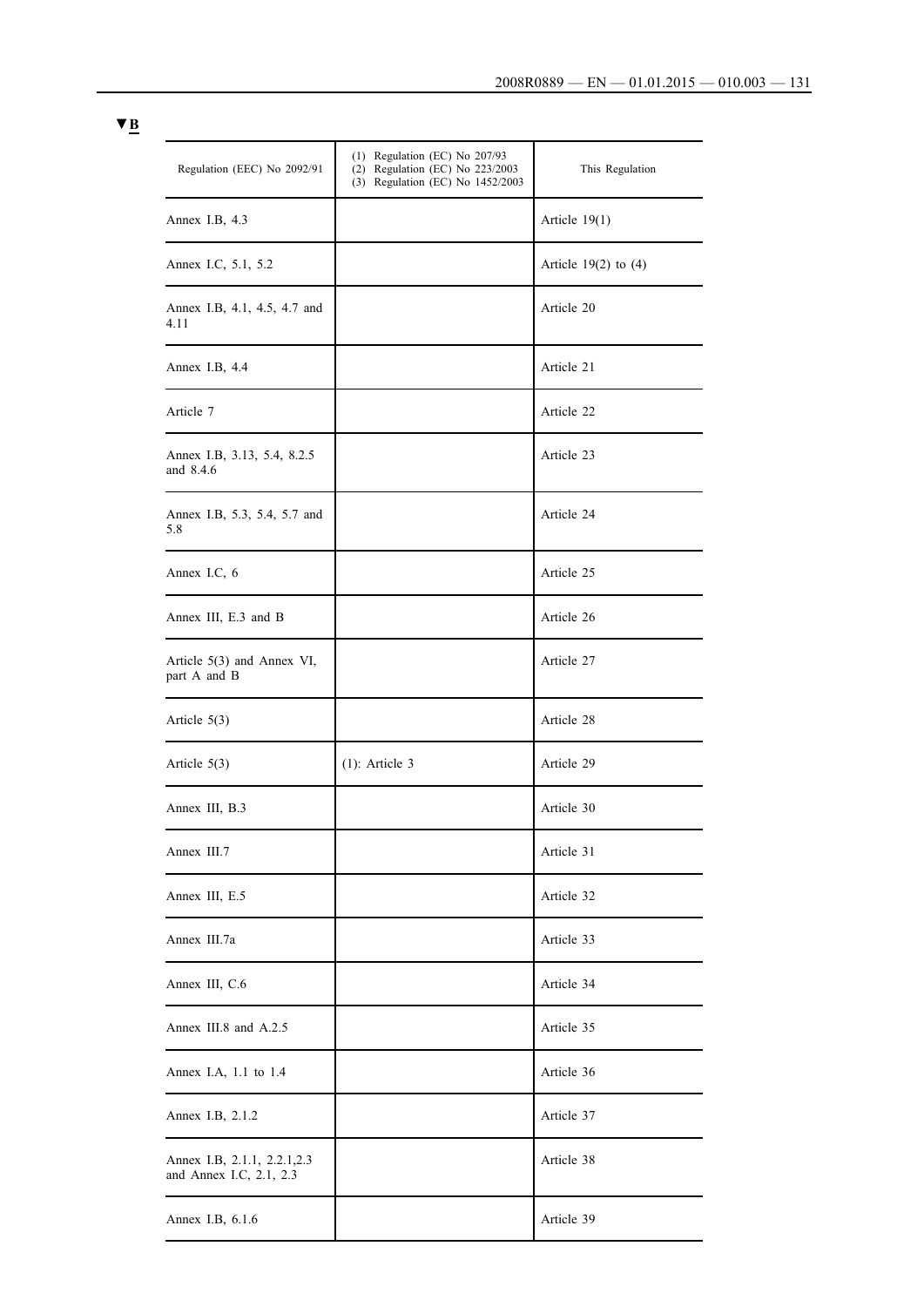| Regulation (EEC) No 2092/91                    | $(1)$ Regulation (EC) No 207/93<br>(2) Regulation (EC) No 223/2003<br>(3) Regulation (EC) No 1452/2003 | This Regulation         |
|------------------------------------------------|--------------------------------------------------------------------------------------------------------|-------------------------|
| Annex III, A1.3 and b                          |                                                                                                        | Article 40              |
| Annex I.C, 1.3                                 |                                                                                                        | Article 41              |
| Annex I.B, 3.4 (first indent<br>and $3.6(b)$ ) |                                                                                                        | Article 42              |
| Annex I.B, 4.8                                 |                                                                                                        | Article 43              |
| Annex I.C, 8.3                                 |                                                                                                        | Article 44              |
| Article $6(3)$                                 |                                                                                                        | Article 45              |
|                                                | $(3)$ : Article 1(1), (2)                                                                              | Article $45(1)$ , $(2)$ |
|                                                | $(3)$ : Article 3(a)                                                                                   | Article $45(1)$         |
|                                                | $(3)$ : Article 4                                                                                      | Article $45(3)$         |
|                                                | $(3)$ : Article $5(1)$                                                                                 | Article $45(4)$         |
|                                                | $(3)$ : Article $5(2)$                                                                                 | Article $45(5)$         |
|                                                | $(3)$ : Article $5(3)$                                                                                 | Article $45(6)$         |
|                                                | $(3)$ : Article $5(4)$                                                                                 | Article $45(7)$         |
|                                                | $(3)$ : Article $5(5)$                                                                                 | Article $45(8)$         |
| Annex I.B, 8.3.4                               |                                                                                                        | Article 46              |
| Annex I.B, $3.6(a)$                            |                                                                                                        | Article $47(1)$         |
| Annex I.B, 4.9                                 |                                                                                                        | Article 47(2)           |
| Annex I.C, 3.5                                 |                                                                                                        | Article $47(3)$         |
|                                                | $(3)$ : Article 6                                                                                      | Article 48              |
|                                                | $(3)$ : Article 7                                                                                      | Article 49              |
|                                                | $(3)$ : Article 8 $(1)$                                                                                | Article $50(1)$         |
|                                                | $(3)$ : Article 8 $(2)$                                                                                | Article $50(2)$         |
|                                                | $(3)$ : Article $9(1)$                                                                                 | Article $51(1)$         |
|                                                | $(3)$ : Article 9 $(2)$ , $(3)$                                                                        | Article 51(2)           |
|                                                |                                                                                                        | Article 51(3)           |
|                                                | $(3)$ : Article 10                                                                                     | Article 52              |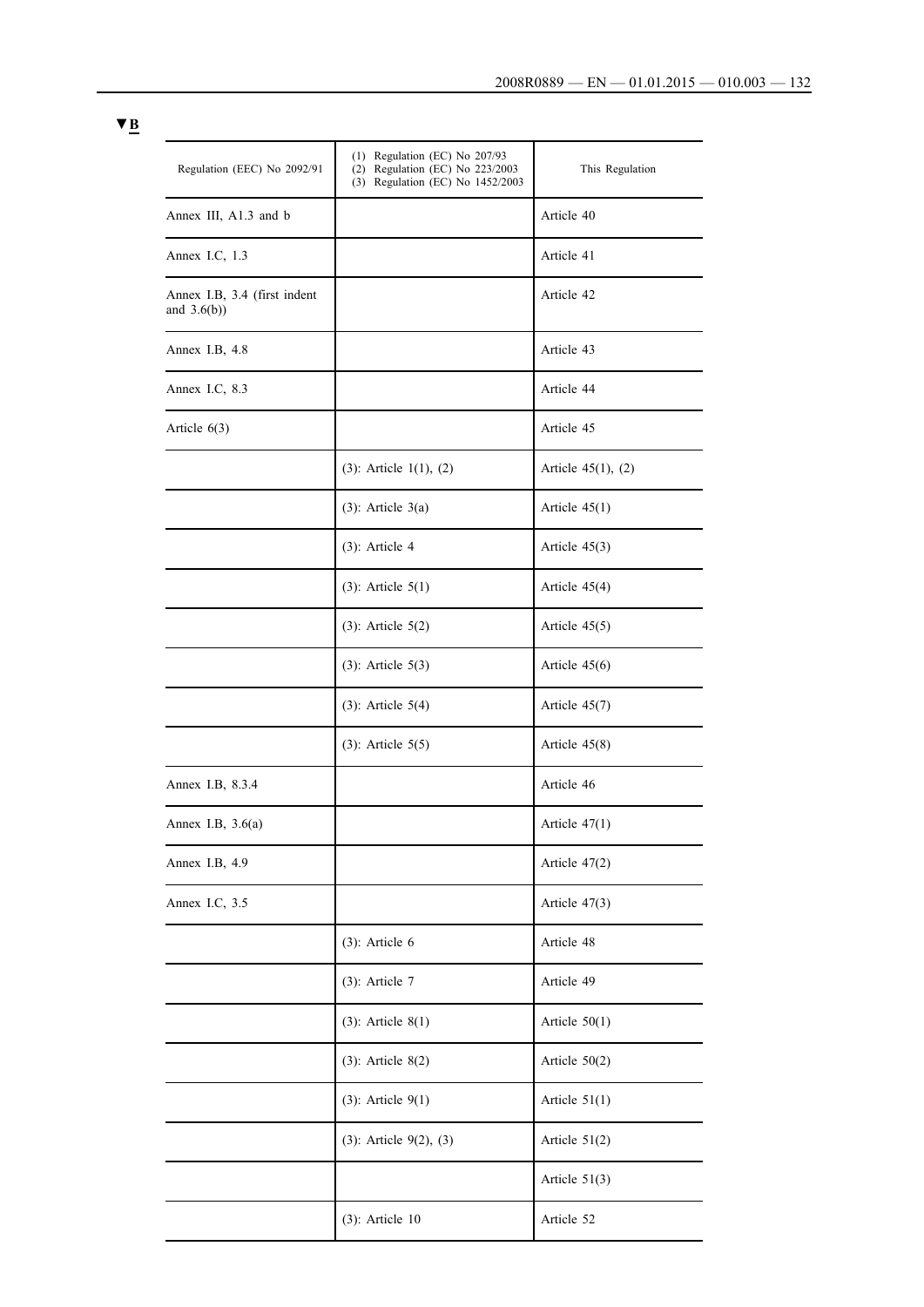| Regulation (EEC) No 2092/91   | $(1)$ Regulation (EC) No 207/93<br>(2) Regulation (EC) No 223/2003<br>(3) Regulation (EC) No 1452/2003 | This Regulation |
|-------------------------------|--------------------------------------------------------------------------------------------------------|-----------------|
|                               | $(3)$ : Article 11                                                                                     | Article 53      |
|                               | $(3)$ : Article $12(1)$                                                                                | Article $54(1)$ |
|                               | $(3)$ : Article $12(2)$                                                                                | Article 54(2)   |
|                               | $(3)$ : Article 13                                                                                     | Article 55      |
|                               | $(3)$ : Article 14                                                                                     | Article 56      |
|                               |                                                                                                        | Article 57      |
|                               |                                                                                                        | Article 58      |
|                               | (2): Article 1 and Article 5                                                                           | Article 59      |
|                               | $(2)$ : Article 5 and 3                                                                                | Article 60      |
|                               | $(2)$ : Article 4                                                                                      | Article 61      |
| Article $5(5)$                |                                                                                                        | Article 62      |
| Annex III.3                   |                                                                                                        | Article 63      |
| Annex III.4                   |                                                                                                        | Article 64      |
| Annex III.5                   |                                                                                                        | Article 65      |
| Annex III.6                   |                                                                                                        | Article 66      |
| Annex III.10                  |                                                                                                        | Article 67      |
|                               |                                                                                                        | Article 68      |
|                               |                                                                                                        | Article 69      |
| Annex III, A.1.               |                                                                                                        | Article 70      |
| Annex III, A.1.2.             |                                                                                                        | Article 71      |
|                               |                                                                                                        | Article 72      |
| Annex III, A.1.3              |                                                                                                        | Article 73      |
| Annex III, A.2.1              |                                                                                                        | Article 74      |
| Annex III, A.2.2              |                                                                                                        | Article 75      |
| Annex III, A.2.3              |                                                                                                        | Article 76      |
| Annex I.B, 5.6                |                                                                                                        | Article 77      |
| Annex I.C, 5.5, 6.7, 7.7, 7.8 |                                                                                                        | Article 78      |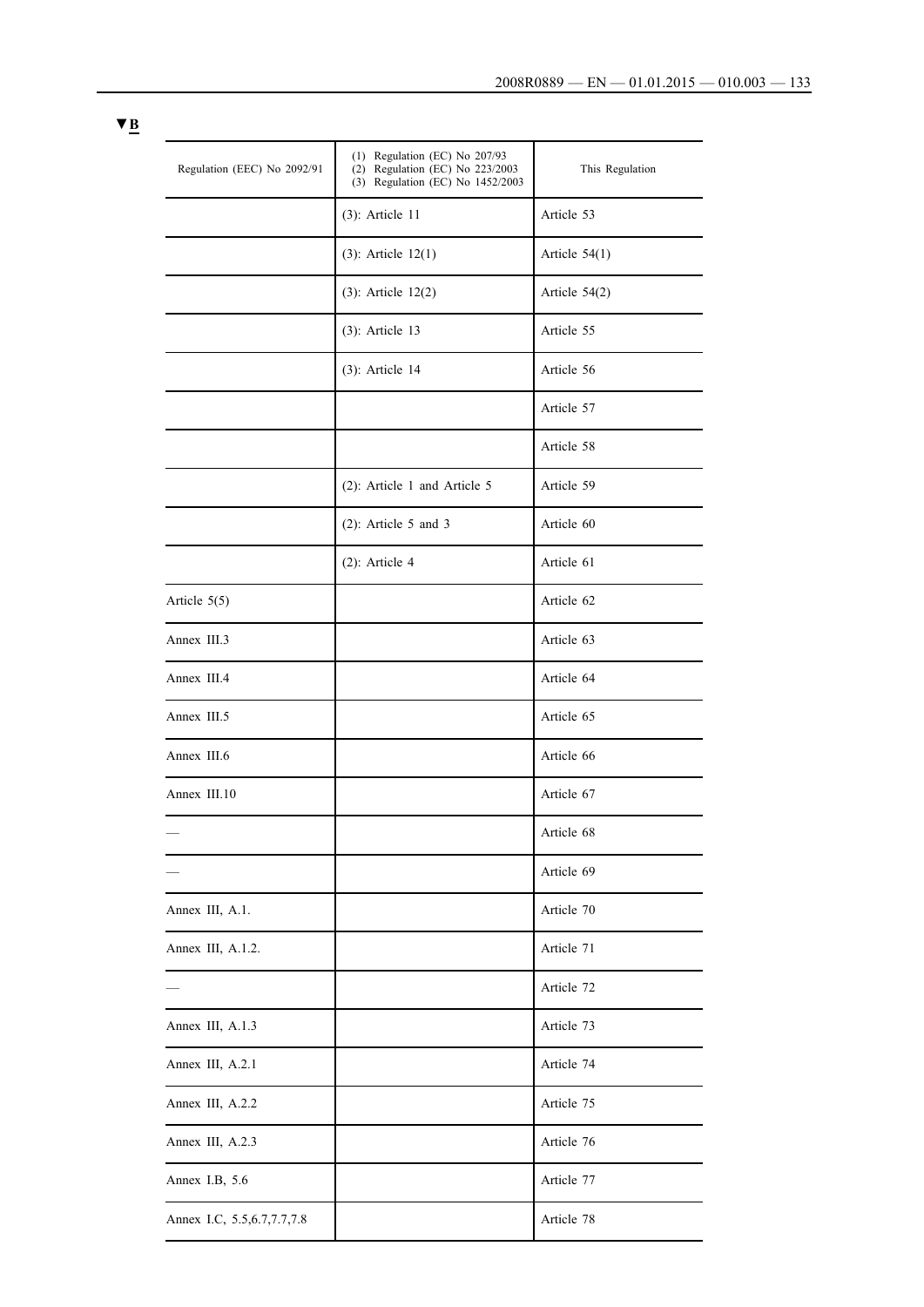| Regulation (EEC) No 2092/91 | $(1)$ Regulation (EC) No 207/93<br>(2) Regulation (EC) No 223/2003<br>(3) Regulation (EC) No 1452/2003 | This Regulation   |
|-----------------------------|--------------------------------------------------------------------------------------------------------|-------------------|
| Annex III, A.2.4            |                                                                                                        | Article 79        |
| Annex III, B.1              |                                                                                                        | Article 80        |
| Annex III, C                |                                                                                                        | Article 81        |
| Annex III, C.1              |                                                                                                        | Article 82        |
| Annex III, C.2              |                                                                                                        | Article 83        |
| Annex III, C.3              |                                                                                                        | Article 84        |
| Annex III, C.5              |                                                                                                        | Article 85        |
| Annex III, D                |                                                                                                        | Article 86        |
| Annex III, E                |                                                                                                        | Article 87        |
| Annex III, E.1              |                                                                                                        | Article 88        |
| Annex III, E.2              |                                                                                                        | Article 89        |
| Annex III, E.4              |                                                                                                        | Article 90        |
| Annex III, 9                |                                                                                                        | Article 91        |
| Annex III, 11               |                                                                                                        | Article 92        |
|                             |                                                                                                        | Article 93        |
|                             |                                                                                                        | Article 94        |
| Annex I.B, 6.1.5            |                                                                                                        | Article 95(1)     |
| Annex I.B, 8.5.1            |                                                                                                        | Article 95(2)     |
|                             |                                                                                                        | Article 95(3)-(8) |
|                             |                                                                                                        | Article 95        |
|                             |                                                                                                        | Article 96        |
|                             |                                                                                                        | Article 97        |
| Annex II, part A            |                                                                                                        | Annex I           |
| Annex II, part B            |                                                                                                        | Annex II          |
| Annex VIII                  |                                                                                                        | Annex III         |